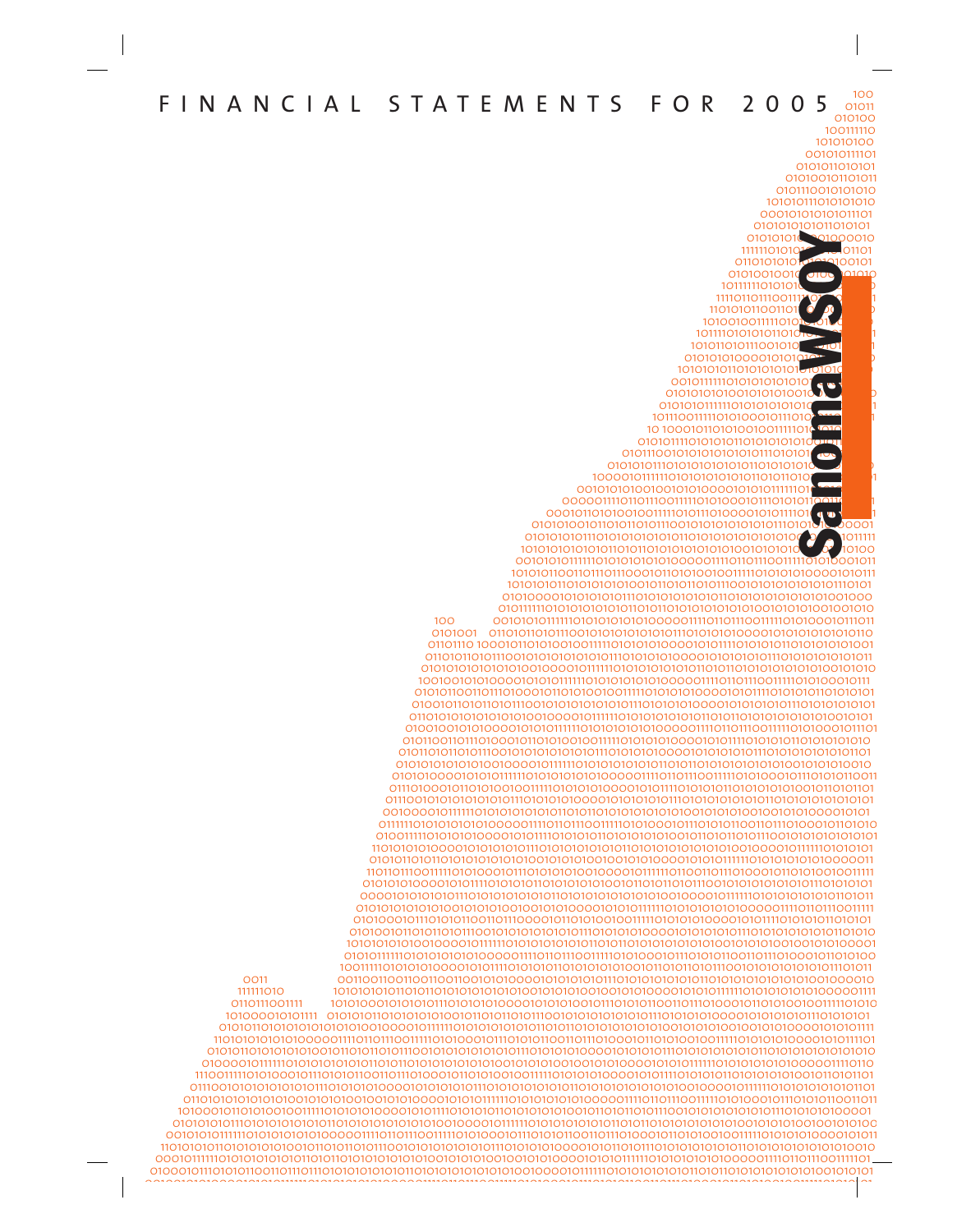# Contents

| 31. Management compensation, benefits, and ownership  45 |  |
|----------------------------------------------------------|--|
|                                                          |  |
|                                                          |  |
|                                                          |  |
|                                                          |  |
|                                                          |  |
|                                                          |  |
|                                                          |  |
|                                                          |  |
|                                                          |  |
|                                                          |  |
|                                                          |  |
|                                                          |  |
|                                                          |  |
|                                                          |  |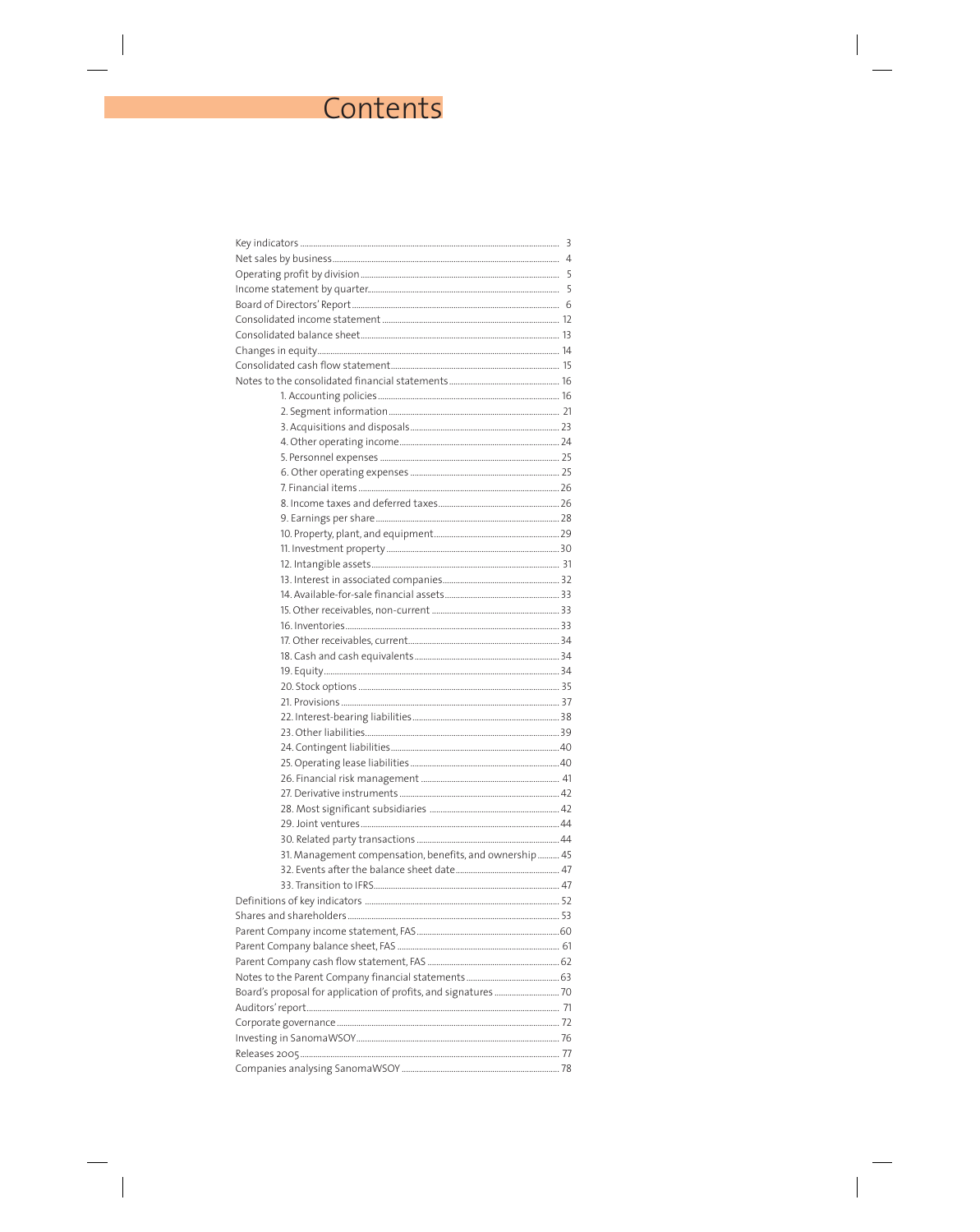# Key indicators

| <b>KEY INDICATORS, EUR million</b>                                                             | 2005        | 2004        | 2003, FAS      | 2002, FAS      | 2001., FAS           |
|------------------------------------------------------------------------------------------------|-------------|-------------|----------------|----------------|----------------------|
| Net sales                                                                                      | 2622.3      | 2504.6      | 2395.9         | 2 3 5 7.8      | 1734.3               |
| Operating profit before                                                                        |             |             |                |                |                      |
| depreciation and impairment losses                                                             | 431.9       | 421.7       | 414.8          | 346.4          | 235.0                |
| % of net sales                                                                                 | 16.5        | 16.8        | 17.3           | 14.7           | 13.6                 |
| Operating profit                                                                               | 301.3       | 296.7       | 205.2          | 134.4          | 96.5                 |
| % of net sales                                                                                 | 11.5        | 11.8        | 8.6            | 5.7            | 5.6                  |
| Operating profit excluding major                                                               |             |             |                |                |                      |
| non-recurring capital gains                                                                    | 269.1       | 270.9       | $---$          | $-$            |                      |
| % of net sales                                                                                 | 10.3        | 10.8        | $ -$           |                |                      |
| Result before taxes                                                                            | 286.0       | 271.6       | 163.1          | 112.7          | 92.5                 |
| % of net sales                                                                                 | 10.9        | 10.8        | 6.8            | 4.8            | 5.3                  |
| Result for the period                                                                          | 228.4       | 203.8       | 107.5          | 48.5           | 61.5                 |
| % of net sales                                                                                 | 8.7         | 8.1         | 4.5            | 2.1            | 3.5                  |
| Balance sheet total                                                                            | 2972.0      | 2693.6      | 2453.0         | 2592.5         | 3 0 5 3 .1           |
| Gross investments                                                                              | 361.2       | 281.6       | 94.8           | 113.5          | 1473.9               |
| % of net sales                                                                                 | 13.8        | 11.2        | 4.0            | 4.8            | 85.0                 |
| Return on equity, % (ROE)                                                                      | 22.3        | 22.7        | 11.9           | 4.7            | 6.7                  |
| Return on investment, % (ROI)                                                                  | 15.4        | 18.0        | 11.4           | 7.9            | 8.5                  |
| Equity ratio, %                                                                                | 41.3        | 38.6        | 40.3           | 36.9           | 31.6                 |
| Gearing, %                                                                                     | 72.8        | 81.5        | 72.9           | 96.1           | 115.0                |
| Interest-bearing liabilities                                                                   | 928.7       | 894.8       | 819.4          | 1006.2         | 1439.7               |
| Interest-free liabilities                                                                      | 884.3       | 812.8       | 686.1          | 666.8          | 678.7                |
| Net debt                                                                                       | 843.8       | 804.5       | 690.6          | 883.8          | 1074.7               |
| Personnel under employment contract, average                                                   | 16885       | 16 209      | 17330          | 18 657         | 15 12 9              |
| Personnel, average                                                                             |             |             |                |                |                      |
| (full-time equivalents)                                                                        | 14 2 5 6    | 13 651      | 14 207         | 15 210         | 12 077               |
| <b>Share-related indicators</b>                                                                |             |             |                |                |                      |
| Earnings/share, EUR                                                                            | 1.45        | 1.31        | 0.69           | 0.22           | 0.35                 |
| Earnings/share, diluted, EUR *                                                                 | 1.42        | 1.26        | $\overline{a}$ | $\overline{a}$ | $\sim$ $\sim$ $\sim$ |
| Cash flow from operations/share, EUR                                                           | 1.69        | 1.58        | 1.65           | 1.33           | 1.24                 |
| Equity/share, EUR                                                                              | 7.28        | 6.34        | 6.08           | 5.70           | 5.87                 |
| Dividend/share, EUR **                                                                         | 0.90        | 0.80        | 1.00           | 0.40           | 0.51                 |
| Dividend/result, % **                                                                          | 62.0        | 61.2        | 144.3          | 178.0          | 147.5                |
| Market capitalisation, EUR million                                                             | 3 1 2 1.5   | 2632.2      | 2554.9         | 1319.1         | 1510.4               |
| Effective dividend yield, %, Series A**                                                        | 4.3         | 4.7         | 5.9            | 4.0            | 4.3                  |
| Effective dividend yield, %, Series B **                                                       | 4.6         | 4.7         | 6.0            | 4.2            | 4.8                  |
| P/E ratio, Series A                                                                            | 14.6        | 13.2        | 24.4           | 44.5           | 34.7                 |
| P/E ratio, Series B                                                                            | 13.5        | 13.2        | 24.0           | 42.0           | 31.0                 |
| Number of shares at the end of period, Series A                                                | 23 127 312  | 23 199 492  | 23 220 492     | 23 220 492     | 23 220 492           |
| Number of shares at the end of period, Series B                                                | 133 800 270 | 129 912 660 | 137 078 936    | 122 301 104    | 122 301 104          |
| Average number of shares, Series A                                                             | 23 161 523  | 23 215 864  | 23 220 492     | 23 220 492     | 23 220 492           |
| Average number of shares, Series B                                                             | 131 077 386 | 134 079 047 | 134 690 191    | 122 301 104    | 122 301 104          |
| Lowest share price, Series A                                                                   | 16.85       | 14.01       | 9.00           | 9.70           | 10.00                |
| Lowest share price, Series B                                                                   | 17.07       | 13.70       | 7.62           | 8.66           | 9.60                 |
| Highest share price, Series A                                                                  | 23.99       | 17.90       | 17.00          | 13.40          | 16.50                |
| Highest share price, Series B                                                                  | 21.60       | 17.77       | 17.20          | 13.63          | 15.00                |
| Average share price, Series A                                                                  | 20.05       | 16.09       | 13.18          | 10.99          | 12.48                |
| Average share price, Series B                                                                  | 19.72       | 15.72       | 11.77          | 11.29          | 12.02                |
| Share price at the end of the period, Series A                                                 | 21.17       | 17.20       | 16.89          | 10.01          | 12.00                |
| Share price at the end of the period, Series B                                                 | 19.67       | 17.19       | 16.65          | 9.44           | 10.70                |
| Trading volumes, Series A                                                                      | 189380      | 309 491     | 195 335        | 204728         | 108 832              |
| % of share capital                                                                             | 0.8         | 1.3         | 0.8            | 0.9            | 0.5                  |
| Trading volumes, Series B                                                                      | 81 050 272  | 29 558 799  | 17 252 697     | 6 207 842      | 3 625 765            |
| % of share capital                                                                             | 61.8        | 22.8        | 13.5           | 5.1            | 3.0                  |
| the 2001–2003 diluted earnings per share has been bigher than earnings per share not published |             |             |                |                |                      |

\* In 2001–2003 diluted earnings per share has been higher than earnings per share, not published.

\*\* Proposal of the Board of Directors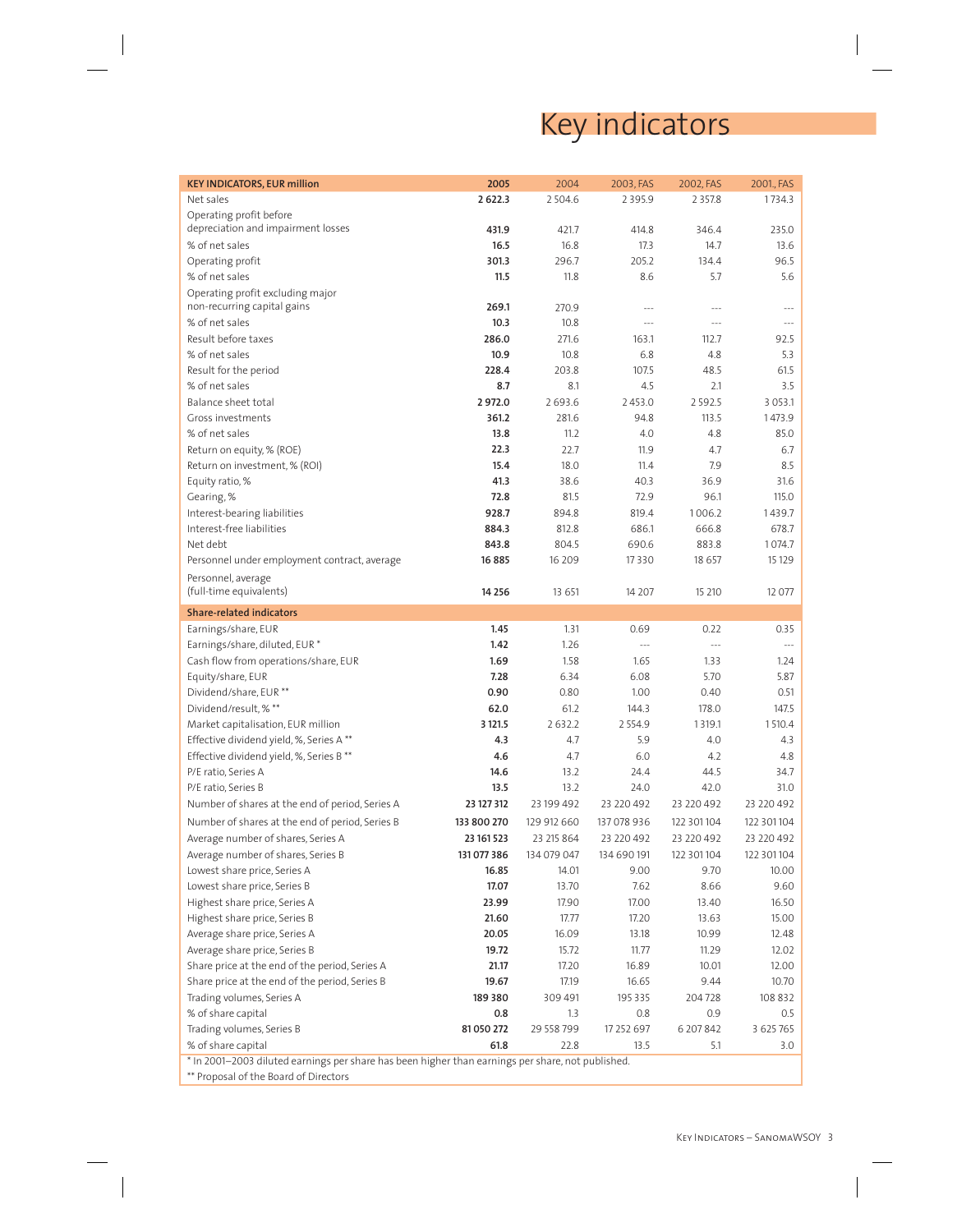# Net sales by business

| <b>EUR million</b>                                                                                              | $1 - 3/$<br>2005 | $4 - 6/$<br>2005 | $7 - 9/$<br>2005 | $10 - 12/$<br>2005 | $1 - 12/$<br>2005 | $1 - 3/$<br>2004 | $4 - 6/$<br>2004 | $7 - 9/$<br>2004 | $10 - 12/$<br>2004 | $1 - 12/$<br>2004 |
|-----------------------------------------------------------------------------------------------------------------|------------------|------------------|------------------|--------------------|-------------------|------------------|------------------|------------------|--------------------|-------------------|
| Sanoma Magazines                                                                                                |                  |                  |                  |                    |                   |                  |                  |                  |                    |                   |
| Sanoma Uitgevers                                                                                                | 117.8            | 134.7            | 123.4            | 165.4              | 541.2             | 119.3            | 130.3            | 125.3            | 168.0              | 542.9             |
| Sanoma Magazines International                                                                                  | 39.7             | 53.1             | 50.8             | 68.8               | 212.4             | 31.6             | 36.0             | 31.9             | 38.8               | 138.3             |
| Sanoma Magazines Belgium                                                                                        | 47.3             | 46.0             | 43.1             | 48.0               | 184.4             | 47.5             | 49.6             | 44.5             | 44.4               | 186.0             |
| Sanoma Magazines Finland                                                                                        | 41.4             | 46.5             | 43.9             | 52.6               | 184.3             | 43.1             | 43.0             | 40.9             | 47.8               | 174.8             |
| Aldipress                                                                                                       | 28.0             | 29.8             | 29.0             | 31.7               | 118.6             | 26.2             | 28.7             | 29.6             | 31.2               | 115.7             |
| Eliminations                                                                                                    | $-14.7$          | $-14.3$          | $-15.2$          | $-14.9$            | $-59.0$           | $-14.1$          | $-14.8$          | $-16.4$          | $-14.5$            | $-59.8$           |
| <b>Total</b>                                                                                                    | 259.5            | 295.8            | 275.0            | 351.6              | 1181.9            | 253.7            | 272.6            | 255.8            | 315.8              | 1097.8            |
| Sanoma                                                                                                          |                  |                  |                  |                    |                   |                  |                  |                  |                    |                   |
| Helsingin Sanomat                                                                                               | 64.6             | 66.2             | 61.6             | 68.6               | 261.1             | 63.1             | 63.0             | 60.3             | 68.0               | 254.4             |
| Ilta-Sanomat                                                                                                    | 22.1             | 24.2             | 24.5             | 22.9               | 93.7              | 22.1             | 24.9             | 24.2             | 23.9               | 95.2              |
| Sanoma Lehtimedia                                                                                               | 11.7             | 12.7             | 11.3             | 12.3               | 48.0              | 11.2             | 12.2             | 11.3             | 13.1               | 47.9              |
| Others                                                                                                          | 42.2             | 44.1             | 42.0             | 47.0               | 175.2             | 35.0             | 36.8             | 36.4             | 39.6               | 147.7             |
| Eliminations                                                                                                    | $-32.0$          | $-32.8$          | $-31.6$          | $-35.2$            | $-131.6$          | $-27.3$          | $-27.3$          | $-26.8$          | $-28.7$            | $-110.0$          |
| <b>Total</b>                                                                                                    | 108.6            | 114.4            | 107.8            | 115.6              | 446.4             | 104.1            | 109.6            | 105.5            | 116.0              | 435.2             |
| <b>WSOY</b>                                                                                                     |                  |                  |                  |                    |                   |                  |                  |                  |                    |                   |
| Educational publishing*                                                                                         | 12.8             | 61.3             | 47.8             | 29.3               | 151.2             | 4.0              | 18.8             | 12.8             | 53.4               | 89.0              |
| Publishing                                                                                                      | 23.4             | 19.9             | 16.2             | 27.7               | 87.2              | 27.6             | 15.0             | 18.4             | 28.6               | 89.7              |
| Printing                                                                                                        | 13.9             | 13.7             | 13.3             | 10.7               | 51.6              | 15.2             | 13.6             | 14.6             | 15.6               | 59.0              |
| <b>Diaries</b>                                                                                                  | 0.8              | 2.4              | 12.7             | 0.0                | 15.8              | 1.3              | 2.2              | 11.8             | 15.0               | 30.3              |
| Others                                                                                                          | 1.3              | 1.3              | 1.4              | 1.6                | 5.6               | 1.2              | 1.2              | 1.3              | 1.4                | 5.1               |
| Eliminations                                                                                                    | $-3.9$           | $-4.7$           | $-4.3$           | $-4.1$             | $-17.1$           | $-6.6$           | $-2.2$           | $-5.5$           | $-4.9$             | $-19.1$           |
| <b>Total</b>                                                                                                    | 48.3             | 93.9             | 87.0             | 65.2               | 294.4             | 42.8             | 48.6             | 53.4             | 109.1              | 253.9             |
| SWelcom                                                                                                         |                  |                  |                  |                    |                   |                  |                  |                  |                    |                   |
| Nelonen                                                                                                         | 17.2             | 18.9             | 13.9             | 21.6               | 71.5              | 15.9             | 18.2             | 13.2             | 20.2               | 67.6              |
| Others                                                                                                          | 13.0             | 12.6             | 12.9             | 14.2               | 52.6              | 13.6             | 12.3             | 12.4             | 13.0               | 51.2              |
| Eliminations                                                                                                    | $-0.4$           | $-0.3$           | $-0.4$           | $-0.5$             | $-1.6$            | $-0.3$           | $-0.3$           | $-0.3$           | $-0.3$             | $-1.3$            |
| <b>Total</b>                                                                                                    | 29.8             | 31.1             | 26.3             | 35.3               | 122.5             | 29.2             | 30.1             | 25.4             | 32.8               | 117.5             |
| Rautakirja                                                                                                      |                  |                  |                  |                    |                   |                  |                  |                  |                    |                   |
| Kiosk operations                                                                                                | 81.9             | 86.7             | 85.6             | 91.7               | 345.8             | 81.7             | 88.5             | 89.5             | 92.5               | 352.3             |
| Press distribution                                                                                              | 22.7             | 24.4             | 25.6             | 25.8               | 98.5              | 19.0             | 20.6             | 19.9             | 20.0               | 79.5              |
| Bookstores                                                                                                      | 27.9             | 22.6             | 35.8             | 49.1               | 135.3             | 27.6             | 20.8             | 34.0             | 47.3               | 129.7             |
| Entertainment                                                                                                   | 16.2             | 13.7             | 14.1             | 21.1               | 65.0              | 14.5             | 11.6             | 13.9             | 16.8               | 56.8              |
| Others                                                                                                          | 2.5              | 0.0              | 0.0              | 0.0                | 2.6               | 12.2             | 14.2             | 14.6             | 11.8               | 52.8              |
| Eliminations                                                                                                    | $-2.6$           | $-2.9$           | $-2.5$           | $-3.3$             | $-11.3$           | $-2.7$           | $-3.0$           | $-2.6$           | $-3.0$             | $-11.3$           |
| <b>Total</b>                                                                                                    | 148.6            | 144.5            | 158.5            | 184.4              | 635.9             | 152.4            | 152.6            | 169.2            | 185.5              | 659.7             |
| Other companies and eliminations                                                                                | $-12.5$          | $-12.2$          | $-17.0$          | $-17.1$            | $-58.8$           | $-13.6$          | $-12.0$          | $-15.6$          | $-18.4$            | $-59.6$           |
| <b>Total</b>                                                                                                    | 582.1            | 667.5            | 637.7            | 735.0              | 2 6 2 2.3         | 568.6            | 601.5            | 593.7            | 740.9              | 2504.6            |
| the 2004 Melveleard's figures were accepted to duritle WCOV retreases timely as of lub 15 in the fourth averton |                  |                  |                  |                    |                   |                  |                  |                  |                    |                   |

\* In 2004 Malmberg's figures were consolidated with WSOY retrospectively as of July 15 in the fourth quarter.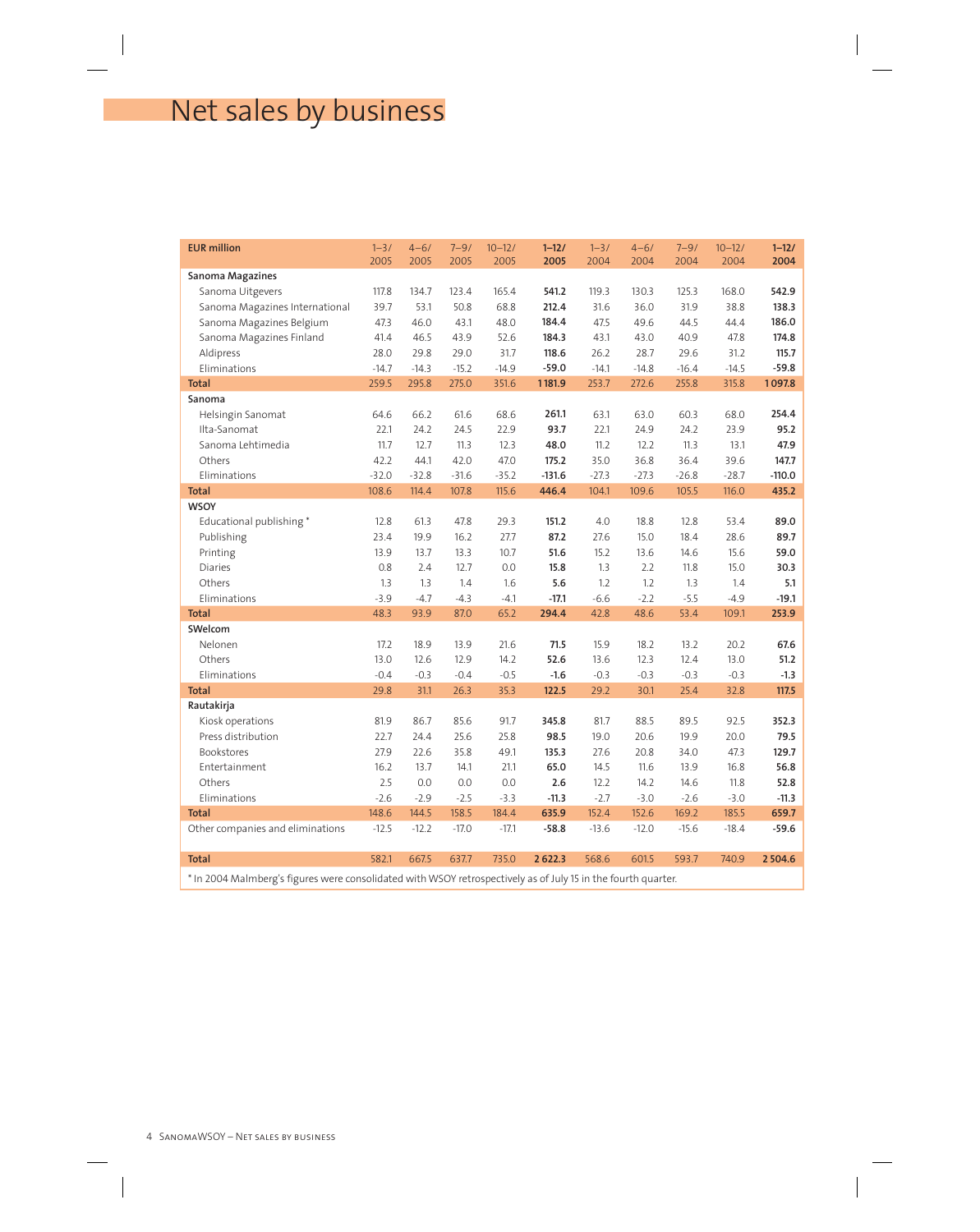# Operating profit by division

| <b>EUR million</b>  | $1 - 3/$<br>2005 | $4 - 6/$<br>2005 | $7 - 9/$<br>2005 | $10 - 12/$<br>2005 | $1 - 12/$<br>2005 | $1 - 3/$<br>2004 | $4 - 6/$<br>2004 | $7 - 9/$<br>2004 | $10 - 12/$<br>2004 | $1 - 12/$<br>2004 |
|---------------------|------------------|------------------|------------------|--------------------|-------------------|------------------|------------------|------------------|--------------------|-------------------|
| Sanoma Magazines    | 25.5             | 40.3             | 23.9             | 39.4               | 129.1             | 23.9             | 44.6             | 26.1             | 45.1               | 139.7             |
| Sanoma              | 13.9             | 16.6             | 16.4             | 12.2               | 59.1              | 11.3             | 13.2             | 23.9             | 22.5               | 70.8              |
| WSOY <sup>*</sup>   | $-7.1$           | 28.1             | 30.1             | 4.7                | 55.8              | 1.1              | 5.7              | 9.4              | 12.9               | 29.1              |
| SWelcom             | 2.7              | 2.1              | 1.0              | 3.8                | 9.6               | 0.9              | 3.4              | 1.5              | 3.8                | 9.6               |
| Rautakirja          | 13.8             | 4.0              | 10.3             | 23.0               | 51.2              | 8.5              | 7.0              | 13.3             | 18.4               | 47.2              |
| Other companies and |                  |                  |                  |                    |                   |                  |                  |                  |                    |                   |
| eliminations        | 0.0              | $-1.9$           | 1.8              | $-3.5$             | $-3.5$            | $-0.7$           | $-0.4$           | $-1.3$           | 2.7                | 0.3               |
| <b>Total</b>        | 48.9             | 89.2             | 83.5             | 79.6               | 301.3             | 45.1             | 73.5             | 72.8             | 105.3              | 296.7             |
|                     |                  |                  |                  |                    |                   |                  |                  |                  |                    |                   |

\* In 2004 Malmberg's figures were consolidated with WSOY retrospectively as of July 15 in the fourth quarter.

# Income statement by quarter

| <b>EUR million</b>                   | $1 - 3/$ | $4 - 6/$ | $7 - 9/$ | $10 - 12/$ | $1 - 12/$ | $1 - 3/$ | $4 - 6/$ | $7 - 9/$ | $10 - 12/$ | $1 - 12/$   |
|--------------------------------------|----------|----------|----------|------------|-----------|----------|----------|----------|------------|-------------|
|                                      | 2005     | 2005     | 2005     | 2005       | 2005      | 2004     | 2004     | 2004     | 2004       | 2004        |
| <b>NET SALES</b>                     | 582.1    | 667.5    | 637.7    | 735.0      | 2 622.3   | 568.6    | 601.5    | 593.7    | 740.9      | 2 5 0 4 . 6 |
| Other operating income               | 14.5     | 12.5     | 28.1     | 25.6       | 80.7      | 14.9     | 16.7     | 19.5     | 30.6       | 81.7        |
| Materials and services               | 263.6    | 284.7    | 292.2    | 337.4      | 1177.8    | 256.4    | 267.2    | 280.7    | 336.1      | 1140.3      |
| Personnel expenses                   | 143.0    | 147.3    | 137.2    | 147.2      | 574.7     | 135.9    | 137.4    | 126.3    | 156.1      | 555.8       |
| Other operating expenses             | 111.7    | 125.8    | 124.1    | 157.0      | 518.6     | 115.4    | 109.8    | 106.1    | 137.2      | 468.6       |
| Depreciation and impairment losses   | 29.4     | 33.0     | 28.8     | 39.4       | 130.6     | 30.7     | 30.2     | 27.3     | 36.8       | 125.0       |
| <b>OPERATING PROFIT</b>              | 48.9     | 89.2     | 83.5     | 79.6       | 301.3     | 45.1     | 73.5     | 72.8     | 105.3      | 296.7       |
| Share of result of                   |          |          |          |            |           |          |          |          |            |             |
| associated companies                 | 3.3      | 2.5      | 3.2      | 0.8        | 9.8       | 1.6      | 2.8      | 0.9      | $-1.5$     | 3.8         |
| Financial items                      | $-6.1$   | $-8.6$   | $-4.6$   | $-5.8$     | $-25.1$   | $-0.6$   | $-5.2$   | $-8.0$   | $-15.0$    | $-28.8$     |
| <b>RESULT BEFORE TAXES</b>           | 46.0     | 83.1     | 82.2     | 74.7       | 286.0     | 46.2     | 71.0     | 65.7     | 88.7       | 271.6       |
| Income taxes                         | $-12.0$  | $-28.7$  | $-15.8$  | $-1.1$     | $-57.6$   | $-19.8$  | $-13.6$  | $-20.1$  | $-14.4$    | $-67.8$     |
| <b>RESULT FOR THE PERIOD</b>         | 34.0     | 54.4     | 66.4     | 73.6       | 228.4     | 26.4     | 57.4     | 45.7     | 74.3       | 203.8       |
|                                      |          |          |          |            |           |          |          |          |            |             |
| Attributable to:                     |          |          |          |            |           |          |          |          |            |             |
| Equity holders of the Parent Company | 34.4     | 52.2     | 66.3     | 71.1       | 224.0     | 26.4     | 56.5     | 45.6     | 71.5       | 200.0       |
| Minority interest                    | $-0.4$   | 2.2      | 0.1      | 2.5        | 4.4       | 0.0      | 0.9      | 0.1      | 2.8        | 3.8         |

Accounting practice related to one company has been changed in 2005. Previously this entity was accounted for as an associated company, but is now consolidated as a joint venture using proportionate consolidation method. Comparative data 2004 has been adjusted accordingly.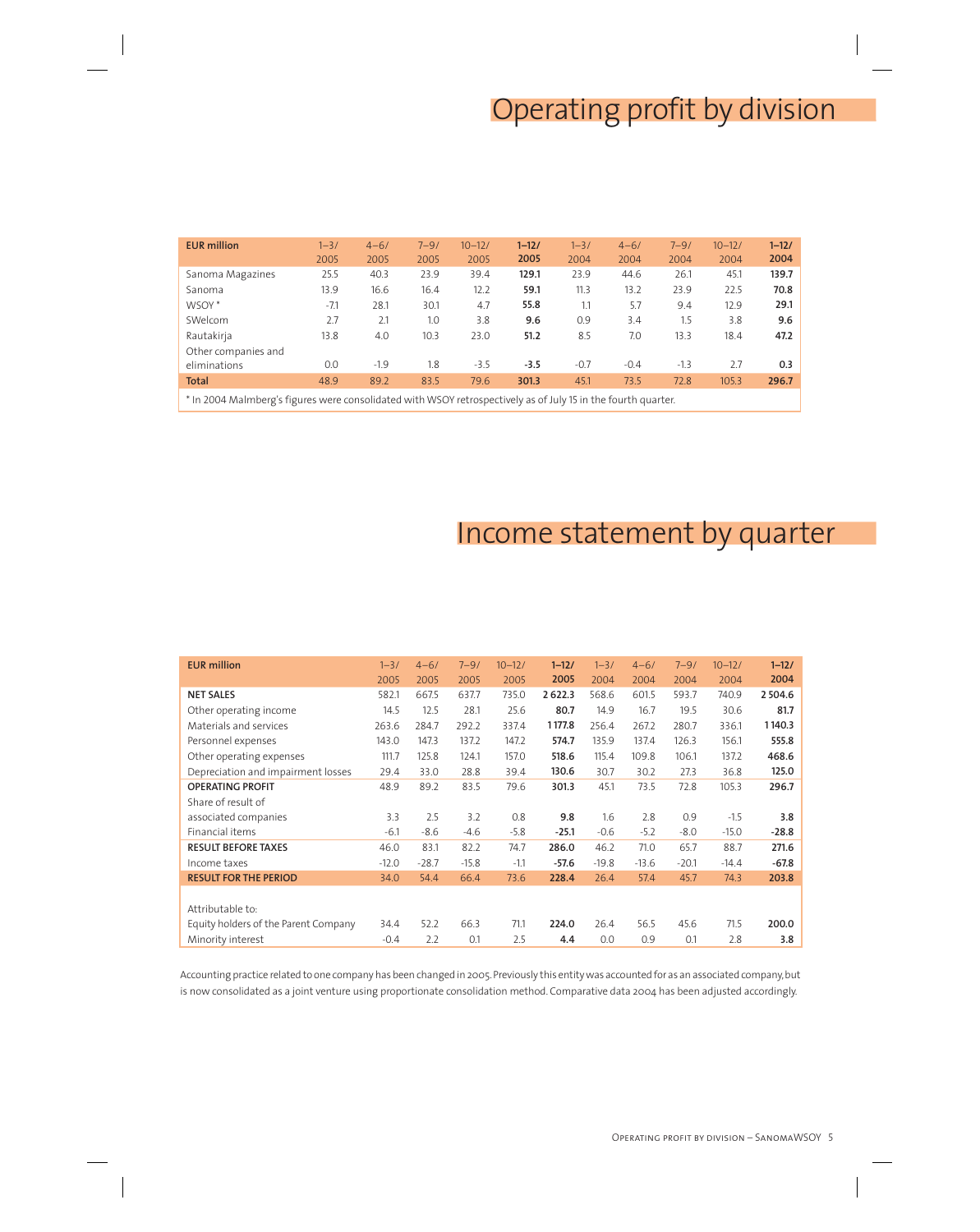# Board of Directors' Report

## **Targets and key events**

Sustained growth and profitability form SanomaWSOY's key strategic objectives. During the year, the magazine business experienced an expansion. In early March, Independent Media Holding, Russia's leading magazine publisher, was consolidated into Sanoma Magazines International following the necessary approvals for the deal. Operations began in Serbia and Montenegro in February. In December, Sanoma Magazines International signed a letter of intent with Gruner + Jahr and Styria to establish a partnership for magazine publishing in the Adriatic region, namely Croatia, Serbia and Montenegro, and Slovenia.

Rautakirja continued to internationalise its press distribution operations: in August, the Russian competition authorities approved Rautakirja's acquisition of TK Pressexpo, a press distribution company owned by Independent Media. Hiparion Distribution of Romania and Impress Teva of Lithuania were consolidated into Rautakirja in early 2005 and Rautakirja increased its holding in Hiparion Distribution to 99% during the year. The kiosk operations entered Lithuania, following anti-trust approval in December for Rautakirja's acquisition of Lietuvos Spauda, the market leading kiosk chain in Lithuania.

The Group invested heavily in developing business and strengthening market positions. The product and service range saw improvements in terms of newspaper and magazine revamps and launches, among other things. WSOY continued to share best practices and make use of synergies in its new educational publishing business, while SWelcom invested in TV channel Nelonen's programmes in particular. The Sanoma Kaupunkilehdet business unit for free sheets continued to expand further, based for instance on acquisitions, new distribution agreements, and launches. All divisions implemented development projects for electronic businesses.

The Group also continued to focus on its core businesses. Rautakirja divested its restaurant operations in January. Sanoma Lehtimedia's divestment of the operations of Etelä-Karjalan Jakelu, a newspaper delivery business, to Finland Post took effect on September 1, 2005. WSOY divested Dark, a digital printer, in August, the Ajasto diary group in September, and Lönnberg Painot, a printing house, in October. WSOY will focus on educational publishing in Europe and publishing operations in the Nordic region. In December, Rautakirja divested its 50% holding in CZ Retail, a Czech kiosk operator, to its French partner Hachette Distribution Services.

SanomaWSOY's target is to increase net sales at a rate faster than that of GDP in the main operating countries. The Group's strategic operating profit margin target is 12%. These targets are based on the assumption that the development of the operating environment remains stable.

## **Operating environment**

In 2005, SanomaWSOY's main operating countries' economies differed in their growth rates: according to research institutions, GDP growth rate stood at 1.6% in Finland and at 0.8% in the Netherlands. Belgium showed a GDP growth rate of 1.5%. CEE countries recorded higher growth rates, as evidenced by that of 2.7% in Hungary, 4.9%

in the Czech Republic, and 6.0% in Russia.

Research institutions estimate that consumer spending in 2005 rose by 3.5% in Finland and 1.0% in Belgium, while remaining at the previous year's level in the Netherlands. Consumer spending grew by 2.9% in Hungary, 2.6% in the Czech Republic, and 11.5% in Russia.

Media advertising in Finland increased by 3% in 2005, according to TNS Gallup Adex. Newspaper advertising grew by 2% and job advertising by 13%. Advertising in magazines increased by 5% and TV advertising by 2%. According to preliminary information issued by ZenithOptimedia, magazine advertising remained at the previous year's level in Belgium while increasing by 1% in the Netherlands, 8% in Hungary, and 9% in the Czech Republic. The magazine advertising's share of media advertising continued to decline slightly in the Netherlands, Belgium, and Hungary.

The Finnish Book Publishers Association's preliminary information suggests that book sales in 2005 remained at the previous year's high levels. Finnish sales of educational materials rose by 14%, as a result of new curricula introduced in schools. The educational publishing market is projected to have grown slightly in the Netherlands and Belgium too.

According to the Finnish Food Marketing Association, Finnish sales of daily consumer goods grew by 0.5% in 2005.

## **Net sales**

SanomaWSOY's net sales for 2005 rose by 4.7%, totalling EUR 2,622.3 (2,504.6) million, with all divisions recording net sales improvements, except Rautakirja. Sources of growth in net sales came particularly from new operations in Russia, the Netherlands, and Belgium. Net sales adjusted for changes in Group structure improved by 1.9%. Advertising sales accounted for 22% (20%) of Group total net sales. In geographic terms, Finland accounted for 50.9% (55.0%) of net sales, other EU countries 44.7% (43.4%), and other countries 4.4% (1.6%).

## **Result**

The Group's results exceeded the previous year's record levels. Operating profit for 2005 increased by 1.5%, to EUR 301.3 (296.7) million, accounting for 11.5% (11.8%) of net sales. This improved profit was especially due to the results posted by WSOY's new educational publishing operations during the second and third quarters, and a good performance shown by Helsingin Sanomat. In 2004, Malmberg's figures were consolidated with WSOY retrospectively as of July 15 in the fourth quarter once the deal was closed. The major non-recurring capital gains totalled EUR 32.2 (25.8) million. Excluding these gains, operating profit came to EUR 269.1 (270.9) million.

The real estate divestment programme related to divesting most of the real estates which are not used by the Group was finalised in 2005, excluding land areas. The major non-recurring capital gains of these real estates were EUR 5.8 (11.1) million. The divestment of these real estates will decrease results of the Group's other companies since there will be no rental income or corresponding capital gains.

The Group's net financial expenses totalled EUR 25.1 (28.8) mil-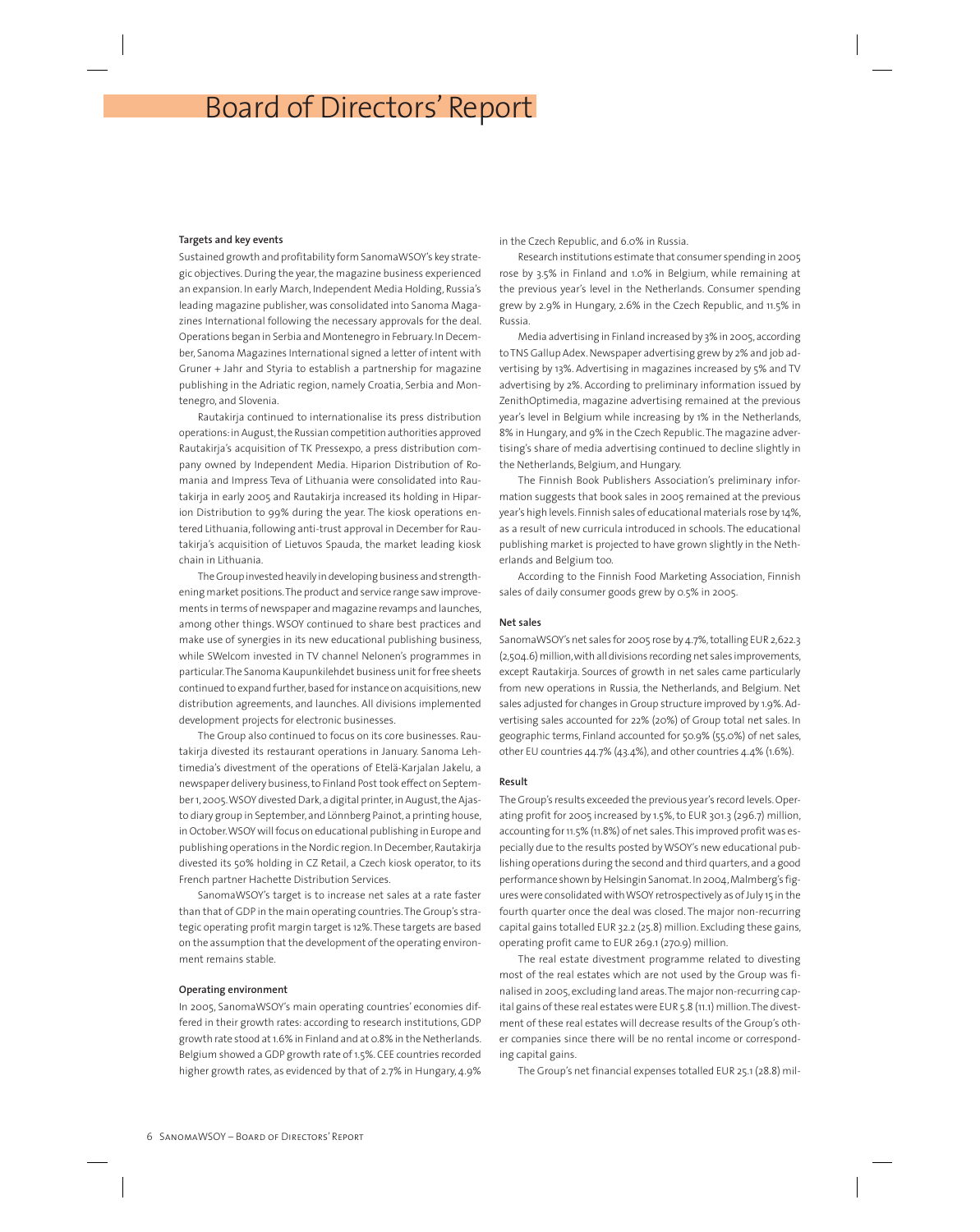lion. Financial income amounted to EUR 10.6 (20.5) million. In 2004, SanomaWSOY divested its share portfolio. The Group had no corresponding financial income during the financial year. Financial expenses amounted to EUR 35.7 (49.3) million, consisting mainly of interest expenses of liabilities totalling EUR 30.3 (34.4) million. The restructuring of the Group's loan portfolio in late 2004 and the conversion of some of SanomaWSOY Corporation's convertible capital notes into shares in 2005 markedly reduced financial expenses. Cash flow from operations totalled EUR 260.9 (241.2) million and cash flow from operations per share was EUR 1.69 (1.58).

Result before taxes improved by 5.3%, to EUR 286.0 (271.6) million. The Group's relative effective tax rate fell as a result of higher tax-exempt capital gains, a lower corporate tax rate, and tax adjustments made for previous years. Earnings per share rose to EUR 1.45 (1.31).

## **Balance sheet and financial position**

On December 31, 2005, the consolidated balance sheet totalled EUR 2,972.0 (2,693.6) million. Remaining strong, the Group's financial position improved from the previous year. Equity ratio was 41.3% (38.6%) and gearing 72.8% (81.5%). Equity increased to EUR 1,159.1 (986.0) million. Interest-bearing liabilities totalled EUR 928.7 (894.8) million and net debt EUR 843.8 (804.5) million. Net debt to EBITDA ratio was about 2. Group cash and cash equivalents totalled EUR 84.9 (90.3) million at the end of December.

#### **Investments**

In 2005, SanomaWSOY's investments totalled EUR 361.2 (281.6) million. The largest investments were Sanoma Magazines' acquisition of Independent Media and the transfer of JHC Arena Holding and its multipurpose arena in Hamburg to Rautakirja's ownership. A total of EUR 154.7 million was recorded as investment on Independent Media. Investment in the multipurpose arena in Hamburg increased Rautakirja's balance sheet by EUR 76.5 million. R&D expenditure recorded as expenses totalled EUR 16.2 (16.9) million.

### **Administration**

SanomaWSOY's Annual General Meeting of April 12, 2005, re-elected Robert Castrén, Jane Erkko, Paavo Hohti, and Robin Langenskiöld who were outgoing members, to the Board. Chairman Jaakko Rauramo, Sari Baldauf, who was elected Vice Chairman, and members Sirkka Hämäläinen-Lindfors, Seppo Kievari, Hannu Syrjänen, and Sakari Tamminen continued to sit on the Board.

The Management Group in 2005 comprised Hannu Syrjänen (Chairman), Eija Ailasmaa, Nils Ittonen, Erkki Järvinen, Jorma Kaimio, Tapio Kallioja, Mikael Pentikäinen, Kerstin Rinne, and Matti Salmi.

SanomaWSOY's auditors included PricewaterhouseCoopers Oy, a firm of authorised public accountants, with Johanna Perälä, Authorised Public Accountant, acting as auditor in charge, and Pekka Nikula, Authorised Public Accountant.

#### **Personnel**

In 2005, the SanomaWSOY Group had an average personnel of 16,885 (16,209). Expressed as full-time equivalents, the number of Group employees averaged 14,256 (13,651). Sanoma Magazines had an average personnel of 5,275 (4,524), Sanoma 2,782 (2,746), WSOY 2,311 (2,188), SWelcom 425 (415), and Rautakirja 6,023 (6,261). The number of parent company employees averaged 70 (74). Company acquisitions led to growth in the personnel of Sanoma Magazines and WSOY.

## **Risks and risk management**

The Group assumes manageable risks to make the most of business opportunities. In 2005, SanomaWSOY analysed its major risks and risk exposure. Normal business risks in the industry are associated with developments in media advertising and consumer spending. Media advertising is sensitive to economic fluctuations. Only around one-fifth of SanomaWSOY's net sales come from media advertising.

The Group's five divisions operate in versatile fields of media in over 20 European countries. Consequently, the Group's result is not heavily dependent on the development of any individual business unit. SanomaWSOY has a wide product and service portfolio, which reduces the Group's susceptibility to risks associated with an individual product or product launch. SanomaWSOY's international business areas – magazine publishing, educational publishing, and press distribution – are not primarily exposed to any political risks.

The Group has identified rapid technological progress as a business risk component with an effect on the nature of business. ICT systems and their performance also play a major role in many Group businesses.

In recent years, SanomaWSOY has grown vigorously due to acquisitions. As a result, the consolidated balance sheet includes about EUR 1.5 billion in goodwill, publishing rights, and other intangible assets related to acquired businesses. Due to the adoption of IFRS, instead of regularly amortising goodwill, it is tested for impairment on an annual basis, or when there is indication of impairment. Such an impairment test is carried out annually in the autumn upon the completion of the Group's strategic plans. Impairment losses for 2005 totalled EUR 1.8 (1.5) million. There was no indication of other impairment losses.

SanomaWSOY's operations are mainly based on work performed within office premises, causing no major environmental hazards. Typical of the graphical industry, the Group's environmental load is at a low level, with no specific environmental risks identified.

#### **Seasonal fluctuation**

Developments in media advertising have an impact on the net sales and results of Sanoma Magazines, Sanoma, and SWelcom. Advertising sales are influenced, for example, by the number of newspaper and magazine issues published during each quarter, which varies yearly. TV advertising in Finland is usually strongest in the second and fourth quarters.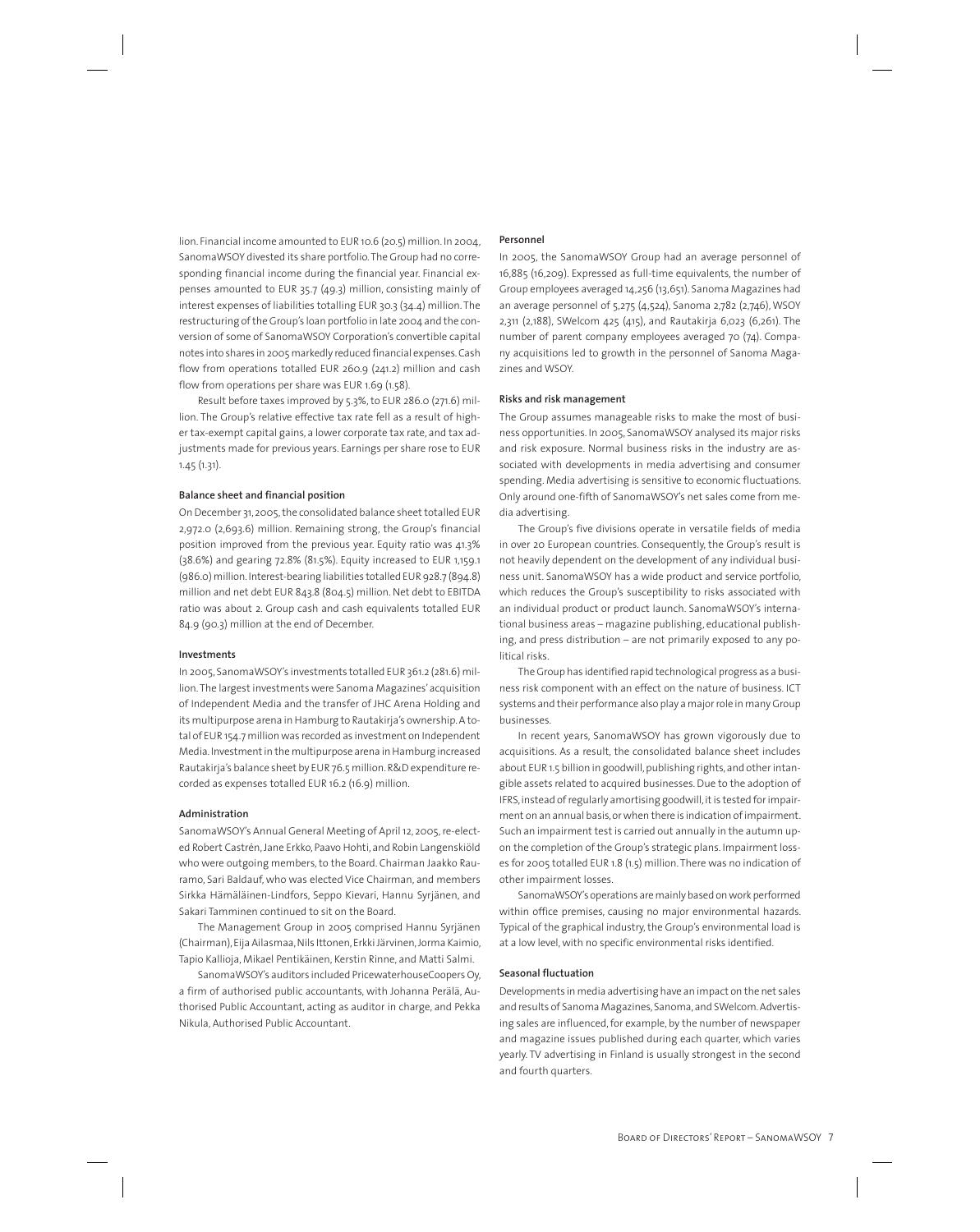A major part of net sales and results in publishing and trade, for example, is generated in the last quarter, particularly from Christmas sales. Educational publishing records most of its net sales and results during the second and third quarters. Seasonal fluctuations in publishing also have an impact on printing.

Seasonal fluctuations in Group businesses influence net sales and operating profit, the first quarter traditionally showing the weakest and the fourth quarter the strongest performance.

#### **Dividend**

In line with the AGM's decision, SanomaWSOY paid out a per-share dividend of EUR 0.80 (1.00) for 2004. The record date for dividend payment was April 15, 2005 and the dividend payment date was April 22, 2005. The Board of Directors proposes a per-share dividend of EUR 0.90 (0.80) for 2005. Based on the SanomaWSOY Group's dividend distribution principles revised by the Board of Directors, the Company conducts an active dividend policy and primarily pays out over half of Group result after taxes in dividends.

### **Outlook for 2006**

European economies are projected to grow in 2006. Research firms predict that GDP will grow by 2.0% in the Netherlands, 1.8% in Belgium, 3.2% in Finland, 3.7% in Hungary, 4.4% in the Czech Republic, and 5.6% in Russia. Media advertising usually grows at a rate faster than that of GDP.

In 2006, SanomaWSOY's net sales are projected to increase by around 4% and operating profit, excluding the major non-recurring capital gains, is expected to improve. In 2005, operating profit, excluding these capital gains, totalled EUR 269.1 million.

#### **Sanoma Magazines**

#### **Magazine publishing and distribution**

In 2005, Sanoma Magazines' net sales grew to EUR 1,181.9 (1,097.8) million mainly due to new operations in Russia and the Ukraine. The accounting practice related to a Sanoma Uitgevers' company has been changed in 2005. Previously the entity was accounted for as an associated company but is now consolidated as a joint venture. The comparative data 2004 has been adjusted accordingly. The change affects Sanoma Uitgevers' and Sanoma Magazines' income statement and balance sheet. Adjusted for changes in the Group structure, the Division's net sales grew by 1.9%. Advertising sales, representing 23% (21%) of Sanoma Magazines' net sales, increased by 21% compared to 2004, mainly due to new operations. Circulation sales were 56% (58%) of the Division's net sales and increased in total by 4%. Single copy sales declined in the Netherlands and Belgium, but subscription sales developed well in all markets.

The Dutch-based Sanoma Uitgevers' net sales totalled EUR 541.2 (542.9) million. Advertising sales, representing 18% (18%) of net sales, increased by 1% despite the continuous difficult market situation in the Netherlands with pressure on advertising income. Sanoma Uitgevers' circulation sales decreased by 2%. Subscription sales developed well but single copy sales were affected by the weak development of consumer spending. Sanoma Uitgevers' was active in

the magazine market to secure future market positions and further developed its major magazine launches of 2004. Sales of online operations developed strongly. Investments in these operations in the Netherlands continued.

Net sales at Sanoma Magazines International increased to EUR 212.4 (138.3) million mainly due to new operations in Russia and the Ukraine: the net sales of Independent Media totalled EUR 64.3 million in March–December 2005. Net sales grew in all other operating countries, except in the Czech Republic where circulation sales decreased due to the readers' market favouring cheaper titles than before. Advertising sales increased by 95% and totalled 45% (36%) of Sanoma Magazines International's net sales. Most growth came from the new Russian operations, where Cosmopolitan in particular performed well. Advertising sales also developed well in Hungary, Bulgaria, Croatia, and Romania. Circulation sales increased by 20%, contributed to mainly by the operations in Russia, the Ukraine, Hungary, Romania, Serbia and Montenegro, Bulgaria, and Croatia. Sanoma Magazines International made a total of eight major magazine launches during the year. In December, it signed a letter of intent with Gruner + Jahr and Styria to establish a partnership for magazine publishing in the Adriatic region, i.e. Croatia, Serbia and Montenegro, and Slovenia.

Sanoma Magazines Belgium's net sales decreased slightly to EUR 184.4 (186.0) million. Advertising sales, representing 29% (29%) of net sales, remained stable despite lower sales in the Frenchspeaking south. Circulation sales increased by 1% in 2005. Net sales decreased as some less profitable activities were discontinued. Sanoma Magazines Belgium is in the process of renewing its distribution system. It also invested in online operations by, e.g., acquiring the zappybaby.be site targeted at parents with young children.

Sanoma Magazines Finland's net sales grew well to EUR 184.3 (174.8) million mainly due to increased circulation sales. The good performance of main titles, successful 2004 launches, and the increased number of issues of some titles contributed to the growth of subscription sales. Single copy sales were slightly above the previous year's level. In total, circulation sales increased by 9%. Advertising sales grew 1% and totalled 16% (16%) of the business' net sales.

Net sales at Aldipress amounted to EUR 118.6 (115.7) million. Single copy sales of magazines in the Netherlands distributed by Aldipress increased slightly. New product groups, such as home entertainment products, and services offered to publishers also developed well. Aldipress continued to develop its activities during the year and finalised the relocation of its returns logistics to Duiven.

Sanoma Magazines' investments in 2005 totalled EUR 206.9 (20.0) million. EUR 154.7 million was recorded as an investment for the acquisition of Independent Media. Other investments were mostly related to ICT and office relocations.

Operating profit in Sanoma Magazines decreased to EUR 129.1 (139.7) million. There were no major non-recurring capital gains in 2005 (in 2004: EUR 2.4 million). The result decreased clearly in Sanoma Uitgevers due to declining single copy sales, partly offset by the favourable development of online operations. Sanoma Maga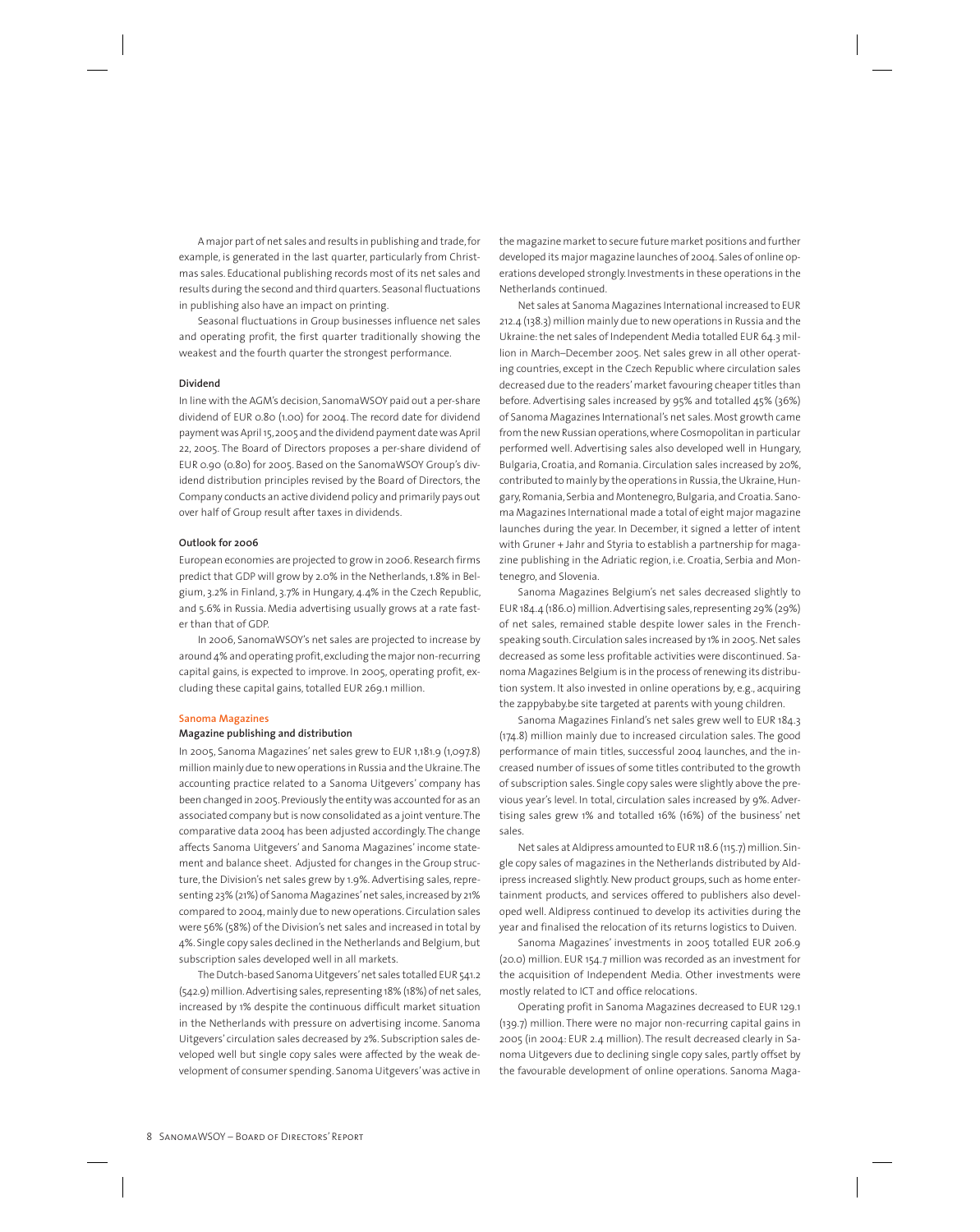zines International improved its results, mainly due to the new business in Russia and the Ukraine. The operating profit of Independent Media in March–December 2005 totalled EUR 7.0 million. Sanoma Magazines Belgium's operating profit increased slightly due to effective cost control. The operating result in Sanoma Magazines Finland was the best ever due to increased subscription sales, but the total result, due to the capital gains on the divestment of Milvus Förlags in 2004, was slightly below that of the previous year. Operating profit in Aldipress remained at the previous year's level due to the costs relating to the relocation of return logistics.

After the review period, Sanoma Uitgevers' (acting) President Christina von Wackerbarth finalised her investigation concerning the optimal organisation of the Dutch operations. It is expected that a new President will be appointed within a few months.

Sanoma Magazines continues to invest in growth, especially in Russia and CEE countries. Also the development of online businesses continues. Intense competition both in advertising and readers' markets in the Netherlands is expected to continue. In 2006, Sanoma Magazines' net sales are estimated to grow and operating profit is expected to be at the previous year's level.

#### **Sanoma**

### **Newspaper publishing and printing**

Sanoma's net sales for 2005 rose to EUR 446.4 (435.2) million, due mainly to higher advertising sales. Helsingin Sanomat, Ilta-Sanomat, Taloussanomat, and the Sanoma Kaupunkilehdet business unit for free sheets posted an increase in advertising sales. The Helsingin Sanomat business unit generated the most growth in net sales.

Accounting for 51% (49%) of Sanoma's net sales, advertising sales grew by 6% in 2005, the new Sanoma Kaupunkilehdet business unit for free sheets and the Ilta-Sanomat business unit reporting the strongest growth. The year saw a marked increase in online advertising. Sanoma's fourth-quarter advertising sales rose by 2% on a year earlier.

Sanoma's circulation sales remained at the previous year's levels, accounting for 42% (43%) of its net sales. Subscription sales improved slightly but the Ilta-Sanomat business unit recorded a fall in newsstand sales.

The Helsingin Sanomat business unit improved its net sales to EUR 261.1 (254.4) million, resulting from growth in both advertising sales and circulation sales. Growth in the advertising market that began in autumn 2004 slowed slightly towards the end of 2005, with advertising sales increasing by 4% in 2005. Job advertising grew by 11%. Despite a minor decrease in circulation, Helsingin Sanomat somewhat increased its circulation sales. Helsingin Sanomat strengthened its local position and cross-media strategy by acquiring Radio Helsinki in May and upgrading its online services. Oikotie, an electronic service for classified advertisements, made excellent progress.

The Ilta-Sanomat business unit posted net sales of EUR 93.7 (95.2) million. Its advertising sales improved by 7% but circulation sales remained below 2004 levels due to weaker newsstand sales. The Finnish quality tabloid market declined by 2%. Ilta-Sanomat

held a 60.3% (60.8%) market share of all quality tabloids. During the year, Ilta-Sanomat further developed its online business in particular, as evidenced by the acquisition in July of an online auction service, Huuto.Net, making the Ilta-Sanomat business unit Finland's largest provider of online services for classified ads.

Sanoma Lehtimedia's net sales remained at the previous year's levels, EUR 48.0 (47.9) million. Although some papers recorded a fall in their advertising sales due to restructuring in daily consumer goods industry, the total advertising sales remained at the previous year's levels. Circulation sales grew by 2% despite a slight drop in the circulation of the largest daily newspapers.

Sanoma put a lot of effort into its Sanoma Kaupunkilehdet business unit for free sheets. Free sheet distribution volumes grew due, for example, to Uutislehti 100 distribution agreements in the spring and the Kaupunkilehti Vartti free sheet's expansion. Sanoma centralised its business-to-business services – Taloussanomat, Esmerk, and Lehtikuva – in a new Sanoma Business Services business unit.

In 2005, Sanoma's investments totalled EUR 22.9 (24.9) million, allocated mainly to the Sanomala printing plant, the acquisition of publishing rights, and the further development of online services.

Sanoma's operating profit decreased to EUR 59.1 (70.8) million. Operating profit, excluding the major non-recurring capital gains and reversal of provision, improved to EUR 58.1 (56.5) million. Operating profit for 2005 included considerably lower amounts of these capital gains than a year ago, or EUR 1.0 (11.3) million. Operating profit for 2004 also included release of provision for Nostokonepalvelu Oy, EUR 3.0 million. Sanoma's result was primarily improved by Helsingin Sanomat which recorded a markedly faster growth in its operating profit than its net sales, thanks to growth in advertising sales. The Ilta-Sanomat business unit's result was eroded by a decline in newsstand sales. Sanoma Lehtimedia also reported a decrease in its operating result.

Sanoma's 2006 net sales are expected to increase, due particularly to the sustained, favourable development of media advertising and the Division's new operations. Operating profit is projected to improve slightly, as a result of greater operational efficiency and higher net sales.

### **WSOY**

## **Educational publishing, publishing, and printing**

WSOY improved its net sales to EUR 294.4 (253.9) million. Sources of this growth came from the Dutch and Belgian educational publishing units acquired in July 2004, whose accounts are now included in those of the Division throughout the financial year. In 2005, WSOY sold its diaries business and part of its printing business. Net sales adjusted for changes in Group structure improved by 4.4%.

Educational publishing increased its net sales to EUR 151.2 (89.0) million, most of this growth coming from businesses acquired in summer 2004. Favourable sales development in all markets was also a source of this net sales growth. The remodelled curricula contributed to higher sales of materials for all grades in Finland. New products launched in the Netherlands and Belgium also improved net sales. The electronic educational materials offered by the Polish-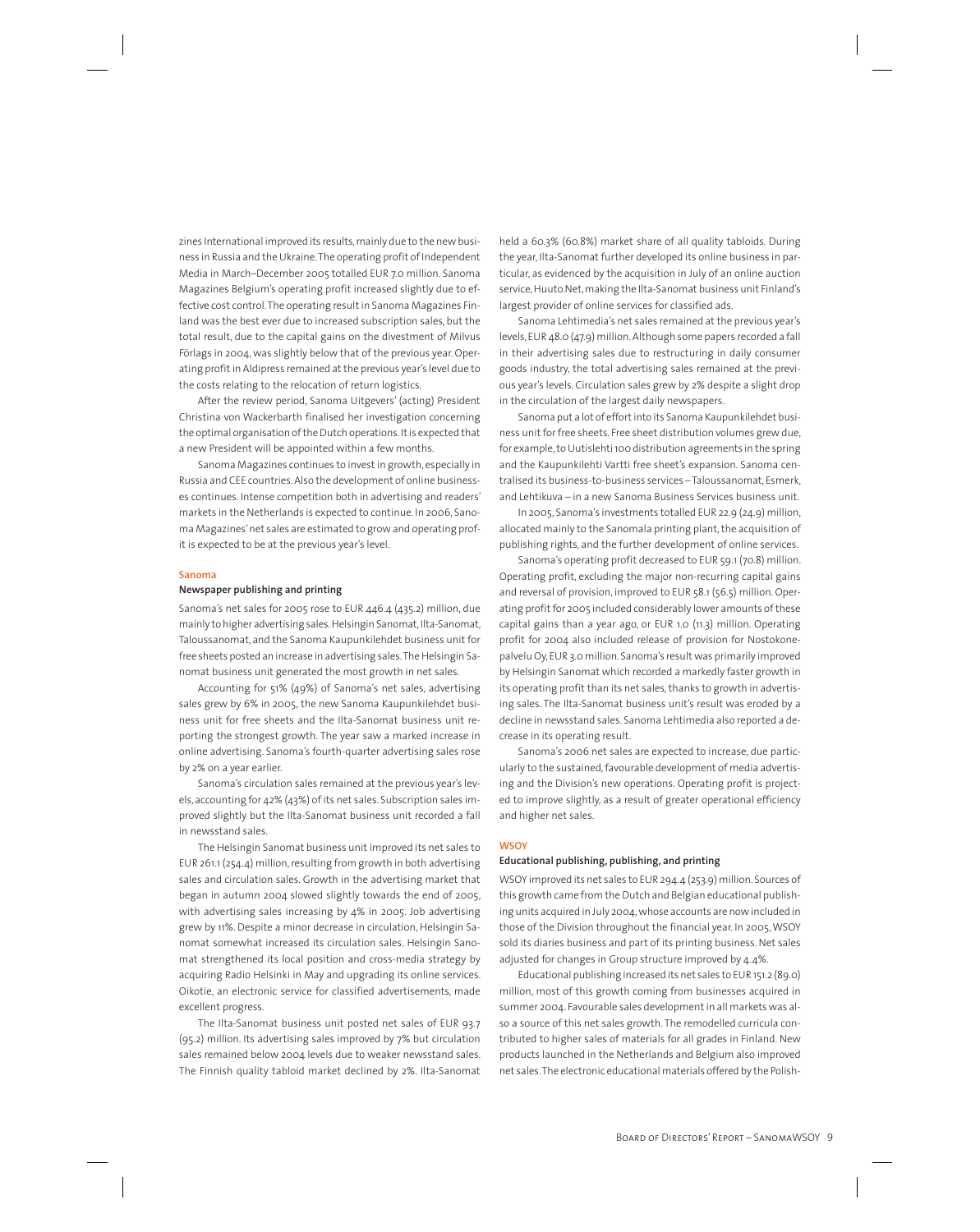based Young Digital Poland (YDP) sold well. In Finland, the use of the internet-based Opit service tripled and the number of its user licences rose to 130,000. WSOY reorganised its educational publishing units in Finland, the Netherlands, Belgium, and Poland, under a new educational publishing business in early 2005. The Division set up development projects to continue these units' internal integration, with a view to seeking cost efficiency in printing, ICT, and content production, for instance.

Net sales of publishing decreased to EUR 87.2 (89.7) million. Although translated fiction and children's and juvenile books continued to sell well, Christmas sales important to publishers did not reach the top figures recorded a year earlier. Bookstore sales for 2005 remained at the previous year's levels. Sales through WSOY book clubs decreased as a result of less effort being made to canvas for members. WSOYpro, which provides the corporate sector with upto-date information, developed favourably, with its electronic products and the range of training courses in particular appealing to customers. Net sales posted by Weilin+Göös, a multi-volume book publisher, increased in Finland, but Bertmark Media showed a slight fall in sales in the other Nordic countries. WSOY's publishing business carries weight in the market: the Division's books and authors were successful in terms of book awards received, and sale of publishing rights abroad continued to make good progress.

Printing posted net sales of EUR 51.6 (59.0) million. WSOY divested Dark, a digital printer, in August, and Lönnberg Painot, a printing house, in October. The Division's 2005 net sales included EUR 18.6 million in net sales generated by the divested printing operations. WSOY will focus on printing books.

Diaries' net sales came to EUR 15.8 (30.3) million. September saw the disposal of this business, which was clearly reflected in the net sales and operating profit of the business for 2005 as a whole.

WSOY's total investments of EUR 8.1 (204.7) million consisted of normal replacement investments, the renovation of its office building on Bulevardi, and ICT investments.

WSOY reported a major year-on-year improvement in its operating profit, EUR 55.8 (29.1) million. This improvement came from the major non-recurring capital gains of EUR 16.5 (0.0) million and the inclusion of its new educational publishing operations' results in its figures for 2005 as a whole. However, the divestment of the diaries business decreased WSOY's operating result, given that the fourth quarter has always been the peak season for diaries.

Due to divestments in 2005, WSOY's net sales for 2006 are expected to decrease. Operating profit, excluding the major non-recurring capital gains, is projected to be at the 2005 level.

#### **SWelcom**

#### **Electronic media**

Continuing to show good growth, Nelonen's net sales amounted to EUR 71.5 (67.6) million and the channel's share of all TV advertising rose to 31% (30%). Nelonen reached its all-time high market share of almost 35% in June 2005. Despite heavy programme investments, the channel's viewing share was lower than a year ago, as TV viewing more clearly spread across more channels in 2005. The channel continued its programme investments in 2005: in cooperation with Canal+, Nelonen acquired the broadcasting rights for the Finnish National Ice Hockey League for 2005–2008. During the autumn, Nelonen expanded its TV advertising sales service (sales house strategy) within its service portfolio by selling Canal+ Sport's advertising and sponsoring in Finland.

Nelonen is increasingly developing cross-media programmes. An excellent example of Nelonen's extensive cross-media concept is a Finnish version of The Survivors screened in autumn 2005, combining a website, a NetTV, and a special Survivors magazine to the series.

The number of Welho's new pay TV and broadband subscriptions continued to show a significant increase, whereas the number of new cable TV subscribers levelled off to a normal level after record years. Welho has become a so-called triple-play service provider when its service portfolio now includes VoIP telephone services, in addition to TV and broadband services.

SWelcom's operating profit remained at the previous year's level, totalling EUR 9.6 (9.6) million. Nelonen posted a marked improvement in its operating profit, but fierce competition on broadband services' prices undermined Welho's operating result.

SWelcom's investments totalled EUR 11.1 (10.7) million, most of which was allocated to the development of Welho's cable network and services.

SWelcom's television operations – TV channel Nelonen, the cable TV and broadband operator Welho, and Werne, specialising in technical television and audio-visual production services – have combined their operations under a single company, SW Television Ltd, from early 2006. This reorganisation will enhance SWelcom's opportunities to meet the challenges presented by integrating electronic media in the field of commercial television and pay TV.

SWelcom's net sales are expected to increase further in 2006, due to growth in TV advertising, Nelonen's market share, and pay TV and broadband sales. The Division will make more dedicated efforts to seek growth in new technologies and businesses too. Operating profit is projected to improve.

#### **Rautakirja**

## **Kiosk operations, press distribution, bookstores, and entertainment**

Rautakirja's net sales for 2005 totalled EUR 635.9 (659.7) million, 18% (12%) of which came from outside Finland. The divestment of its restaurant operations in December 2004 lowered net sales. Net sales adjusted for changes in Group structure remained at the previous year's level.

Kiosk operations' net sales fell to EUR 345.8 (352.3) million. Net sales increased in Estonia and Latvia but decreased in Finland characterised by persistently fierce competition in retail. During the year, the R-kiosk chain invested heavily in adopting a new cash-register system, enabling the sale of new types of products and services through its kiosks. For example, the autumn saw the launch of buying tickets booked via Lippupalvelu, a ticket agency, from R-kiosks. When the system becomes fully operational at over 700 R-ki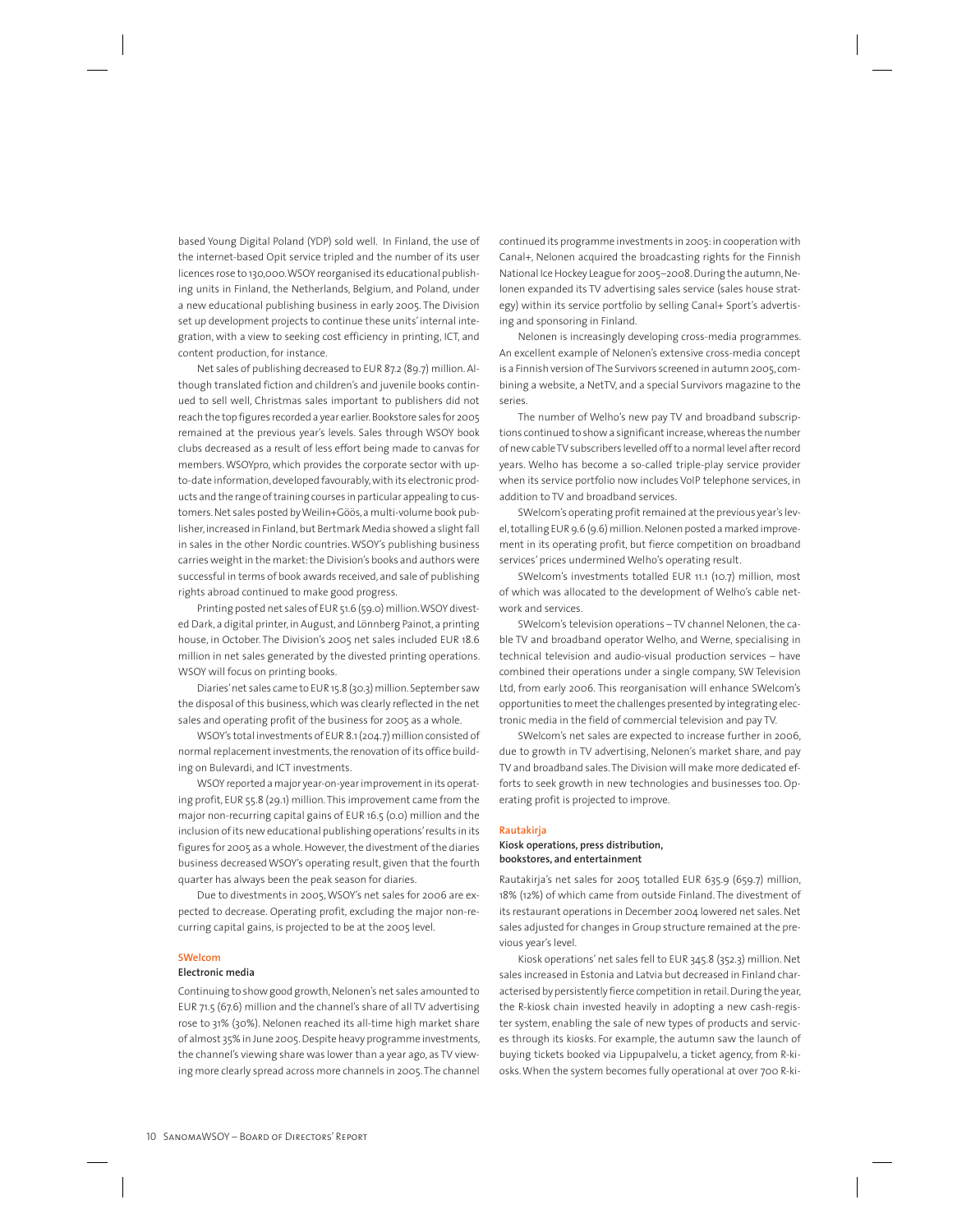osks in spring 2006, the kiosks will provide several new services. In December, Rautakirja divested its 50% holding in a Czech kiosk operator to its French partner Hachette Distribution Services. In the same month, Rautakirja's acquisition in May of Lietuvos Spauda, the market leading kiosk chain in Lithuania, received Lithuanian antitrust approval. The acquired company has been consolidated into Rautakirja since January 1, 2006.

Press distribution's net sales increased to EUR 98.5 (79.5) million, the majority of this growth coming from new units in Lithuania, Romania, and Russia acquired in 2005. Net sales also rose in Finland, Latvia, and Estonia. The Estonian Apollo bookstore chain's logistics and wholesale operations were transferred to Lehepunkt, a distributor of newspapers and magazines. A 0.5% increase in sales of cover-price single copies boosted net sales in Finland. Sales of domestic magazines increased but those of foreign magazines and newspapers declined. The weak development of quality tabloids pulled down sales of domestic newspapers. During the financial year, press distribution made strides in internationalising its operations. The first half of 2005 saw the completion of acquisitions in Lithuania and Romania. In Romania, Rautakirja increased its holding in a press distribution company to 99% during the year. In June, Rautakirja acquired TK Pressexpo, a Russian press distribution company, which holds an approximate 15% share in modern press distribution in the Moscow region.

Bookstores' net sales for 2005 improved to EUR 135.3 (129.7) million, due mainly to the chain's vigorous expansion in both Finland and Estonia. The chain was supplemented with new outlets housed in shopping centres: two bookstores were opened in Estonia during the year and five in Finland in the second half of the year. Sales of textbooks, non-fiction, and paperbacks developed favourably. Suomalainen Kirjakauppa performed outstandingly well in its Christmas sales. Its online bookstore also showed marked sales growth.

Net sales posted by entertainment rose to EUR 65.0 (56.8) million, this growth stemming from a multipurpose arena in Hamburg transferred to Rautakirja's ownership in February 2005. The first three quarters were marked by the movie business suffering from a global downturn in film supply, which also eroded movie theatre net sales in Finland and the Baltic countries. Although the fourth quarter saw a number of box-office hits come onto the market, the quarter's excellent performance could not compensate for the poor one recorded in earlier quarters. Only Latvia among Finnkino's operating countries experienced slight growth in movie theatre customer volumes. However, the market position strengthened in Finland.

Net sales of other operations came to EUR 2.6 (52.8) million. The figure includes restaurant operations, divested in late 2004, with their last units being disposed of in late January 2005.

Rautakirja's investments for 2005 totalled EUR 111.5 (18.0) million, the largest investments consisting of the transfer of JHC Arena Holding and its multipurpose arena in Hamburg to Rautakirja's ownership and acquisitions in Lithuania, Romania, and Russia. Rautakirja also made heavy investments in business ICT projects, as well as the acquisition of new retail premises and the renovation of existing ones. Investment in the multipurpose arena in Hamburg increased Rautakirja's balance sheet by EUR 76.5 million.

Rautakirja's operating profit increased to EUR 51.2 (47.2) million, due mainly to capital gains from divestments. The major non-recurring capital gains totalled EUR 8.9 (1.0) million, coming mainly from the divestments of restaurant operations and Czech kiosk operations. Kiosk operations' operating results were lower than in the previous financial year, due to a fall in operating profit recorded by Finnish operations. Other countries showed a slight improvement in results. Good results reported by Finland's Lehtipiste, in particular, bolstered press distribution's operating profit. The opening of new stores worsened bookstores' results in both Finland and Estonia, showing a lower operating profit than a year ago. Although the fourth quarter saw the supply of interesting films that made customers return to movie theatres, entertainment reported declining results due to a marked year-on-year fall in customer volumes in movie theatres.

Rautakirja's lines of business will face ever-intensifying competition in all operating countries.

Rautakirja will continue to ensure its expansion and success through continuous development, internationalisation, and acquisitions, with Russia and the emerging CEE economies serving as the target countries for expansion. Rautakirja's 2006 net sales are projected to increase and operating profit, excluding the major nonrecurring capital gains, to improve.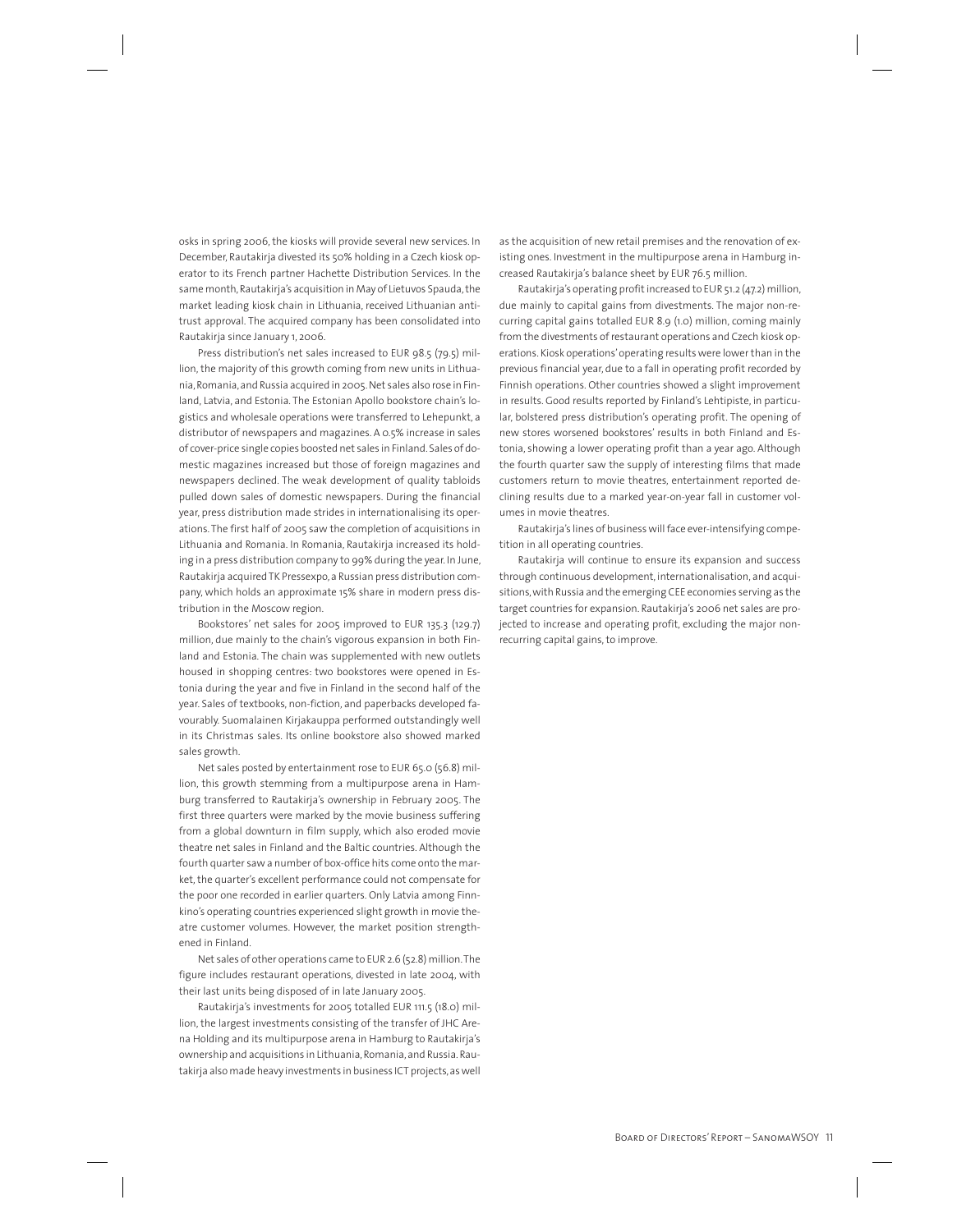# Consolidated income statement

| <b>EUR million</b>                                | <b>Note</b>    | $1.1 - 31.12.2005$ | $1.1 - 31.12.2004$ |
|---------------------------------------------------|----------------|--------------------|--------------------|
| <b>NET SALES</b>                                  |                | 2 6 2 2.3          | 2504.6             |
| Other operating income                            | $\overline{4}$ | 80.7               | 81.7               |
| Materials and services                            |                | 1177.8             | 1140.3             |
| Personnel expenses                                | 5,31           | 574.7              | 555.8              |
| Other operating expenses                          | 6              | 518.6              | 468.6              |
| Depreciation and impairment losses                | $10 - 12$      | 130.6              | 125.0              |
| <b>OPERATING PROFIT</b>                           |                | 301.3              | 296.7              |
| Share of result of associated companies           |                | 9.8                | 3.8                |
| Financial income                                  | $\overline{7}$ | 10.6               | 20.5               |
| Financial expenses                                | $\overline{7}$ | 35.7               | 49.3               |
| <b>RESULT BEFORE TAXES</b>                        |                | 286.0              | 271.6              |
| Income taxes                                      | 8              | $-57.6$            | $-67.8$            |
| <b>RESULT FOR THE PERIOD</b>                      |                | 228.4              | 203.8              |
|                                                   |                |                    |                    |
| Attributable to:                                  |                |                    |                    |
| Equity holders of the Parent Company              |                | 224.0              | 200.0              |
| Minority interest                                 |                | 4.4                | 3.8                |
| Earnings per share for result attributable to the | 9              |                    |                    |
| equity holders of the Parent Company:             |                |                    |                    |
| Earnings per share, EUR                           |                | 1.45               | 1.31               |
| Diluted earnings per share, EUR                   |                | 1.42               | 1.26               |

Accounting practice related to one company has been changed in 2005. Previously this entity was accounted for as an associated company, but is now consolidated as a joint venture using proportionate consolidation method. Comparative data 2004 has been adjusted accordingly.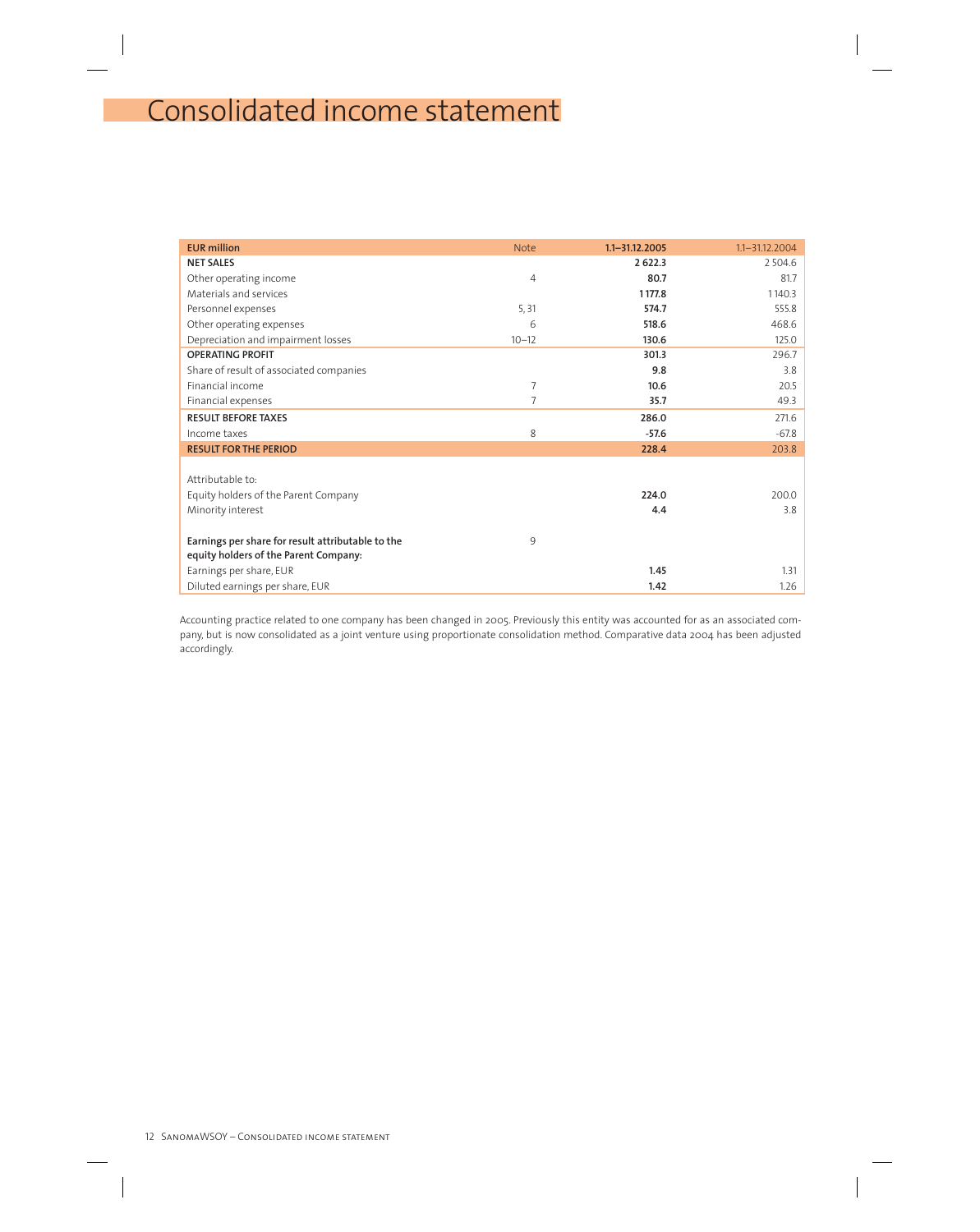# Consolidated balance sheet

| <b>EUR million</b>                           | <b>Note</b> | 31.12.2005  | 31.12.2004 |
|----------------------------------------------|-------------|-------------|------------|
| <b>ASSETS</b>                                |             |             |            |
|                                              |             |             |            |
| <b>NON-CURRENT ASSETS</b>                    |             |             |            |
| Tangible assets                              | 10          | 566.5       | 496.7      |
| Investment property                          | 11          | 12.1        | 32.1       |
| Goodwill                                     | 12          | 1329.3      | 1252.8     |
| Other intangible assets                      | 12          | 313.0       | 190.2      |
| Interest in associated companies             | 13          | 61.0        | 49.5       |
| Available-for-sale financial assets          | 14          | 22.8        | 21.2       |
| Deferred tax receivables                     | 8           | 53.2        | 61.4       |
| Other receivables                            | 5, 15       | 37.7        | 49.7       |
| NON-CURRENT ASSETS, TOTAL                    |             | 2 3 9 5 . 6 | 2153.6     |
|                                              |             |             |            |
| <b>CURRENT ASSETS</b>                        |             |             |            |
| Inventories                                  | 16          | 144.0       | 144.2      |
| Income tax receivables                       |             | 16.8        | 8.6        |
| Other receivables                            | 17          | 330.2       | 296.6      |
| Available-for-sale financial assets          | 14          | 0.5         | 0.5        |
| Cash and cash equivalents                    | 18          | 84.9        | 90.3       |
| <b>CURRENT ASSETS, TOTAL</b>                 |             | 576.4       | 540.1      |
|                                              |             |             |            |
| <b>ASSETS, TOTAL</b>                         |             | 2972.0      | 2693.6     |
|                                              |             |             |            |
| <b>EQUITY AND LIABILITIES</b>                |             |             |            |
|                                              |             |             |            |
| <b>EQUITY</b>                                | 19          |             |            |
| Equity attributable to the equity holders of |             |             |            |
| the Parent Company                           |             |             |            |
| Share capital                                |             | 67.5        | 65.8       |
| Premium fund                                 |             | 93.7        | 34.9       |
| Other reserves                               |             | 363.8       | 369.4      |
| <b>Translation differences</b>               |             | 15.9        | 5.8        |
| Retained earnings                            |             | 601.9       | 494.8      |
|                                              |             | 1142.8      | 970.7      |
| Minority interest                            |             | 16.3        | 15.3       |
| <b>EQUITY, TOTAL</b>                         |             | 1159.1      | 986.0      |
|                                              |             |             |            |
| <b>NON-CURRENT LIABILITIES</b>               |             |             |            |
| Deferred taxes                               | 8           | 90.4        | 81.4       |
| Pension obligations                          | 5           | 64.8        | 59.6       |
| Provisions                                   | 21          | 12.3        | 15.4       |
| Interest-bearing liabilities                 | 22          | 132.0       | 382.5      |
| Other liabilities                            | 23          | 24.2        | 23.4       |
|                                              |             |             |            |
| <b>CURRENT LIABILITIES</b>                   |             |             |            |
| Provisions                                   | 21          | 9.9         | 12.9       |
| Interest-bearing liabilities                 | 22          | 796.8       | 512.3      |
| Income tax liabilities                       |             | 37.5        | 23.5       |
| Other liabilities                            | 23          | 645.2       | 596.5      |
| <b>LIABILITIES, TOTAL</b>                    |             | 1813.0      | 1707.6     |
|                                              |             |             |            |
| EQUITY AND LIABILITIES, TOTAL                |             | 2972.0      | 2693.6     |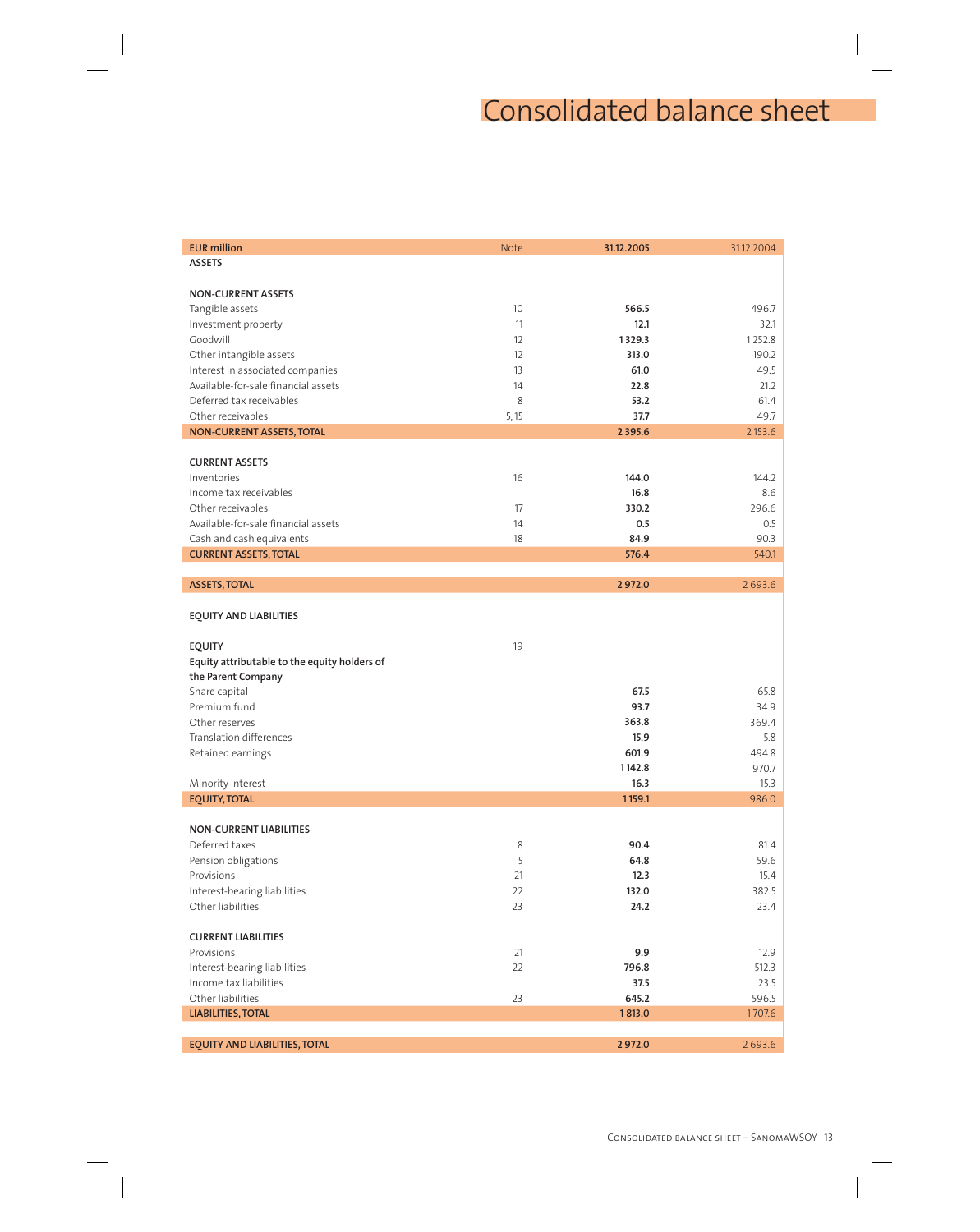# Changes in equity

| <b>EUR million</b>                                                       |                         |                 |                    |                   | Equity attributable to the equity holders of the Parent Company |                             |              |                      |                  |
|--------------------------------------------------------------------------|-------------------------|-----------------|--------------------|-------------------|-----------------------------------------------------------------|-----------------------------|--------------|----------------------|------------------|
|                                                                          | <b>Share</b><br>capital | Premium<br>fund | Treasury<br>shares | Other<br>reserves | Translation<br>differences                                      | <b>Retained</b><br>earnings | <b>Total</b> | Minority<br>interest | Equity,<br>total |
| Equity at Jan. 1, 2004                                                   | 68.9                    | 31.8            | $-10.6$            | 369.4             |                                                                 | 456.5                       | 916.0        | 11.7                 | 927.7            |
| Change in translation<br>differences                                     |                         |                 |                    |                   | 5.8                                                             |                             | 5.8          | 0.0                  | 5.8              |
| Other items                                                              |                         |                 |                    |                   |                                                                 | $-1.2$                      | $-1.2$       |                      | $-1.2$           |
| Items recognised directly                                                |                         |                 |                    |                   |                                                                 |                             |              |                      |                  |
| in equity, total                                                         |                         |                 |                    |                   | 5.8                                                             | $-1.2$                      | 4.6          | 0.0                  | 4.7              |
| Profit for the period                                                    |                         |                 |                    |                   |                                                                 | 200.0                       | 200.0        | 3.8                  | 203.8            |
| Total recognised income and<br>expenses                                  |                         |                 |                    |                   | 5.8                                                             | 198.9                       | 204.6        | 3.8                  | 208.5            |
| Expense recognition of                                                   |                         |                 |                    |                   |                                                                 |                             |              |                      |                  |
| granted options                                                          |                         |                 |                    |                   |                                                                 | 3.2                         | 3.2          |                      | 3.2              |
| Dividends paid                                                           |                         |                 |                    |                   |                                                                 | $-153.1$                    | $-153.1$     | $-1.4$               | $-154.5$         |
| Change in minority interests                                             |                         |                 |                    |                   |                                                                 |                             |              | 1.1                  | 1.1              |
| Invalidation of shares                                                   | $-3.1$                  | 3.1             | 10.6               |                   |                                                                 | $-10.6$                     |              |                      |                  |
| <b>Equity at Dec. 31, 2004</b>                                           | 65.8                    | 34.9            |                    | 369.4             | 5.8                                                             | 494.8                       | 970.7        | 15.3                 | 986.0            |
| Impact of implementing<br>IAS 32 and IAS 39,<br>derivatives              |                         |                 |                    |                   |                                                                 | $-1.2$                      | $-1.2$       |                      | $-1.2$           |
| Impact of implementing<br>IAS 32 and IAS 39,<br>convertible capital note |                         |                 |                    | 10.1              |                                                                 | $-11.0$                     | $-0.9$       |                      | $-0.9$           |
| Equity at Jan. 1, 2005,                                                  | 65.8                    | 34.9            |                    | 379.5             | 5.8                                                             | 482.7                       | 968.6        | 15.3                 | 983.9            |
| adjusted<br>Translation differences                                      |                         |                 |                    |                   |                                                                 |                             |              |                      |                  |
| recognised in income<br>statement on disposal                            |                         |                 |                    |                   | $-1.3$                                                          |                             | $-1.3$       |                      | $-1.3$           |
| of operations                                                            |                         |                 |                    |                   |                                                                 |                             |              |                      |                  |
| Change in translation<br>differences                                     |                         |                 |                    |                   | 11.4                                                            |                             | 11.4         | 0.3                  | 11.7             |
| Other items                                                              |                         |                 |                    |                   |                                                                 | $-0.6$                      | $-0.6$       |                      | $-0.6$           |
| Items recognised directly<br>in equity, total                            |                         |                 |                    |                   | 10.1                                                            | $-0.6$                      | 9.5          | 0.3                  | 9.7              |
| Profit for the period                                                    |                         |                 |                    |                   |                                                                 | 224.0                       | 224.0        | 4.4                  | 228.4            |
| Total recognised income and<br>expenses                                  |                         |                 |                    |                   | 10.1                                                            | 223.3                       | 233.4        | 4.7                  | 238.1            |
| Conversion of capital notes                                              | 1.6                     | 58.6            |                    | $-2.0$            |                                                                 |                             | 58.3         |                      | 58.3             |
| Usage of share options                                                   | 0.0                     | 0.3             |                    |                   |                                                                 |                             | 0.3          |                      | 0.3              |
| Expense recognition of<br>granted options                                |                         |                 |                    |                   |                                                                 | 4.6                         | 4.6          |                      | 4.6              |
| Dividends paid                                                           |                         |                 |                    |                   |                                                                 | $-122.5$                    | $-122.5$     | $-0.2$               | $-122.7$         |
| Change in minority interests                                             |                         |                 |                    |                   |                                                                 |                             |              | $-3.4$               | $-3.4$           |
| Other changes                                                            |                         |                 |                    | $-13.7$           |                                                                 | 13.7                        |              |                      |                  |
| <b>Equity at Dec. 31, 2005</b>                                           | 67.5                    | 93.7            |                    | 363.8             | 15.9                                                            |                             | 601.9 1142.8 | 16.3                 | 1159.1           |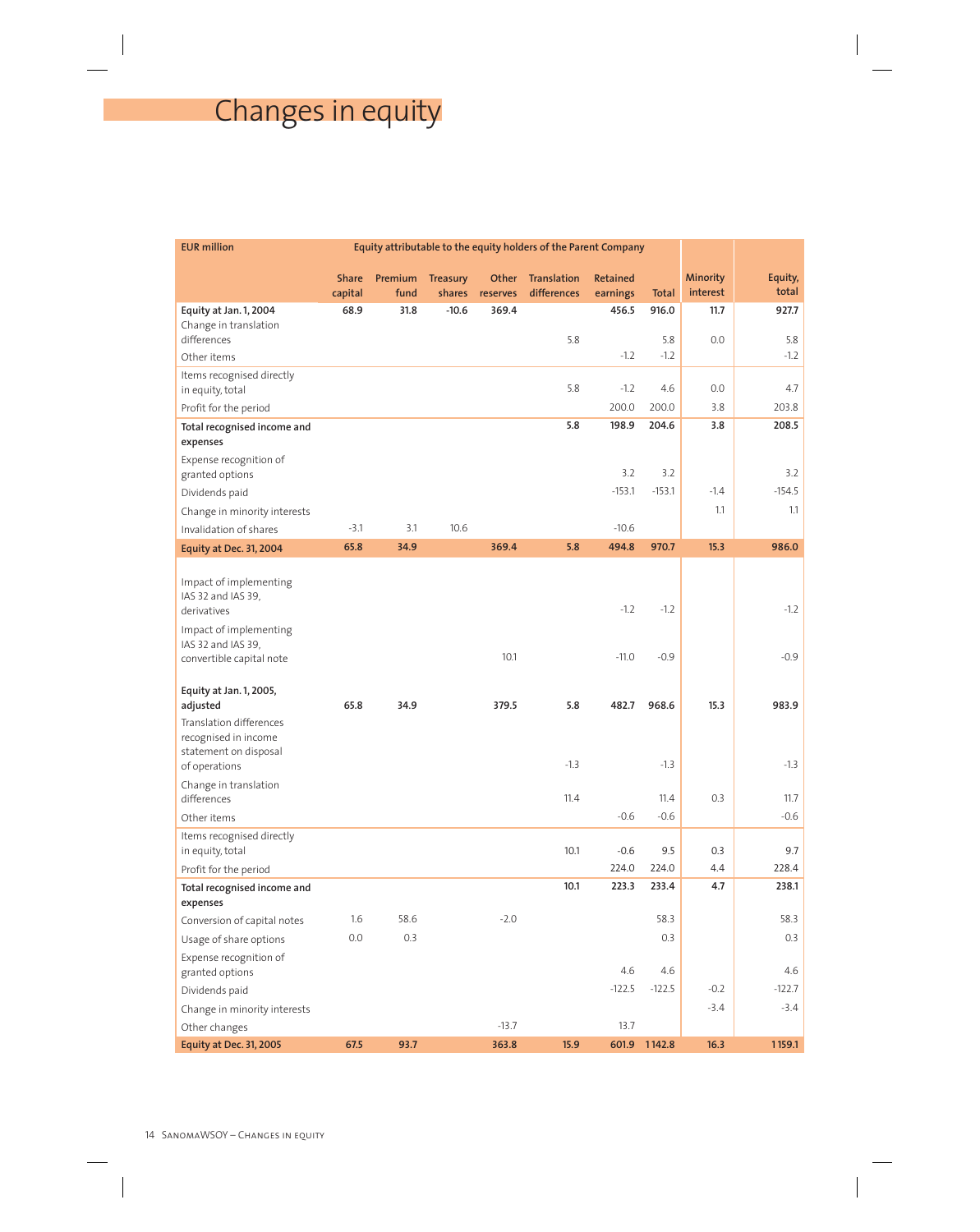# Consolidated cash flow statement

| <b>OPERATIONS</b><br>228.4<br>Result for the period<br>203.8<br>Adjustments<br>57.6<br>Income taxes<br>67.8<br>35.7<br>49.3<br>Financial expenses<br>Financial income<br>$-10.6$<br>$-20.5$<br>Share of result of associated companies<br>$-9.8$<br>$-3.8$<br>130.6<br>Depreciation and impairment losses<br>125.0<br>$-37.6$<br>Profit on sales of non-current assets<br>$-34.3$<br>Other adjustments<br>$-44.7$<br>$-34.5$<br>Change in working capital<br>Change in trade and other receivables<br>$-13.2$<br>0.2<br>$-7.4$<br>Change in inventories<br>0.8<br>Change in trade and other payables, and provisions<br>22.5<br>11.9<br>Interest paid<br>$-30.3$<br>$-52.8$<br>Other financial items<br>$-1.0$<br>$-2.9$<br>$-59.3$<br>Taxes paid<br>$-68.8$<br>260.9<br><b>CASH FLOW FROM OPERATIONS</b><br>241.2<br><b>INVESTMENTS</b><br>$-89.9$<br>$-64.1$<br>Acquisition of tangible and intangible assets<br>Operations acquired<br>$-154.8$<br>$-74.9$<br>Associated companies acquired<br>$-1.3$<br>$-0.3$<br>Acquisition of other holdings<br>$-1.1$<br>$-3.5$<br>Sales of tangible and intangible assets<br>29.3<br>36.3<br>37.6<br>Operations sold<br>13.8<br>Associated companies sold<br>0.0<br>1.1<br>Sales of other companies<br>0.7<br>27.8<br>$-11.0$<br>$-16.2$<br>Loans granted<br>19.3<br>Repayments of loan receivables<br>3.2<br>Sales of short-term investments<br>0.0<br>32.0<br>Interest received<br>3.6<br>5.5<br>Dividends received<br>3.0<br>16.2<br><b>CASH FLOW FROM INVESTMENTS</b><br>$-164.7$<br>$-23.1$<br>96.2<br>218.1<br><b>CASH FLOW BEFORE FINANCING</b><br><b>FINANCING</b><br>0.3<br>Proceeds from share subscriptions<br>$-8.5$<br>0.0<br>Minority capital investment/repayment of equity<br>Change in loans with short maturity<br>$-15.9$<br>135.4<br>Drawings of other loans<br>367.3<br>444.2<br>Repayments of other loans<br>$-463.7$<br>$-510.7$<br>Payment of finance lease liabilities<br>$-1.5$<br>$-1.3$<br>Dividends paid<br>$-122.7$<br>$-154.5$<br>Donations/other profit sharing<br>$-0.4$<br>$-0.3$<br><b>CASH FLOW FROM FINANCING</b><br>$-93.8$<br>$-238.6$<br>Change in cash and cash equivalents according to the cash flow statement<br>2.4<br>$-20.4$<br>Exchange rate differences under cash and cash equivalents<br>$-1.1$<br>0.5<br>Net increase(+)/decrease(-) in cash and cash equivalents<br>1.3<br>$-20.0$<br>Cash and cash equivalents at Jan. 1<br>83.6<br>103.5<br>Cash and cash equivalents at Dec. 31<br>84.9<br>83.6 | <b>EUR million</b> | 1.1-31.12.2005 | 1.1-31.12.2004 |
|--------------------------------------------------------------------------------------------------------------------------------------------------------------------------------------------------------------------------------------------------------------------------------------------------------------------------------------------------------------------------------------------------------------------------------------------------------------------------------------------------------------------------------------------------------------------------------------------------------------------------------------------------------------------------------------------------------------------------------------------------------------------------------------------------------------------------------------------------------------------------------------------------------------------------------------------------------------------------------------------------------------------------------------------------------------------------------------------------------------------------------------------------------------------------------------------------------------------------------------------------------------------------------------------------------------------------------------------------------------------------------------------------------------------------------------------------------------------------------------------------------------------------------------------------------------------------------------------------------------------------------------------------------------------------------------------------------------------------------------------------------------------------------------------------------------------------------------------------------------------------------------------------------------------------------------------------------------------------------------------------------------------------------------------------------------------------------------------------------------------------------------------------------------------------------------------------------------------------------------------------------------------------------------------------------------------------------------------------------------------------------------------------------------------------------------------------------------------------------------------------|--------------------|----------------|----------------|
|                                                                                                                                                                                                                                                                                                                                                                                                                                                                                                                                                                                                                                                                                                                                                                                                                                                                                                                                                                                                                                                                                                                                                                                                                                                                                                                                                                                                                                                                                                                                                                                                                                                                                                                                                                                                                                                                                                                                                                                                                                                                                                                                                                                                                                                                                                                                                                                                                                                                                                  |                    |                |                |
|                                                                                                                                                                                                                                                                                                                                                                                                                                                                                                                                                                                                                                                                                                                                                                                                                                                                                                                                                                                                                                                                                                                                                                                                                                                                                                                                                                                                                                                                                                                                                                                                                                                                                                                                                                                                                                                                                                                                                                                                                                                                                                                                                                                                                                                                                                                                                                                                                                                                                                  |                    |                |                |
|                                                                                                                                                                                                                                                                                                                                                                                                                                                                                                                                                                                                                                                                                                                                                                                                                                                                                                                                                                                                                                                                                                                                                                                                                                                                                                                                                                                                                                                                                                                                                                                                                                                                                                                                                                                                                                                                                                                                                                                                                                                                                                                                                                                                                                                                                                                                                                                                                                                                                                  |                    |                |                |
|                                                                                                                                                                                                                                                                                                                                                                                                                                                                                                                                                                                                                                                                                                                                                                                                                                                                                                                                                                                                                                                                                                                                                                                                                                                                                                                                                                                                                                                                                                                                                                                                                                                                                                                                                                                                                                                                                                                                                                                                                                                                                                                                                                                                                                                                                                                                                                                                                                                                                                  |                    |                |                |
|                                                                                                                                                                                                                                                                                                                                                                                                                                                                                                                                                                                                                                                                                                                                                                                                                                                                                                                                                                                                                                                                                                                                                                                                                                                                                                                                                                                                                                                                                                                                                                                                                                                                                                                                                                                                                                                                                                                                                                                                                                                                                                                                                                                                                                                                                                                                                                                                                                                                                                  |                    |                |                |
|                                                                                                                                                                                                                                                                                                                                                                                                                                                                                                                                                                                                                                                                                                                                                                                                                                                                                                                                                                                                                                                                                                                                                                                                                                                                                                                                                                                                                                                                                                                                                                                                                                                                                                                                                                                                                                                                                                                                                                                                                                                                                                                                                                                                                                                                                                                                                                                                                                                                                                  |                    |                |                |
|                                                                                                                                                                                                                                                                                                                                                                                                                                                                                                                                                                                                                                                                                                                                                                                                                                                                                                                                                                                                                                                                                                                                                                                                                                                                                                                                                                                                                                                                                                                                                                                                                                                                                                                                                                                                                                                                                                                                                                                                                                                                                                                                                                                                                                                                                                                                                                                                                                                                                                  |                    |                |                |
|                                                                                                                                                                                                                                                                                                                                                                                                                                                                                                                                                                                                                                                                                                                                                                                                                                                                                                                                                                                                                                                                                                                                                                                                                                                                                                                                                                                                                                                                                                                                                                                                                                                                                                                                                                                                                                                                                                                                                                                                                                                                                                                                                                                                                                                                                                                                                                                                                                                                                                  |                    |                |                |
|                                                                                                                                                                                                                                                                                                                                                                                                                                                                                                                                                                                                                                                                                                                                                                                                                                                                                                                                                                                                                                                                                                                                                                                                                                                                                                                                                                                                                                                                                                                                                                                                                                                                                                                                                                                                                                                                                                                                                                                                                                                                                                                                                                                                                                                                                                                                                                                                                                                                                                  |                    |                |                |
|                                                                                                                                                                                                                                                                                                                                                                                                                                                                                                                                                                                                                                                                                                                                                                                                                                                                                                                                                                                                                                                                                                                                                                                                                                                                                                                                                                                                                                                                                                                                                                                                                                                                                                                                                                                                                                                                                                                                                                                                                                                                                                                                                                                                                                                                                                                                                                                                                                                                                                  |                    |                |                |
|                                                                                                                                                                                                                                                                                                                                                                                                                                                                                                                                                                                                                                                                                                                                                                                                                                                                                                                                                                                                                                                                                                                                                                                                                                                                                                                                                                                                                                                                                                                                                                                                                                                                                                                                                                                                                                                                                                                                                                                                                                                                                                                                                                                                                                                                                                                                                                                                                                                                                                  |                    |                |                |
|                                                                                                                                                                                                                                                                                                                                                                                                                                                                                                                                                                                                                                                                                                                                                                                                                                                                                                                                                                                                                                                                                                                                                                                                                                                                                                                                                                                                                                                                                                                                                                                                                                                                                                                                                                                                                                                                                                                                                                                                                                                                                                                                                                                                                                                                                                                                                                                                                                                                                                  |                    |                |                |
|                                                                                                                                                                                                                                                                                                                                                                                                                                                                                                                                                                                                                                                                                                                                                                                                                                                                                                                                                                                                                                                                                                                                                                                                                                                                                                                                                                                                                                                                                                                                                                                                                                                                                                                                                                                                                                                                                                                                                                                                                                                                                                                                                                                                                                                                                                                                                                                                                                                                                                  |                    |                |                |
|                                                                                                                                                                                                                                                                                                                                                                                                                                                                                                                                                                                                                                                                                                                                                                                                                                                                                                                                                                                                                                                                                                                                                                                                                                                                                                                                                                                                                                                                                                                                                                                                                                                                                                                                                                                                                                                                                                                                                                                                                                                                                                                                                                                                                                                                                                                                                                                                                                                                                                  |                    |                |                |
|                                                                                                                                                                                                                                                                                                                                                                                                                                                                                                                                                                                                                                                                                                                                                                                                                                                                                                                                                                                                                                                                                                                                                                                                                                                                                                                                                                                                                                                                                                                                                                                                                                                                                                                                                                                                                                                                                                                                                                                                                                                                                                                                                                                                                                                                                                                                                                                                                                                                                                  |                    |                |                |
|                                                                                                                                                                                                                                                                                                                                                                                                                                                                                                                                                                                                                                                                                                                                                                                                                                                                                                                                                                                                                                                                                                                                                                                                                                                                                                                                                                                                                                                                                                                                                                                                                                                                                                                                                                                                                                                                                                                                                                                                                                                                                                                                                                                                                                                                                                                                                                                                                                                                                                  |                    |                |                |
|                                                                                                                                                                                                                                                                                                                                                                                                                                                                                                                                                                                                                                                                                                                                                                                                                                                                                                                                                                                                                                                                                                                                                                                                                                                                                                                                                                                                                                                                                                                                                                                                                                                                                                                                                                                                                                                                                                                                                                                                                                                                                                                                                                                                                                                                                                                                                                                                                                                                                                  |                    |                |                |
|                                                                                                                                                                                                                                                                                                                                                                                                                                                                                                                                                                                                                                                                                                                                                                                                                                                                                                                                                                                                                                                                                                                                                                                                                                                                                                                                                                                                                                                                                                                                                                                                                                                                                                                                                                                                                                                                                                                                                                                                                                                                                                                                                                                                                                                                                                                                                                                                                                                                                                  |                    |                |                |
|                                                                                                                                                                                                                                                                                                                                                                                                                                                                                                                                                                                                                                                                                                                                                                                                                                                                                                                                                                                                                                                                                                                                                                                                                                                                                                                                                                                                                                                                                                                                                                                                                                                                                                                                                                                                                                                                                                                                                                                                                                                                                                                                                                                                                                                                                                                                                                                                                                                                                                  |                    |                |                |
|                                                                                                                                                                                                                                                                                                                                                                                                                                                                                                                                                                                                                                                                                                                                                                                                                                                                                                                                                                                                                                                                                                                                                                                                                                                                                                                                                                                                                                                                                                                                                                                                                                                                                                                                                                                                                                                                                                                                                                                                                                                                                                                                                                                                                                                                                                                                                                                                                                                                                                  |                    |                |                |
|                                                                                                                                                                                                                                                                                                                                                                                                                                                                                                                                                                                                                                                                                                                                                                                                                                                                                                                                                                                                                                                                                                                                                                                                                                                                                                                                                                                                                                                                                                                                                                                                                                                                                                                                                                                                                                                                                                                                                                                                                                                                                                                                                                                                                                                                                                                                                                                                                                                                                                  |                    |                |                |
|                                                                                                                                                                                                                                                                                                                                                                                                                                                                                                                                                                                                                                                                                                                                                                                                                                                                                                                                                                                                                                                                                                                                                                                                                                                                                                                                                                                                                                                                                                                                                                                                                                                                                                                                                                                                                                                                                                                                                                                                                                                                                                                                                                                                                                                                                                                                                                                                                                                                                                  |                    |                |                |
|                                                                                                                                                                                                                                                                                                                                                                                                                                                                                                                                                                                                                                                                                                                                                                                                                                                                                                                                                                                                                                                                                                                                                                                                                                                                                                                                                                                                                                                                                                                                                                                                                                                                                                                                                                                                                                                                                                                                                                                                                                                                                                                                                                                                                                                                                                                                                                                                                                                                                                  |                    |                |                |
|                                                                                                                                                                                                                                                                                                                                                                                                                                                                                                                                                                                                                                                                                                                                                                                                                                                                                                                                                                                                                                                                                                                                                                                                                                                                                                                                                                                                                                                                                                                                                                                                                                                                                                                                                                                                                                                                                                                                                                                                                                                                                                                                                                                                                                                                                                                                                                                                                                                                                                  |                    |                |                |
|                                                                                                                                                                                                                                                                                                                                                                                                                                                                                                                                                                                                                                                                                                                                                                                                                                                                                                                                                                                                                                                                                                                                                                                                                                                                                                                                                                                                                                                                                                                                                                                                                                                                                                                                                                                                                                                                                                                                                                                                                                                                                                                                                                                                                                                                                                                                                                                                                                                                                                  |                    |                |                |
|                                                                                                                                                                                                                                                                                                                                                                                                                                                                                                                                                                                                                                                                                                                                                                                                                                                                                                                                                                                                                                                                                                                                                                                                                                                                                                                                                                                                                                                                                                                                                                                                                                                                                                                                                                                                                                                                                                                                                                                                                                                                                                                                                                                                                                                                                                                                                                                                                                                                                                  |                    |                |                |
|                                                                                                                                                                                                                                                                                                                                                                                                                                                                                                                                                                                                                                                                                                                                                                                                                                                                                                                                                                                                                                                                                                                                                                                                                                                                                                                                                                                                                                                                                                                                                                                                                                                                                                                                                                                                                                                                                                                                                                                                                                                                                                                                                                                                                                                                                                                                                                                                                                                                                                  |                    |                |                |
|                                                                                                                                                                                                                                                                                                                                                                                                                                                                                                                                                                                                                                                                                                                                                                                                                                                                                                                                                                                                                                                                                                                                                                                                                                                                                                                                                                                                                                                                                                                                                                                                                                                                                                                                                                                                                                                                                                                                                                                                                                                                                                                                                                                                                                                                                                                                                                                                                                                                                                  |                    |                |                |
|                                                                                                                                                                                                                                                                                                                                                                                                                                                                                                                                                                                                                                                                                                                                                                                                                                                                                                                                                                                                                                                                                                                                                                                                                                                                                                                                                                                                                                                                                                                                                                                                                                                                                                                                                                                                                                                                                                                                                                                                                                                                                                                                                                                                                                                                                                                                                                                                                                                                                                  |                    |                |                |
|                                                                                                                                                                                                                                                                                                                                                                                                                                                                                                                                                                                                                                                                                                                                                                                                                                                                                                                                                                                                                                                                                                                                                                                                                                                                                                                                                                                                                                                                                                                                                                                                                                                                                                                                                                                                                                                                                                                                                                                                                                                                                                                                                                                                                                                                                                                                                                                                                                                                                                  |                    |                |                |
|                                                                                                                                                                                                                                                                                                                                                                                                                                                                                                                                                                                                                                                                                                                                                                                                                                                                                                                                                                                                                                                                                                                                                                                                                                                                                                                                                                                                                                                                                                                                                                                                                                                                                                                                                                                                                                                                                                                                                                                                                                                                                                                                                                                                                                                                                                                                                                                                                                                                                                  |                    |                |                |
|                                                                                                                                                                                                                                                                                                                                                                                                                                                                                                                                                                                                                                                                                                                                                                                                                                                                                                                                                                                                                                                                                                                                                                                                                                                                                                                                                                                                                                                                                                                                                                                                                                                                                                                                                                                                                                                                                                                                                                                                                                                                                                                                                                                                                                                                                                                                                                                                                                                                                                  |                    |                |                |
|                                                                                                                                                                                                                                                                                                                                                                                                                                                                                                                                                                                                                                                                                                                                                                                                                                                                                                                                                                                                                                                                                                                                                                                                                                                                                                                                                                                                                                                                                                                                                                                                                                                                                                                                                                                                                                                                                                                                                                                                                                                                                                                                                                                                                                                                                                                                                                                                                                                                                                  |                    |                |                |
|                                                                                                                                                                                                                                                                                                                                                                                                                                                                                                                                                                                                                                                                                                                                                                                                                                                                                                                                                                                                                                                                                                                                                                                                                                                                                                                                                                                                                                                                                                                                                                                                                                                                                                                                                                                                                                                                                                                                                                                                                                                                                                                                                                                                                                                                                                                                                                                                                                                                                                  |                    |                |                |
|                                                                                                                                                                                                                                                                                                                                                                                                                                                                                                                                                                                                                                                                                                                                                                                                                                                                                                                                                                                                                                                                                                                                                                                                                                                                                                                                                                                                                                                                                                                                                                                                                                                                                                                                                                                                                                                                                                                                                                                                                                                                                                                                                                                                                                                                                                                                                                                                                                                                                                  |                    |                |                |
|                                                                                                                                                                                                                                                                                                                                                                                                                                                                                                                                                                                                                                                                                                                                                                                                                                                                                                                                                                                                                                                                                                                                                                                                                                                                                                                                                                                                                                                                                                                                                                                                                                                                                                                                                                                                                                                                                                                                                                                                                                                                                                                                                                                                                                                                                                                                                                                                                                                                                                  |                    |                |                |
|                                                                                                                                                                                                                                                                                                                                                                                                                                                                                                                                                                                                                                                                                                                                                                                                                                                                                                                                                                                                                                                                                                                                                                                                                                                                                                                                                                                                                                                                                                                                                                                                                                                                                                                                                                                                                                                                                                                                                                                                                                                                                                                                                                                                                                                                                                                                                                                                                                                                                                  |                    |                |                |
|                                                                                                                                                                                                                                                                                                                                                                                                                                                                                                                                                                                                                                                                                                                                                                                                                                                                                                                                                                                                                                                                                                                                                                                                                                                                                                                                                                                                                                                                                                                                                                                                                                                                                                                                                                                                                                                                                                                                                                                                                                                                                                                                                                                                                                                                                                                                                                                                                                                                                                  |                    |                |                |
|                                                                                                                                                                                                                                                                                                                                                                                                                                                                                                                                                                                                                                                                                                                                                                                                                                                                                                                                                                                                                                                                                                                                                                                                                                                                                                                                                                                                                                                                                                                                                                                                                                                                                                                                                                                                                                                                                                                                                                                                                                                                                                                                                                                                                                                                                                                                                                                                                                                                                                  |                    |                |                |
|                                                                                                                                                                                                                                                                                                                                                                                                                                                                                                                                                                                                                                                                                                                                                                                                                                                                                                                                                                                                                                                                                                                                                                                                                                                                                                                                                                                                                                                                                                                                                                                                                                                                                                                                                                                                                                                                                                                                                                                                                                                                                                                                                                                                                                                                                                                                                                                                                                                                                                  |                    |                |                |
|                                                                                                                                                                                                                                                                                                                                                                                                                                                                                                                                                                                                                                                                                                                                                                                                                                                                                                                                                                                                                                                                                                                                                                                                                                                                                                                                                                                                                                                                                                                                                                                                                                                                                                                                                                                                                                                                                                                                                                                                                                                                                                                                                                                                                                                                                                                                                                                                                                                                                                  |                    |                |                |
|                                                                                                                                                                                                                                                                                                                                                                                                                                                                                                                                                                                                                                                                                                                                                                                                                                                                                                                                                                                                                                                                                                                                                                                                                                                                                                                                                                                                                                                                                                                                                                                                                                                                                                                                                                                                                                                                                                                                                                                                                                                                                                                                                                                                                                                                                                                                                                                                                                                                                                  |                    |                |                |
|                                                                                                                                                                                                                                                                                                                                                                                                                                                                                                                                                                                                                                                                                                                                                                                                                                                                                                                                                                                                                                                                                                                                                                                                                                                                                                                                                                                                                                                                                                                                                                                                                                                                                                                                                                                                                                                                                                                                                                                                                                                                                                                                                                                                                                                                                                                                                                                                                                                                                                  |                    |                |                |
|                                                                                                                                                                                                                                                                                                                                                                                                                                                                                                                                                                                                                                                                                                                                                                                                                                                                                                                                                                                                                                                                                                                                                                                                                                                                                                                                                                                                                                                                                                                                                                                                                                                                                                                                                                                                                                                                                                                                                                                                                                                                                                                                                                                                                                                                                                                                                                                                                                                                                                  |                    |                |                |
|                                                                                                                                                                                                                                                                                                                                                                                                                                                                                                                                                                                                                                                                                                                                                                                                                                                                                                                                                                                                                                                                                                                                                                                                                                                                                                                                                                                                                                                                                                                                                                                                                                                                                                                                                                                                                                                                                                                                                                                                                                                                                                                                                                                                                                                                                                                                                                                                                                                                                                  |                    |                |                |
|                                                                                                                                                                                                                                                                                                                                                                                                                                                                                                                                                                                                                                                                                                                                                                                                                                                                                                                                                                                                                                                                                                                                                                                                                                                                                                                                                                                                                                                                                                                                                                                                                                                                                                                                                                                                                                                                                                                                                                                                                                                                                                                                                                                                                                                                                                                                                                                                                                                                                                  |                    |                |                |
|                                                                                                                                                                                                                                                                                                                                                                                                                                                                                                                                                                                                                                                                                                                                                                                                                                                                                                                                                                                                                                                                                                                                                                                                                                                                                                                                                                                                                                                                                                                                                                                                                                                                                                                                                                                                                                                                                                                                                                                                                                                                                                                                                                                                                                                                                                                                                                                                                                                                                                  |                    |                |                |
|                                                                                                                                                                                                                                                                                                                                                                                                                                                                                                                                                                                                                                                                                                                                                                                                                                                                                                                                                                                                                                                                                                                                                                                                                                                                                                                                                                                                                                                                                                                                                                                                                                                                                                                                                                                                                                                                                                                                                                                                                                                                                                                                                                                                                                                                                                                                                                                                                                                                                                  |                    |                |                |
|                                                                                                                                                                                                                                                                                                                                                                                                                                                                                                                                                                                                                                                                                                                                                                                                                                                                                                                                                                                                                                                                                                                                                                                                                                                                                                                                                                                                                                                                                                                                                                                                                                                                                                                                                                                                                                                                                                                                                                                                                                                                                                                                                                                                                                                                                                                                                                                                                                                                                                  |                    |                |                |
|                                                                                                                                                                                                                                                                                                                                                                                                                                                                                                                                                                                                                                                                                                                                                                                                                                                                                                                                                                                                                                                                                                                                                                                                                                                                                                                                                                                                                                                                                                                                                                                                                                                                                                                                                                                                                                                                                                                                                                                                                                                                                                                                                                                                                                                                                                                                                                                                                                                                                                  |                    |                |                |

Cash and cash equivalents in cash flow statement include cash and cash equivalents less bank overdrafts.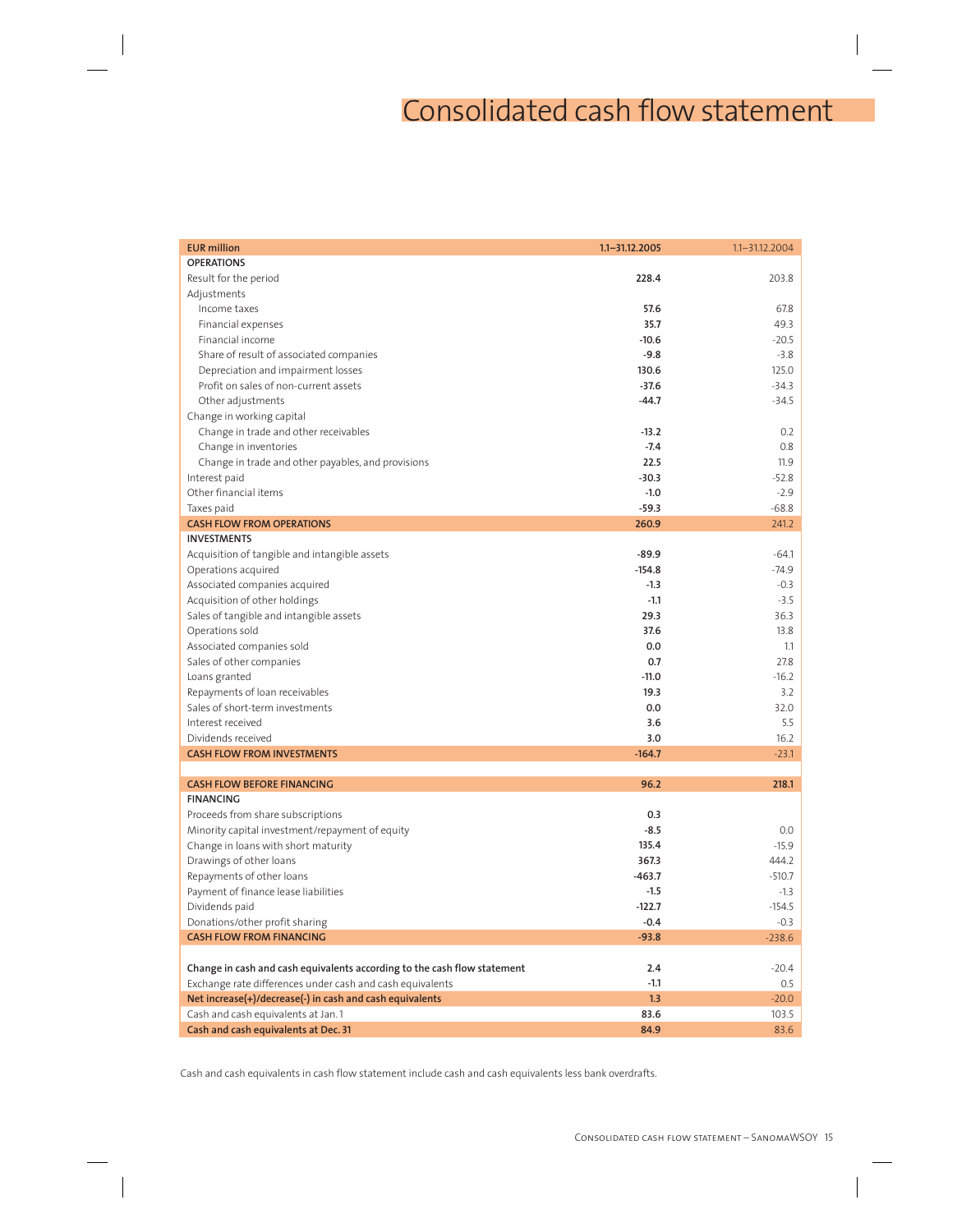# Notes to the consolidated financial statements

# 1. ACCOUNTING POLICIES

### **Overview**

The SanomaWSOY Group's Parent Company, SanomaWSOY Corporation, is a Finnish public limited company domiciled in Helsinki. The address of the Parent Company's registered office is Ludviginkatu 6–8, FI-00130 Helsinki. Copies of the consolidated financial statements are available on the Group's website at www.sanomawsoy.fi or the Parent Company's head office. SanomaWSOY, the leading media Group in the Nordic region, consists of the following five divisions: Sanoma Magazines, Sanoma, WSOY, SWelcom, and Rautakirja. SanomaWSOY Corporation was created by a combination merger on May 1, 1999.

SanomaWSOY has prepared its consolidated financial statements in accordance with the International Financial Reporting Standards (IFRS) while adhering to related standards, effective at December 31, 2005, and interpretations. IFRS refers to the approved standards and their interpretations applicable within the EU under the Finnish Accounting Act and its regulations in accordance with European Union Regulation No. 1606/2002. The SanomaWSOY Group began to apply IFRS to its financial reporting as of January 1, 2005.

On the date of transition to IFRS, January 1, 2004, the Group applied IFRS 1 (First-time Adoption of IFRS), permitting exemptions not to apply certain standards retrospectively. The most significant exemptions are related to business combinations and the application of IAS 32 and 39 (financial instruments). The Group did not adjust retrospectively the accounting of pre-transition-date acquisitions to comply with IFRS. Despite the transition date, IAS 32 and 39 were applied only from January 1, 2005. Comparatives for 2004 financial instruments were prepared under the Finnish Accounting Standards (FAS). IFRS 5 (Non-current Assets Held for Sale and Discontinued Operations) has also been applied since January 1, 2005.

Note 33 provides a more detailed description of the transition to IFRS.

Previously, SanomaWSOY prepared its financial statements and reports in accordance with the Finnish Accounting Standards (FAS). Some changes in accounting principles required by the IFRS were already made in 2004 in accordance with FAS. The accounting practice of net sales was modified at the beginning of 2004. Press distribution was treated as commission sales and the accounting practice of granted discounts and purchased services was harmonised.

Financial statements are presented in millions of euros, based on historical cost conventions unless otherwise stated in the accounting policies.

Prepared in accordance with the Finnish Accounting Standards (FAS), SanomaWSOY Corporation's financial statements are shown after the consolidated financial statements.

SanomaWSOY's Board of Directors have, on February 9, 2006, approved these financial statements to be disclosed.

# **Management judgement in applying the most significant accounting policies and other key sources of estimation uncertainty**

Preparing the financial statements in accordance with IFRS requires the management to make estimates and assumptions that affect the reported amounts of assets and liabilities, disclosure of contingent assets and liabilities at the date of the financial statements, and the reported amounts of income and expenses during the report period. During the preparation of the financial statements, such estimates were used when making impairment testing calculations, allocating acquisition cost, and determining the estimated useful lives for tangible and intangible assets, for example. Although these estimates are based on management's best knowledge of current events and actions, actual results may ultimately differ from these estimates.

Impairment testing is illustrated later in the accounting policies.

## **Consolidation principles**

The consolidated financial statements have been prepared by consolidating the Parent Company's and its subsidiaries' income statements, balance sheets, and notes to the financial statements. Prior to consolidation, the Group companies' financial statements were adjusted to ensure consistency with the Group's accounting policies.

The consolidated financial statements include SanomaWSOY Corporation and companies in which the Parent Company has, directly or indirectly, an interest of more than 50% of voting rights, or over which it is otherwise in control of. Intra-group shareholdings are eliminated using the acquisition cost method.

Companies acquired during the financial year are included in the consolidated financial statements from the date of their acquisition, or from the date on which control is transferred to the Group, and divested subsidiaries are included in the consolidated income statement until the date on which said control ceases.

SanomaWSOY uses the acquisition cost method when accounting for acquisitions. Acquisitions carried out from January 1, 2004, are measured at fair value on the date of acquisition, but acquisitions prior to that date have not been adjusted retrospectively. On the date of acquisition, the acquisition cost is allocated to the assets and liabilities of the acquired business by recognising them at their fair value.

Associated companies are entities in which the Group has significant influence. Significant influence is based on holding over 20% of the voting rights or otherwise obtaining significant influence but not control over the entity. Associated companies are accounted for using the equity method. The Group's share of the associated companies' result is disclosed separately after operating profit.

Joint ventures controlled jointly by the Group with one or several other owners are accounted for using the line-by-line proportionate consolidation method.

Minority interest is disclosed as a separate item in the income statement and under shareholders' equity in the balance sheet. The minority interest's share of subsidiaries' losses is deducted from the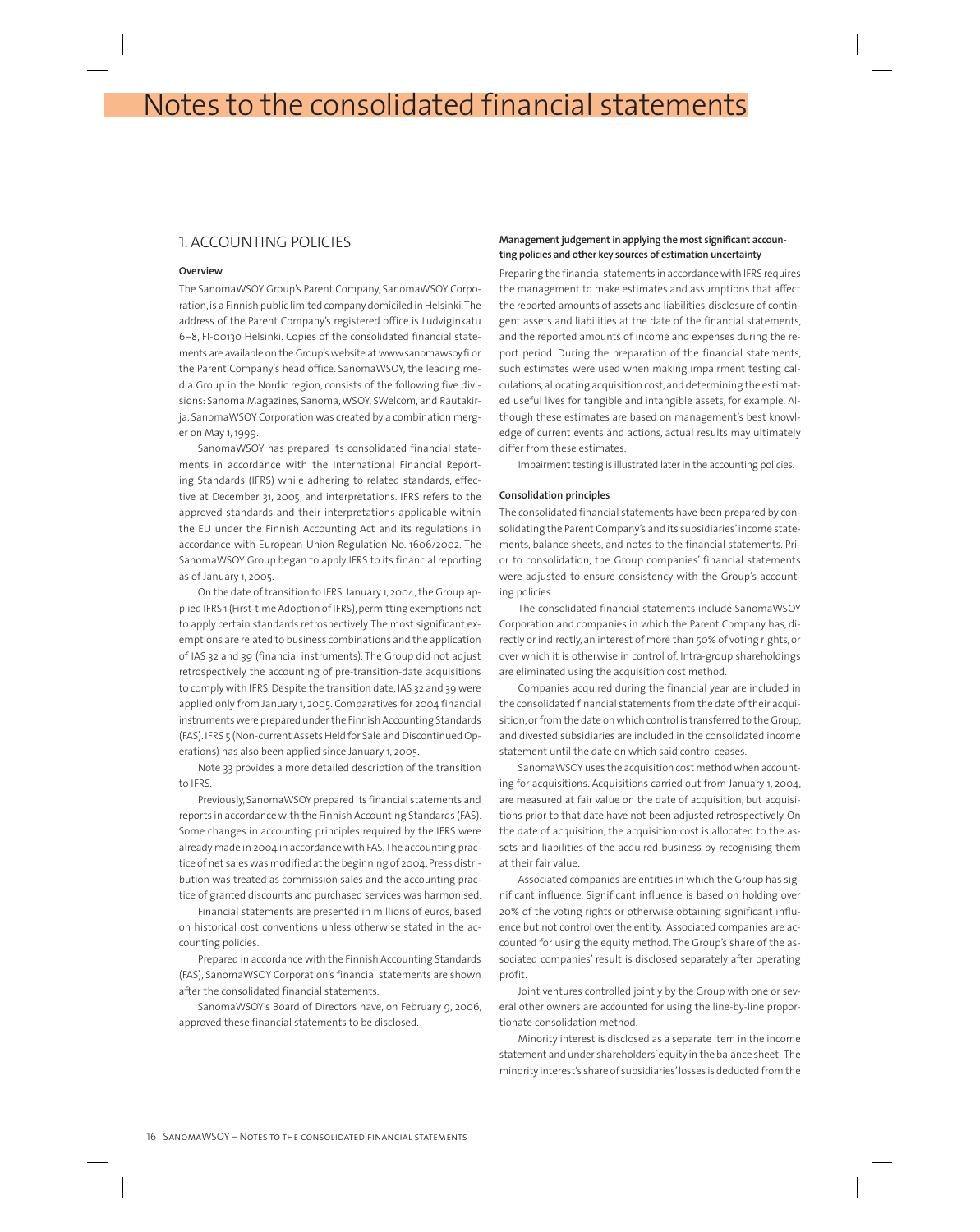equity loan given by minority shareholders, and the remaining capital loan is shown under interest-bearing liabilities.

Intra-group transactions, receivables and liabilities, material intra-group margins, and distribution of profits within the Group are eliminated in the consolidated financial statements.

#### **Foreign currency transactions**

Items of each subsidiary included in the consolidated financial statements are measured using the currency that best reflects the economic substance of the underlying events and circumstances relevant to that subsidiary (the functional currency). The consolidated financial statements are presented in euros, which is the Parent Company's functional and presentation currency.

Foreign currency transactions of the Group's Finnish companies are translated at the exchange rate quoted on the transaction date. Assets and liabilities on the balance sheet date are translated into euros at the exchange rate prevailing on the balance sheet date. Any exchange rate differences related to business operations are recognised as adjustments to sales and purchases. Exchange rate differences resulting from the translation of assets and liabilities denominated in foreign currencies are recognised in financial income and expenses.

The income statements of foreign subsidiaries have been translated into euros using average exchange rates quoted for the financial period and balance sheets using the exchange rate quoted on the balance sheet date. Any resulting exchange rate difference is recognised as a translation difference under shareholders' equity.

Exchange rate differences resulting from the translation of foreign subsidiaries' and associated companies' balance sheets are recognised under shareholders' equity. When a foreign entity is sold, cumulative translation differences are recognised in the income statement as part of the capital gain or loss.

Translation differences recorded before January 1, 2004 are recognised in retained earnings, as permitted by IFRS 1.

As of January 1, 2004, the goodwill and fair value adjustments arising on an acquisition are presented as assets and liabilities of the acquired entity and translated into euros using the exchange rate prevailing on the balance sheet date. Goodwill and value adjustments related to acquisitions prior to January 1, 2004 are recognised in euros.

Inflation accounting does not play any major role for the SanomaWSOY Group.

### **Segment reporting**

Business segments are SanomaWSOY's primary segments. Geographical areas are secondary segments. Risks and returns related to products and services in one business segment are different from those of other business segments. In a similar manner, risks and returns of geographical segment within an economic environment differ from segment in other economic environment. Segment reporting is based on management control and internal reporting systems.

Segment reporting is described in more detail in Note 2.

## **Government grants**

Grants from the government or other similar public entity are recognised in the income statement on a systematic basis over the period necessary to match them with the costs they are intended to compensate. Government grants related to the purchase of property, plant, and equipment are recognised as a deduction of the asset's book value and credited to the income statement over the asset's useful life.

The nature and extent of government grants are not significant within the SanomaWSOY Group.

#### **Goodwill, intangible rights, and impairment testing**

Acquired subsidiaries are consolidated using the acquisition cost method, whereby the acquisition cost is allocated to the acquired assets and liabilities at their fair value on the date of acquisition. Goodwill represents the excess of the acquisition cost over the fair value of the acquired company's net assets.

Goodwill is no longer amortised according to plan but is tested for impairment.

Intangible assets acquired in a business combination must be recognised separately from goodwill if assets fulfil the criteria set for these assets, i. e. they are identifiable, based on contractual or other legal rights, and if their fair value can be measured reliably. Intangible assets are initially measured at cost and amortised over the asset's expected useful life.

Intangible assets, for which expected useful lives cannot be determined, are not amortised according to plan, but are subject to an annual impairment testing. During the transition to IFRS, the Group assessed the nature of its intangible rights and classified them according to their expected useful lives. Although expected useful lives can principally be determined for intangible rights, for some publishing rights the useful life cannot be determined. With respect to the acquisition of new assets, the Group assesses the expected useful life of the intangible right, for example, in light of historical data and market position, and determines the useful life on the basis of the best knowledge available on the assessment date.

The Group has not capitalised any internally generated intangible assets as the Group's development activities do not meet the criteria set for recognising internally generated intangible assets.

The Group recognises the purchase of broadcasting rights to films and TV programmes in intangible assets and their expenditure is recorded as amortisation.

The carrying amounts of assets are reviewed whenever there is any indication of impairments, or at least once a year. The test assesses the asset's recoverable amount, which is the higher of the asset's net selling price and value in use based on future cash flows. Impairment tests are principally carried out on a cash flow basis by determining the present value of estimated future cash flows and allocating it to the Group's cash generating units (CGU).

The value-in-use calculations cover a five-year period. Cash flow estimates are based on strategic plans approved by management and the assumptions used in the strategic plans on the long-term development of the business environment. Terminal growth rate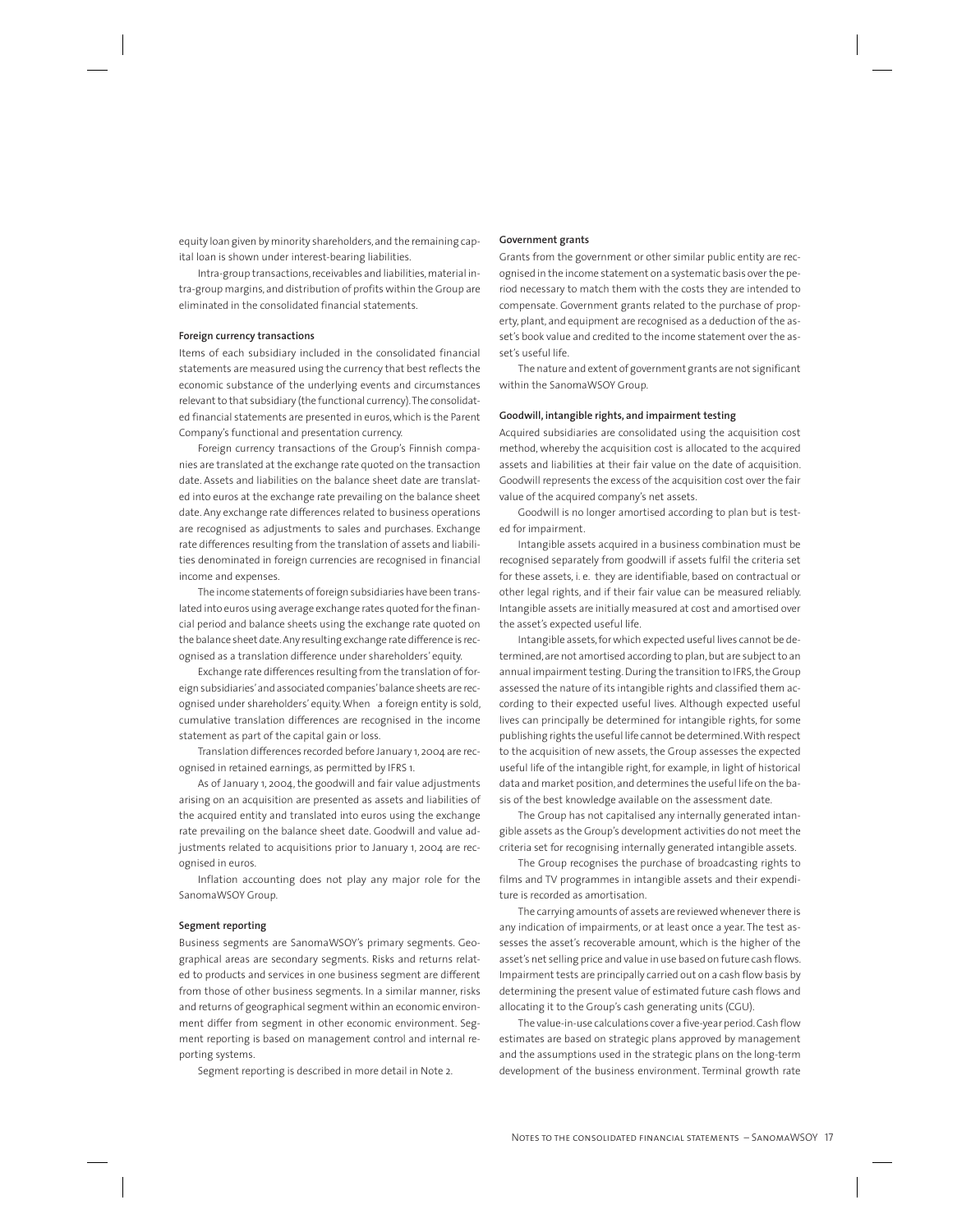used in the calculations is based on management's assessment on long-term growth, which is estimated by taking into account growth projections by country and the characteristics of each business. The terminal growth rate used varies from 1% to 5%. The discount rate applied to the cash flow is based on the Group's weighted average cost of capital, in view of country and business risks. Previously recognised impairment losses are reversed if this arises from a change in the assumptions used to calculate the recoverable amount. However, impairment losses are not reversed beyond the amount the asset had before recognising impairment losses. Impairment losses recognised for goodwill are not reversed under any circumstances.

Amortisation periods for intangible assets with finite useful lives are as follows:

| - Intangible rights        | $2 - 40$ yrs |
|----------------------------|--------------|
| - Other non-current assets | 3–10 yrs     |

## **Property, plant, and equipment**

Property, plant, and equipment (PPE) are measured at cost less depreciation and any impairment losses. The following depreciation periods, which are based on the estimated useful lives, apply to PPE:

| - Buildings and structures | $7 - 40$ yrs |
|----------------------------|--------------|
| - Machinery and equipment  | $3-20$ yrs   |
| - Other tangible assets    | $3-10$ yrs   |

Lease premises' renovation expenses are treated as other tangible assets in the balance sheet.

Major renovations are included in the assets' carrying amount only if it is probable that the Group will derive additional future economic benefits and that the carrying amount can be measured reliably. Ordinary repairs and maintenance costs are expensed as incurred.

Interest costs on borrowings in order to finance the construction are not capitalised.

## **Investment property**

Properties are classified as investment property if the Group holds the property mainly to earn rental yields or for capital appreciation. Investment property is initially measured at cost and presented as a separate item in the balance sheet. Investment properties include buildings, land, and investment in shares of property and housing companies not in SanomaWSOY's own use. Based on their nature, such shareholdings are divided into land or buildings. The fair value of investment properties is presented in the notes to the financial statements. Fair values are determined by using the productive value method or on the basis of similar property deals carried out in the market, and they correspond to the properties' market value. Investment in shares consists of a number of small properties whose fair value the Group determines using the productive value method.

### **Other investments in property and housing companies**

Investments in property and housing companies, which are for the most part held by SanomaWSOY for its own use, are classified as land or buildings, depending on which one has more relevance. Investments in shares are not subject to depreciation. Properties are measured at cost. Major mutual property companies are consolidated using the proportionate consolidation method.

#### **Finance leases**

Leases of property, plant, and equipment where the Group has substantially all the rewards and risks of ownership are classified as finance leases and capitalised as assets and liabilities for the lease period. Finance leases are recorded at the commencement of the lease period based on the estimated present value of the underlying minimum lease payments. The assets are depreciated during the lease term and lease payments are recognised as interest expenses and repayment of financial lease liabilities.

The Group has no leases classified as finance leases in which a Group company is a lessor.

Other leases are charged to other operating expenses and the total future minimum lease payments are presented as off-balancesheet liabilities in the notes to the financial statements.

### **Inventories**

Inventories are stated at the lower of cost or net realisable value, using the average cost method. The cost of finished goods and work in progress includes the purchase price, direct production wages, other direct production costs, and fixed production overheads to their substantial extent. Net realisable value is the estimated selling price, received as part of the normal course of business, less estimated costs necessary to complete the product and make the sale.

## **Financial instruments**

SanomaWSOY utilises the exemption of IFRS 1 in applying IAS 32 and 39. Comparatives for 2004 related to financial instruments are prepared in accordance with the Finnish Accounting Standards, and the effects of IAS 32 and 39 have been taken into account in the opening balance sheet of January 1, 2005 by recording changes directly in shareholders' equity.

Financial instruments are classified in accordance with IAS 39. The Group holds loans and other receivables, available-for-sale financial assets and financial liabilities at amortised cost.

*Loans and other receivables* are assets with a fixed or definite series of payments. These assets are unlisted and not held for trading. Receivables are presented as current or non-current financial assets. Trade receivables are carried at the anticipated realisable value. An impairment of trade receivables is recorded when there is justified evidence that the Group will not be able to collect all amounts due according to the original terms of the receivables.

*Available-for-sale financial assets* are non-derivative assets which are either determined to be available-for-sale or for which other classification is not applicable. These assets are included in non-current assets unless the intention is to hold the investment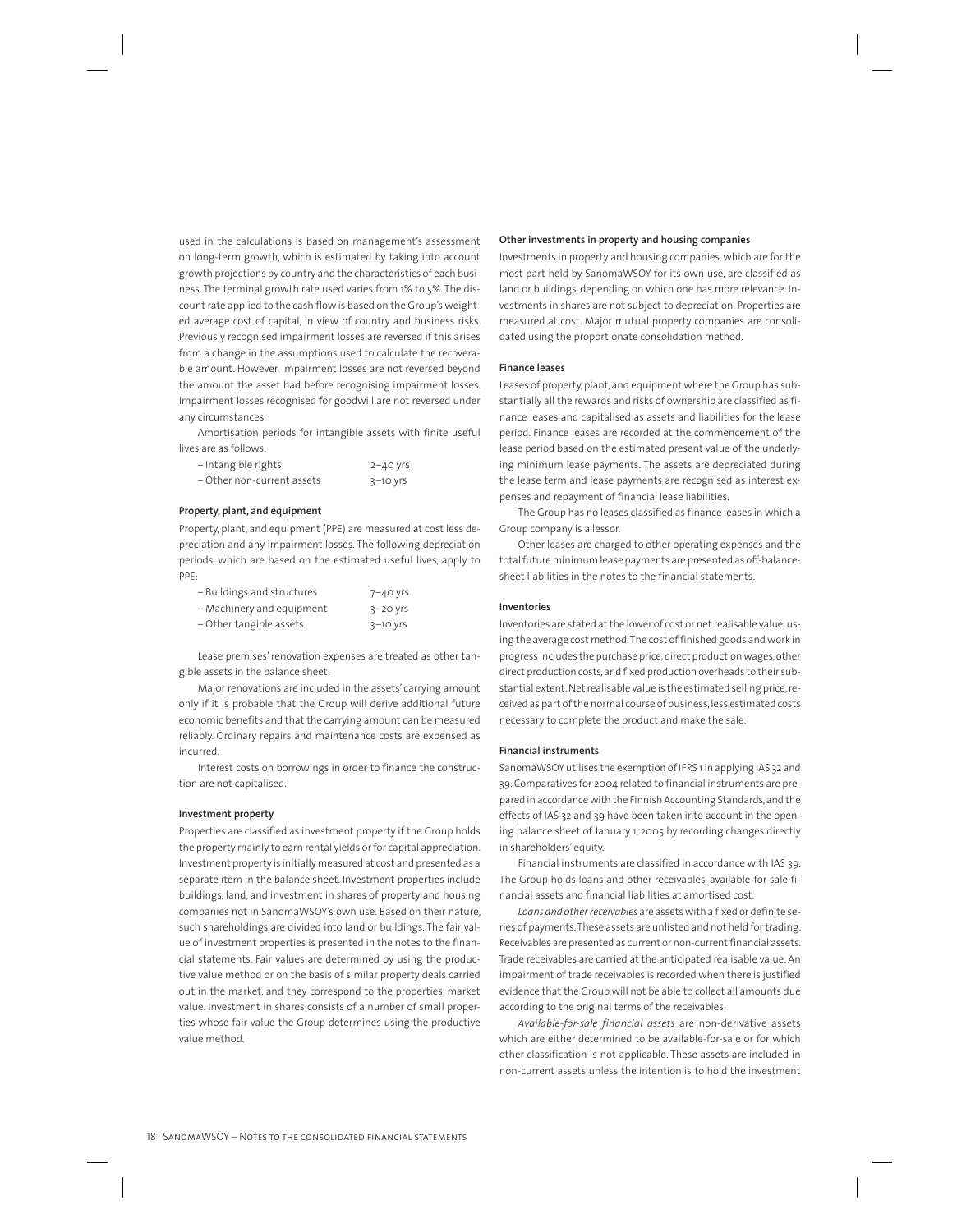for less than 12 months from the balance sheet date. All non-current investments held by the Group are classified as available-forsale and consist mainly of a number of assets not related to business operations. These investments are measured at fair value and any change in fair value is recognised in shareholders' equity if the fair value can be measured reliably. When investments are sold, any change in fair value is derecognised from shareholders' equity and recognised in the income statement. Available-for-sale financial assets do not contain publicly traded investments, and the fair value of these investments cannot be measured reliably. These assets are thus carried at cost and investments do not have any material effect on the consolidated balance sheet.

*Financial liabilities* are borrowings which are stated at amortised cost using the effective interest rate method. Financial liabilities comprise both non-current and current liabilities.

A more detailed description of the convertible capital note issued in 2001 can be found in Note 22.

## **Derivatives and hedge accounting**

Derivatives are initially recognised at cost and subsequently measured at their fair value. The Group concludes derivative contracts to control its risk profile for hedging purposes, applying mainly to interest rate risks. However, the SanomaWSOY Group does not apply hedge accounting according to the requirements of IAS 39. Changes in the fair value of derivatives are recognised as financial items in the income statement. Derivative contracts are shown in other current receivables and liabilities in the balance sheet. A more detailed description of the Group's financial risk management principles can be found in Note 26.

#### **Cash and cash equivalents**

Cash and cash equivalents include bank accounts and short-term deposits with a maturity of less than 3 months. Bank overdrafts are shown under short-term liabilities in the balance sheet.

## **Income taxes**

Income tax charge presented in the income statement is based on taxable profit for the financial period, adjustments for previous periods' taxes, and changes in deferred taxes. Taxable profit for the period is based on the tax rate effective in each country.

Deferred tax assets and liabilities are recorded on temporary differences arising between the tax bases of assets and liabilities and their carrying amounts, using tax rates enacted on the balance sheet date. Changes in the tax rate are recorded as change in deferred tax in the income statement. Deferred tax assets are recognised to the extent that it appears probable that future taxable profit will be available against which the deductible temporary difference can be utilised. The most significant temporary differences relate to depreciation differences, defined benefit pension plans, subsidiaries' tax losses carried forward, and the fair valuation of assets when acquiring businesses.

#### **Provisions**

Provisions are recognised when the Group has a present legal or constructive obligation as a result of past events, and it is probable that an outflow of resources will be required to settle the obligation, and a reliable estimate of the amount of this obligation can be made.

#### **Stock options**

The SanomaWSOY Group has two stock option schemes in place: the Warrant Scheme 2001 and the Stock Option Scheme 2004, both schemes covering a maximum of 4,500,000 stock options. Each stock option entitles its holder to subscribe for one SanomaWSOY Series B share.

The Group has applied IFRS 2 as of January 1, 2004. Stock options are measured at fair value on the grant date and charged to personnel expenses by division over the instrument's vesting period. SanomaWSOY uses the Black–Scholes option-pricing model to measure stock option fair values. The fair values are based on the estimated total number of stock options outstanding at the end of respective vesting period. The estimate is adjusted when necessary and the final number of outstanding stock options is taken into account when recording the actual expense at the end of the vesting period.

Note 20 provides a more detailed description of the treatment and number of stock options.

#### **Revenue recognition**

Revenue from the sale of goods is recognised when the risks and rewards related to goods ownership have been transferred to the buyer and the seller no longer has possession of, and control over, the goods. Sales of goods subject to subscription (magazines/newspapers) are recognised as revenue at the time of their delivery to customers. Sales of services are recognised once the service has been rendered. Net sales derive from sales net of discounts granted, indirect taxes, and sales-related exchange rate differences. Net sales generated by commission sales include commissions. Press distribution is treated as commission sales and only its commission is recognised in net sales.

### **Research and development expenses**

R&D expenses are expensed as incurred.

R&D expenditure refers to costs charged to expenses that the company incurs with the aim of developing new products or services for sale, or fundamentally improving the features of its existing products or services, as well as extending its business. R&D expenses are mainly incurred before the company begins to make use of the new product/service for commercial or profitable purposes.

The Group mainly applies a maximum of two-year lead times to its development projects. For instance, a new magazine's launch expenses are included in development expenses for the first two years only.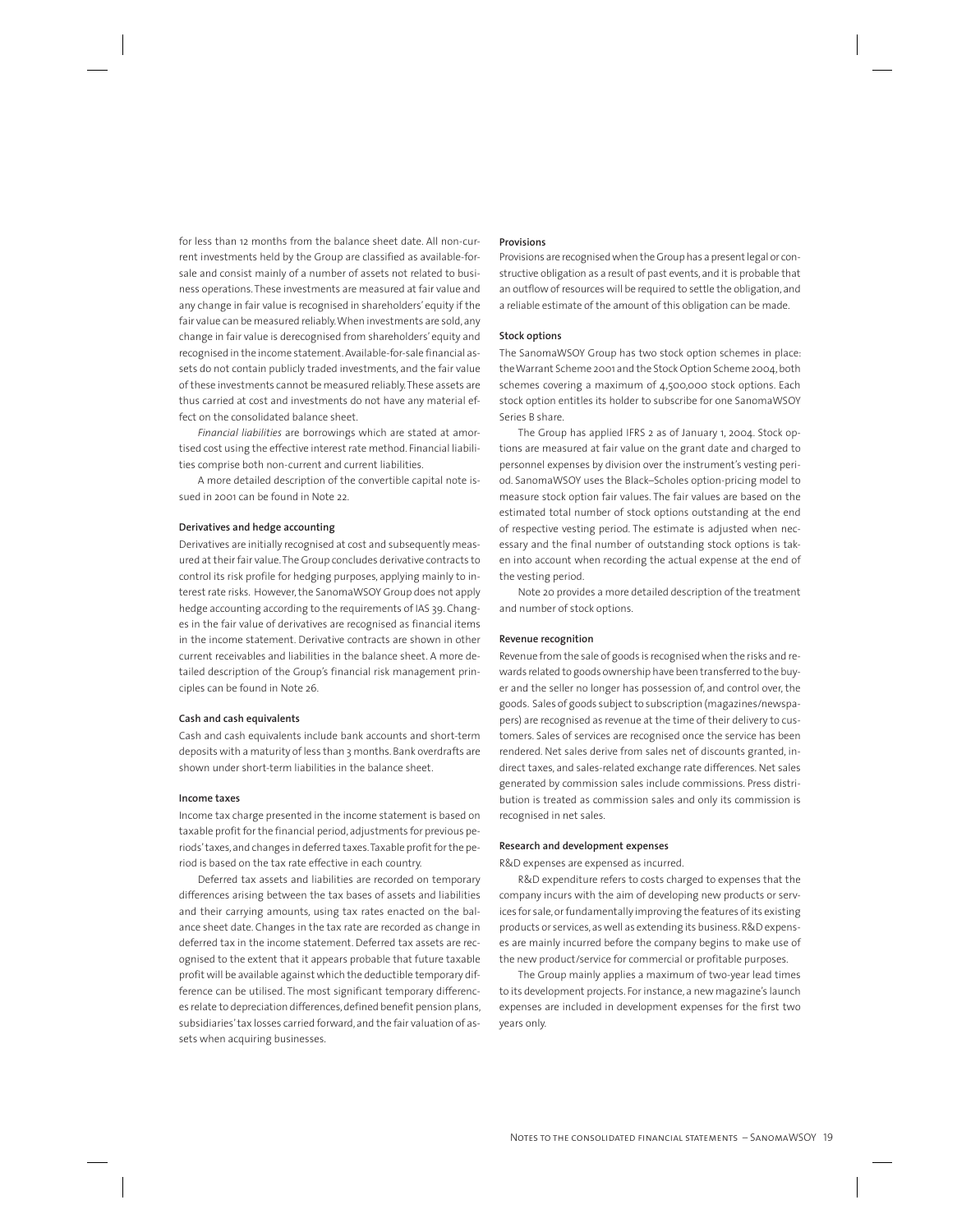#### **Pensions**

The Group's pension schemes in different countries are arranged in accordance with local requirements and legislation. Pensions schemes are classified into two categories: defined contribution plans and defined benefit plans. In addition to TEL insurance policies (based on the Employees' Pensions Act), the Group also has pension funds in Finland responsible for the statutory pension cover for certain Group companies, as well as for supplementary pension schemes. All of the schemes managed by the pension funds are classified as defined benefit plans. The Group's foreign units employ both defined benefit and defined contribution schemes, and the related pension cover is managed by both pension funds and insurance companies.

Contributions under defined contribution plans are expensed as incurred, and once they are paid to insurance companies, the Group has no obligation to pay further contributions.

Within the defined benefit plan, pension obligations or pension assets represent the present value of future pension payments less the fair value of the plan assets and net of unrecognised actuarial gains or losses. Pension expenses under the defined benefit plan are recognised as expenses for the remaining working lives of the employees within the plan. Actuarial gains or losses are recognised in the income statement for the remaining average period of employment to the extent they exceed 10% of the greater of the present value of the pension obligations within the defined benefit plan, and the fair value of the plan assets. The Group has applied the exemption permitted by IFRS 1, whereby all accumulated actuarial gains or losses are recognised in the opening balance sheet.

#### **Application and interpretation of new standards under IFRS**

IASB has issued the standards and interpretations listed below which will take effect in 2006 or later. SanomaWSOY has decided not to adopt these early and they will be applied in future financial years.

The Group will apply the following standards and interpretations in 2006. It is estimated that the adoption of these will not have a material effect on the future consolidated financial statements.

- IAS 19 (Amendment), Employee Benefits
- IAS 21 (Amendment), Net Investment in a Foreign Operation \*
- IAS 39 (Amendment), Cash Flow Hedge Accounting of Forecast Intragroup Transactions
- IAS 39 (Amendment), The Fair Value Option
- IAS 39 and IFRS 4 (Amendment), Financial Guarantee \*
- IFRIC 4, Determining Whether an Arrangement Contains a Lease

The following standards effective in 2006 will not have an effect on the financial statements of the Group.

- IFRS 1 (Amendment), First-time Adoption of IFRS
- IFRS 6, Exploration for and Evaluation of Mineral Resources
- IFRS 6 (Amendment), Exploration for and Evaluation of Mineral Resources
- IFRIC 5, Rights to Interest arising from Decommissioning, Restoration and Environmental Rehabilitation Funds
- IFRIC 6, Liabilities arising from Participating in a Specific Market – Waste Electrical and Electronic Equipment \*
- IFRIC 7, Applying the Restatement Approach under IAS 29 Financial Reporting in Hyperinflatory Economies \*
- IFRIC 8, Scope of IFRS 2

The Group will apply, in 2007, the following standard issued by IASB.

- IFRS 7, Financial Instruments: Disclosures, and a complementary amendment of IAS 1 \*
- \* EU approval for these standards and interpretations is pending.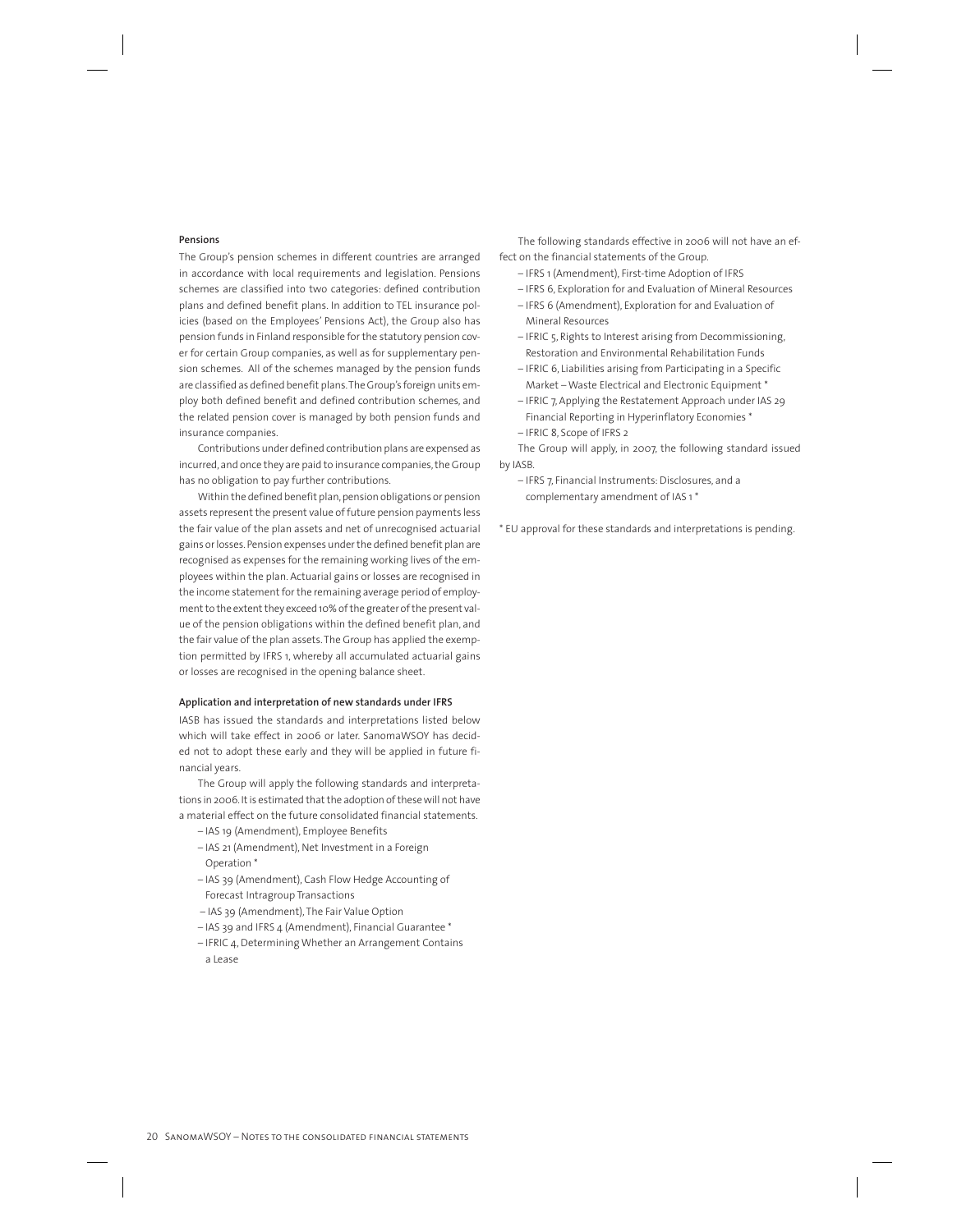# 2. SEGMENT INFORMATION

## **Business segments**

Primary segments of the SanomaWSOY Group are business segments. Business segments are comprised of Sanoma Magazines, Sanoma, WSOY, SWelcom, and Rautakirja.

#### **Sanoma Magazines**

Sanoma Magazines is one of the five largest consumer magazine publishers in Europe. The Division serves its readers and advertisers through 289 titles in 12 countries. Sanoma Magazines is also expanding its business to other media platforms, with a strong focus on interactivity.

### **Sanoma**

Sanoma is the leading newspaper publisher in Finland. In addition to Helsingin Sanomat, the largest subscription-based daily in the Nordic region, the Division publishes national and regional daily newspapers, local papers, and free sheets, as well as related online editions and services.

#### **WSOY**

WSOY is Finland's leading book publisher and a significant European educational publisher.

#### **SWelcom**

SWelcom is engaged in the field of electronic media. Its TV channel Nelonen is Finland's third largest medium in terms of advertising sales, while Welho (formerly Helsinki Television, or HTV) is the largest cable television company and a major provider of broadband services in Finland.

#### **Rautakirja**

Rautakirja is the market leader in kiosk operations, press distribution, and movie theatres in Finland and the Baltic countries. It also leads the Finnish market for bookstores. Its press distribution business has also expanded into the Russian and Romanian markets and its bookstore operations into the Estonian market.

## **Unallocated/eliminations**

In addition to the Group eliminations column unallocated/eliminations includes SanomaWSOY Corporation and real estate companies, and taxes not allocated to segments.

#### **Geographical segments**

The SanomaWSOY Group's geographical segments are reported as secondary segments. The segments are Finland, other EU countries, and other countries. Segment income is stated by customer location, and assets and investments by location of the assets. Investments in subsidiaries are not allocated to geographical segments. Goodwill is allocated according to location of the target entity.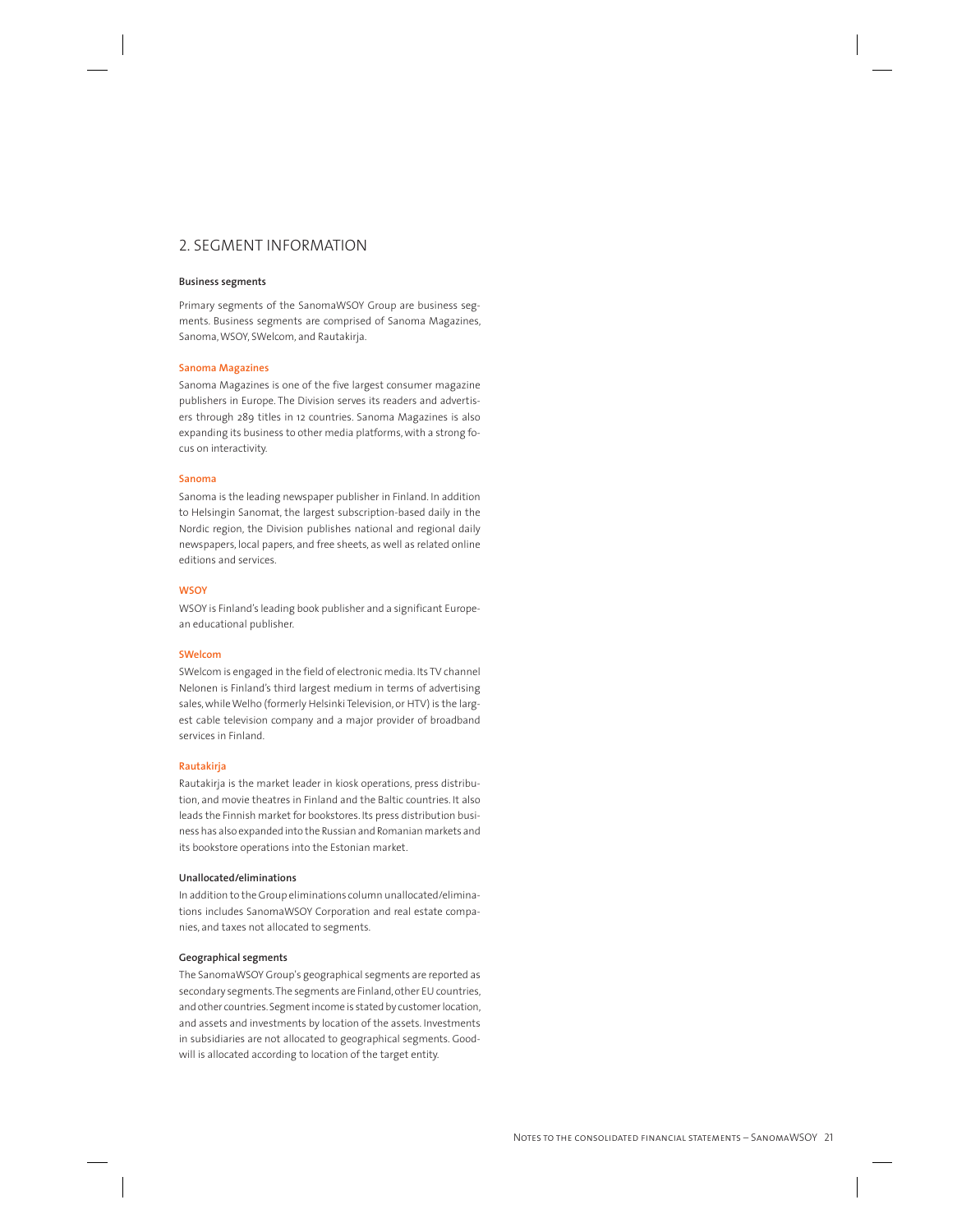| Divisions 2005, EUR million      | <b>Sanoma</b>    |               |             |                |            | Unallocated/ |              |
|----------------------------------|------------------|---------------|-------------|----------------|------------|--------------|--------------|
|                                  | <b>Magazines</b> | <b>Sanoma</b> | <b>WSOY</b> | <b>SWelcom</b> | Rautakirja | eliminations | Consolidated |
| External net sales               | 1179.8           | 440.9         | 275.5       | 119.0          | 609.0      | $-1.9$       | 2 6 2 2.3    |
| Internal net sales               | 2.1              | 5.5           | 18.9        | 3.5            | 27.0       | $-56.9$      | 0.0          |
| Depreciation and                 |                  |               |             |                |            |              |              |
| impairment losses                | 28.7             | 28.2          | 11.6        | 36.6           | 24.8       | 0.7          | 130.6        |
| Operating profit                 | 129.1            | 59.1          | 55.8        | 9.6            | 51.2       | $-3.5$       | 301.3        |
| Share of result of associated    |                  |               |             |                |            |              |              |
| companies                        | 10.4             | 0.2           | 0.0         | $-0.2$         | $-0.7$     |              | 9.8          |
|                                  |                  |               |             |                |            |              |              |
| Gross investments                | 206.9            | 22.9          | 8.1         | 11.1           | 111.5      | 0.6          | 361.2        |
| Goodwill                         | 1062.4           | 45.9          | 158.4       | 17.8           | 30.8       | 13.9         | 1329.3       |
| Interest in associated companies | 55.1             | 1.9           | 0.1         | 0.5            | 3.4        |              | 61.0         |
| Total assets                     | 1714.4           | 469.3         | 477.1       | 123.5          | 391.2      | $-203.4$     | 2972.0       |
|                                  |                  |               |             |                |            |              |              |
| Liabilities                      | 812.0            | 146.6         | 196.0       | 74.3           | 200.5      | 383.7        | 1813.0       |
|                                  |                  |               |             |                |            |              |              |
| Cash flow from operations        | 101.1            | 74.2          | 45.0        | 12.2           | 64.0       | $-35.7$      | 260.9        |
| Cash flow from investments       | $-156.9$         | $-13.4$       | 16.3        | $-9.9$         | $-11.7$    | 10.8         | $-164.7$     |
| Cash flow from financing         | $-31.2$          | $-81.2$       | $-31.7$     | 0.1            | $-117.8$   | 168.0        | $-93.8$      |
|                                  |                  |               |             |                |            |              |              |
| Personnel, average               |                  |               |             |                |            |              |              |
| (full-time equivalents)          | 4716             | 2388          | 2 1 2 3     | 385            | 4577       | 67           | 14 2 5 6     |

| Divisions 2004, EUR million        | Sanoma<br><b>Magazines</b> | <b>Sanoma</b> | <b>WSOY</b> | <b>SWelcom</b> | Rautakirja | Unallocated/<br>eliminations | Consolidated |
|------------------------------------|----------------------------|---------------|-------------|----------------|------------|------------------------------|--------------|
| External net sales                 | 1096.0                     | 429.4         | 235.1       | 114.4          | 633.2      | $-3.6$                       | 2504.6       |
| Internal net sales                 | 1.9                        | 5.8           | 18.8        | 3.1            | 26.5       | $-56.0$                      | 0.0          |
| Depreciation and impairment losses | 24.6                       | 30.0          | 9.3         | 35.1           | 22.0       | 4.0                          | 125.0        |
| Operating profit                   | 139.7                      | 70.8          | 29.1        | 9.6            | 47.2       | 0.3                          | 296.7        |
| Share of result of associated      |                            |               |             |                |            |                              |              |
| companies                          | 5.0                        | 0.2           | 0.1         | $-0.1$         | $-1.4$     |                              | 3.8          |
|                                    |                            |               |             |                |            |                              |              |
| Gross investments                  | 20.0                       | 24.9          | 204.7       | 10.7           | 18.0       | 3.4                          | 281.6        |
| Goodwill                           | 988.7                      | 45.9          | 162.5       | 17.8           | 23.6       | 14.3                         | 1252.8       |
| Interest in associated companies   | 44.7                       | 1.7           | 0.1         | 0.7            | 2.2        |                              | 49.5         |
| Total assets                       | 1565.6                     | 473.3         | 478.0       | 113.6          | 363.4      | $-300.4$                     | 2693.6       |
|                                    |                            |               |             |                |            |                              |              |
| Liabilities                        | 782.6                      | 169.2         | 225.7       | 76.3           | 195.0      | 258.8                        | 1707.6       |
|                                    |                            |               |             |                |            |                              |              |
| Cash flow from operations          | 90.2                       | 78.2          | 46.0        | 17.4           | 39.3       | $-30.0$                      | 241.2        |
| Cash flow from investments         | $-0.6$                     | 19.5          | $-68.7$     | $-7.4$         | $-17.3$    | 51.5                         | $-23.1$      |
| Cash flow from financing           | $-19.4$                    | $-58.7$       | $-55.5$     | $-10.1$        | $-15.3$    | $-79.6$                      | $-238.6$     |
|                                    |                            |               |             |                |            |                              |              |
| Personnel, average                 |                            |               |             |                |            |                              |              |
| (full-time equivalents)            | 3992                       | 2389          | 2025        | 378            | 4795       | 73                           | 13 6 51      |

| Geographical segments 2005, EUR million | <b>Finland</b> | <b>Other EU countries</b> | Other countries        | <b>Fliminations</b> | Consolidated |
|-----------------------------------------|----------------|---------------------------|------------------------|---------------------|--------------|
| Net sales                               | 1334.7         | 1 171.1                   | 116.4                  | 0.0                 | 2 6 2 2.3    |
| Total assets                            | 1396.5         | 1871.1                    | 232.8                  | $-528.4$            | 2972.0       |
| Gross investments                       | 155.6          | 201.6                     | 4.0                    | 0.0                 | 361.2        |
|                                         |                |                           |                        |                     |              |
| Geographical segments 2004, EUR million | <b>Finland</b> | Other FU countries        | <b>Other countries</b> | <b>Fliminations</b> | Consolidated |
| Net sales                               | 1377.5         | 1088.2                    | 38.9                   | 0.0                 | 2504.6       |
| Total assets                            | 1259.6         | 1884.2                    | 32.8                   | $-483.0$            | 2693.6       |
| Gross investments                       | 66.1           | 215.2                     | 0.4                    | 0.0                 | 281.6        |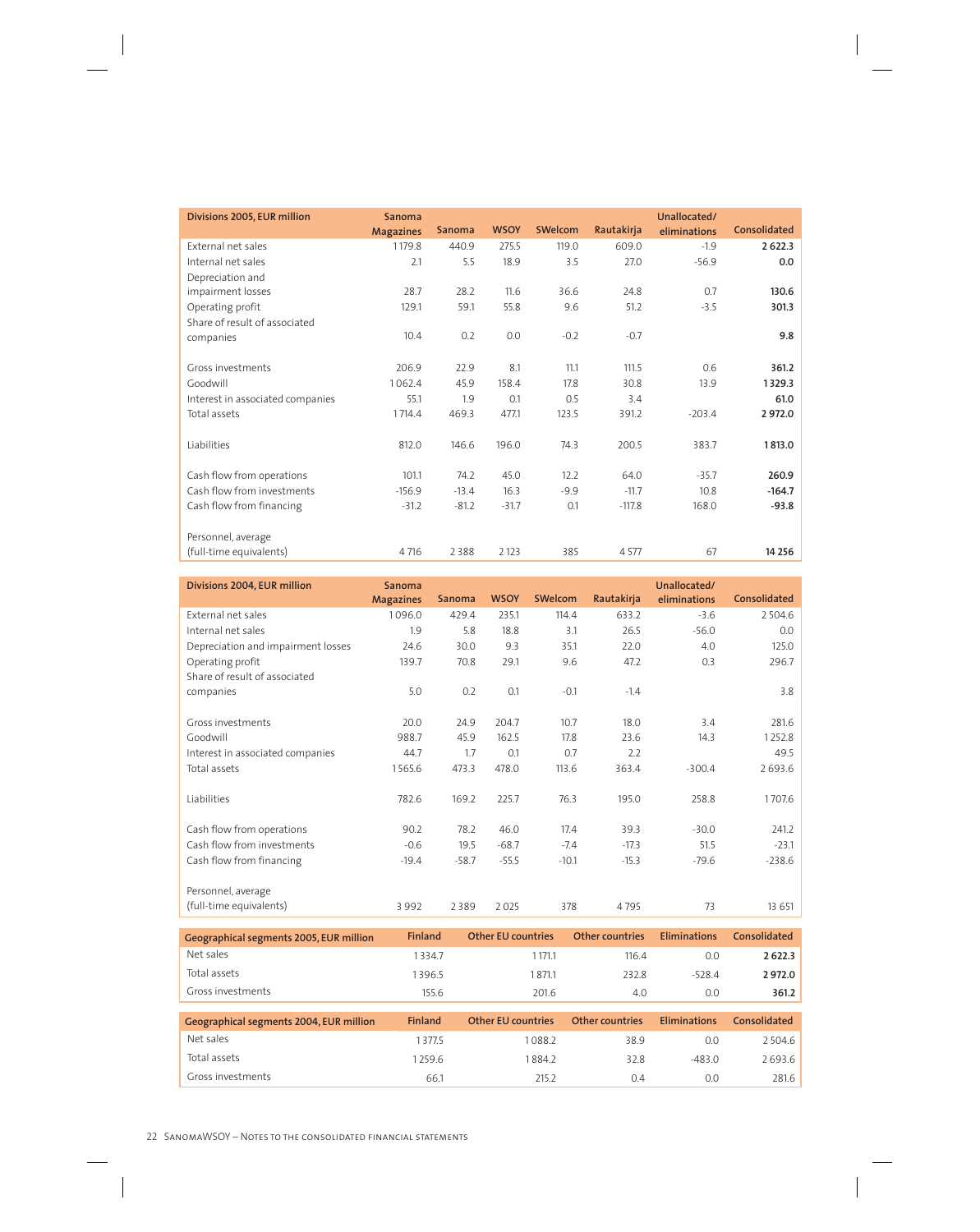# 3. ACQUISITIONS AND DISPOSALS

| Specification of acquired assets and<br>liabilities, EUR million | 2005     | 2004     |
|------------------------------------------------------------------|----------|----------|
| Non-current assets                                               | 181.8    | 614      |
| Inventories                                                      | 3.6      | 436      |
| Other current assets                                             | 37.1     | 30.8     |
| Assets, total                                                    | 222.5    | 135.8    |
| Non-current liabilities                                          | $-33.8$  | $-157.1$ |
| Current liabilities                                              | $-98.9$  | $-61.4$  |
| Liabilities, total                                               | $-132.8$ | $-2185$  |
| Minority interest                                                | $-0.4$   | $-0.9$   |
| New goodwill from acquisitions                                   | 82.3     | 163.9    |
| Acquisition cost                                                 | 167.8    | 80.3     |
| Change in acquisition liabilities and advance<br>payments        | $-4.4$   | $-0.8$   |
| Cash and cash equivalents of operations<br>acquired              | $-12.5$  | $-46$    |
| Cash flow from operations acquired                               | 154.8    | 749      |

## **Acquisitions in 2005**

SanomaWSOY's most significant acquisition in 2005 was the purchase of Independent Media Holding B.V. in January. Independent Media is the leading magazine publisher in Russia with operations mainly in Russia and the Ukraine. The acquired entities were consolidated with SanomaWSOY figures as of March 1, 2005. Some of the entities are joint ventures. SanomaWSOY's consolidated share of Independent Media's net sales in March–December 2005 amounted to EUR 64.3 million and of operating profit to EUR 7.0 million. Operating profit includes amortisation of publishing rights. Due to different accounting principles applied by Independent Media before the acquisition, pro forma information for full year 2005 is impracticable. In 2005, other acquisitions than Independent Media were not material considering the size of the Group. For a few small acquisitions, which were completed in the latter part of the year, the initial accounting in the financial statements is still provisional.

It has been assessed whether the useful life of the publishing rights recognised on the acquisition of Independent Media is definite or indefinite. For the majority of the publishing rights a definite useful life can be determined and these assets are amortised accordingly. The amortisation period is 2–23 years based on the expected useful lives. The total amount of publishing rights includes also assets for which a definite useful life cannot be determined. These assets with indefinite useful lives are not amortised regularly but tested annually for impairment. The table below illustrates the effect of the Independent Media acquisition on the balance sheet.

| Specification of acquired net<br>assets, Independent Media,<br><b>EUR</b> million | Fair<br>value | <b>Carrying</b><br>amounts in<br>acquired unit |
|-----------------------------------------------------------------------------------|---------------|------------------------------------------------|
| Tangible assets                                                                   | 0.6           | 0.6                                            |
| Publishing rights                                                                 | 91.8          |                                                |
| Other intangible assets                                                           | 0.0           | 0.0                                            |
| Other non-current assets                                                          | 4.7           | 4.7                                            |
| Inventories                                                                       | 0.5           | 0.5                                            |
| Other current assets                                                              | 24.5          | 24.5                                           |
| Assets, total                                                                     | 122.1         | 30.4                                           |
| Deferred tax liabilities                                                          | $-22.0$       | 0.0                                            |
| Other non-current liabilities                                                     | $-3.8$        | $-3.8$                                         |
| Current liabilities                                                               | $-14.1$       | $-14.1$                                        |
| Liabilities, total                                                                | $-39.9$       | $-17.9$                                        |
| Minority interest                                                                 | 0.0           | 0.0                                            |
| <b>Net assets</b>                                                                 | 82.2          | 12.4                                           |
|                                                                                   |               |                                                |
| Acquisition cost                                                                  | 147.8         |                                                |
| Goodwill                                                                          | 65.6          |                                                |
|                                                                                   |               |                                                |
| Purchase price paid in cash                                                       | 146.8         |                                                |
| Costs attributable to the<br>acquisition                                          | 1.0           |                                                |
| Cash and cash equivalents of<br>acquired unit                                     | $-8.9$        |                                                |
| Cash flow from the acquisition                                                    | 138.9         |                                                |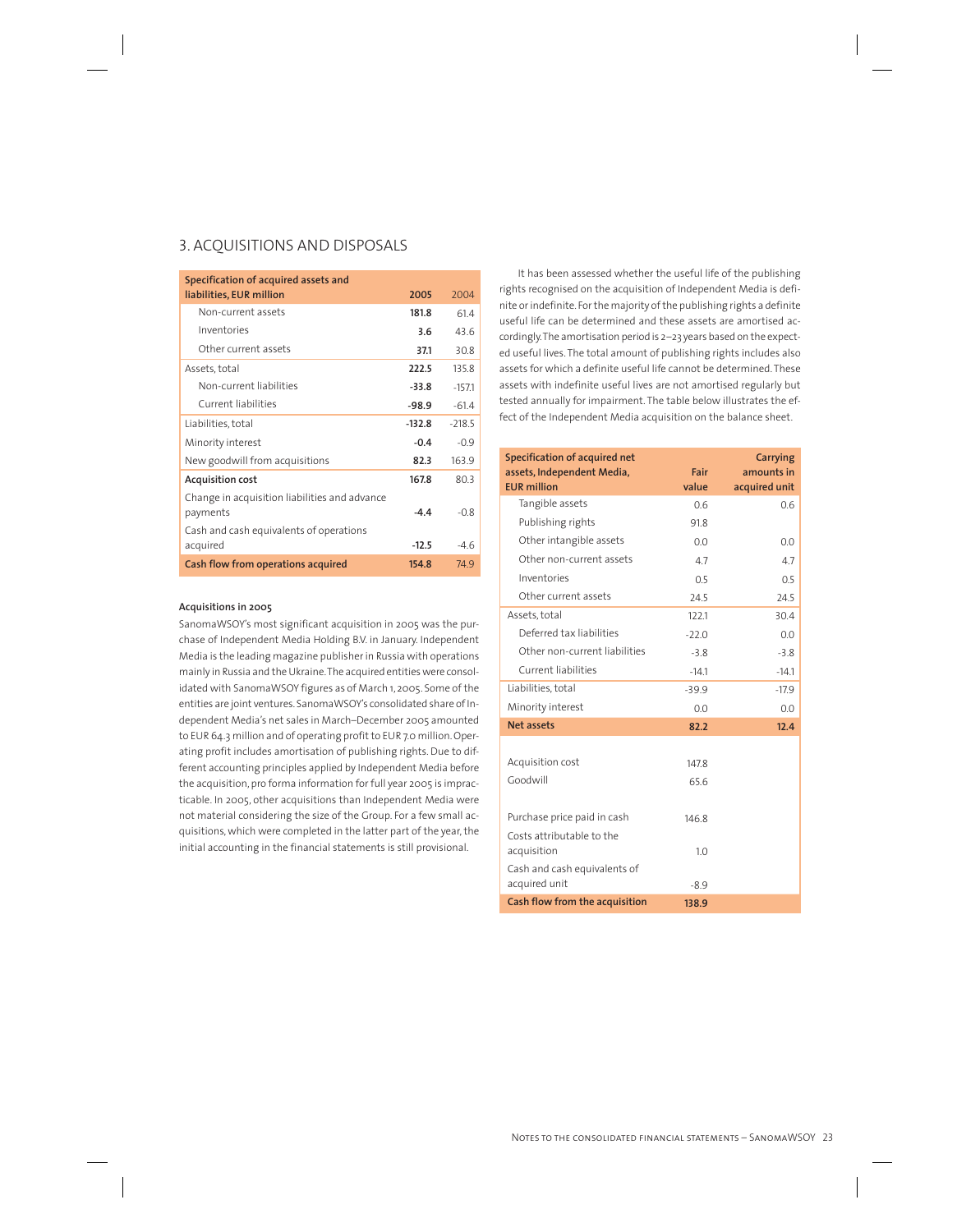## **Acquisitions in 2004**

The acquisition of Malmberg Investments B.V. was the most significant business combination in 2004. The company is one of the leading educational publishers in both the Netherlands and Belgium. Malmberg's figures were consolidated with SanomaWSOY retrospectively as of July 15 in the fourth quarter. Net sales for July 15–December 31, 2004 amounted to EUR 45.1 million and of operating profit to EUR 7.8 million. Due to different accounting principles applied by Malmberg before the acquisition, pro forma information for full year 2004 is impracticable. Other acquisitions in 2004 were small considering the size of the Group, and the impact on Group assets and liabilities was minor.

The useful life of the intangible assets recognised on the acquisition of Malmberg has been assessed. The amortisation period is 40 years. The table below illustrates the effect of the Malmberg acquisition on the balance sheet.

| Specification of acquired net  | Fair     | <b>Carrying amounts</b> |
|--------------------------------|----------|-------------------------|
| assets, Malmberg, EUR million  | value    | in acquired unit        |
| Tangible assets                | 4.3      | 4.3                     |
| Goodwill                       |          | 126.3                   |
| Other intangible assets        | 51.4     | 0.3                     |
| Other non-current assets       | 5.0      | 5.0                     |
| Inventories                    | 41.4     | 37.0                    |
| Other current assets           | 26.7     | 26.7                    |
| Assets, total                  | 128.8    | 199.7                   |
| Deferred tax liabilities       | $-23.8$  | $-6.3$                  |
| Pension obligations            | $-12.3$  | $-12.3$                 |
| Other non-current liabilities  | $-120.7$ | $-120.7$                |
| Current liabilities            | $-59.4$  | $-59.4$                 |
| Liabilities, total             | $-216.3$ | $-198.8$                |
| <b>Net assets</b>              | $-87.4$  | 0.9                     |
|                                |          |                         |
| Acquisition cost               | 69.0     |                         |
| Goodwill                       | 156.4    |                         |
|                                |          |                         |
| Purchase price paid in cash    | 64.7     |                         |
| Costs attributable to the      |          |                         |
| acquisition                    | 2.7      |                         |
| Cash and cash equivalents of   |          |                         |
| acquired unit                  | $-3.3$   |                         |
| Cash flow from the acquisition | 64.1     |                         |

# **Disposals**

Focusing on the core businesses continued in 2005. The most significant operations divested were Ajasto Group (diaries), Lönnberg Painot (printing), and CZ Retail (Czech kiosk operations). In 2004, disposals comprised several smaller entities. The combined effect of the disposals on the balance sheet is presented below.

| Specification of disposed assets and   |         |        |
|----------------------------------------|---------|--------|
| liabilities, EUR million               | 2005    | 2004   |
| Non-current assets                     | 26.0    | 17     |
| Inventories                            | 11.2    | 0.2    |
| Other current assets                   | 21.2    | 1.9    |
| Assets, total                          | 58.4    | 38     |
| Non-current liabilities                | $-4.8$  | 0.0    |
| Current liabilities                    | $-30.8$ | $-1.5$ |
| Liabilities, total                     | -35.6   | $-1.5$ |
| Minority interest and accumulated      |         |        |
| translation differences                | $-0.7$  | 0.0    |
| Net result from sales of operations    | 27.8    | 1.9    |
| Sales price                            | 49.9    | 42     |
| Change in proceeds from sales and      |         |        |
| advance payments                       | $-9.9$  | 10.4   |
| Cash and cash equivalents of disposals | $-2.4$  | $-0.8$ |
| Cash flow from disposals               | 37.6    | 13.8   |

# 4. OTHER OPERATING INCOME

| Other operating income, EUR million    | 2005 | 2004            |
|----------------------------------------|------|-----------------|
| Capital gains                          | 38.1 | 371             |
| Rental income from investment property | 2.1  | 4 O             |
| Other rental income                    | 12.2 | 14 <sub>0</sub> |
| Other                                  | 28.3 | 26.6            |
| Total                                  | 80.7 | 817             |

Major capital gains are related to the sale of non-core assets. In addition to those, capital gains include ordinary sales of fixed assets.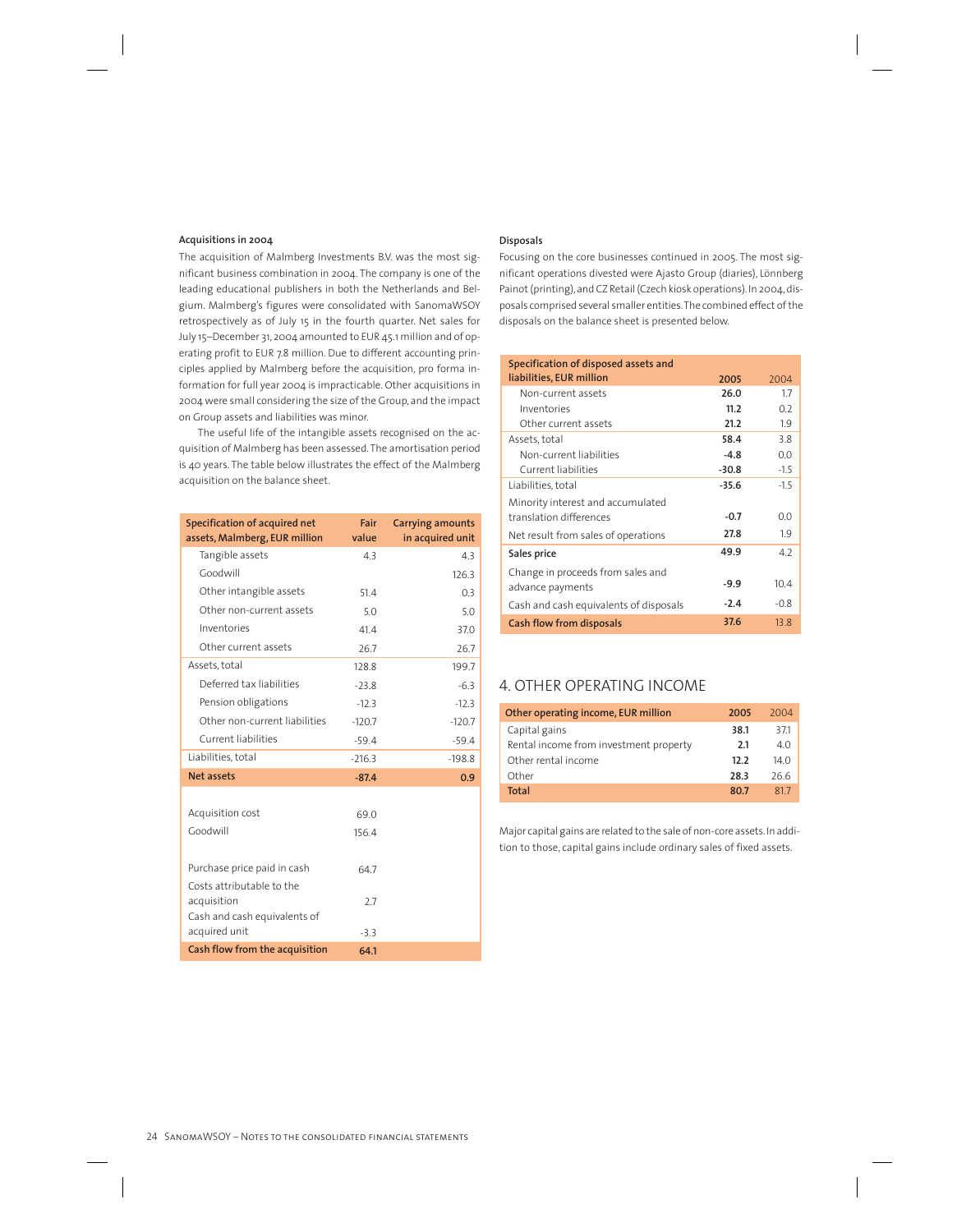# 5. PERSONNEL EXPENSES

| Personnel expenses, EUR million           | 2005  | 2004 |
|-------------------------------------------|-------|------|
| Wages, salaries, and fees                 | 457.2 | 4414 |
| Expense recognition of granted options    | 4.6   | 3.2  |
| Pension costs, defined contribution plans | 40.7  | 42 3 |
| Pension costs, defined benefit plans      | 22.8  | 226  |
| Other social expenses                     | 49.3  | 463  |
| Total                                     | 5747  | 5558 |

Wages, salaries, and other compensations for key management have been presented in Note 31. Share-based payments are described in Note 20.

## **Employee benefits**

The SanomaWSOY Group has various schemes for personnel's pension cover. Pension schemes are arranged in accordance with local requirements and legislation. In Finland statutory pension cover is handled both through Finnish TEL system and pension funds. In addition, some voluntary pension coverage has been arranged through pension funds. Pension schemes are described in more detail in accounting principles (Note 1).

Defined benefit plans exist both in and outside Finland. All defined benefit plans are arranged via pension funds. The actuarial calculations for the Group's defined benefit pension plans have been prepared by external actuaries. In addition to pension plans, the SanomaWSOY Group has no other defined benefit plans.

The reconciliation of net pension obligations and break-down of pension costs are presented in the following tables. In addition, the most significant actuarial assumptions are presented.

## **Reconciliation of defined benefit plans**

| Pension assets and pension obligations,       |          |          |
|-----------------------------------------------|----------|----------|
| <b>EUR million</b>                            | 2005     | 2004     |
| Present value of unfunded pension obligations | 0.9      | 0.6      |
| Present value of funded obligations           | 341.5    | 347.5    |
| Fair value of plan assets                     | $-343.5$ | $-301.9$ |
| Unrecognised actuarial gains(+) and losses(-) | 49.1     | $-7.3$   |
| Total                                         | 48.1     | 389      |

| Change in net liability in the balance sheet, |         |        |
|-----------------------------------------------|---------|--------|
| <b>EUR million</b>                            | 2005    | 2004   |
| Net liability at Jan. 1                       | 38.9    | 193    |
| Translation differences                       | 0.0     |        |
| Acquired operations                           |         | 123    |
| Pension costs recognised in the               |         |        |
| income statement                              | 22.8    | 226    |
| Contributions paid                            | $-13.6$ | $-153$ |
| Net liability at Dec. 31                      | 48.1    | 389    |

| Pension costs recognised in the income |         |           |
|----------------------------------------|---------|-----------|
| statement, EUR million                 |         | 2005 2004 |
| Current service costs                  | 24.5    | 18.4      |
| Interest cost                          | 17.4    | 16.4      |
| Expected return on plan assets         | $-18.2$ | $-17.7$   |
| Actuarial gains(-) and $losses(+)$     | 0.0     |           |
| Past service cost                      | 2.0     | 54        |
| Effect of curtailments and settlements | $-3.0$  |           |
| <b>Total</b>                           | 22.8    |           |

| <b>Principal actuarial assumptions</b> | 2005        | 2004                    |
|----------------------------------------|-------------|-------------------------|
| Discount rate, %                       | $4.5 - 5.0$ | $4.5 - 5.0$             |
| Expected return on plan assets, %      |             | $4.5 - 6.5$ $4.0 - 6.3$ |
| Expected future salary increase, %     |             | $1.0 - 5.9$ $1.0 - 5.9$ |
| Expected future pension increases, %   |             | $0.6 - 2.4$ 2.0 - 2.4   |
| Turnover of personnel, %               | $0 - 10$    | $0 - 10$                |
| Expected remaining working years       |             |                         |
| of personnel, years                    | $4 - 25$    | $5 - 26$                |

# 6. OTHER OPERATING EXPENSES

| Other operating expenses, EUR million  | 2005  | 2004  |
|----------------------------------------|-------|-------|
| Losses on sales                        | 0.5   | 2.8   |
| Operating costs of investment property | 1.1   | 1.7   |
| Rents                                  | 66.4  | 656   |
| Advertising and marketing              | 182.2 | 1660  |
| Office and IT expenses                 | 73.6  | 685   |
| Other                                  | 194.8 | 163.9 |
| Total                                  | 518.6 | 468.6 |

Research and development expenditure recorded as expenses amounted to EUR 16.2 million (2004: EUR 16.9 million).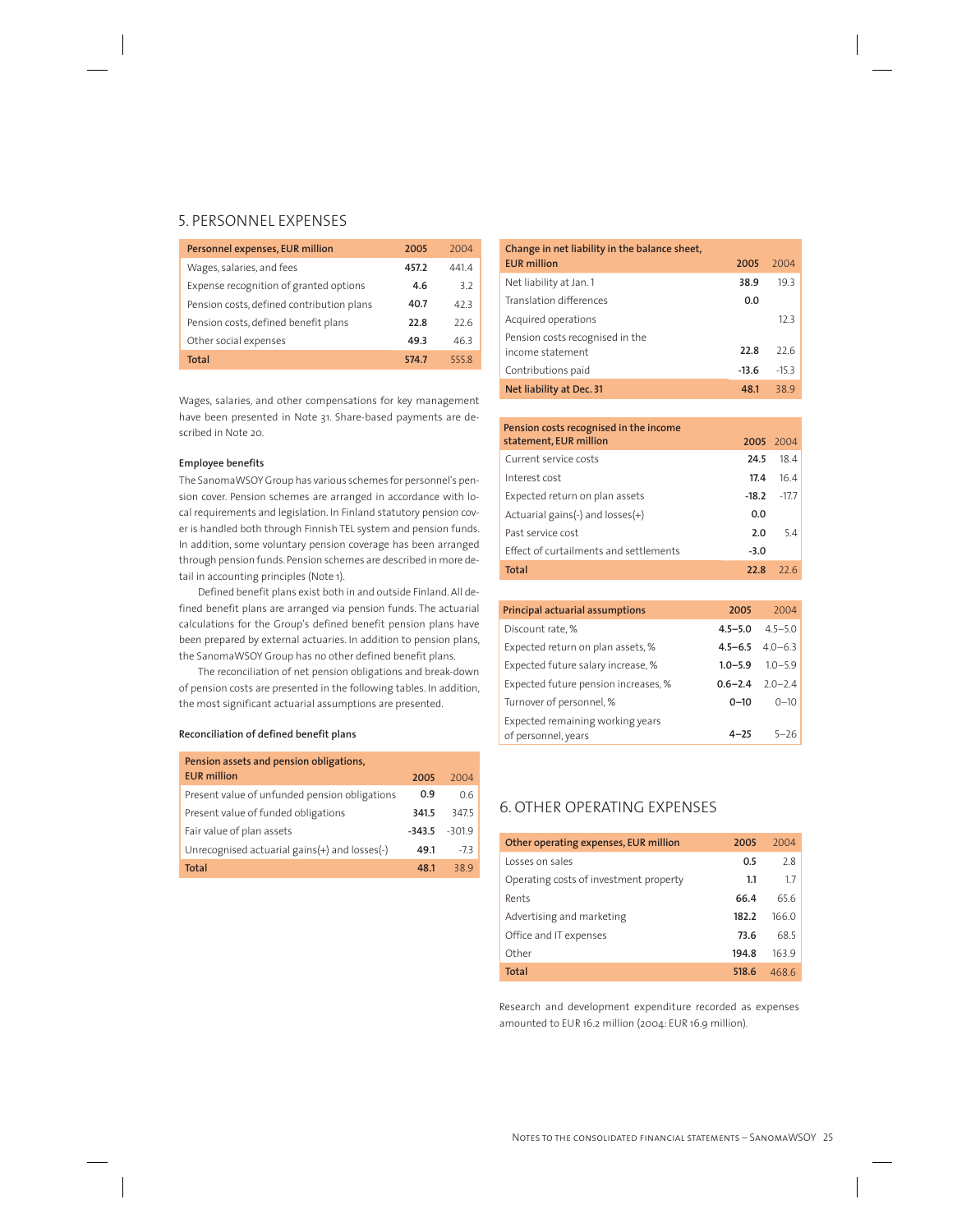| Financial items, EUR million                        | 2005    | 2004   |
|-----------------------------------------------------|---------|--------|
| Dividend income                                     | 1.4     | 4.6    |
| Interest income                                     | 3.7     | 5.3    |
| Capital gains of securities*                        |         | 7.1    |
| Changes in fair values of derivatives, no hedge     |         |        |
| accounting                                          | 1.3     |        |
| Exchange rate gains                                 | 3.1     | 1.5    |
| Other financial income                              | 1.1     | 2.0    |
| <b>Financial income total</b>                       | 10.6    | 20.5   |
| Interest expenses                                   | 30.3    | 34.4   |
| Sales losses of available-for-sale financial assets | 0.0     | 0.0    |
| Exchange rate losses                                | 2.7     | 2.2    |
| Other financial losses                              | 2.6     | 12.7   |
| Financial expenses total                            | 35.7    | 49.3   |
| Total                                               | $-25.1$ | $-288$ |

\* Capital gains of securities in 2004 comprised of gains on shares and interest rate instruments. IAS 32 and 39 standards were not applied in 2004 and securities were valued at cost or at fair values if lower.

| Exchange rate gains and losses included in<br>operating profit, EUR million | 2005   | 2004 |
|-----------------------------------------------------------------------------|--------|------|
| Net sales                                                                   | $-0.1$ | 01   |
| Other operating income                                                      | 0.0    | 01   |
| Expenses                                                                    | 0.O    | 01   |
| Total                                                                       | $-0.1$ |      |

# 7. FINANCIAL ITEMS 8. INCOME TAXES AND DEFERRED TAXES

| Income taxes, EUR million                             | 2005 2004 |       |
|-------------------------------------------------------|-----------|-------|
| Taxes on operational income for<br>the financial year | 71.3      | 721   |
| Income taxes from previous periods                    | $-6.5$    | $-41$ |
| Change in deferred tax due to change<br>in tax rate   | $-0.2$    | $-21$ |
| Other change in deferred tax                          | $-7.0$    | 19    |
| Tax expense in the income statement                   | 57.6      | 678   |

| Income tax reconciliation against local tax rates,<br><b>EUR</b> million | 2005    | 2004   |
|--------------------------------------------------------------------------|---------|--------|
| Tax calculated at (Finnish) statutory rate                               | 74.4    | 78.8   |
| Effect of different tax rates in the operating                           |         |        |
| countriess                                                               | 2.6     | 3.2    |
| Tax based on tax rate in each operating country                          | 77.0    | 81.9   |
| Non taxable income                                                       | $-10.6$ | $-8.8$ |
| Non deductible depreciation and                                          |         |        |
| impairment losses                                                        | 0.6     | 0.6    |
| Other non deductible expenses                                            | 4.5     | 9.4    |
| Deductible depreciation                                                  | $-1.4$  | $-2.2$ |
| Non-recorded deferred tax receivables                                    |         |        |
| on losses                                                                | $-0.3$  | $-5.2$ |
| Tax relating to previous accounting periods                              | $-6.5$  | $-4.1$ |
| Change in deferred tax due to change in tax rate                         | $-0.2$  | $-2.1$ |
| Other items                                                              | $-5.5$  | $-1.7$ |
| Income taxes in the income statement                                     | 57.6    | 678    |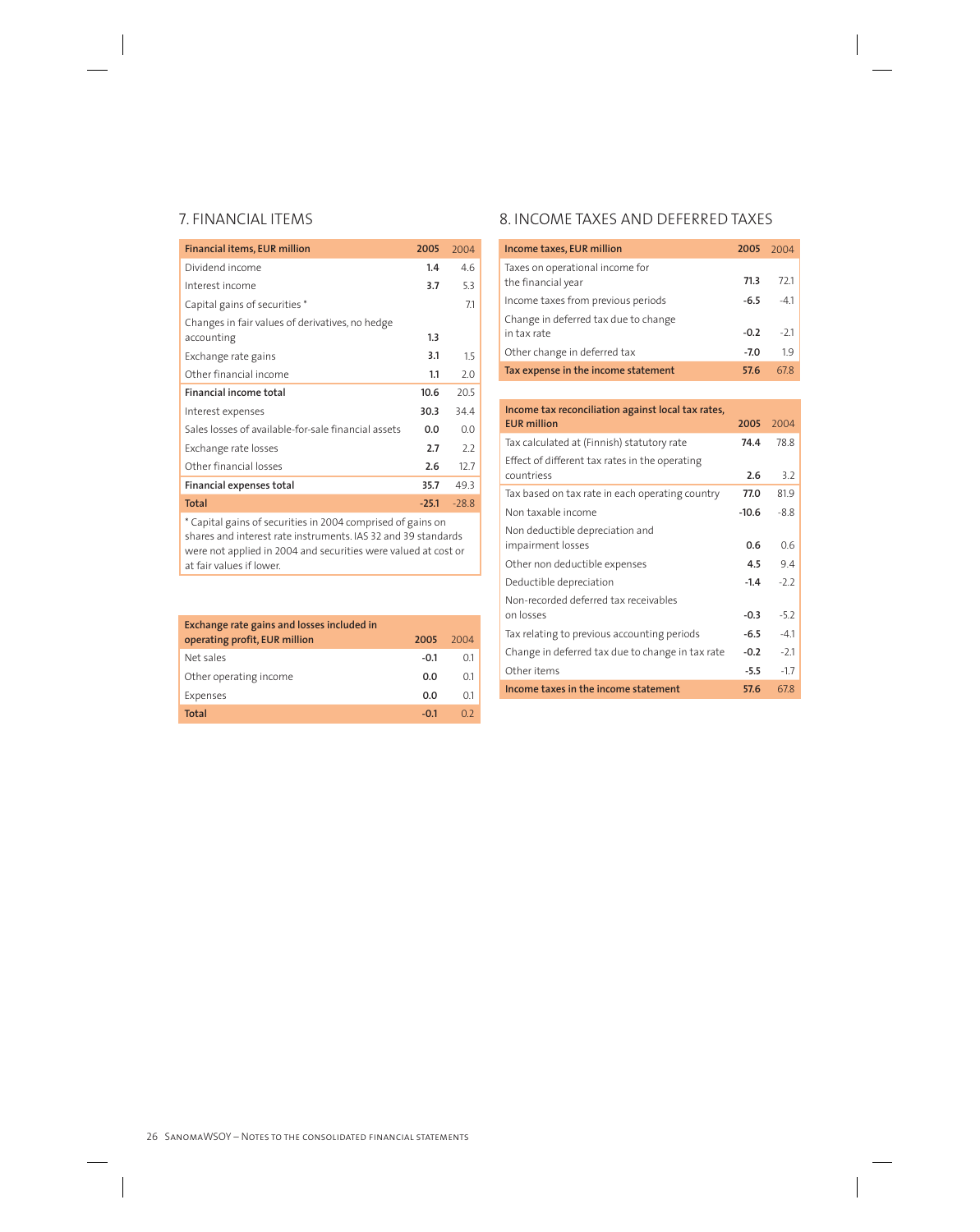| Deferred tax receivables and liabilities 2005,<br><b>EUR million</b> | At    | <b>Recorded in</b><br>the income | <b>Operations</b> | <b>Change in</b> | <b>Translation</b><br>and | At      |
|----------------------------------------------------------------------|-------|----------------------------------|-------------------|------------------|---------------------------|---------|
|                                                                      | Jan.1 | statement                        | acquired/sold     | tax rate         | other items               | Dec. 31 |
| Deferred tax receivables                                             |       |                                  |                   |                  |                           |         |
| Internal margin in inventories                                       | 1.9   | 0.0                              |                   |                  | $-0.1$                    | 1.8     |
| Provisions                                                           | 1.6   | 0.0                              |                   |                  | 0.1                       | 1.6     |
| Tax losses carried forward                                           | 32.0  | $-7.3$                           |                   | $-0.1$           | 0.1                       | 24.6    |
| Impairment losses of tangible                                        |       |                                  |                   |                  |                           |         |
| non-current assets                                                   | 3.3   | $-1.3$                           |                   |                  |                           | 2.1     |
| Pension obligations, defined benefit plans                           | 18.6  | 2.5                              |                   | $-1.0$           | $-1.0$                    | 19.1    |
| Other items                                                          | 4.5   | $-1.4$                           | 1.2               | 0.0              | $-0.2$                    | 4.0     |
| <b>Total</b>                                                         | 61.8  | $-7.5$                           | 1.2               | $-1.1$           | $-1.2$                    | 53.2    |
| Deferred tax liabilities                                             |       |                                  |                   |                  |                           |         |
| Fair value adjustments in acquisitions                               | 16.1  | $-1.2$                           | 23.0              | $-0.9$           | 2.0                       | 39.0    |
| Depreciation difference and other untaxed reserves                   | 32.8  | $-0.1$                           | $-1.3$            | 0.0              | 0.7                       | 32.2    |
| Equity component of convertible capital note                         | 2.6   | $-0.5$                           |                   |                  |                           | 2.1     |
| Derivative contracts recognised at fair value                        | 0.0   | 0.0                              |                   |                  |                           | 0.0     |
| Pension assets, defined benefit plans                                | 5.4   | $-0.1$                           |                   |                  | $-1.0$                    | 4.3     |
| Other items                                                          | 27.1  | $-12.6$                          | $-0.3$            | $-0.3$           | $-1.1$                    | 12.8    |
| <b>Total</b>                                                         | 84.0  | $-14.4$                          | 21.5              | $-1.3$           | 0.6                       | 90.4    |

| Deferred tax receivables and liabilities 2004,<br><b>EUR million</b> | At<br>Jan.1 | Recorded in<br>the income<br>statement | <b>Operations</b><br>acquired/sold | Change in<br>tax rate | <b>Translation</b><br>and<br>other items | At<br>Dec. 31 |
|----------------------------------------------------------------------|-------------|----------------------------------------|------------------------------------|-----------------------|------------------------------------------|---------------|
| Deferred tax receivables                                             |             |                                        |                                    |                       |                                          |               |
| Internal margin in inventories                                       | 1.9         | 0.0                                    |                                    | 0.0                   | 0.0                                      | 1.9           |
| Provisions                                                           | 0.1         | 1.4                                    |                                    |                       | 0.0                                      | 1.6           |
| Tax losses carried forward                                           | 37.0        | $-2.4$                                 | 0.1                                | $-3.0$                | 0.3                                      | 32.0          |
| Impairment losses of tangible                                        |             |                                        |                                    |                       |                                          |               |
| non-current assets                                                   | 4.0         | $-0.6$                                 |                                    | 0.0                   |                                          | 3.3           |
| Pension obligations, defined benefit plans                           | 15.8        | 0.2                                    | 4.1                                | $-1.6$                |                                          | 18.6          |
| Other items                                                          | 7.8         | $-3.7$                                 | $-0.1$                             | $-0.1$                | 0.1                                      | 4.0           |
| <b>Total</b>                                                         | 66.7        | $-5.1$                                 | 4.1                                | $-4.8$                | 0.5                                      | 61.4          |
| Deferred tax liabilities                                             |             |                                        |                                    |                       |                                          |               |
| Fair value adjustments in acquisitions                               |             | $-1.4$                                 | 17.5                               |                       |                                          | 16.1          |
| Depreciation difference and other untaxed reserves                   | 34.7        | 1.5                                    | 0.0                                | $-3.5$                | 0.2                                      | 32.8          |
| Pension assets, defined benefit plans                                | 8.0         | $-2.0$                                 |                                    | $-0.6$                |                                          | 5.4           |
| Other items                                                          | 24.3        | $-1.3$                                 | 6.6                                | $-2.7$                | 0.3                                      | 27.1          |
| <b>Total</b>                                                         | 67.0        | $-3.2$                                 | 24.0                               | $-6.9$                | 0.4                                      | 81.4          |

Due to unlikely use of tax benefits in the coming years, deferred tax receivables of EUR 3.7 million (2004: EUR 4.6 million) have not been recorded in the consolidated balance sheet. These unrecognised receivables relate mainly to tax losses carried forward of subsidiaries. Deferred tax liability of EUR 1.5 million (2004: EUR 1.2 million) on undistributed earnings of subsidiaries has not been recognised in consolidated figures, as such distribution is not probable within

foreseeable future. These unrecognised receivables are related to earnings, for which tax payment would be realised when distributing dividends.

Implementation of IAS 32 and 39 standards as of January 1, 2005 increases the deferred tax assets and liabilities in opening balance sheet of 2005 compared to December 31, 2004.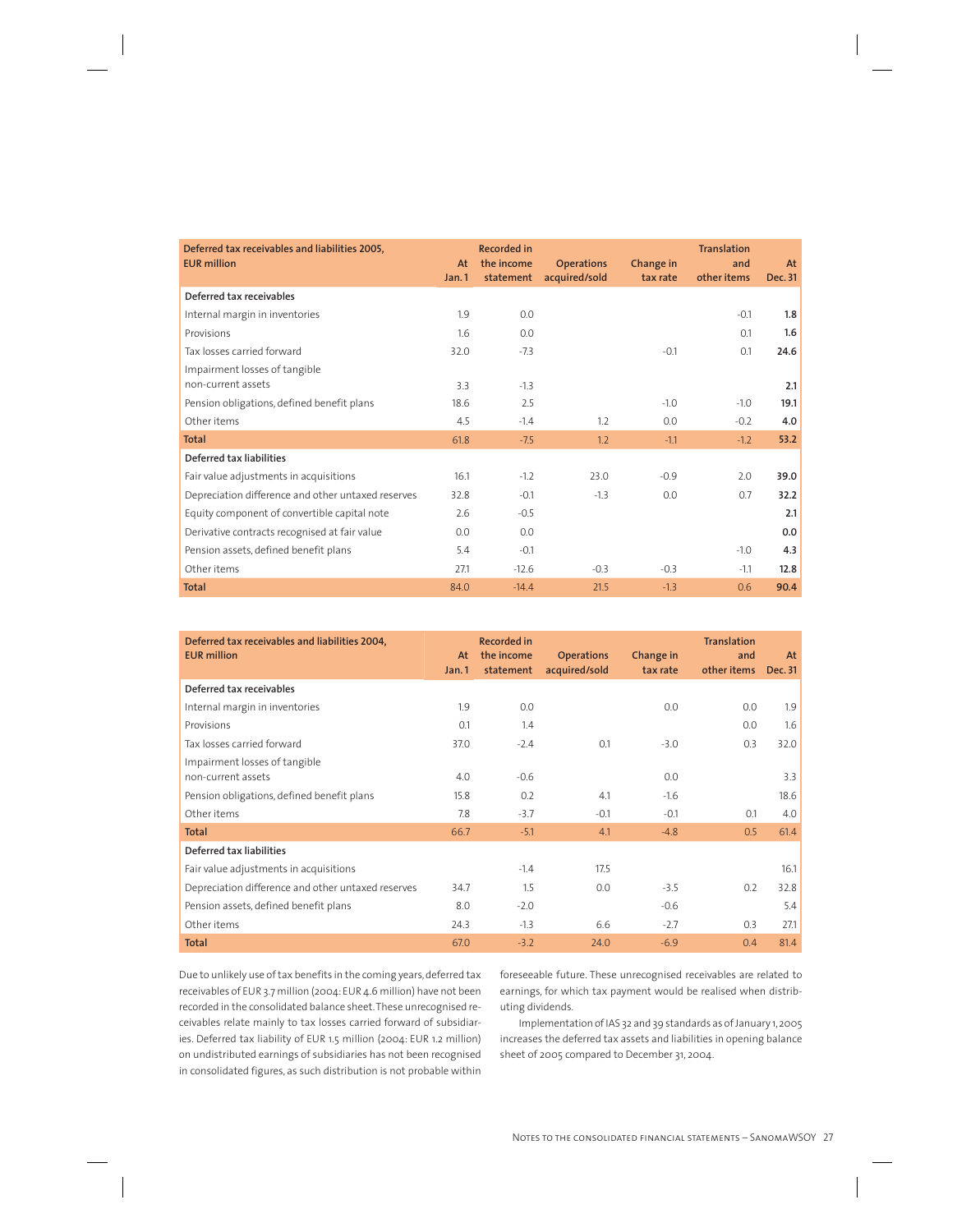# 9. EARNINGS PER SHARE

| <b>Earnings per share</b>                                                       | 2005    | 2004    |
|---------------------------------------------------------------------------------|---------|---------|
| Result attributable to the equity holders<br>of the Parent Company, EUR million | 224.0   | 200.0   |
| Weighted average number of shares,<br>thousands                                 | 154 239 | 153 112 |
| Earnings per share, EUR                                                         | 145     | 1 ੨1    |

Diluted earnings per share is calculated by adjusting average number of shares so that both the convertible capital note and option schemes are taken into account. Options have diluted effect, when the exercise price is lower than the market value of the share. The diluting effect is the number of gratuitous shares, because the received funds from the exercised options do not cover the issue of new shares at their fair values. The fair value of share is determined as the average market price of the shares during the period. The conversion of the convertible capital note is considered exercised in the beginning of the period and the result for the period is adjusted by the interest expenses of the capital note, net of tax.

| Diluted earnings per share                                                      | 2005    | 2004    |
|---------------------------------------------------------------------------------|---------|---------|
| Result attributable to the equity holders<br>of the Parent Company, EUR million | 224.0   | 200.0   |
| Interest expenses of the capital note,<br>net of tax, EUR million               | 4.6     | 56      |
| Weighted average number of shares,                                              |         |         |
| thousands                                                                       | 154 239 | 153 112 |
| Effect of options, thousands                                                    | 984     | 578     |
| Effect of capital note, thousands                                               | 5677    | 9463    |
| Diluted average number of shares,<br>thousands                                  | 160 900 | 163 154 |
| Diluted earnings per share, EUR                                                 | 1.42    | 1.26    |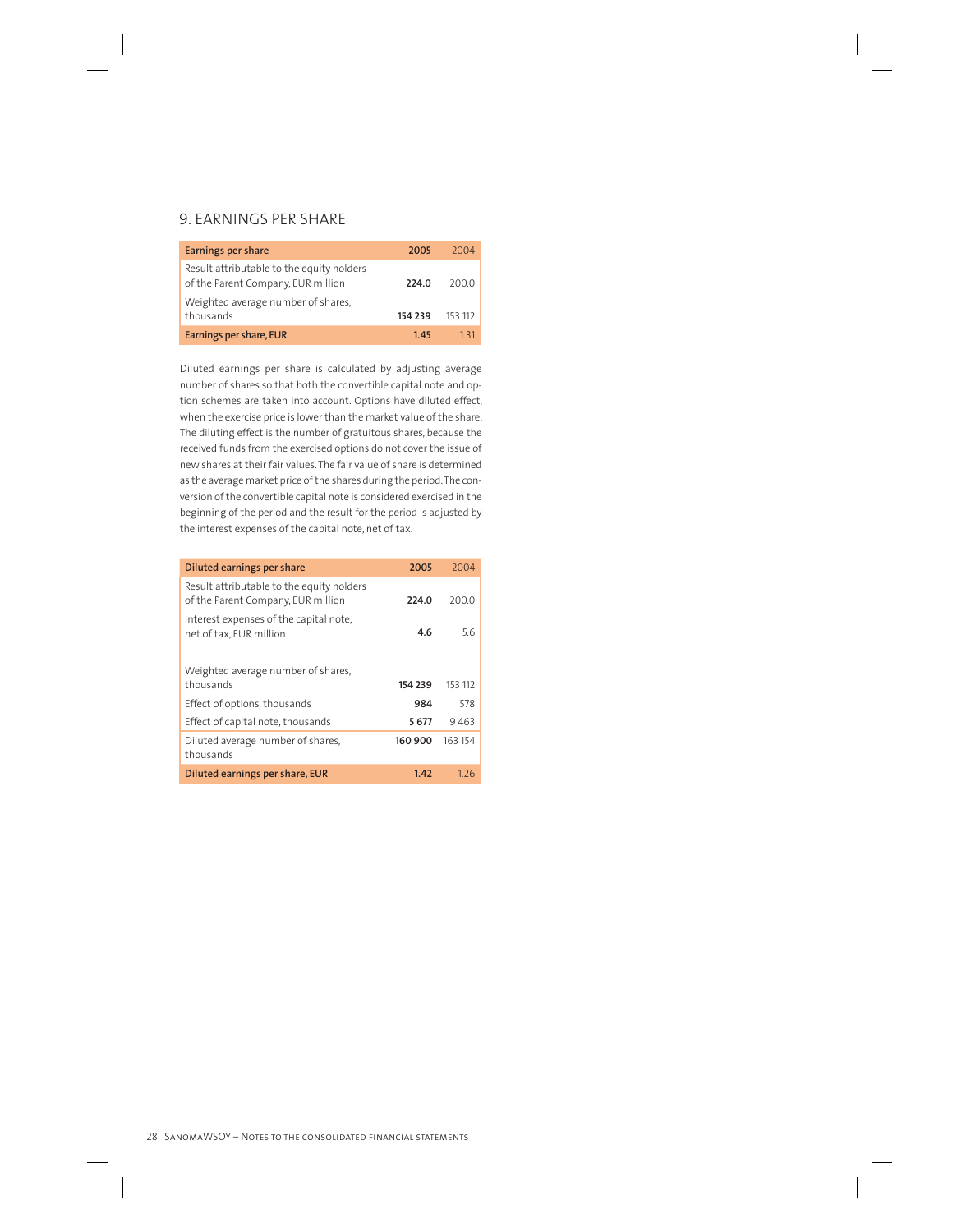# 10. PROPERTY, PLANT, AND EQUIPMENT

| Property, plant, and equipment<br>2005, EUR million | Land<br>and | <b>Buildings</b><br>and | <b>Machinery</b><br>and | Other<br>tangible | Advance  |              |
|-----------------------------------------------------|-------------|-------------------------|-------------------------|-------------------|----------|--------------|
|                                                     | water       | structures              | equipment               | assets            | payments | <b>Total</b> |
| Acquisition cost at Jan. 1, 2005                    | 41.8        | 322.0                   | 593.0                   | 64.5              | 2.4      | 1023.5       |
| Increases                                           |             | 19.1                    | 37.6                    | 6.2               | 4.7      | 67.6         |
| Acquisition of operations                           | 0.1         | 74.6                    | 21.0                    | 1.0               |          | 96.7         |
| Decreases                                           | $-1.4$      | $-4.7$                  | $-47.2$                 | $-1.6$            | $-0.1$   | $-55.0$      |
| Disposals of operations                             | $-0.4$      | $-7.1$                  | $-44.3$                 | $-1.9$            | $-0.2$   | $-54.0$      |
| Reclassifications                                   |             | 7.7                     | 2.3                     | 1.1               | $-3.4$   | 7.7          |
| Exchange rate differences                           | 0.0         | 0.1                     | 0.5                     | 0.2               | 0.0      | 0.8          |
| Acquisition cost at Dec. 31, 2005                   | 40.1        | 411.7                   | 562.8                   | 69.4              | 3.4      | 1087.4       |
| Accumulated depreciation and impairment             |             |                         |                         |                   |          |              |
| losses at Jan. 1, 2005                              | $-0.7$      | $-82.4$                 | $-410.0$                | $-33.8$           |          | $-526.8$     |
| Decreases, disposals and acquisitions               | 0.7         | 2.0                     | 67.3                    | 0.8               |          | 70.9         |
| Depreciation for the period                         |             | $-13.2$                 | $-43.4$                 | $-5.6$            |          | $-62.2$      |
| Impairment losses for the period                    |             |                         | $-0.1$                  | 0.0               |          | $-0.1$       |
| Reclassifications                                   |             | $-1.6$                  | 0.3                     | $-0.9$            |          | $-2.2$       |
| Exchange rate differences                           |             | 0.0                     | $-0.4$                  | $-0.1$            |          | $-0.4$       |
| Accumulated depreciation and impairment             |             | $-95.2$                 | $-386.3$                | $-39.5$           |          | $-520.9$     |
| losses at Dec. 31, 2005                             |             |                         |                         |                   |          |              |
| Carrying amount at Dec. 31, 2005                    | 40.1        | 316.5                   | 176.6                   | 29.9              | 3.4      | 566.5        |

| Property, plant, and equipment          | Land   | <b>Buildings</b> | <b>Machinery</b> | Other    |          |              |
|-----------------------------------------|--------|------------------|------------------|----------|----------|--------------|
| 2004, EUR million                       | and    | and              | and              | tangible | Advance  |              |
|                                         | water  | structures       | equipment        | asset    | payments | <b>Total</b> |
| Acquisition cost at Jan. 1, 2004        | 40.8   | 311.0            | 662.8            | 55.1     | 3.4      | 1073.1       |
| Increases                               | 0.0    | 1.8              | 32.5             | 8.4      | 4.2      | 46.9         |
| Acquisition of operations               | 1.4    | 6.6              | 6.5              | 0.1      | 0.4      | 14.9         |
| Decreases                               | $-0.5$ | $-1.6$           | $-107.8$         | $-10.4$  | 0.0      | $-120.3$     |
| Disposals of operations                 |        |                  | $-3.9$           |          |          | $-3.9$       |
| Reclassifications                       | 0.0    | 4.0              | 2.4              | 11.3     | $-5.7$   | 12.0         |
| Exchange rate differences               | 0.0    | 0.2              | 0.5              | 0.0      | 0.0      | 0.8          |
| Acquisition cost at Dec. 31, 2004       | 41.8   | 322.0            | 593.0            | 64.5     | 2.4      | 1023.5       |
|                                         |        |                  |                  |          |          |              |
| Accumulated depreciation and impairment |        |                  |                  |          |          |              |
| losses at Jan. 1, 2004                  |        | $-69.6$          | $-465.5$         | $-31.0$  |          | $-566.1$     |
| Decreases, disposals and acquisitions   | 0.0    | $-2.4$           | 102.0            | 9.5      |          | 109.1        |
| Depreciation for the period             |        | $-9.8$           | $-46.6$          | $-6.3$   |          | $-62.8$      |
| Impairment losses for the period        | $-0.7$ |                  | $-0.2$           | 0.0      |          | $-0.9$       |
| Reclassifications                       |        | $-0.5$           | 0.8              | $-6.0$   |          | $-5.7$       |
| Exchange rate differences               |        | 0.0              | $-0.3$           | 0.0      |          | $-0.4$       |
| Accumulated depreciation and impairment | $-0.7$ | $-82.4$          | $-410.0$         | $-33.8$  |          | $-526.8$     |
| losses at Dec. 31, 2004                 |        |                  |                  |          |          |              |
| Carrying amount at Dec. 31, 2004        | 41.0   | 239.6            | 183.0            | 30.7     | 2.4      | 496.7        |

Carrying amount of land and water include value appreciations in 2005 totalling EUR 3.6 million (2004: EUR 7.8 million) and buildings and structures accordingly EUR 9.0 million (2004: EUR 9.0 million).

| Carrying amount of assets leased by finance lease agreements, |      |      |
|---------------------------------------------------------------|------|------|
| <b>EUR million</b>                                            | 2005 | 2004 |
| Buildings and structures                                      | 21.7 | 8.7  |
| Machinery and equipment                                       | 2.6  | 3.0  |
| <b>Total</b>                                                  | 24.3 |      |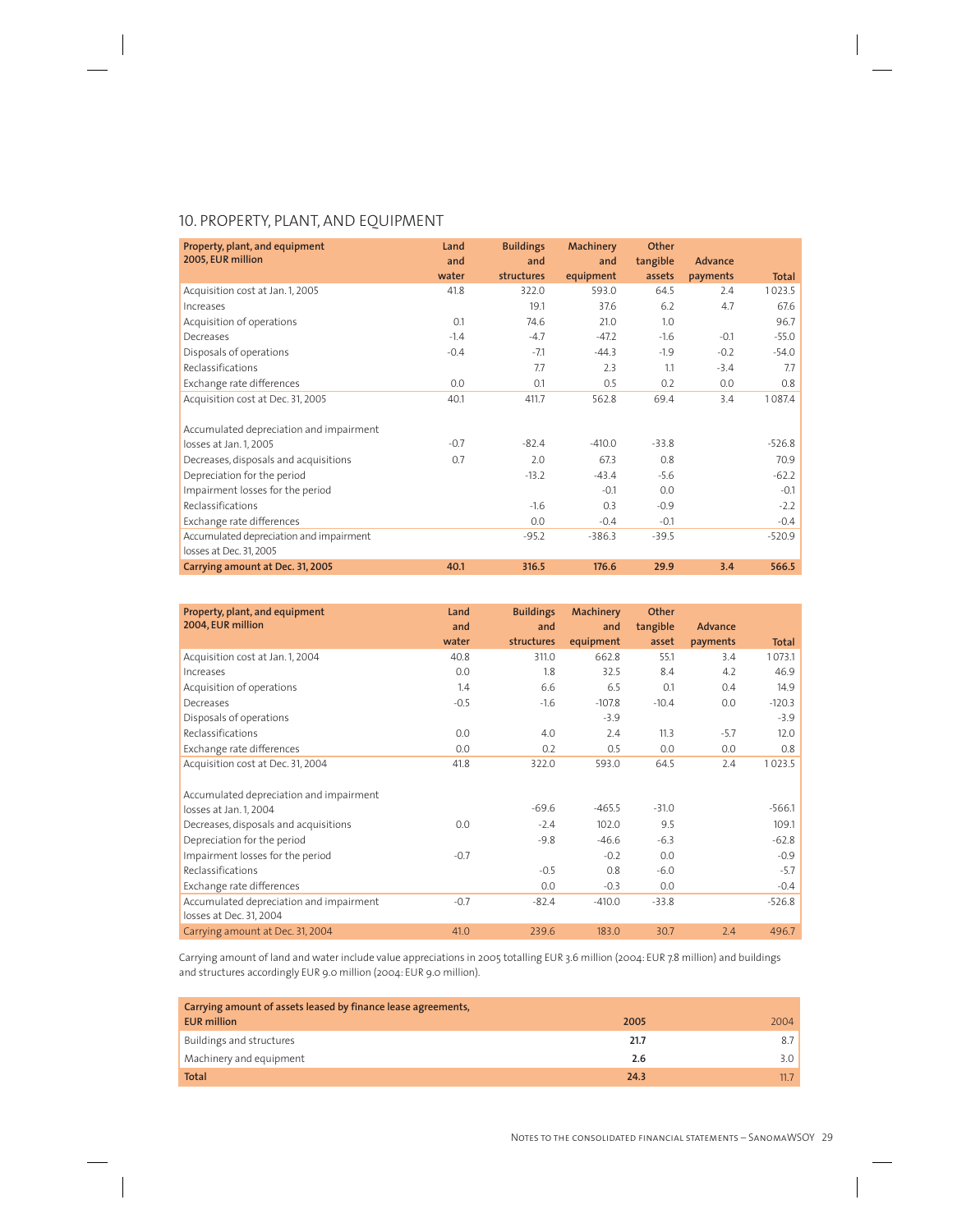# 11. INVESTMENT PROPERTY

| Investment property 2005, EUR million                                       | Land and water | <b>Buildings and structures</b> | <b>Total</b> |
|-----------------------------------------------------------------------------|----------------|---------------------------------|--------------|
| Acquisition cost at Jan. 1, 2005                                            | 11.4           | 28.3                            | 39.8         |
| Decreases                                                                   | $-4.4$         | $-12.0$                         | $-16.4$      |
| Reclassifications <sup>*</sup>                                              |                | $-4.9$                          | $-4.9$       |
| Acquisition cost at Dec. 31, 2005                                           | 7.0            | 11.4                            | 18.4         |
|                                                                             |                |                                 |              |
| Accumulated depreciation and impairment losses at Jan. 1, 2005              |                | $-7.6$                          | $-7.6$       |
| Decreases                                                                   |                | 2.5                             | 2.5          |
| Depreciation for the period                                                 |                | $-0.2$                          | $-0.2$       |
| Impairment losses for the period                                            |                | $-0.9$                          | $-0.9$       |
| Accumulated depreciation and impairment losses                              |                | $-6.3$                          | $-6.3$       |
| at Dec. 31, 2005                                                            |                |                                 |              |
| Carrying amount at Dec. 31, 2005                                            | 7.0            | 5.1                             | 12.1         |
| Fair values at Dec. 31, 2005                                                | 26.9           | 6.9                             | 33.8         |
| * Reclassifications between investment property and owner-occupied property |                |                                 |              |

| Investment property 2004, EUR million                                       | Land and water | <b>Buildings and structures</b> | <b>Total</b> |
|-----------------------------------------------------------------------------|----------------|---------------------------------|--------------|
| Acquisition cost at Jan. 1, 2004                                            | 11.6           | 38.4                            | 50.1         |
| Increases                                                                   | 0.2            |                                 | 0.2          |
| Decreases                                                                   | $-0.4$         | $-11.3$                         | $-11.7$      |
| Reclassifications *                                                         |                | 1.2                             | 1.2          |
| Acquisition cost at Dec. 31, 2004                                           | 11.4           | 28.3                            | 39.8         |
|                                                                             |                |                                 |              |
| Accumulated depreciation and impairment losses at Jan. 1, 2004              |                | $-5.2$                          | $-5.2$       |
| Decreases                                                                   |                | 1.8                             | 1.8          |
| Depreciation for the period                                                 |                | $-0.4$                          | $-0.4$       |
| Impairment losses for the period                                            |                | $-3.8$                          | $-3.8$       |
| Accumulated depreciation and impairment losses                              |                | $-7.6$                          | $-7.6$       |
| at Dec. 31, 2004                                                            |                |                                 |              |
| Carrying amount at Dec. 31, 2004                                            | 11.4           | 20.7                            | 32.1         |
| Fair values at Dec. 31, 2004                                                | 26.6           | 29.9                            | 56.5         |
| * Reclassifications between investment property and owner-occupied property |                |                                 |              |

Fair values of investment property have been determined by using either productive value method or using the information of equal real estate business transactions in the market. Estimates are equivalent to the real estate market values.

| Operating expenses of investment property,<br><b>EUR million</b> | 2005 | 2004        |
|------------------------------------------------------------------|------|-------------|
| Investment property that generate rental income                  | 1.0  | 16          |
| Investment property, no rental income                            | 0.1  | $\bigcap$ 1 |
| Total                                                            | 11   | 1 R         |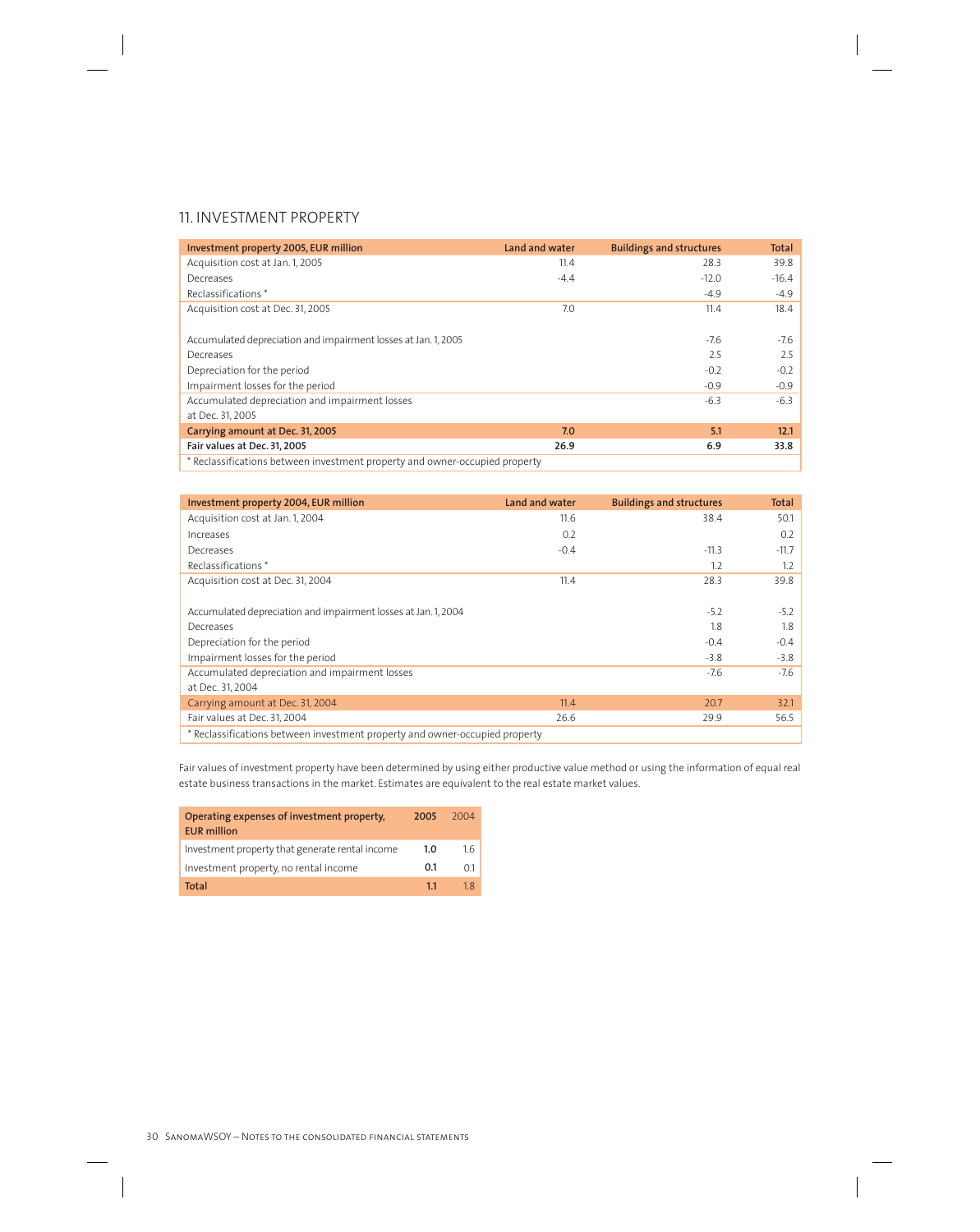# 12. INTANGIBLE ASSETS

| Intangible assets 2005,<br><b>EUR million</b>                   | Goodwill | Immaterial<br>rights | Other intangible<br>assets | <b>Advance</b><br>pay-<br>ments | <b>Total</b> |
|-----------------------------------------------------------------|----------|----------------------|----------------------------|---------------------------------|--------------|
| Acquisition cost at Jan. 1, 2005                                | 1494.5   | 417.7                | 83.3                       | 9.5                             | 2 0 0 5 .0   |
| Increases                                                       |          | 73.0                 | 12.1                       | 3.2                             | 88.3         |
| Acquisition of operations                                       | 82.3     | 93.2                 | 0.2                        |                                 | 175.8        |
| Decreases                                                       | $-14.5$  | $-4.0$               | $-10.4$                    | 0.0                             | $-28.8$      |
| Disposal of operations                                          | $-9.5$   | $-2.6$               | $-0.3$                     |                                 | $-12.4$      |
| Reclassifications                                               |          | $-2.0$               | $-2.5$                     | 0.8                             | $-3.6$       |
| Exchange rate differences                                       | 3.0      | 9.8                  | 0.0                        |                                 | 12.8         |
| Acquisition cost at Dec. 31, 2005                               | 1555.9   | 585.1                | 82.5                       | 13.6                            | 2 2 3 7 .1   |
|                                                                 |          |                      |                            |                                 |              |
| Accumulated amortisation and impairment losses at Jan. 1, 2005  | $-241.7$ | $-255.9$             | $-64.4$                    | 0.0                             | $-562.0$     |
| Decreases, disposals, and acquisitions                          | 16.8     | 6.3                  | 8.2                        |                                 | 31.4         |
| Amortisation for the period                                     |          | $-58.6$              | $-6.7$                     |                                 | $-65.3$      |
| Impairment losses for the period                                | $-1.7$   | $-0.1$               | $-0.1$                     |                                 | $-1.9$       |
| Reclassifications                                               | 0.0      | $-0.2$               | 3.2                        |                                 | 3.1          |
| Exchange rate differences                                       | 0.0      | 0.0                  | 0.0                        |                                 | 0.0          |
| Accumulated depreciation and impairment losses at Dec. 31, 2005 | $-226.6$ | $-308.4$             | $-59.8$                    | 0.0                             | $-594.8$     |
| Carrying amount at Dec. 31, 2005                                | 1329.3   | 276.8                | 22.7                       | 13.6                            | 1642.3       |

| Intangible assets 2004,<br><b>EUR million</b>                   |          | Immaterial | Other intangible | <b>Advance</b><br>pay- |          |
|-----------------------------------------------------------------|----------|------------|------------------|------------------------|----------|
|                                                                 | Goodwill | rights     | assets           | ments                  | Total    |
| Acquisition cost at Jan. 1, 2004                                | 1304.5   | 324.7      | 94.2             | 11.9                   | 1735.4   |
| Increases                                                       |          | 47.5       | 7.3              | 1.1                    | 56.0     |
| Acquisition of operations                                       | 178.7    | 54.1       |                  |                        | 232.8    |
| Decreases                                                       | $-11.5$  | 1.3        | $-5.5$           |                        | $-15.6$  |
| Disposal of operations                                          | $-1.8$   | $-0.6$     | $-0.1$           |                        | $-2.5$   |
| Reclassifications                                               | 24.1     | $-12.3$    | $-12.6$          | $-3.5$                 | $-4.4$   |
| Exchange rate differences                                       | 0.3      | 3.1        | 0.0              |                        | 3.4      |
| Acquisition cost at Dec. 31, 2004                               | 1494.5   | 417.7      | 83.3             | 9.5                    | 2005.0   |
|                                                                 |          |            |                  |                        |          |
| Accumulated amortisation and impairment losses at Jan. 1, 2004  | $-237.6$ | $-202.0$   | $-71.7$          | 0.0                    | $-511.4$ |
| Decreases, disposals, and acquisitions                          | $-2.8$   | $-5.4$     | 8.6              |                        | 0.4      |
| Amortisation for the period                                     |          | $-49.0$    | $-6.5$           |                        | $-55.5$  |
| Impairment losses for the period                                | $-1.5$   | 0.0        | $-0.1$           |                        | $-1.6$   |
| Reclassifications                                               | 0.3      | 1.0        | 5.3              |                        | 6.6      |
| Exchange rate differences                                       | 0.0      | $-0.5$     | 0.0              |                        | $-0.5$   |
| Accumulated depreciation and impairment losses at Dec. 31, 2004 | $-241.7$ | $-255.9$   | $-64.4$          | 0.0                    | $-562.0$ |
| Carrying amount at Dec. 31, 2004                                | 1252.8   | 161.8      | 18.9             | 9.5                    | 1443.0   |

The carrying amount of intangible assets with indefinite useful lives is EUR 66.4 million (2004: EUR 40.8 million). All these assets are related to Sanoma Magazines Division. No useful lives have been assessed for these assets and they are not amortised.

Impairment testing is described in accounting principles (Note 1). The discount rate used in impairment testing in 2005 was 7.3% in major markets and 8.9% in some smaller market areas.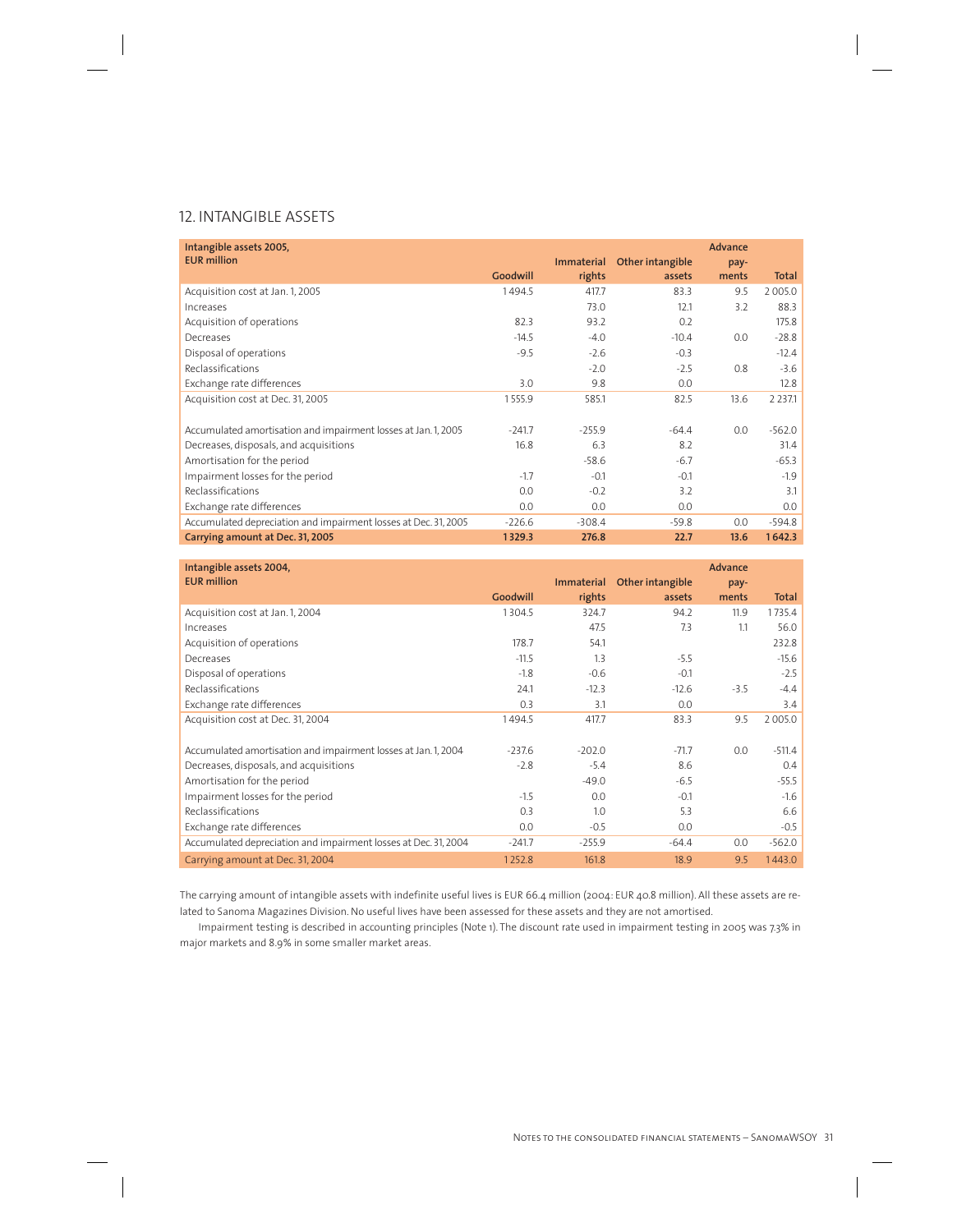# 13. INTEREST IN ASSOCIATED COMPANIES

| Interest in associated companies,<br><b>EUR</b> million | 2005   | 2004    |
|---------------------------------------------------------|--------|---------|
| Carrying amount at Jan. 1                               | 49.5   | 68.1    |
| Share of result                                         | 9.8    | 3.8     |
| Dividends                                               | $-1.6$ | $-11.6$ |
| Increases                                               | 3.2    | 0.3     |
| Decreases and other changes                             | $-0.1$ | $-11.5$ |
| Translation differences                                 | 0.2    | 0.4     |
| Carrying amount at Dec. 31                              | 61.0   | 495     |

Carrying amount of associated companies at December 31, 2005 includes goodwill of EUR 8.3 million (2004: EUR 7.1 million). No losses in associated companies not recognised in the consolidated figures exist.

| Most significant associated<br>companies 2005, EUR million                                        | Line of business       | <b>Domicile</b>       | Participation of<br>the Group, % | <b>Assets</b> | <b>Liabilities</b> | Net sales | Profit/<br>loss |
|---------------------------------------------------------------------------------------------------|------------------------|-----------------------|----------------------------------|---------------|--------------------|-----------|-----------------|
| <b>SANOMA MAGAZINES</b>                                                                           |                        |                       |                                  |               |                    |           |                 |
| Sanoma Magazines Finland                                                                          |                        |                       |                                  |               |                    |           |                 |
| Hansaprint Oy*                                                                                    | Printing               | Finland               | 40.0                             |               |                    |           |                 |
| Sanoma Magazines International<br>Stratosféra sr.o.*                                              | Magazine<br>publishing | The Czech<br>Republic | 30.0                             |               |                    |           |                 |
| <b>RAUTAKIRJA</b>                                                                                 |                        |                       |                                  |               |                    |           |                 |
| Jokerit HC Ov**                                                                                   | Sports activity        | Finland               | 36.4                             | 44.3          | 19.0               | 23.3      | 4.9             |
| * Figures for 2005 not available by the date of completing the financial statements of SanomaWSOY |                        |                       |                                  |               |                    |           |                 |

\*\* Figures from financial year 1.5.2004–30.4.2005

| Most significant associated<br>companies 2004, EUR million | Line of business | <b>Domicile</b> | Participation of<br>the Group, % | <b>Assets</b> | <b>Liabilities</b> | Net sales | Profit/<br>loss |
|------------------------------------------------------------|------------------|-----------------|----------------------------------|---------------|--------------------|-----------|-----------------|
| <b>SANOMA MAGAZINES</b>                                    |                  |                 |                                  |               |                    |           |                 |
| Sanoma Magazines Finland                                   |                  |                 |                                  |               |                    |           |                 |
| Hansaprint Oy                                              | Printing         | Finland         | 40.0                             | 140.7         | 51.0               | 173.6     | 10.5            |
|                                                            |                  |                 |                                  |               |                    |           |                 |
| Sanoma Magazines International                             |                  |                 |                                  |               |                    |           |                 |
| Stratosféra sr.o.                                          | Magazine         | The Czech       | 30.0                             | 4.2           | 1.0                | 13.2      | 1.2             |
|                                                            | publishing       | Republic        |                                  |               |                    |           |                 |
|                                                            |                  |                 |                                  |               |                    |           |                 |
| <b>RAUTAKIRJA</b>                                          |                  |                 |                                  |               |                    |           |                 |
| Jokerit HC Oy*                                             | Sports activity  | Finland         | 36.4                             | 127.8         | 107.5              | 28.4      | $-4.0$          |
| * Figures from financial year 1.5.2003-30.4.2004           |                  |                 |                                  |               |                    |           |                 |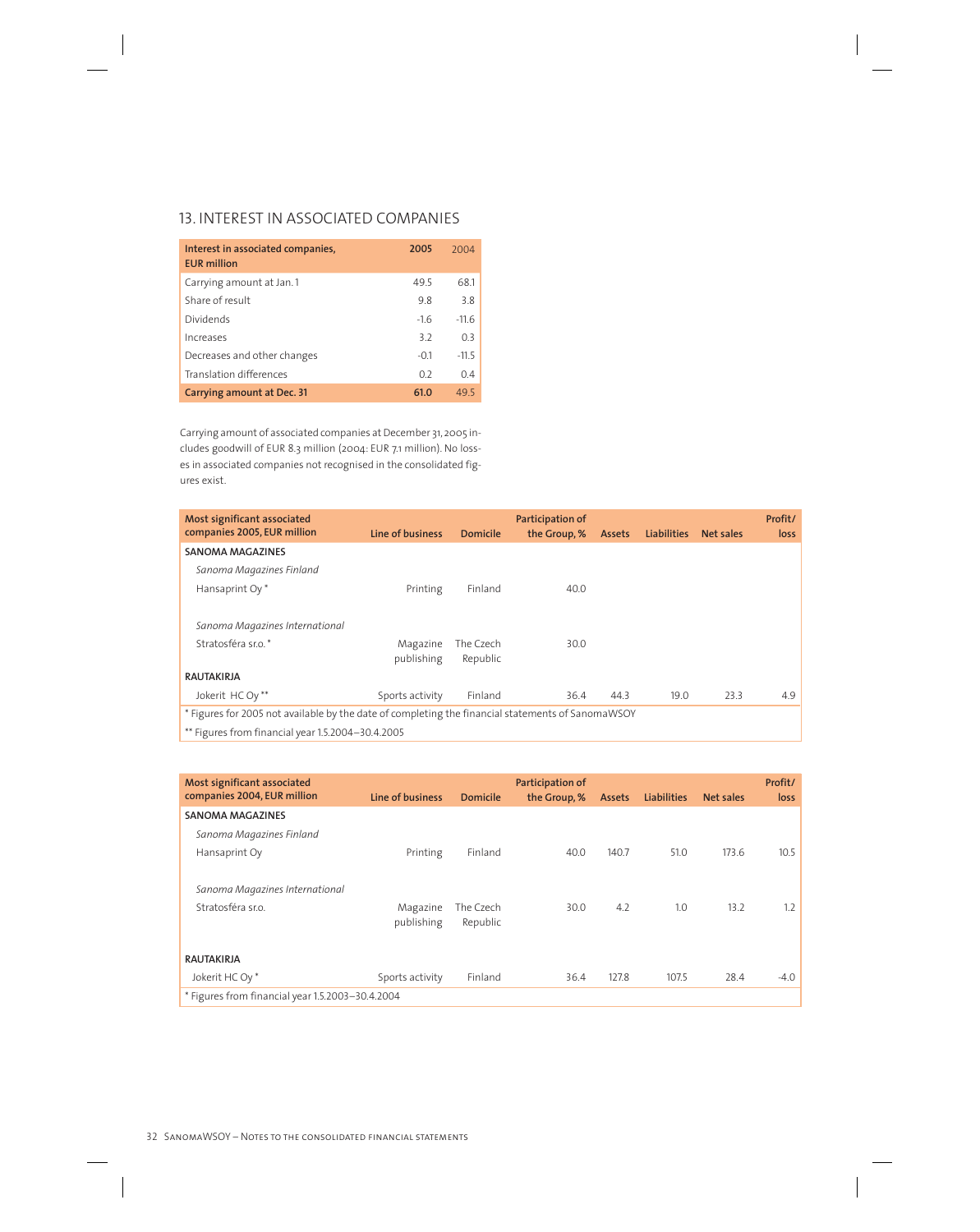| Associated company transactions,                  |      |      |
|---------------------------------------------------|------|------|
| <b>EUR million</b>                                | 2005 | 2004 |
| Sales of goods to associated companies            | 5.7  | 5.3  |
| Rendering of services to associated companies     | 0.8  | 2.0  |
| Purchases of goods from associated companies      | 36.2 | 247  |
| Receiving of services from associated companies   | 17.5 | 7.0  |
| <b>Outstanding receivables and liabilities</b>    |      |      |
| against associated companies, EUR million         | 2005 | 2004 |
| Non-current receivables from associated companies | 1.7  | 6.9  |
| Current receivables from associated companies     | 2.0  | 76   |
| Non-current liabilities to associated companies   | 0.8  |      |
| Current liabilities to associated companies       | 2.2  | 14   |

Sales of goods and rendering of services to associated companies are based on the Group's effective market prices, and interest on loans is based on market interest rates. Long-term receivables include mainly loan receivables.

## **Other related party transactions with associated companies**

During 2005, there were no other significant transactions or other related party arrangements with associated companies. In 2004, loan receivable from associated companies of EUR 6.1 million was recognised as credit loss.

# 14. AVAILABLE-FOR-SALE FINANCIAL ASSETS

| Available-for-sale financial assets,<br><b>EUR million</b>                                  | 2005        | 2004 |
|---------------------------------------------------------------------------------------------|-------------|------|
| Available-for-sale financial assets,<br>non-current<br>Available-for-sale financial assets, | 22.8        | 212  |
| current                                                                                     | 0.5         | 0.5  |
| Total                                                                                       | <b>23 2</b> | 21 G |

Available-for-sale financial assets include mainly investments to shares. These assets are non-listed shares, for which fair values cannot be reliably measured. Assets are valued at cost less potential impairment losses.

The SanomaWSOY Group applied IAS 32 and 39 standards as of January 1, 2005. Comparative data has been prepared according to FAS principles, but in balance sheet classification the IFRS terminology has been applied accordingly.

# 15. OTHER RECEIVABLES, NON-CURRENT

| Other receivables, non-current, EUR million               | 2005 | 2004 |
|-----------------------------------------------------------|------|------|
| Trade receivables                                         | 1.3  | 1.5  |
| Accrued income                                            | 5.9  | 5.8  |
| Loan receivables                                          | 9.6  | 16.6 |
| Advance payments                                          | 0.5  | 4.3  |
| Pension assets *                                          | 16.7 | 20.7 |
| Other receivables                                         | 3.6  | 0.8  |
| <b>Total</b>                                              | 37.7 | 49.7 |
| Receivables from associated companies<br>Loan receivables | 1.7  | 6.9  |
| <b>Total</b>                                              | 1.7  | 6.9  |
| * Pension assets, see Note 5                              |      |      |

The fair values of receivables do not significantly differ from the carrying amounts of receivables. The interests of loan receivables are based on the market interest rates and receivables on repayments plans determined in advance. No major concentration of credit risks are involved and the carrying amounts best implicate the amount that will be collected.

# 16. INVENTORIES

| <b>Inventories, EUR million</b> | 2005  | 2004              |
|---------------------------------|-------|-------------------|
| Materials and supplies          | 8.3   | 10.0 <sub>1</sub> |
| Work in progress                | 28.1  | 31.9              |
| Finished products/goods         | 106.4 | 101.5             |
| Other inventories               | 0.9   | 0.6               |
| Advance payments                | 0.4   | 0.3               |
| Total                           | 144.0 | 144 2             |

In 2005, EUR 1.1 million (2004: EUR 2.7 million) was recognised as impairments. The carrying amount of inventories was written down to reflect its net realisable value.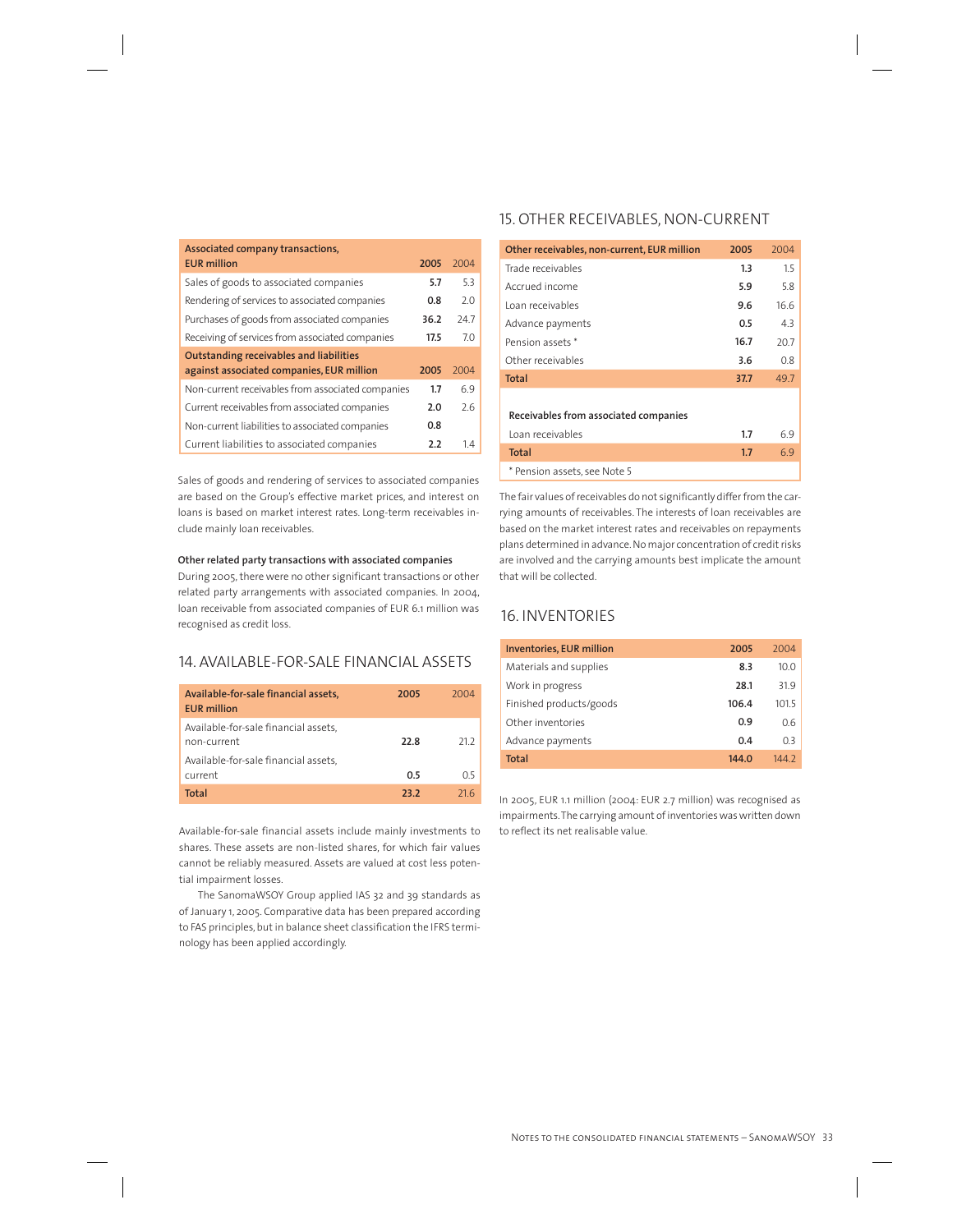# 17. OTHER RECEIVABLES, CURRENT

| Other receivables, current, EUR million | 2005  | 2004  |
|-----------------------------------------|-------|-------|
| Trade receivables                       | 219.9 | 199 8 |
| Accrued income                          | 58.7  | 488   |
| Loan receivables                        | 4.2   | 2.0   |
| Advance payments                        | 26.1  | 179   |
| Derivatives                             | 0.O   |       |
| Other receivables                       | 21.4  | 281   |
| Total                                   | 330.2 | 7966  |
|                                         |       |       |

## **Receivables from associated companies**

| Trade receivables | 0.5        | 03  |
|-------------------|------------|-----|
| Accrued income    | 0.1        | n n |
| Loan receivables  | 1.4        | 18  |
| Other receivables | 0.O        | 04  |
| Total             | <u>ጋ በ</u> | 76  |

The Group has recognised total EUR 3.0 million (2004: EUR 3.7 million) credit losses as expenses.

The fair values of receivables do not significantly differ from the carrying amounts of receivables. No major concentration of credit risks are involved and the carrying amounts best implicate the amount that will be collected.

# **Accrued income**

Accrued income consist mainly of items related to normal business activities. Accruals also include short-term receivable on sales proceeds and agency commissions accruals.

## **Derivatives**

Derivatives in 2005 include derivative instruments, which have been valued at fair values in the balance sheet. Year 2004 was prepared according to FAS principles and derivatives were not recorded in balance sheet. The fair values of derivatives are presented in Note 27.

# 18. CASH AND CASH EQUIVALENTS

| Cash and cash equivalents in balance sheet, |      |        |
|---------------------------------------------|------|--------|
| <b>EUR</b> million                          | 2005 | -2004  |
| Cash in hand and at bank                    | 78.6 | 655    |
| Deposits                                    | 6.4  | - 24 8 |
| <b>Total</b>                                | 849  | 903    |

Deposits include over-night deposits and money market deposits with maturity under 3 months. Average maturity is very short and the fair values do not differ significantly from the carrying amounts.

| Cash and cash equivalents           |      |      |
|-------------------------------------|------|------|
| in cash flow statement, EUR million | 2005 | 2004 |
| Cash and bank and deposits          | 84.9 | 90.3 |
| Bank overdrafts                     | 0.0  | -6.7 |
| <b>Total</b>                        | 84.9 | 836  |

# 19. EQUITY

| Share capital, premium fund and          |          | Number of shares, thousands |         | <b>Share</b> | Premium | <b>Treasury</b> |              |
|------------------------------------------|----------|-----------------------------|---------|--------------|---------|-----------------|--------------|
| treasury shares, EUR million             | A shares | <b>B</b> shares             | Total   | capital      | fund    | shares          | <b>Total</b> |
| At Jan. 1, 2004                          | 23 2 2 0 | 137079                      | 160 299 | 68.9         | 31.8    | $-10.6$         | 90.1         |
| Invalidation of shares                   |          | $-7187$                     | $-7187$ | $-3.1$       | 3.1     | 10.6            | 10.6         |
| Share conversion: A shares into B shares | $-21$    | 21                          |         |              |         |                 |              |
| At Dec. 31, 2004                         | 23 199   | 129 913                     | 153 112 | 65.8         | 34.9    |                 | 100.7        |
| Usage of stock-options                   |          | 29                          | 29      | 0.0          | 0.3     |                 | 0.3          |
| Share conversion: A shares into B shares | $-72$    | 72                          |         |              |         |                 |              |
| Conversion of capital notes              |          | 3786                        | 3786    | 1.6          | 58.6    |                 | 60.2         |
| At Dec. 31, 2005                         | 23 127   | 133 800                     | 156928  | 67.5         | 93.7    |                 | 161.2        |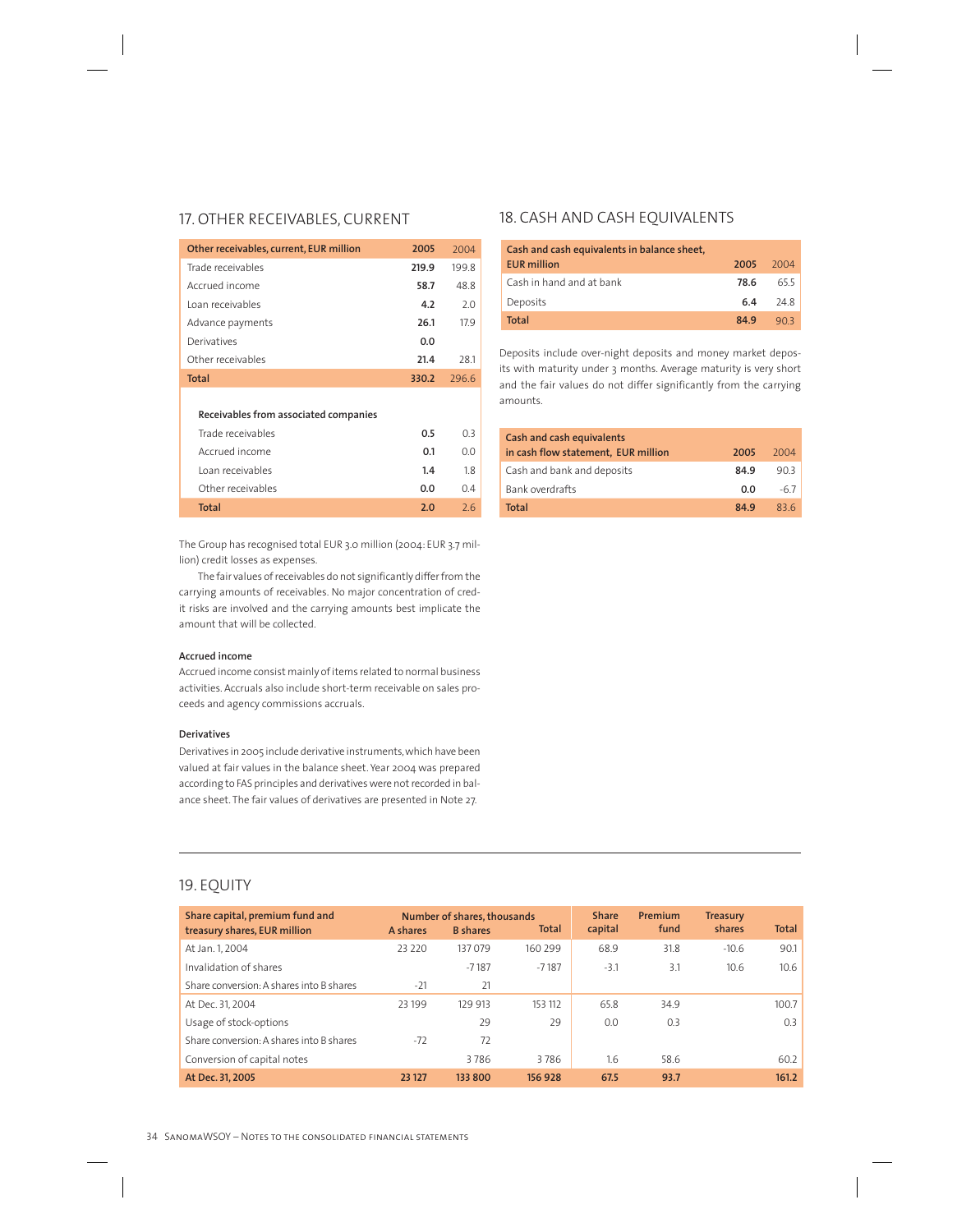The maximum number of Series A shares is 120 million and Series B shares 720 million so that the maximum amount of share capital cannot exceed EUR 300.0 million (2004: same amounts). Shares have no nominal value. Equivalent carrying amount is EUR 0.43 per share. Shares have been fully paid. The Group had no treasury shares at the end of financial year.

# **Translation differences**

Translation differences include those items which have arisen when consolidating foreign companies. Translation differences include also items arising from the Group's intercompany loans, which are classified as net investments to foreign subsidiary.

## **Other reserves**

Other reserves include amounts transferred from the distributable equity according the Articles of Association or by a decision of Annual General Meeting of Shareholders.

Other reserves include also the equity component of the convertible capital note. Convertible capital note has been further explained in Note 22.

| Group distributable equity, EUR million    | 2005    | 2004   |
|--------------------------------------------|---------|--------|
| Other distributable reserves               | 355.7   | 3557   |
| Retained earnings                          | 608.8   | 4962   |
| Depreciation difference recorded in equity | $-81.1$ | $-860$ |
| Total                                      | 8834    | 7659   |

Distributable equity is calculated according to IFRS balance sheet and Finnish legislation.

# 20. STOCK OPTIONS

SanomaWSOY has two option schemes: Warrant Scheme 2001 issued on the basis of an authorisation received at the EGM of August 21, 2001 and Stock Option Scheme 2004 issued on the basis of an authorisation received at the AGM on March 30, 2004. Stock options are granted to the management of the SanomaWSOY Group by a decision of the Board of Directors.

Both schemes comprise a maximum 4,500,000 stock options, each entitling the holder to one SanomaWSOY Series B share. 2001 stock options have been granted in three stages, at the turn of 2001/2002 (2001A stock options), 2002/2003 (2001B), and 2003/2004 (2001C). Correspondingly 2004 stock options are granted in three stages, at the turn of 2004/2005 (2004A), 2005/2006 (2004B), and 2006/2007 (2004C). In each stock option category a maximum of 1,500,000 stock options could be issued. The exercise price in all three stages of both options schemes is the average price of SanomaWSOY Series B shares as quoted in November–December in each year with an addition of 20%. Each year the dividend is reduced from the exercise price. Trading in 2001A options began on the Main List of the Helsinki Stock Exchange on November 1, 2004 and 2001B options on November 1, 2005.

The non-distributed and returned options are invalidated or given to SanomaWSOY's fully owned subsidiary, Lastannet Oy, to be used according to a future decision of the Board of Directors of SanomaWSOY. The non-distributed and returned 2001A, 2001B, and 2001C stock options have been invalidated.

More specific information of the options are presented below. Information of the management ownership is presented in Note 31.

|            |            |            | <b>Stock Options Scheme 2004</b> |            |            |  |
|------------|------------|------------|----------------------------------|------------|------------|--|
| 2001A      | 2001B      | 2001C      | 2004A                            | 2004B      | 2004C      |  |
| 1500000    | 1500000    | 1500000    | 1500000                          | 1500000    | 1500000    |  |
|            |            |            |                                  |            |            |  |
| 12.74      | 11.50      | 19.61      | 19.92                            | 23.25      | $\ast$     |  |
| Yes        | Yes        | Yes        | Yes                              | Yes        | Yes        |  |
| 11.83      | 11.10      | 19.61      | $- - -$                          |            |            |  |
| 10.83      | 10.10      | 18.61      | 19.92                            |            |            |  |
| 10.03      | 9.30       | 17.81      | 19.12                            | 23.25      |            |  |
| 1.11.2004  | 1.11.2005  | 1.11.2006  | 1.11.2007                        | 1.11.2008  | 1.11.2009  |  |
| 30.11.2007 | 30.11.2008 | 30.11.2009 | 30.11.2010                       | 30.11.2011 | 30.11.2012 |  |
| 1.9        | 2.9        | 3.9        | 4.9                              | 5.9        | 6.9        |  |
| 52         | 146        | 167        | 198                              | 207        |            |  |
|            |            |            | <b>Warrant Scheme 2001</b>       |            |            |  |

\* 2004C option exercise price is the weighted average price of SanomaWSOY Series B shares between November 1, 2006 and December 31, 2006 with an addition of 20%.

\*\* Dividend is reduced annually from the exercise price. The dividend for 2004 was 0.80 per share (record date April 15, 2005). Dividend for 2003 was 1.00 per share (record date April 2, 2004).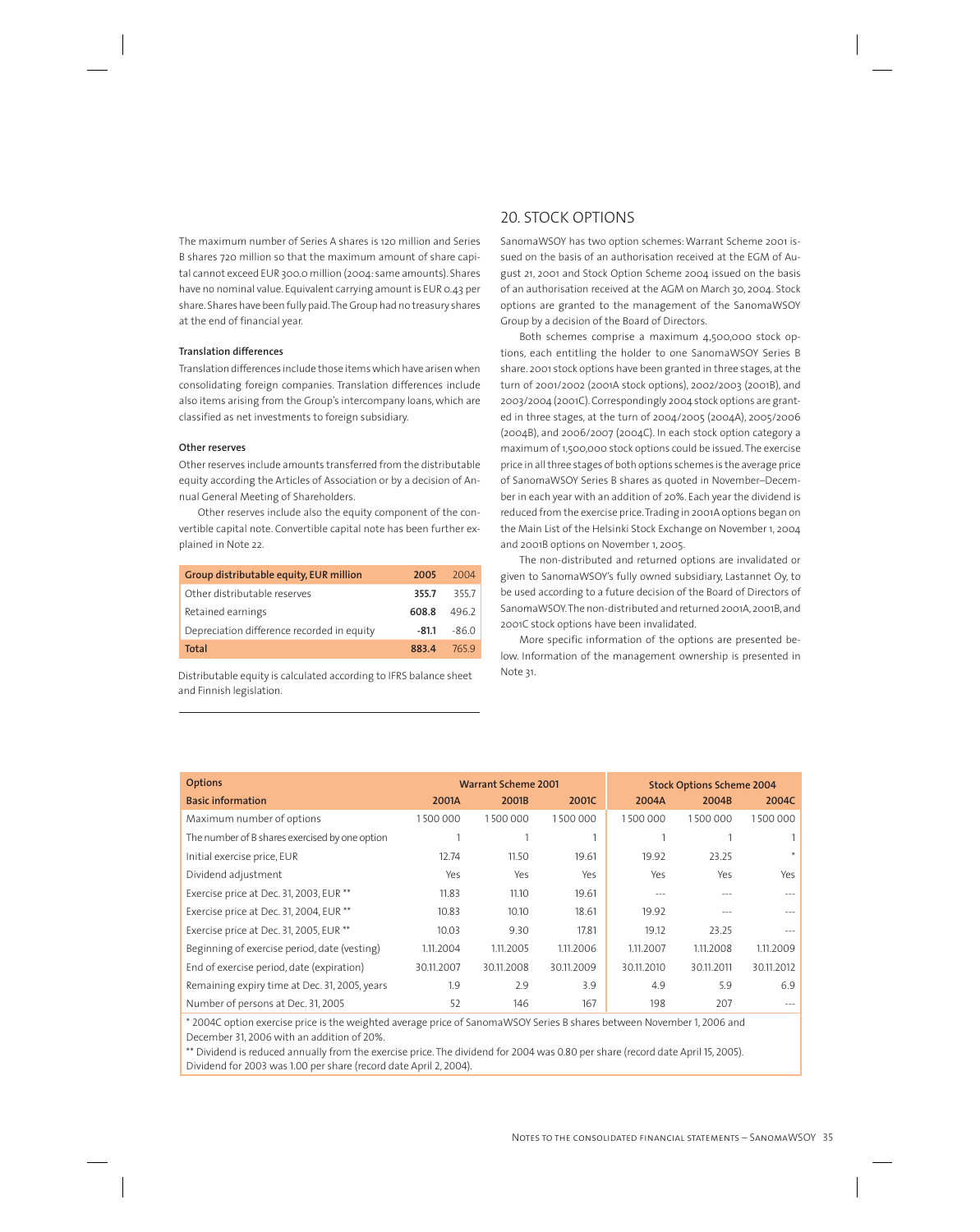| <b>Options</b>                                                                            | <b>Warrant Scheme 2001</b> |             |              | <b>Stock Options Scheme 2004</b> |                |              |               |
|-------------------------------------------------------------------------------------------|----------------------------|-------------|--------------|----------------------------------|----------------|--------------|---------------|
| <b>Changes in 2005</b>                                                                    | 2001A                      | 2001B       | 2001C        | 2004A                            | 2004B          | 2004C        | <b>Total</b>  |
| Granted at Jan. 1                                                                         | 691000                     | 1112100     | 1172 500     | 1142100                          | $\Omega$       | $\Omega$     | 4 117 700     |
| Returned at Jan. 1                                                                        | 76 000                     | 29 600      | 21000        | $\Omega$                         | $\Omega$       | $\Omega$     | 126 600       |
| Invalidated at Jan. 1                                                                     | 874 400                    | 387900      | $\Omega$     | $\mathbf{0}$                     | $\overline{0}$ | $\circ$      | 1262300       |
| Exercised at Jan. 1                                                                       | $\mathbf 0$                | $\mathbf 0$ | $\mathbf{0}$ | $\Omega$                         | $\mathcal{O}$  | $\Omega$     | $\Omega$      |
| Outstanding at Jan. 1                                                                     | 615 000                    | 1082500     | 1151500      | 1142100                          | $\Omega$       | $\Omega$     | 3 991 100     |
| Non-distributed at Jan. 1                                                                 | 10 600                     | 29 600      | 348 500      | 357900                           | 1500000        | 1500000      | 3746600       |
|                                                                                           |                            |             |              |                                  |                |              |               |
| Granted during the period                                                                 | $\Omega$                   | $\Omega$    | $\mathbf{0}$ | 3 5 0 0                          | 1135 300       | $\Omega$     | 1138 800      |
| Returned during the period                                                                | 0                          | 29 800      | 56 600       | 13 400                           | $\mathcal{O}$  | $\circ$      | 99800         |
| Invalidated during the period                                                             | 10 600                     | 59 400      | 405100       | $\Omega$                         | $\overline{0}$ | $\Omega$     | 475 100       |
| Exercised during the period                                                               | 7300                       | 21850       | $\Omega$     | $\Omega$                         | $\Omega$       | $\Omega$     | 29 150        |
| Weighted average price of B share                                                         |                            |             |              |                                  |                |              |               |
| during the exercise period, EUR                                                           | 19.72 *                    | 19.38 **    |              |                                  |                | $-$ --       |               |
| Expired during the period                                                                 | $\overline{0}$             | $\mathbf 0$ | $\Omega$     | $\overline{0}$                   | $\overline{0}$ | $\Omega$     | $\Omega$      |
|                                                                                           |                            |             |              |                                  |                |              |               |
| Granted at Dec. 31                                                                        | 691000                     | 1112100     | 1172 500     | 1145 600                         | 1135 300       | $\circ$      | 5 256 500     |
| Returned at Dec. 31                                                                       | 76 000                     | 59 400      | 77600        | 13 4 0 0                         | $\overline{0}$ | $\mathbf{0}$ | 226 400       |
| Invalidated at Dec. 31                                                                    | 885000                     | 447 300     | 405100       | $\Omega$                         | $\mathbf{0}$   | $\Omega$     | 1737400       |
| Exercised at Dec. 31                                                                      | 7300                       | 21850       | $\Omega$     | $\Omega$                         | $\Omega$       | $\Omega$     | 29 150        |
| Outstanding at Dec. 31                                                                    | 607700                     | 1030850     | 1094900      | 1132 200                         | 1135 300       | $\Omega$     | 5 000 950     |
| Non-distributed at Dec. 31                                                                | $\Omega$                   | $\Omega$    | $\Omega$     | 367800                           | 364700         | 1500000      | 2 2 3 2 5 0 0 |
|                                                                                           |                            |             |              |                                  |                |              |               |
| The number unvested options                                                               |                            |             |              |                                  |                |              |               |
| at Dec. 31, 2005 ***                                                                      | $\mathbf{0}$               | $\mathbb O$ | 1094900      | 1132 200                         | 1135 300       | $---$        | 3 3 6 2 4 0 0 |
|                                                                                           |                            |             |              |                                  |                |              |               |
| * The weighted average price of SanomaWSOY Series B share in 2005.                        |                            |             |              |                                  |                |              |               |
| ** The weighted average price of SanomaWSOY Series B share in November and December 2005. |                            |             |              |                                  |                |              |               |

\*\*\* Vesting period begins at grant date and ends when exercise period begins.

# **Determination of fair value**

The fair value of stock options have been determined by using Black–Scholes valuation model. The fair value of options have been determined at grant date and the fair value is recognised to personnel expenses during the vesting period. Grant date is the date of the decision of the Board of Directors. According to IFRS those options, which have been granted before November 11, 2002, have not been recognised as expenses. Accordingly no fair value of SanomaWSOY 2001A stock options has been calculated. In 2005, total EUR 4.6 million has been recorded as expenses (2004: EUR 3.2 million).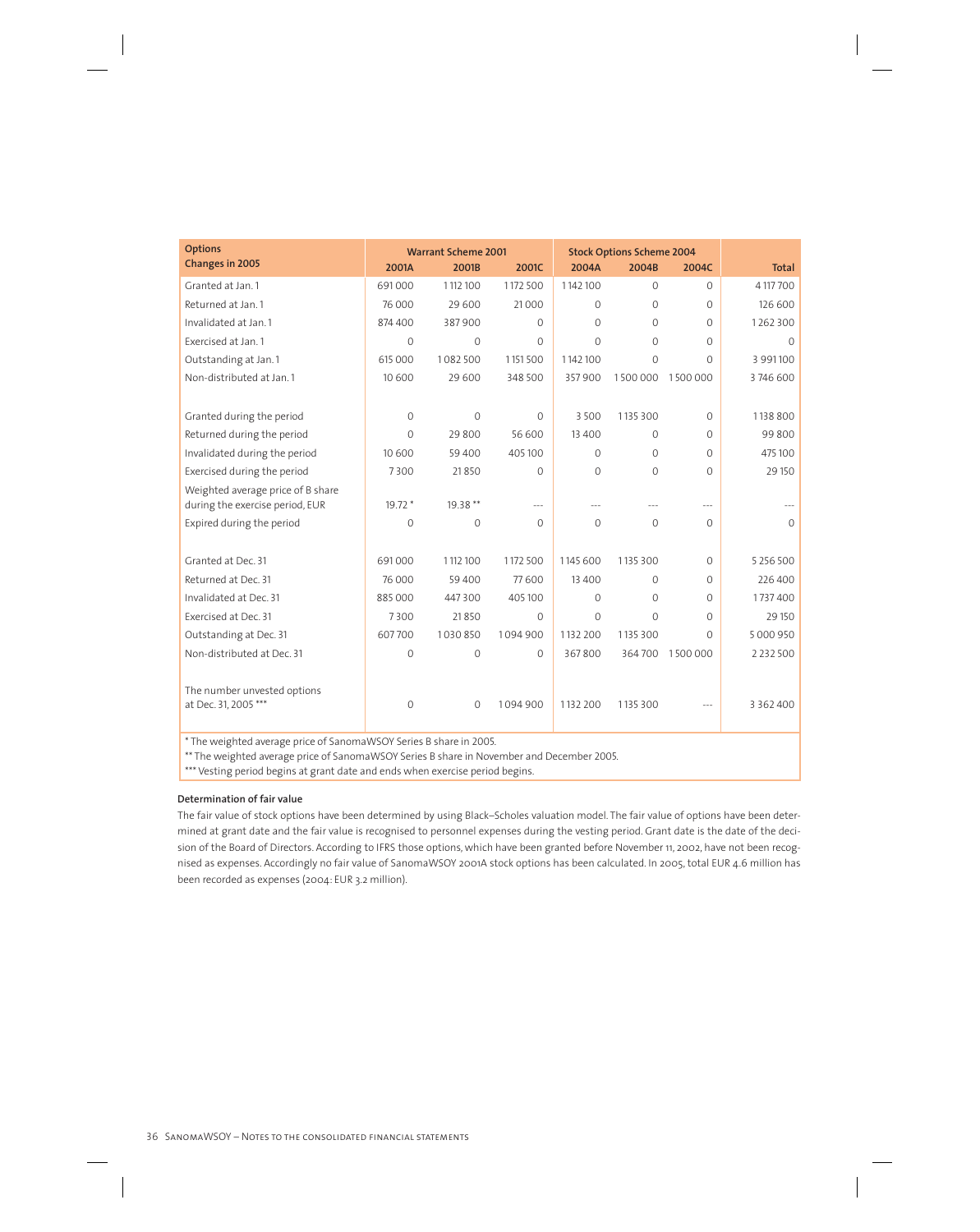| Most significant assumptions in Black-Scholes model                 | <b>Year 2005</b> | Total      |
|---------------------------------------------------------------------|------------------|------------|
| Number of granted options                                           | 1138 800         | 4565500    |
| Average price of B share *                                          | 19.7             | 15.8       |
| Exercise price *                                                    | 23.24            | 18.62      |
| Interest rate*                                                      | 3.1%             | 3.3%       |
| Maturity, years *                                                   | 5.9              | 5.9        |
| Volatility *, **                                                    | 27.0%            | 29.5%      |
| Probability of returned options *                                   | 7.0%             | 6.7%       |
| Expected dividends                                                  |                  | $--$       |
| Fair value total, EUR                                               | 5487148          | 19 385 847 |
| * Figures of definitions of a correct which discusses as 21 where a |                  |            |

Figures calculated as weighted average figures.

\*\* Volatility has been estimated on the basis of historical share price fluctuations by using monthly observations during as comparable period with the lifetime of option period (SanomaWSOY Corporation was created in May 1, 1999).

| Changes during the period and the weighted | 2005                     |                       |                   | 2004                   |
|--------------------------------------------|--------------------------|-----------------------|-------------------|------------------------|
| average exercise prices                    | <b>Number of options</b> | Exercise price, EUR * | Number of options | Exercise price, EUR ** |
|                                            |                          |                       |                   |                        |
| Granted at Jan. 1                          | 4 117 700                | 15.44                 | 2945600           | 14.57                  |
| Outstanding at Jan. 1                      | 3 991 100                | 15.48                 | 2875400           | 14.64                  |
|                                            |                          |                       |                   |                        |
| Granted during the period                  | 1138 800                 | 23.24                 | 1172100           | 19.89                  |
| Returned during the period                 | 99 800                   | 15.44                 | 56 400            | 13.37                  |
| Exercised during the period                | 29 15 0                  | 9.48                  | $\Omega$          |                        |
| Expired during the period                  | 0                        | $- - -$               | $\Omega$          |                        |
|                                            |                          |                       |                   |                        |
| Granted at Dec. 31                         | 5 2 6 2 5 0 0            | 16.53                 | 4 117 700         | 15.37                  |
| Outstanding at Dec. 31                     | 5 000 950                | 16.64                 | 3 9 9 1 1 0 0     | 15.48                  |

\* Exercise price in the beginning of the period is status at Dec. 31, 2004. Dividend adjustment has been taken into account during the period and exercise price is based on the status at Dec. 31, 2005.

\*\* Exercise price in the beginning of the period is status at Dec. 31, 2003. Dividend adjustment has been taken into account during the period and exercise price is based on the status at Dec. 31, 2004.

## 21. PROVISIONS

| Changes in provisions,<br><b>EUR</b> million | Restructuring<br>provisions | Other<br>provisions | <b>Total</b> |
|----------------------------------------------|-----------------------------|---------------------|--------------|
| At Jan. 1, 2005                              | 12.8                        | 15.6                | 28.3         |
| Translation differences                      |                             | 0.0                 | 0.0          |
| Increases                                    | 14                          | 15.2                | 16.5         |
| Amounts used                                 | $-5.4$                      | $-9.2$              | $-14.6$      |
| Unused amounts<br>reversed                   | $-09$                       | $-69$               | $-78$        |
| Other changes                                |                             | $-0.2$              | $-0.2$       |
| At Dec. 31, 2005                             | 7.8                         | 14.4                | 22.2         |

| Carrying amounts of provisions, EUR million | 2005 2004 |        |
|---------------------------------------------|-----------|--------|
| Non-current                                 | 12.3      | - 15.4 |
| Current                                     | 9.9       | 129    |
| Total                                       | 22.2      | - 28.3 |

Provisions are based on best estimates on the balance sheet date. Restructuring provisions are mainly related to normal business restructuring of Sanoma Magazines Division in former years. Other provisions comprise expense provisions for common business activities. Individual provisions are not material at the Group level.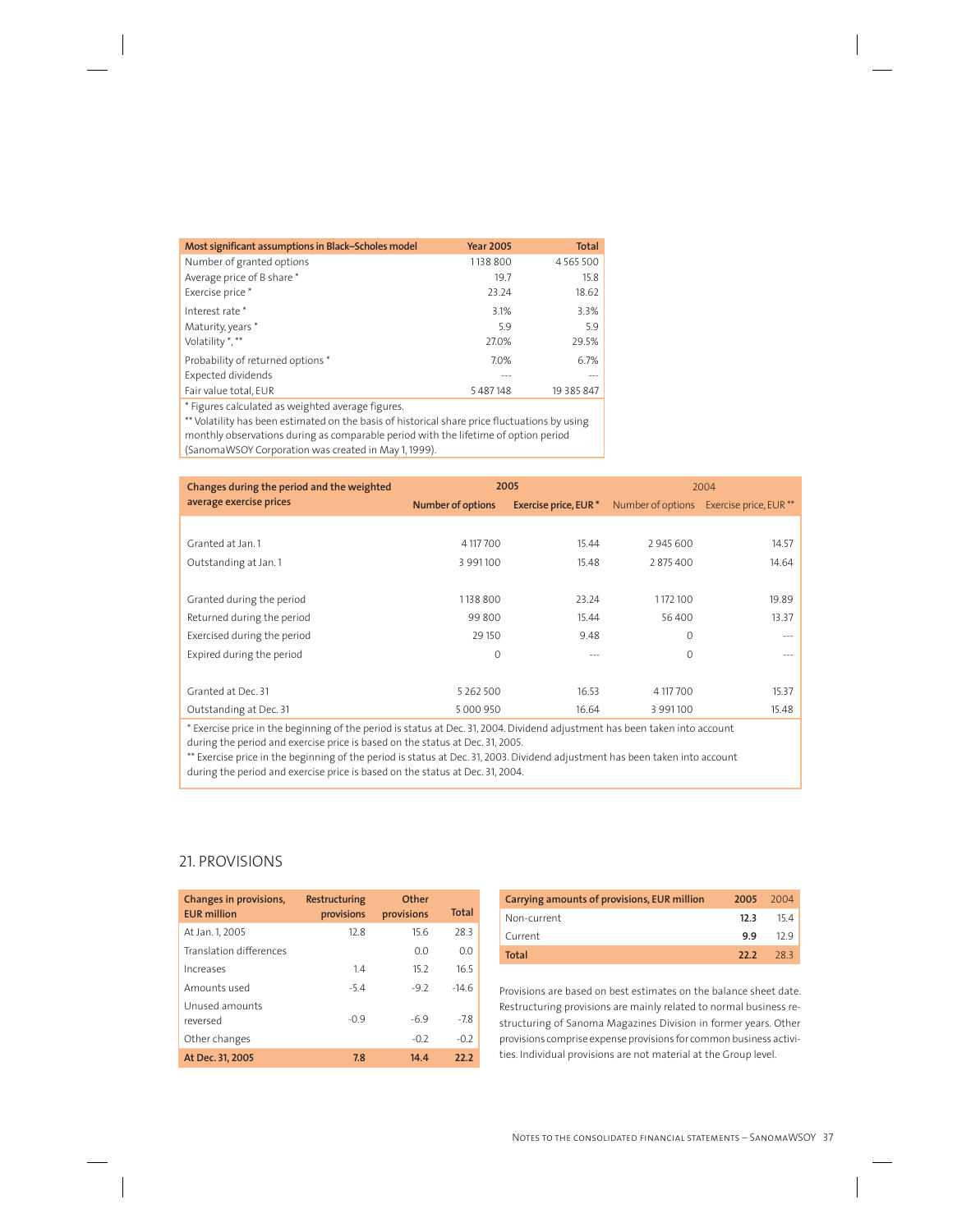### 22. INTEREST-BEARING LIABILITIES

| Non-current interest-bearing liabilities,<br><b>FUR million</b> | 2005  | 2004  |
|-----------------------------------------------------------------|-------|-------|
| Loans from financial institutions                               | 5.2   | 2010  |
| Convertible capital note                                        | 89.1  | 150.6 |
| Pension loans                                                   | 8.1   | 142   |
| Finance lease liabilities                                       | 22.9  | 103   |
| Other liabilities                                               | 6.7   | 65    |
| <b>Total</b>                                                    | 132.0 | 3825  |
|                                                                 |       |       |
| Current interest-bearing liabilities,<br><b>EUR million</b>     | 2005  | 2004  |
| Loans from financial institutions                               | 367.9 | 211.6 |
| Pension loans                                                   | 5.3   | 5.3   |
| Commercial papers                                               | 419.1 | 283.7 |
| Finance lease liabilities                                       | 1.8   | 13    |
| Other liabilities                                               | 2.6   | 10.4  |
| <b>Total</b>                                                    | 796.8 | 512.3 |
|                                                                 |       |       |
| Interest-bearing liabilities, total                             | 928.7 | 894.8 |

Except for convertible capital note, fair values of interest-bearing liabilities do not differ significantly from carrying amounts.

#### **Loans from financial institutions**

Loans from financial institutions consist mainly of bilateral facilities for which maturity is under 2 years. The portion of the loans, of which the repayment plan is not defined in advance, is presented in its entirety in non-current liabilities. Loans are valued at nominal values. The transaction cost of facilities are not significant when considering the amortised cost and are recognised mainly as expenses during the loan period.

The average interest rate for loans, excluding convertible capital note and finance leases, was 2.3% in 2005 (2004: 2.3%).

| Repayment schedule of long-term |       |       |
|---------------------------------|-------|-------|
| liabilities, EUR million        | 2005  | 2004  |
| Not later than 1 year           | 13.8  | 202.6 |
| $1-2$ years                     | 93.2  | 11.9  |
| $2-3$ years                     | 1.9   | 154.9 |
| $3-4$ years                     | 1.6   | 0.9   |
| Later than 4 years              | 21.5  | 12.0  |
| <b>Total</b>                    | 132.0 | 3825  |

#### **Convertible capital note**

A convertible capital note was issued by the Parent Company on August 31, 2001 and trading in the notes on the Helsinki Stock Exchange Main List began on September 6, 2001. In line with the terms of Section 5 of the Finnish Companies Act, the capital note is considered as equity loan.

#### **The main terms of the notes:**

- 1. A fixed annual interest of 5.25% is paid on the notes. Interest is payable annually in the event that the sum concerned can be used for distribution of the profits in line with the confirmed balance sheet of the Company and the Group for the latest financial year.
- 2. Subscribers are allowed to convert the original amount of subordinated notes into a maximum of 12,570,710 SanomaWSOY Corporation Series B shares. The Board has determined that the imputed conversion price of one share shall be EUR 15.91, representing a premium of 30% to the trading-weighted price of the Series B share on the Helsinki Stock Exchange between July 20, 2001 and August 8, 2001. The period for conversion began on January 2, 2002 and will end on June 20, 2007. Conversion can be effected between January 2 and November 30 annually.
- 3. The loan period extends to July 4, 2007, when the notes shall be repaid in total, on condition that the shareholders' equity and other non-distributable items contained in the Company's and Group's balance sheet for the last full financial period are fully covered. Under the terms of the notes, SanomaWSOY is entitled, as of September 1, 2004, to repay in advance the capital of the notes in full at a rate of 100% together with interest that has accrued by the payment date, on condition that all the relevant terms of the notes specified in the prospectus are complied with.
- 4. In the event of the Company being dissolved or being declared bankrupt, payment of the principal, interest, and other considerations related to the notes can only be made after other creditors have received due payment.

According to IFRS, the capital note has been divided into liability and equity component in accordance with the nature of compound instrument. The SanomaWSOY Group has applied IAS 32 and 39 standards as of January 1, 2005 onwards, when the separation has been made. The initial liability component of capital note has been determined by recognising loan at fair value using the market interest rate of comparable risk-free loan at issue date adding the Group's risk premium. Equity component has been determined as a difference of received funds and the fair value of liability. Equity component has been recorded under other reserves in equity. The deferred taxes arising from recognition have been recorded January 1, 2005 directly to equity. After the initial recognition, the capital note is valued at amortised cost using effective interest rate method. The effective interest rate of capital note is 6.9%.

In 2005, total 6,024 notes of the loan were converted into 3,786,280 Series B shares. The remaining loan capital is EUR 90.3 million.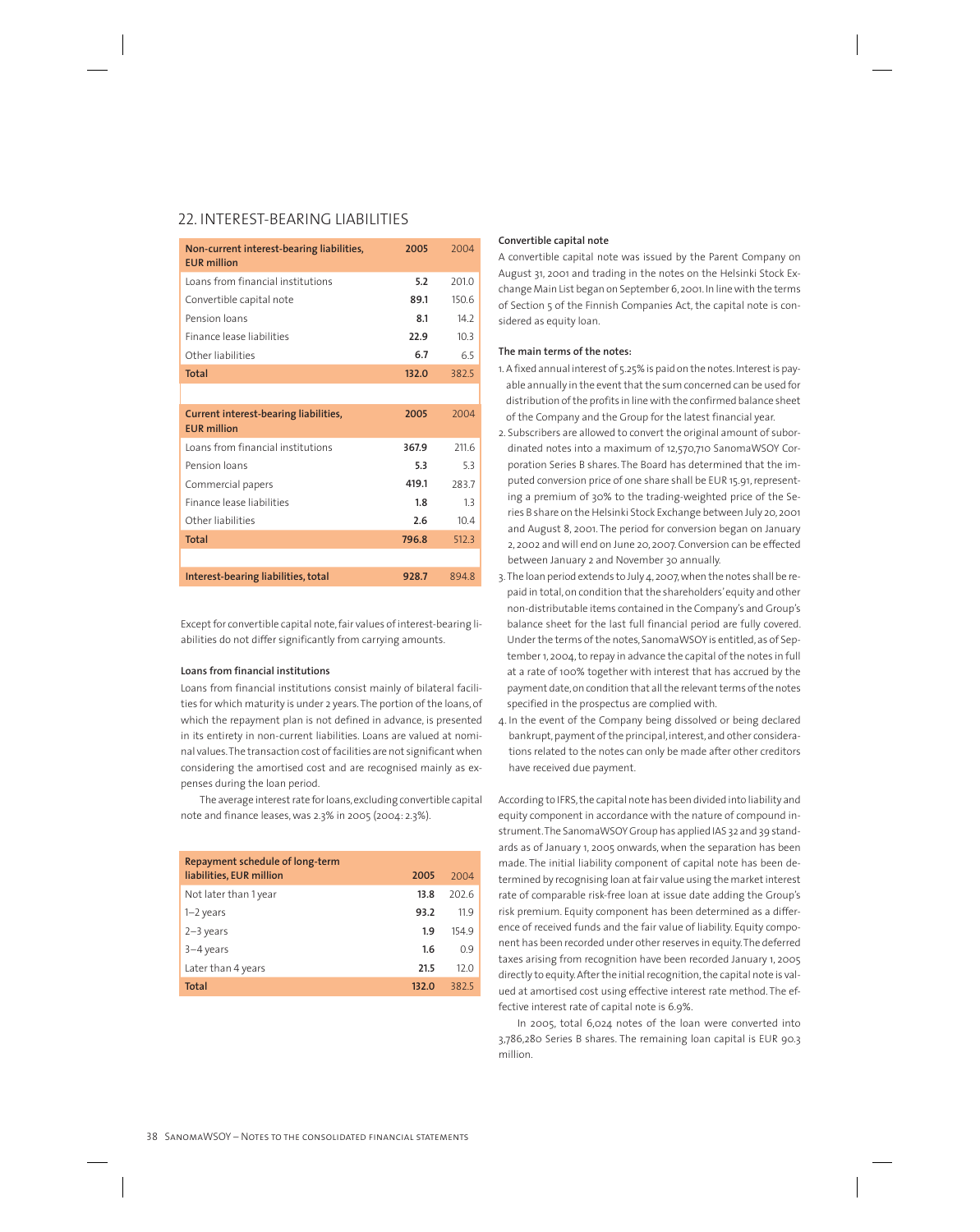The SanomaWSOY capital note is quoted in Helsinki Stock Exchange, but markets are non-liquid and no reliably fair value on the basis on trading transactions can be determined. Fair value at balance sheet date has been estimated in the SanomaWSOY Group noticing the time gap after the quotes and the changes in Series B share price. Best estimate of the fair value at the balance sheet date is some 120% (2004: some 120%). Total fair value at December 31, 2005 is some EUR 108 million (2004: some EUR 181 million) in proposition of the carrying amount of capital note.

#### **Commercial papers**

SanomaWSOY Corporation has domestic and foreign commercial paper programmes, which are used to arrange the short-term financing. Commercial papers are valued at amortised cost and transaction costs are recognised directly as expenses due the insignificant influence.

| 2.1  |
|------|
| 6.6  |
| 6.8  |
| 15.5 |
|      |
|      |
| 1.3  |
| 4.4  |
| 5.9  |
| 11.7 |
|      |
| 3.8  |
|      |

The most significant items under finance leases are related to premises of Sanoma Magazines Division and leased movie theatre premises of Rautakirja Division.

## 23. OTHER LIABILITIES

| Non-current other liabilities, EUR million            | 2005  | 2004  |
|-------------------------------------------------------|-------|-------|
| Accrued expenses                                      | 1.7   | 56    |
| Advances received                                     | 13.8  | 9.6   |
| Other liabilities                                     | 8.7   | 8.2   |
| <b>Total</b>                                          | 24.2  | 23.4  |
|                                                       |       |       |
| Non-current other liabilities to associated companies |       |       |
| Other liabilities                                     | 0.8   |       |
| <b>Total</b>                                          | 0.8   |       |
|                                                       |       |       |
| <b>Current other liabilities, EUR million</b>         | 2005  | 2004  |
| Trade payables                                        | 190.6 | 161.8 |
| Accrued expenses                                      | 242.3 | 245.9 |
| Advances received                                     | 155.0 | 131.9 |
| Derivatives                                           | 0.2   |       |
| Other liabilities                                     | 57.3  | 57.0  |
| <b>Total</b>                                          | 645.2 | 596.5 |
|                                                       |       |       |
| Current other liabilities to associated companies     |       |       |
| Trade payables                                        | 1.9   | 1.3   |
| Accrued expenses                                      |       | 0.0   |
| Other liabilities                                     | 0.3   | 0.0   |
| <b>Total</b>                                          | 2.2   | 1.4   |
|                                                       |       |       |
| Other liabilities total                               | 669.4 | 620.0 |
|                                                       |       |       |

#### **Accrued expenses**

Accrued expenses consist mainly of accrued personnel expenses and accruals related to normal business activities.

#### **Derivatives**

Derivatives include in 2005 derivative instruments, which have been valued at fair values in the balance sheet. Figures 2004 were prepared according to FAS principles and derivatives were not recorded in balance sheet. The fair values of derivatives are presented in Note 27.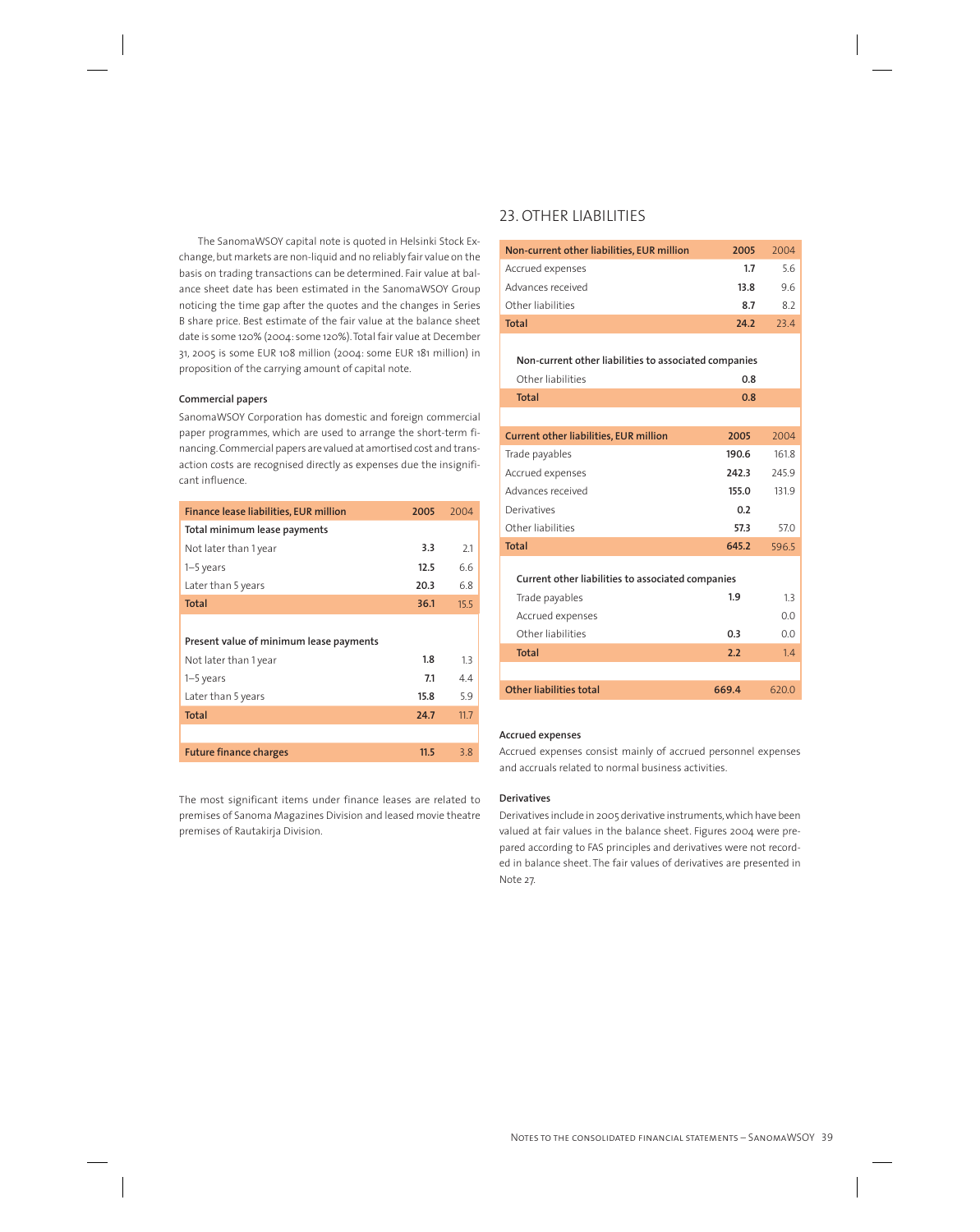## 24. CONTINGENT LIABILITIES

| Contigent liabilities, EUR million                    | 2005  | 2004  |
|-------------------------------------------------------|-------|-------|
| Contingencies for own commitments                     |       |       |
| Mortgages                                             | 7.3   | 7.7   |
| Pledges                                               | 10.8  | 15.2  |
| Other items                                           | 1.6   | 0.3   |
| Total                                                 | 19.8  | 23.2  |
|                                                       |       |       |
| Contingencies given on behalf of associated companies |       |       |
| Guarantees                                            | 7.9   | 15.4  |
| Total                                                 | 7.9   | 15.4  |
|                                                       |       |       |
| Contingencies given on behalf of other companies      |       |       |
| Guarantees                                            | 0.2   | 18.1  |
| Total                                                 | 0.2   | 18.1  |
|                                                       |       |       |
| Other commitments                                     |       |       |
| Operating lease liabilities                           |       |       |
| (Note 25)                                             | 225.6 | 256.1 |
|                                                       |       |       |
| Royalties                                             | 19.2  | 21.9  |
| Commitments for acquisition of intangible             |       |       |
| assets (incl. film rights)                            | 23.5  | 24.4  |
| Commitments for acquisition of tangible assets        | 7.8   |       |
| Other                                                 | 49.6  | 48.3  |
| Total                                                 | 325.6 | 350.8 |
|                                                       |       |       |

Contingent liabilities of joint ventures have been included based on proportionate consolidation method according to ownership percentage. The Group's total contingent liabilities include EUR 3.4 million (2004: EUR 0.2 million) of joint ventures' contingent liabilities.

Accounting practice related to contingent liabilities has been specified in 2005. Comparative data 2004 has been adjusted accordingly.

#### **Disputes and litigations**

The SanomaWSOY Group has no major disputes or litigations ongoing. Group companies are involved in incidental disputes or litigations common to their business, but in the view of the Group's management the outcome of such disputes will not have a material effect on the Group's financial position or the result of operations.

## 25. OPERATING LEASE LIABILITIES

| Non-cancellable minimum lease liabilities<br>by maturity, EUR million | 2005  | 2004 |
|-----------------------------------------------------------------------|-------|------|
| Not later than 1 year                                                 | 52.8  | 511  |
| $1-5$ years                                                           | 129.8 | 1413 |
| Later than 5 years                                                    | 42.9  | 637  |
| Total                                                                 | 225 G | 2561 |

Operating liabilities include both premises and other operating lease liabilities.

| Non-cancellable minimum lease payments to |      |                 |
|-------------------------------------------|------|-----------------|
| be received by maturity, EUR million      | 2005 | 2004            |
| Not later than 1 year                     | 2.4  | 3.1             |
| $1-5$ years                               | 3.5  | 5.2             |
| Later than 5 years                        | 3.0  | 1.9             |
| <b>Total</b>                              | 8.9  | 10 <sub>2</sub> |
|                                           |      |                 |

Total lease payments to be received include sublease payments EUR 4.4 million (2004: EUR 4.4 million).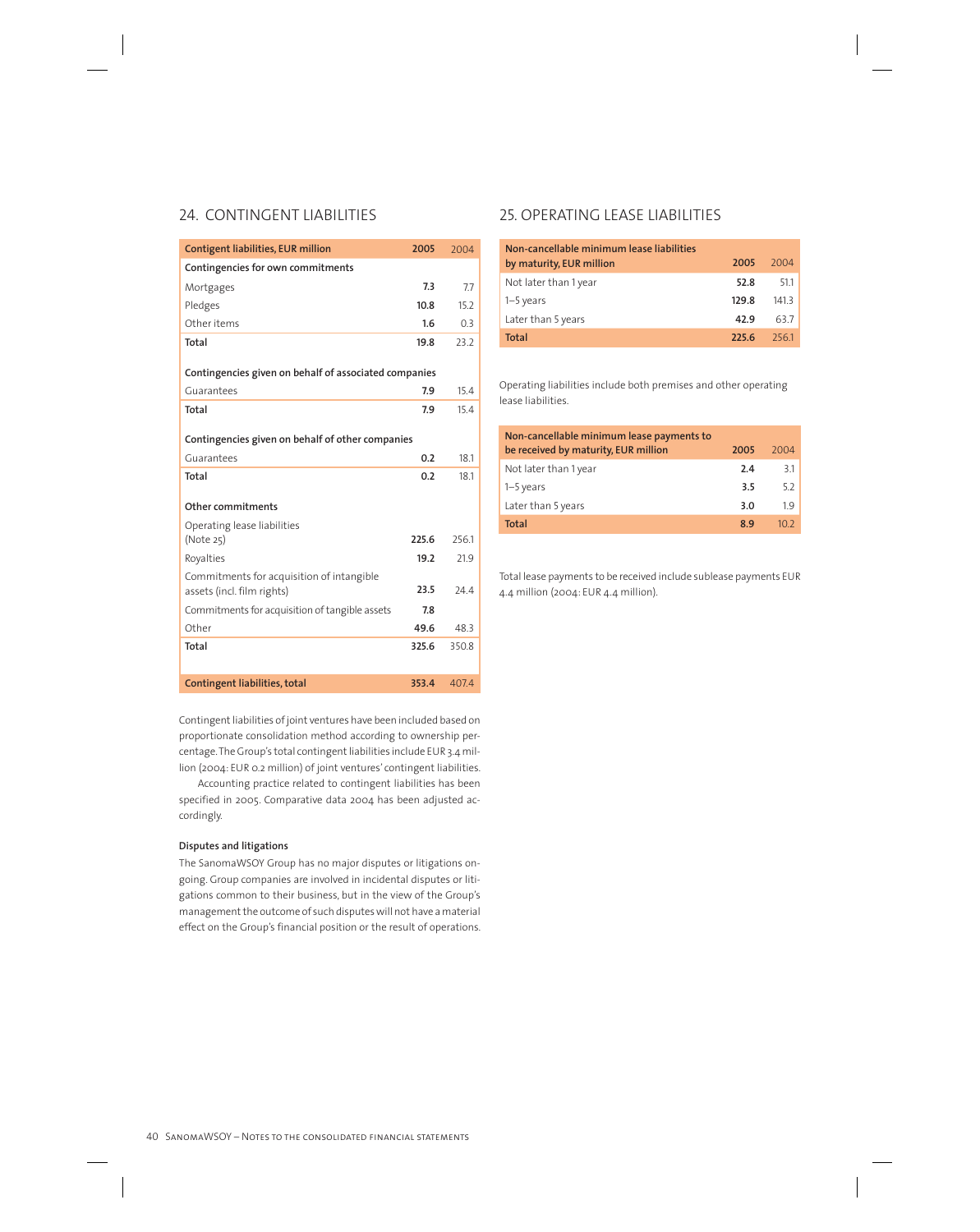### 26. FINANCIAL RISK MANAGEMENT

The Group Treasury unit is responsible for managing SanomaWSOY's treasury on a centralised basis. Operating as a counterparty to the Group divisions, the unit is responsible for the management of external financing, liquidity, and external hedging operations. The centralisation of treasury operations is aimed at ensuring external financing on flexible and favourable terms, optimised cash management, cost-effectiveness, and efficient financial risk management. SanomaWSOY's Board of Directors has approved the unit's guidelines in the Group's Treasury Policy. SanomaWSOY is exposed to interest rate, currency, liquidity, and credit risks. Its risk management aims to hedge the Group against material risks.

SanomaWSOY Group has a strong, steady, and predictable cash flow, which substantially reduces financial risks. The Group manages its long-term financial risks by maintaining a financial structure equivalent to a good credit rating with the aim of ensuring sources of low-cost financing. Meeting this aim is based on cooperating closely within the Group, operating with several banks, and actively monitoring developments in the financial market.

In its financial risk management, the Group uses various financial instruments whose use, effects, and fair values are clearly verifiable.

Consequently, the Group as a whole is exposed to rather low financial risks.

#### **Interest rate risks**

The Group's interest rate risks mainly refer to changes in market rates and loan margins associated with the Group's loan portfolio. The Group manages its exposure to interest rate risks by using a mix of fixed-rate and floating-rate loans, as well as using derivatives for hedging purposes.

According to its Treasury Policy, the Group aims to keep the share of its fixed-rate loans and hedged short-term loans of its loan portfolio between 30% and 100%, based in its two-year netdebt forecast.

| Loan portfolio by interest rate,<br><b>EUR</b> million | 2005  |
|--------------------------------------------------------|-------|
| Floating-rate loans                                    | 610.7 |
| Fixed-rate loans                                       | 318.0 |
| Total                                                  | 928.7 |

#### **Currency risks**

The bulk of the Group's cash flow from operations is denominated in euros. The non-euro area business operations account for slightly over 10% of consolidated net sales, coming mainly from sales denominated in the Russian rouble, the Hungarian forint, and the Czech koruna. The less advanced currency markets in Russia and Eastern Europe restrict hedging opportunities. The Group does not apply specific tools to hedge against economic policy risks associated with business operations. It hedges against material currency risks relevant to its operations. The Group is not currently exposed to any material currency risks.

#### **Liquidity risks**

Liquidity risks are associated with debt servicing, investment financing, and working capital adequacy. SanomaWSOY aims to minimise its liquidity risks by ensuring sufficient income financing, maintaining adequate credit limits and asset reserves, as well as running balanced loan repayment programmes extending over a number of calendar years. Liquidity risks are monitored daily based on a two-week forecast and monthly on a 12-month rolling forecast.

In line with the SanomaWSOY Group's financial policy, the Group's cash reserves must account for a minimum of 10% of net sales predicted for the next 12 months. The cash reserves include liquidities and unused credit lines.

As of December 31, 2005, the Group's financing programmes and unused credit lines were as follows:

- Bilateral committed facilities of EUR 495 million, EUR 130 million of which were unused
- Bilateral uncommitted facilities of EUR 200 million, all of which were unused
- Commercial paper programmes of EUR 600 million, EUR 179 million of which were unused
- Current account limits of EUR 23 million, all of which were unused.

The Group's financing agreements include common covenants relating to the position of creditors, certain key financial indicators, and the use of pledges and mortgages among others.

#### **Credit risks**

SanomaWSOY's credit risks are associated with its business operations. The Group's Treasury Policy specifies credit rating requirements for customers and other counterparties to financial transactions, as well as Group policies related to investments. The SanomaWSOY Group has no major credit risk concentrations because of its wide, global customer base. The Group's operational units assume responsibility for credit risks associated with their businesses.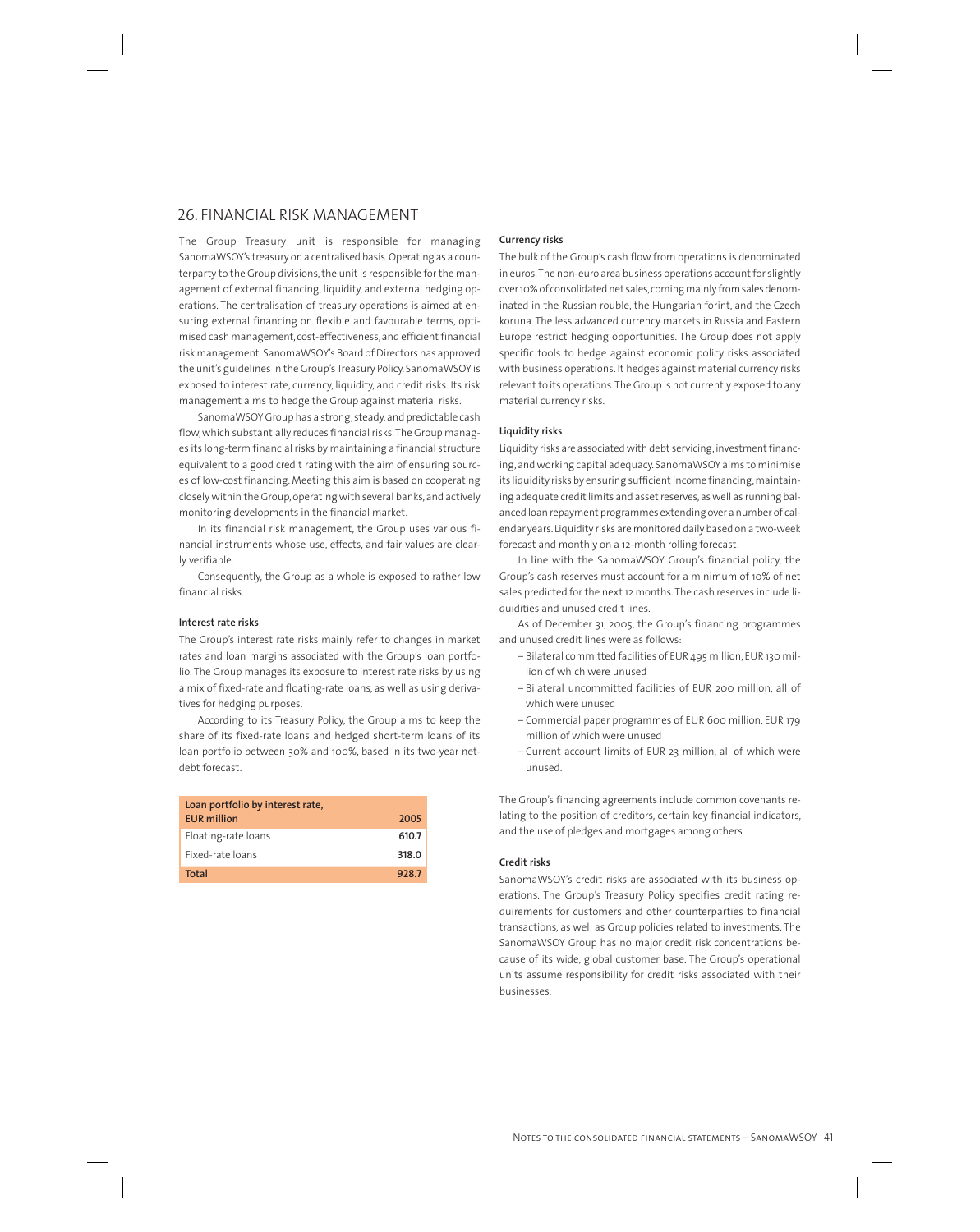## 27. DERIVATIVE INSTRUMENTS

| Nominal values, EUR million | 2005  | 2004  | Fair values, EUR million    | 2005   | 2004   |
|-----------------------------|-------|-------|-----------------------------|--------|--------|
| Interest rate derivatives   |       |       | Interest rate derivatives   |        |        |
| Options                     |       |       | Options                     |        |        |
| Purchased                   | 100.0 | 100.0 | Purchased                   | 0.0    | 0.1    |
| Written                     | 54.8  | 54.8  | Written                     | $-0.2$ | $-0.6$ |
| Interest rate swaps         |       | 20.0  | Interest rate swaps         |        | $-0.1$ |
| Total                       | 154.8 | 174.8 | Total                       | $-0.2$ | $-0.6$ |
|                             |       |       |                             |        |        |
| <b>Currency derivatives</b> |       |       | <b>Currency derivatives</b> |        |        |
| Forward contracts           |       | 13.5  | Forward contracts           |        | 0.1    |
| Options                     |       |       | Options                     |        |        |
| Purchased                   |       | 33.0  | Purchased                   |        | 0.0    |
| Written                     |       | 33.0  | Written                     |        | $-1.0$ |
| Total                       |       | 79.6  | Total                       |        | $-0.9$ |
|                             |       |       |                             |        |        |
| <b>Total</b>                | 154.8 | 254.3 | <b>Total</b>                | $-0.2$ | $-1.5$ |

Derivative contracts have been recorded to balance sheet as of January 1, 2005. Comparative data 2004 has been presented according to FAS principles.

## 28. MOST SIGNIFICANT SUBSIDIARIES

| Most significant subsidiaries                           | Participation of the<br>Parent Company, % | Participation of the<br>sub-group's parent company % | Participation of the<br>Group % |
|---------------------------------------------------------|-------------------------------------------|------------------------------------------------------|---------------------------------|
| <b>SANOMA MAGAZINES</b>                                 |                                           |                                                      |                                 |
| Sanoma Magazines B.V., the Netherlands *                | 100.0                                     |                                                      | 100.0                           |
| Aldipress                                               |                                           |                                                      |                                 |
| B.V. Aldipress, the Netherlands                         |                                           |                                                      | 100.0                           |
| Sanoma Magazines Belgium                                |                                           |                                                      |                                 |
| Sanoma Magazines Belgium N.V., Belgium                  |                                           | 99.9                                                 | 100.0                           |
| Sanoma Magazines International                          |                                           |                                                      |                                 |
| Sanoma Magazines International B.V., the<br>Netherlands |                                           | 100.0                                                | 100.0                           |
| Sanoma Budapest Kiadói Részvénytársaság, Hungary        |                                           |                                                      | 100.0                           |
| Sanoma Hearst Romania s.r.l., Romania                   |                                           |                                                      | 65.0                            |
| Sanoma Magazines Praha sr.o., the Czech Republic        |                                           |                                                      | 100.0                           |
| Sanoma Magazines Slovakia sr.o., Slovakia               |                                           |                                                      | 100.0                           |
| Sanoma Magazines SMG d.o.o., Serbia and<br>Montenegro   |                                           |                                                      | 100.0                           |
| Sanoma Magazines Zagreb d.o.o., Croatia                 |                                           |                                                      | 100.0                           |
| United Press OOO, Russia                                |                                           |                                                      | 100.0                           |
| Sanoma Uitgevers                                        |                                           |                                                      |                                 |
| Sanoma Uitgevers B.V., the Netherlands                  |                                           |                                                      | 100.0                           |
| ilse media groep B.V., the Netherlands                  |                                           |                                                      | 96.3                            |
| Jonge Gezinnen B.V., the Netherlands                    |                                           |                                                      | 100.0                           |
| R.C.V. Entertainment B.V., the Netherlands              |                                           |                                                      | 100.0                           |
| Sanoma Men's Magazines B.V., the Netherlands            |                                           |                                                      | 100.0                           |
| Sanoma Magazines Finland                                |                                           |                                                      |                                 |
| Sanoma Magazines Finland Oy, Helsinki *                 | 100.0                                     |                                                      | 100.0                           |
| Suomen Rakennuslehti Oy, Helsinki                       |                                           | 60.0                                                 | 60.0                            |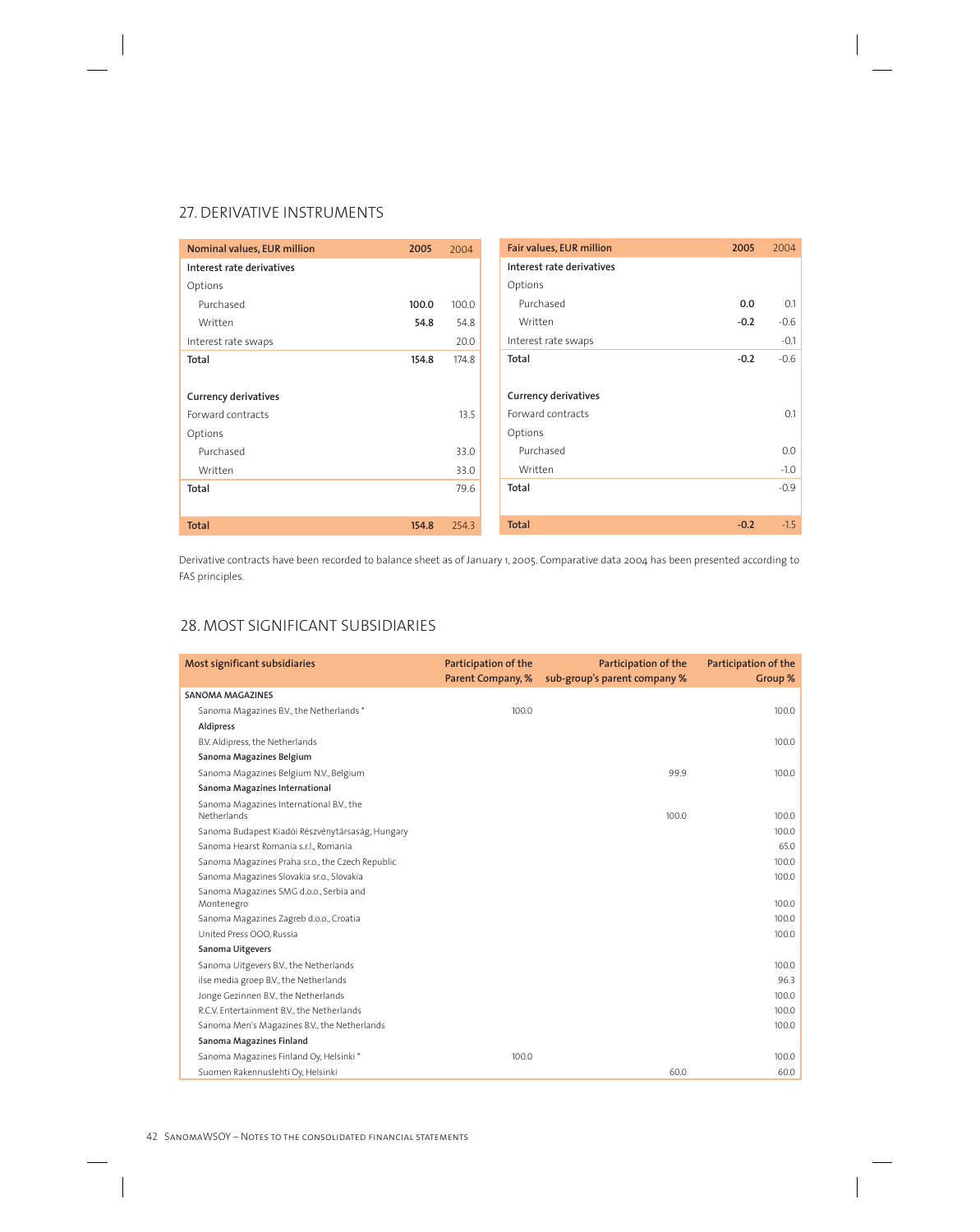|                                                  | Participation of the<br><b>Parent Company, %</b> | Participation of the<br>sub-group's parent company % | Participation of the<br>Group % |
|--------------------------------------------------|--------------------------------------------------|------------------------------------------------------|---------------------------------|
| <b>SANOMA</b>                                    |                                                  |                                                      |                                 |
| Sanoma Osakeyhtiö, Helsinki*                     | 100.0                                            |                                                      | 100.0                           |
| AS Infesto, Estonia                              |                                                  |                                                      | 100.0                           |
| Esmerk Limited, the United Kingdom               |                                                  |                                                      | 90.0                            |
| Esmerk Oy, Helsinki                              |                                                  |                                                      | 90.0                            |
| Helsingin Sanomat Oy, Helsinki                   |                                                  | 100.0                                                | 100.0                           |
| Ilta-Sanomat Oy, Helsinki                        |                                                  | 100.0                                                | 100.0                           |
| Lehtikuva Oy, Helsinki                           |                                                  | 100.0                                                | 100.0                           |
| Sanoma Data Oy, Helsinki                         |                                                  | 100.0                                                | 100.0                           |
| Sanoma Kaupunkilehdet Oy, Helsinki               |                                                  | 100.0                                                | 100.0                           |
| Sanoma Lehtimedia Oy, Anjalankoski               |                                                  | 100.0                                                | 100.0                           |
| Sanomapaino Oy, Helsinki                         |                                                  | 100.0                                                | 100.0                           |
| Taloussanomat Oy, Helsinki                       |                                                  | 90.0                                                 | 90.0                            |
| <b>WSOY</b>                                      |                                                  |                                                      |                                 |
| Werner Söderström Osakeyhtiö, Helsinki*          | 100.0                                            |                                                      | 100.0                           |
| SW Invest B.V., the Netherlands                  | 100.0                                            |                                                      | 100.0                           |
| Bertmark A/S Danmark, Denmark                    |                                                  |                                                      | 100.0                           |
| Bertmark Norge AS, Norway                        |                                                  |                                                      | 100.0                           |
| Bertmarks Förlag AB, Sweden                      |                                                  |                                                      | 100.0                           |
| Docendo Finland Oy, Jyväskylä                    |                                                  | 100.0                                                | 100.0                           |
| Everscreen Oy, Helsinki                          |                                                  | 64.0                                                 | 64.0                            |
| L.C.G. Malmberg B.V., the Netherlands            |                                                  |                                                      | 100.0                           |
| SanomaWSOY Education B.V., the Netherlands       |                                                  |                                                      | 100.0                           |
| Uitgeverij Van In N.V., Belgium                  |                                                  |                                                      | 100.0                           |
| Weilin+Göös Oy, Helsinki                         |                                                  | 100.0                                                | 100.0                           |
| WS Bookwell Oy, Porvoo                           |                                                  | 100.0                                                | 100.0                           |
| Young Digital Poland S.A., Poland                |                                                  | 55.1                                                 | 55.1                            |
| SWELCOM                                          |                                                  |                                                      |                                 |
| SWelcom Oy, Helsinki*                            | 100.0                                            |                                                      | 100.0                           |
| Helsinki Televisio Oy, Helsinki                  |                                                  | 100.0                                                | 100.0                           |
| Oy Ruutunelonen Ab, Helsinki                     |                                                  | 90.6                                                 | 90.6                            |
| <b>RAUTAKIRJA</b>                                |                                                  |                                                      |                                 |
| Rautakirja Oy, Vantaa*                           | 100.0                                            |                                                      | 100.0                           |
| Apollo Raamatud AS, Estonia                      |                                                  |                                                      | 100.0                           |
| Baltic Cinema SIA, Latvia                        |                                                  |                                                      | 90.0                            |
| D+J Arena Hamburg GmbH, Germany                  |                                                  |                                                      | 100.0                           |
| Finnkino Oy, Vantaa                              |                                                  | 100.0                                                | 100.0                           |
| Hiparion Distribution S.A., Romania              |                                                  | 99.0                                                 | 99.0                            |
| UAB Impress Teva UAB, Lithuania                  |                                                  | 51.0                                                 | 51.0                            |
| AS Lehepunkt, Estonia                            |                                                  | 100.0                                                | 100.0                           |
| AB Lietuvos Spauda, Lithuania                    |                                                  |                                                      | 90.7                            |
| UAB Lietuvos Spauda Vilniaus Agentura, Lithuania |                                                  | 100.0                                                | 100.0                           |
| AS MPDE, Estonia                                 |                                                  |                                                      | 100.0                           |
| R Kiosk Eesti AS, Estonia                        |                                                  | 100.0                                                | 100.0                           |
| Suomalainen Kirjakauppa Oy, Helsinki             |                                                  | 100.0                                                | 100.0                           |
| TK Pressexpo OOO, Russia                         |                                                  | 99.0                                                 | 100.0                           |
| AS V & K Holding, Estonia                        |                                                  |                                                      | 85.0                            |
| UAB Vingio kino teatras, Lithuania               |                                                  |                                                      | 90.0                            |
| * Parent company of the sub-group                |                                                  |                                                      |                                 |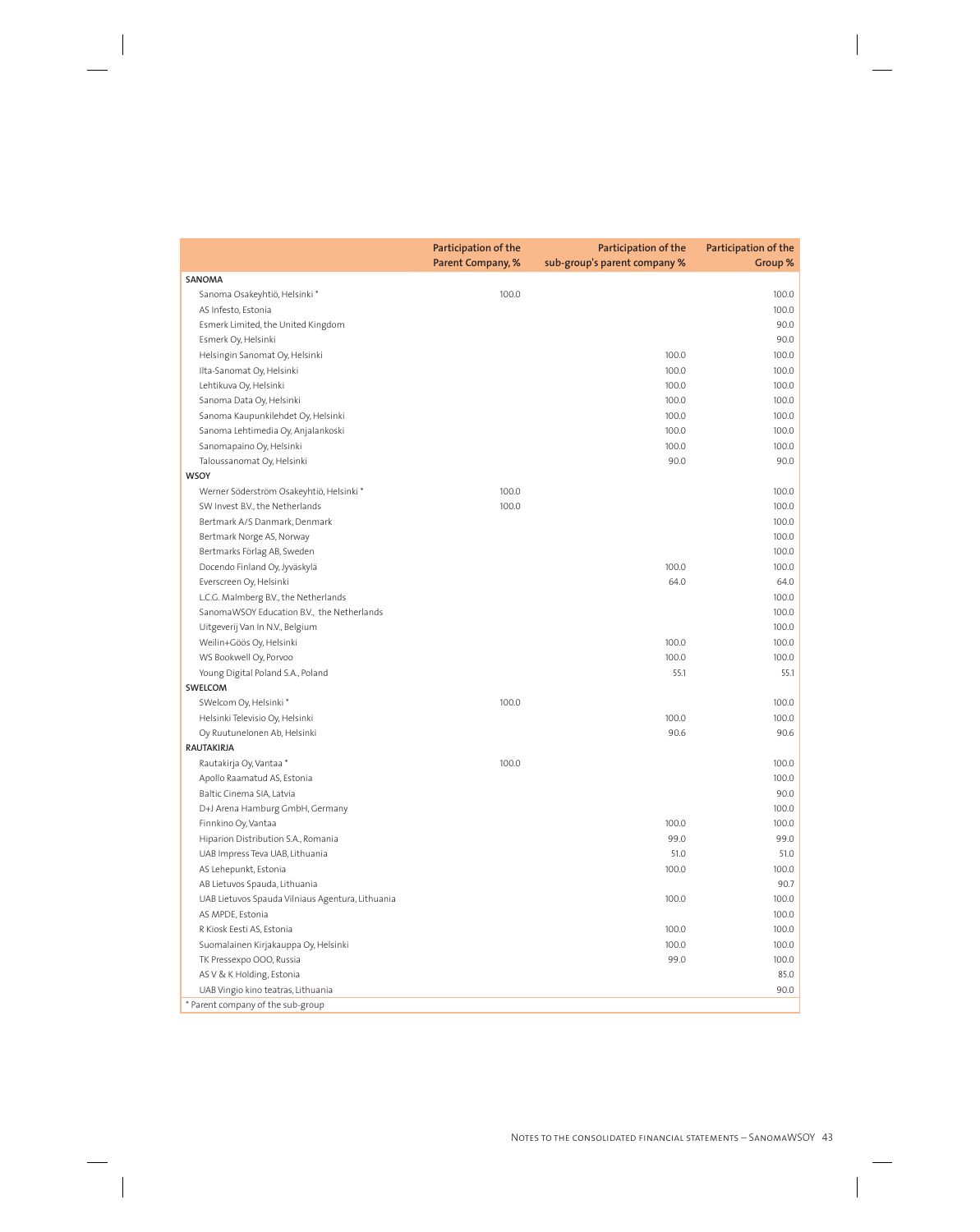## 29. JOINT VENTURES

Joint ventures have been consolidated using proportionate consolidation method. Aggregate assets, liabilities, net sales, and net result have been presented in the following table as consolidated with proportionate ownership. Personnel figure include the total figure of the companies.

| Joint ventures, EUR million                   | 2005 | 2004 |
|-----------------------------------------------|------|------|
| Non-current assets                            | 0.9  | 4.4  |
| Current assets                                | 27.7 | 123  |
| Non-current liabilities                       | 0.3  | 0.0  |
| Current liabilities                           | 15.2 | 9.8  |
| Net assets                                    | 13.1 | 6.9  |
| Income                                        | 62.9 | 31.3 |
| Expenses                                      | 52.2 | 27.4 |
| Net result for the period                     | 10.7 | 3.9  |
| Personnel, average<br>(full-time equivalents) | 498  | 237  |

| Most significant joint ventures                     | Participation of<br>the Group, % |
|-----------------------------------------------------|----------------------------------|
| <b>SANOMA MAGAZINES</b>                             |                                  |
| Independent Media Holding B.V.                      |                                  |
| Business News Media ZAO, Russia                     | 33.3                             |
| Fashion Press OOO, Russia                           | 500                              |
| Alpina Business Books OOO, Russia                   | 50.0                             |
| Publishing House Independent Media<br>Ltd., Ukraine | 50.0                             |
| Sanoma Magazines International                      |                                  |
| Sanoma Bliasak Bulgaria A.D., Bulgaria              | 500                              |
| Hearst-Sanoma Budapest Kft, Hungary                 | 50.0                             |
| Sanoma Uitgevers                                    |                                  |
| AKN CV, Holland                                     | 25.0                             |
| Sanoma Magazines Finland                            |                                  |
| Egmont Kustannus Oy Ab, Tampere                     | 50.0                             |
| <b>RAUTAKIRIA</b>                                   |                                  |
| Narvesen Baltija SIA, Latvia                        | 50.0                             |
| SIA Preses Apvieniba, Latvia                        | 49.3                             |
| SIA Preses Serviss, Latvia                          | 49.3                             |

## 30. RELATED PARTY TRANSACTIONS

The SanomaWSOY Group's related parties include subsidiaries, associated companies, and joint ventures as well as members of the Board, President and CEO, Presidents of the Divisions, and other members of the Management Group. Remuneration for key management is presented in Note 31. Transactions with associated companies are presented in Note 13. Transactions with subsidiaries and joint ventures are not presented as related party transactions, because those are eliminated in consolidated figures. Joint ventures have been included as proportionate consolidation method. The transactions of the other shareholders' of joint ventures are not presented as related party transactions, because those shareholders are not considered to be related parties on the basis of joint control agreement. The most significant subsidiaries are presented in Note 28 and most significant joint ventures in Note 29. In addition, the SanomaWSOY Group's related parties include pension funds, sickness fund, and employees' profit-sharing funds. Besides pension plans, transactions with those parties are not material. Pension funds are described in more detail in accounting policies (Note 1) and pension calculations in Note 5.

The SanomaWSOY Group has no other significant companies, which indicate related party definitions or with which significant related party transactions exist.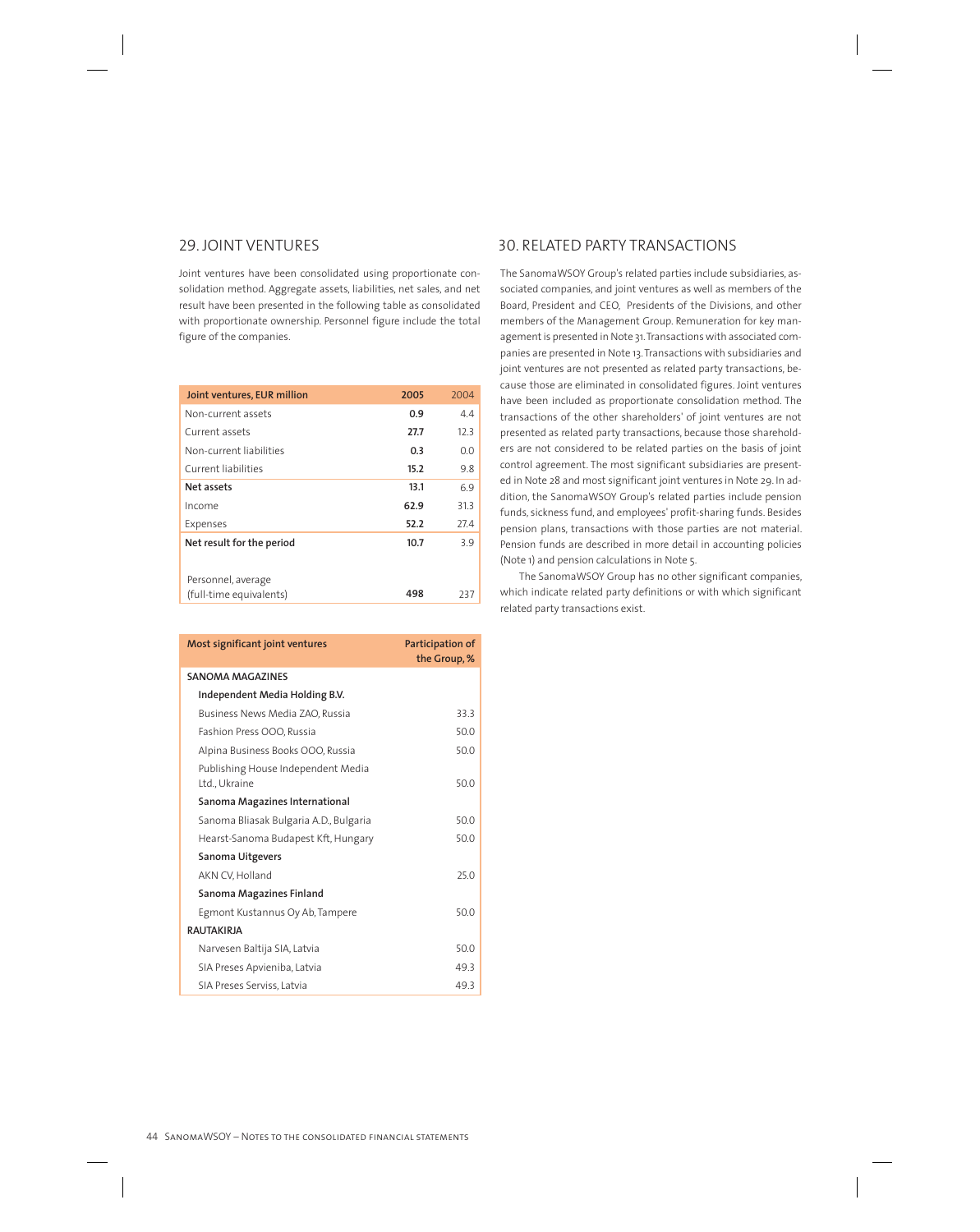## 31. MANAGEMENT COMPENSATION, BENEFITS, AND OWNERSHIP

| Management                 |              | <b>Number of shares</b> |                 |               |        |         | Number of stock options |        |        |
|----------------------------|--------------|-------------------------|-----------------|---------------|--------|---------|-------------------------|--------|--------|
| remuneration and           | Remuneration | <b>Series A</b>         | <b>Series B</b> | Number of     |        |         |                         |        |        |
| ownership, 2005            | (EUR 1000)   | shares                  | shares          | capital notes | 2001A  | 2001B   | 2001C                   | 2004A  | 2004B  |
| <b>President and CEO</b>   |              |                         |                 |               |        |         |                         |        |        |
| Hannu Syrjänen             | 819          |                         | 23 14 2         |               | 50 000 | 50 000  | 50 000                  | 50 000 | 50 000 |
|                            |              |                         |                 |               |        |         |                         |        |        |
| <b>Board of Directors</b>  |              |                         |                 |               |        |         |                         |        |        |
| Jaakko Rauramo,            |              |                         |                 |               |        |         |                         |        |        |
| Chairman                   | 992          | 2452                    | 48 694          |               |        | 100 000 | 100 000                 |        |        |
| Sari Baldauf,              |              |                         |                 |               |        |         |                         |        |        |
| Vice Chairman              |              |                         |                 |               |        |         |                         |        |        |
| (as of April 12, 2005)     | 65           |                         | 7000            |               |        |         |                         |        |        |
| Robert Castrén             | 53           | 7040                    | 12832           |               |        |         |                         |        |        |
| Jane Erkko                 | 52           | 43 808                  | 200 024         |               |        |         |                         |        |        |
| Paavo Hohti                |              |                         |                 |               |        |         |                         |        |        |
| (Vice Chairman             |              |                         |                 |               |        |         |                         |        |        |
| until April 11, 2005)      | 54           |                         | 824             |               |        |         |                         |        |        |
| Sirkka Hämäläinen-Lindfors | 53           |                         |                 |               |        |         |                         |        |        |
| Seppo Kievari              | 52           |                         | 5000            |               | 30 000 | 30 000  | 20 000                  |        |        |
| Robin Langenskiöld         | 53           | 1119 604                | 6 577 712       |               |        |         |                         |        |        |
| Sakari Tamminen            | 53           |                         | 700             |               |        |         |                         |        |        |
|                            |              |                         |                 |               |        |         |                         |        |        |
| Total*                     | 2 2 4 6      |                         |                 |               |        |         |                         |        |        |
| <b>Management Group</b>    |              |                         |                 |               |        |         |                         |        |        |
| Eija Ailasmaa              |              | 80                      | 6 0 0 0         |               | 30000  | 30 000  | 30 000                  | 37000  | 37000  |
| Nils Ittonen               |              |                         | 50 000          |               | 30 000 | 30 000  | 30 000                  | 30 000 | 30000  |
| Erkki Järvinen             |              |                         |                 |               |        | 30 000  | 30 000                  | 37000  | 37000  |
| Jorma Kaimio               |              |                         | 14 4 8 0        |               | 10 000 | 30 000  | 30 000                  | 34 000 | 17000  |
| Tapio Kallioja             |              |                         | 1600            |               | 30000  | 30 000  | 30 000                  | 34 000 | 34 000 |
| Mikael Pentikäinen         |              |                         |                 |               |        |         | 30 000                  | 37000  | 37000  |
| Kerstin Rinne              |              |                         | 1199            |               |        | 30 000  | 30 000                  | 30 000 | 30 000 |
| Matti Salmi                |              |                         |                 |               |        | 12 000  | 30 000                  | 30 000 | 30 000 |
| <b>Total</b>               | 2868         |                         |                 |               |        |         |                         |        |        |

\* Figures include the remuneration, which has been paid for these assignments handled by those persons during the period. Remuneration includes fringe benefits. The Group has no outstanding receivables or loans from management.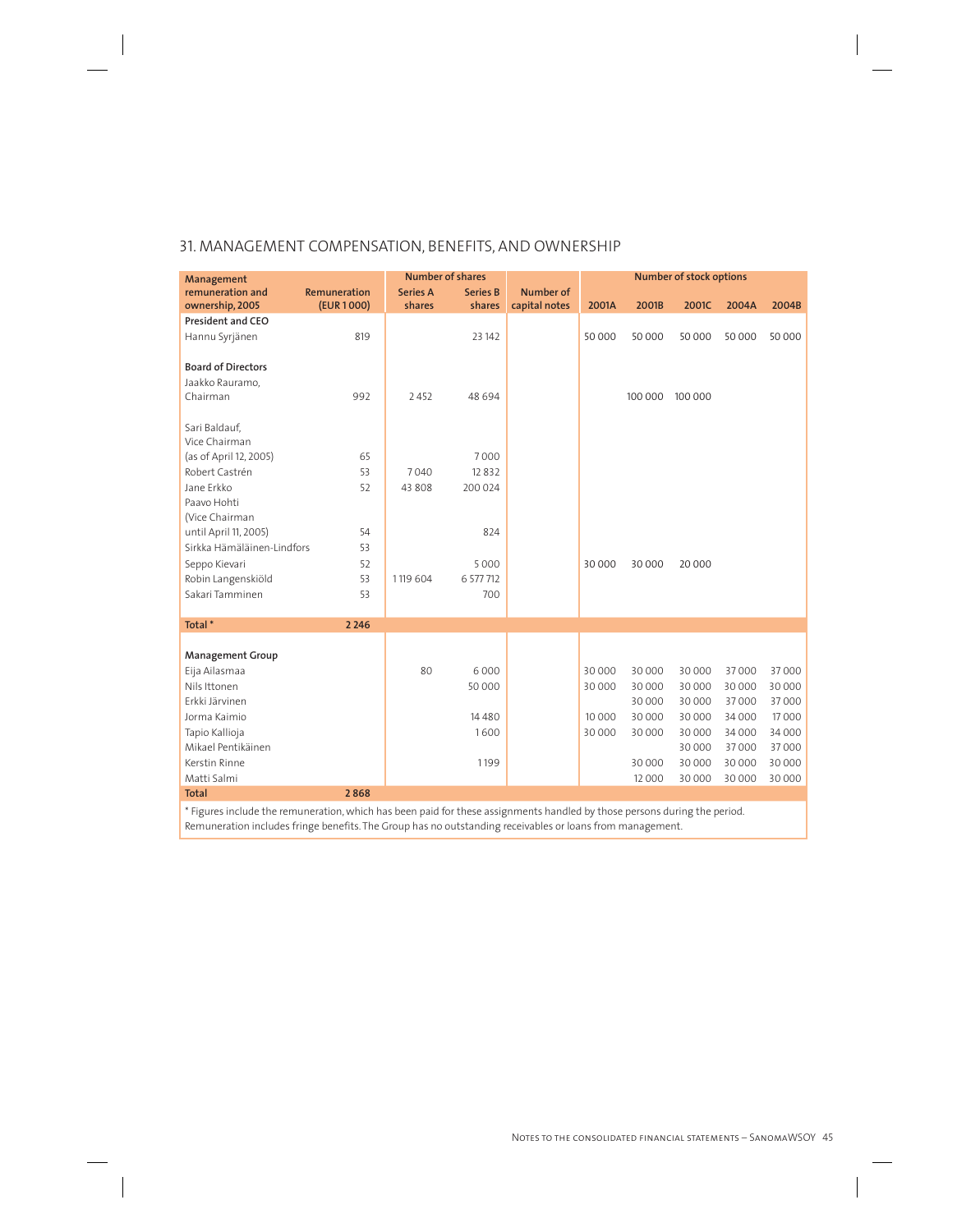| Management                             |              |                 | <b>Number of shares</b> |                  | Number of stock options |         |         |        |       |
|----------------------------------------|--------------|-----------------|-------------------------|------------------|-------------------------|---------|---------|--------|-------|
| remuneration and                       | Remuneration | <b>Series A</b> | <b>Series B</b>         | <b>Number of</b> |                         |         |         |        |       |
| ownership, 2004                        | (EUR 1000)   | shares          | shares                  | capital notes    | 2001A                   | 2001B   | 2001C   | 2004A  | 2004B |
| President and COO                      |              |                 |                         |                  |                         |         |         |        |       |
| Hannu Syrjänen                         | 765          |                 | 20 000                  | 5                | 50000                   | 50 000  | 50 000  | 50 000 |       |
|                                        |              |                 |                         |                  |                         |         |         |        |       |
| <b>Board of Directors</b>              |              |                 |                         |                  |                         |         |         |        |       |
| Jaakko Rauramo,                        |              |                 |                         |                  |                         |         |         |        |       |
| Chairman                               | 938          | 2 4 5 2         | 42 449                  | 10               |                         | 100 000 | 100 000 |        |       |
|                                        |              |                 |                         |                  |                         |         |         |        |       |
| Sari Baldauf                           | 52           |                 | 7000                    |                  |                         |         |         |        |       |
| Robert Castrén                         | 53           | 7040            | 13 172                  |                  |                         |         |         |        |       |
| Jane Erkko                             | 53           | 43 808          | 200 024                 |                  |                         |         |         |        |       |
| Paavo Hohti,                           |              |                 |                         |                  |                         |         |         |        |       |
| Vice Chairman                          | 60           |                 | 824                     |                  |                         |         |         |        |       |
| Sirkka Hämäläinen-Lindfors             | 37           |                 |                         |                  |                         |         |         |        |       |
| Kyösti Järvinen (until March 31, 2004) | 11           |                 |                         |                  |                         |         |         |        |       |
| Seppo Kievari                          | 53           |                 | 5000                    |                  | 30 000                  | 30 000  | 20 000  |        |       |
| Robin Langenskiöld                     | 53           | 1119 604        | 6 577 712               |                  |                         |         |         |        |       |
| Sakari Tamminen                        | 53           |                 |                         |                  |                         |         |         |        |       |
| Total*                                 |              |                 |                         |                  |                         |         |         |        |       |
|                                        | 2 1 2 8      |                 |                         |                  |                         |         |         |        |       |
| <b>Management Group</b>                |              |                 |                         |                  |                         |         |         |        |       |
| Eija Ailasmaa                          |              | 80              | 6000                    |                  | 30 000                  | 30 000  | 30 000  | 37000  |       |
| Aarno Heinonen                         |              |                 |                         |                  |                         |         |         |        |       |
| (until March 31, 2004)                 |              | 200             | 5040                    |                  | 30 000                  | 30 000  | 10 000  |        |       |
| Nils Ittonen                           |              |                 | 50000                   |                  | 30 000                  | 30 000  | 30 000  | 30 000 |       |
| Erkki Järvinen                         |              |                 |                         |                  |                         | 30 000  | 30 000  | 37000  |       |
| Seppo Kievari                          |              |                 |                         |                  |                         |         |         |        |       |
| (until March 31, 2004,                 |              |                 |                         |                  |                         |         |         |        |       |
| see ownership above)                   |              |                 |                         |                  |                         |         |         |        |       |
| Jorma Kaimio                           |              |                 | 14480                   |                  | 30 000                  | 30 000  | 30 000  | 34 000 |       |
| Tapio Kallioja                         |              |                 | 1600                    |                  | 30000                   | 30 000  | 30 000  | 34 000 |       |
| Mikael Pentikäinen                     |              |                 |                         |                  |                         |         |         |        |       |
| (as of April 1, 2004)                  |              |                 |                         |                  |                         |         | 30 000  | 37000  |       |
| Kerstin Rinne                          |              |                 | 1199                    |                  | 30 000                  | 30 000  | 30 000  | 30 000 |       |
| Matti Salmi                            |              |                 |                         |                  |                         |         |         |        |       |
| (as of April 1, 2004)                  |              |                 |                         |                  |                         | 12 000  | 30 000  | 30 000 |       |
| <b>Total</b>                           | 2 6 18       |                 |                         |                  |                         |         |         |        |       |

\* Figures include the remuneration, which has been paid for these assignments handled by those persons during the period. Remuneration includes fringe benefits. The Group has no outstanding receivables or loans from management.

#### **Other benefits of the management**

Chairman of the Board, Jaakko Rauramo, is entitled to retire after the age of 60 on full pension (60% pension salary) when he or the Company so wishes under the provisions of Sanoma Corporation's pension fund. The contract of employment of the Chairman is valid for the duration of his term of office, unless otherwise agreed with or decided by the AGM. Rauramo has notified of retiring during 2006. According to Hannu Syrjänen's executive contract, Syrjänen will retire at the age of 60, unless otherwise agreed. His pension is some 60% of his pension salary. The period of notice of the President and CEO is six months and severance pay in the case of termination corresponds to 18 months' salary. The severance pay includes a fixed term non-competition clause.

The retirement age for the other members of SanomaWSOY's Management Group is 60 years, and their pension is approximately 60% of their pension salary. Their period of notice is six months and severance pay in the case of termination corresponds to 12 months' salary. The severance pay includes a fixed term non-competition clause.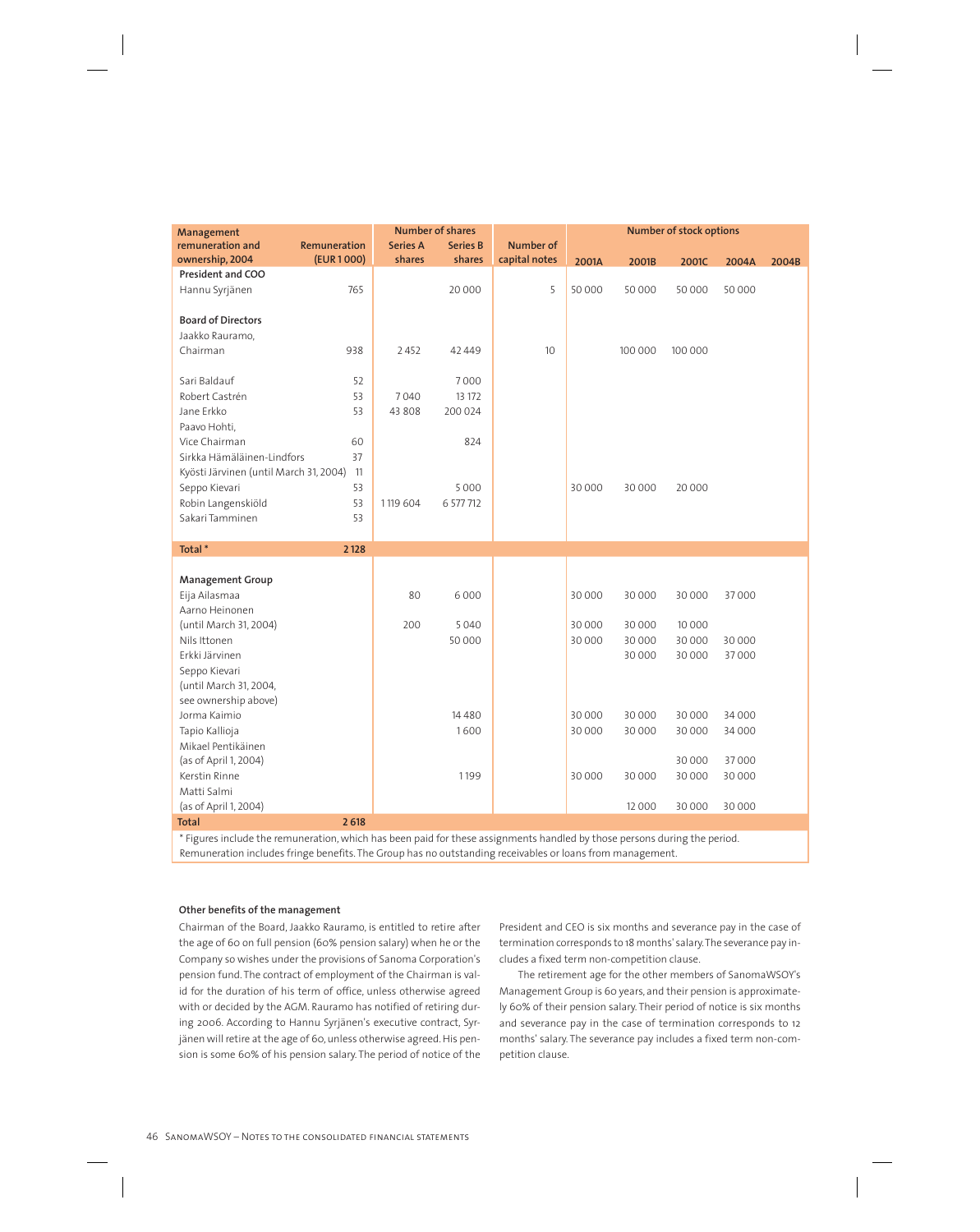## 32. EVENTS AFTER THE BALANCE SHEET DATE

SanomaWSOY management does not have knowledge of any significant events of that kind, which adjustments for the period would have had any material impact on the financial statements. After the balance sheet date, no such event has arisen either, which has significant impact on the Group's financial position.

## 33. TRANSITION TO IFRS

The SanomaWSOY Group began to apply IFRS (International Financial Reporting Standards) to its financial reporting as of January 1, 2005. Previously, it prepared its financial statements and reports in accordance with the Finnish Accounting Standards (FAS). The Group prepared its interim reports for 2005 in accordance with the recognition and measurement principles of IFRS and on April 27, 2005 disclosed unaudited IFRS comparatives for 2004, the full version of which is available on the Group's website at www.sanomawsoy.fi. Accounting practice and 2004 figures related to one Sanoma Magazines company has been changed after these interim reports and IFRS comparatives. Previously this entity was accounted for as an associated company, but is now consolidated as a joint venture using proportionate consolidation method. Comparative data 2004 has been adjusted accordingly. This change has no impact on 2004 net result, equity or opening balance sheet. The accounting practice of cash flow statement has also been specified and the 2004 comparative data has been adjusted accordingly.

On the date of transition to IFRS, January 1, 2004, the Group applied IFRS 1 (First-time Adoption of IFRS), permitting certain exemptions to be applied retrospectively to individual standards during transition. The most significant exemptions related to business combinations and the application of IAS 32 and 39 (financial instruments). The Group did not adjust retrospectively the accounting of pre-transition-date company acquisitions to comply with IFRS. Despite the transition date, IAS 32 and 39 were only applied from January 1, 2005. Comparatives for 2004 for financial instruments were prepared under the Finnish Accounting Standards (FAS). IFRS 5 (Non-current Assets Held for Sale and Discontinued Operations) has also been applied only since January 1, 2005.

#### **Major impacts of IFRS transition**

For the SanomaWSOY Group, major changes resulting from the IFRS adoption related to:

- Impairment testing instead of goodwill amortisation
- Accounting treatment of pension schemes
- Measurement of inventories
- Management stock option schemes

SanomaWSOY's operating profit according to the IFRS for 2004, excluding major non-recurring capital gains disclosed earlier (EUR 25.8 million), totalled EUR 270.9 million, accounting for 10.8%

of net sales. Goodwill amortisation and amortisation on intangible rights with indefinite useful lives totalled EUR 82.1 million in 2004. Discontinuing this amortisation had the most significant impact on SanomaWSOY results.

Reporting under IFRS increased assets and shareholders' equity in the balance sheet. Due mainly to the changed measurement of assets and discontinued goodwill amortisation, key indicators and earnings per share also changed.

| Key indicators, EUR million          | <b>IFRS 2004</b> | <b>FAS 2004</b> |
|--------------------------------------|------------------|-----------------|
| Earnings/share, EUR                  | 1.31             | 0.87            |
| Earnings/share, diluted, EUR         | 1.26             | 0.85            |
| Cash flow from operations/share, EUR | 1.58             | 1.67            |
| Equity ratio, %                      | 38.6             | 39.0            |
| Gearing, %                           | 81.5             | 85.4            |
| Balance sheet total                  | 2693.6           | 2528.8          |
| Interest-bearing liabilities         | 894.8            | 885.9           |
| Return on investment, % (ROI)        | 18.0             | 14.8            |

The following IFRS reconciliations show differences in the financial statements for net result and equity in 2004 and IFRS transition date January 1, 2004, between IFRS and FAS.

| Reconciliation<br>of the equity, EUR million      | 1.1.2004 | 31.12.2004 |
|---------------------------------------------------|----------|------------|
| <b>EQUITY ACCORDING TO FAS</b>                    | 1102.9   | 1075.2     |
| Impacts of the transition to IFRS                 |          |            |
| Capital notes                                     | $-169.6$ | $-155.8$   |
| Minority interests                                | 11.7     | 15.3       |
| Amortisation of goodwill and<br>immaterial rights |          | 82.1       |
| Pensions                                          | $-14.5$  | $-21.5$    |
| Deferred taxes                                    | $-12.6$  | $-7.5$     |
| Valuation of inventories                          | 66       | 2.7        |
| Connection fees                                   | $-7.7$   | $-9.7$     |
| Provisions                                        | 12.8     | 10.9       |
| Interest of equity loan                           | $-4.1$   | $-5.0$     |
| Finance leases                                    | 0.4      | 0.0        |
| Other adjustments                                 | 1.8      | $-0.9$     |
| Adjustments total                                 | $-175.2$ | $-89.2$    |
| <b>EQUITY ACCORDING TO IFRS</b>                   | 927.7    | 986.0      |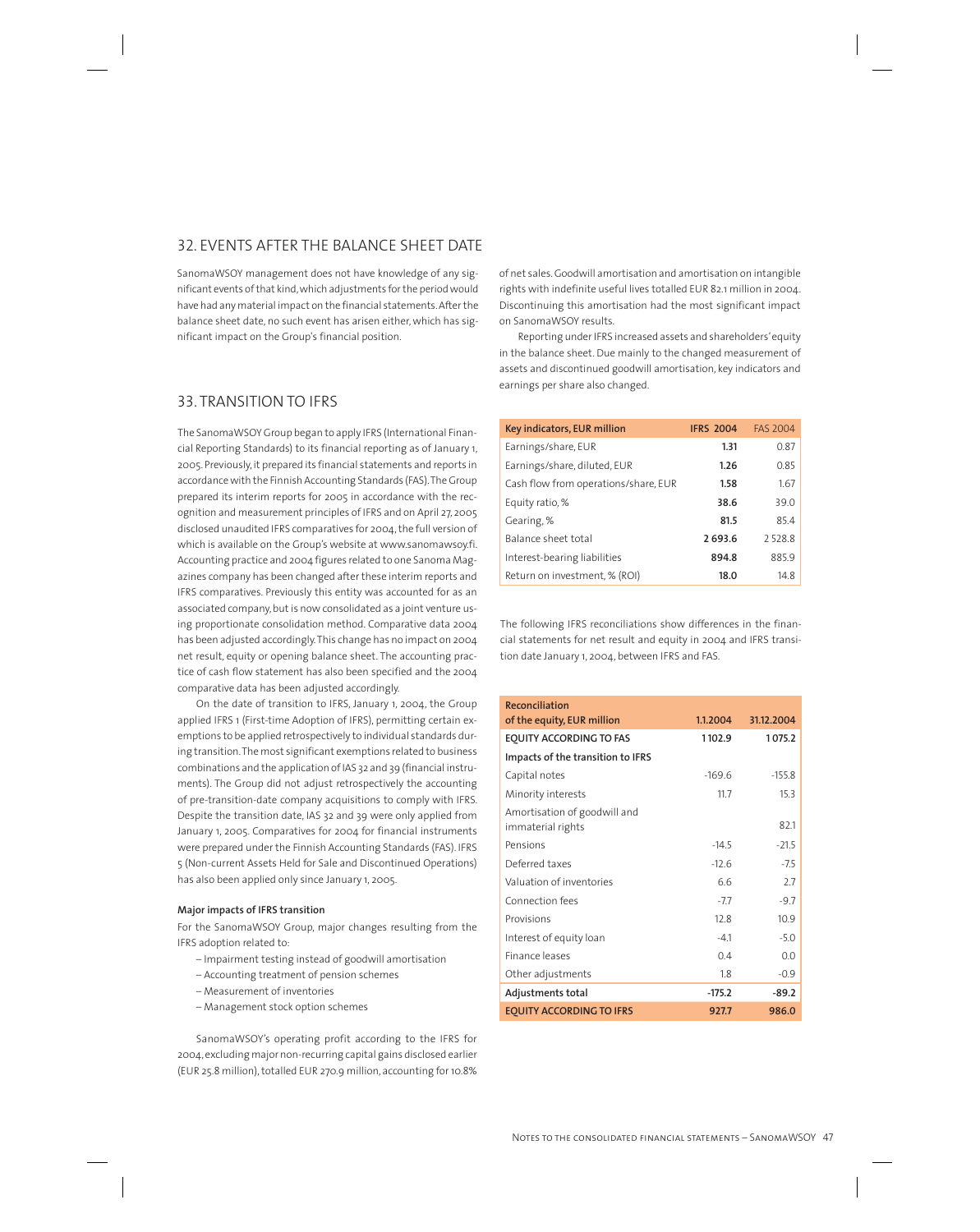| Reconciliation of the net result for the period, |        |
|--------------------------------------------------|--------|
| <b>EUR million</b>                               | 2004   |
| NET RESULT FOR THE PERIOD ACCORDING TO FAS       | 134.1  |
| Impacts of the transition to IFRS                |        |
| Amortisation of goodwill and immaterial rights   | 82.1   |
| Pensions                                         | $-6.9$ |
| Deferred taxes                                   | 5.1    |
| Stock options                                    | $-3.2$ |
| Valuation of inventories                         | $-3.9$ |
| Connection fees                                  | $-1.9$ |
| Provisions                                       | $-1.9$ |
| Interest of equity loan                          | $-0.8$ |
| Finance leases                                   | $-0.4$ |
| Other adjustments                                | $-2.2$ |
| Adjustments total                                | 65.9   |
| NET RESULT FOR THE PERIOD ACCORDING TO IFRS      | 200.0  |

Net result for the period is the result attributable to the equity holders of the Parent Company.

The following comparatives show differences in the financial statements for 2004 between IFRS and FAS. IFRS 2004 figures include change in accounting practice related to one Sanoma Magazines company. Previously this entity was accounted for as an associated company, but is now consolidated as a joint venture using proportionate consolidation method. Comparative data 2004 has been adjusted accordingly.

| Consolidated income<br>statement, EUR million                | <b>IFRS</b><br>2004 | <b>FAS</b><br>2004 |
|--------------------------------------------------------------|---------------------|--------------------|
| <b>NET SALES</b>                                             | 2 5 0 4 . 6         | 2493.0             |
| Other operating income                                       | 81.7                | 68.2               |
| Share of result of associated companies                      |                     | 5.2                |
| Materials and services                                       | 1140.3              | 1128.2             |
| Personnel expenses                                           | 555.8               | 544.1              |
| Other operating expenses                                     | 468.6               | 453.4              |
| Depreciation and impairment losses                           | 125.0               | 201.2              |
| <b>OPERATING PROFIT</b>                                      | 296.7               | 239.5              |
| Share of result of associated companies                      | 3.8                 |                    |
| Financial items                                              | $-28.8$             | $-27.2$            |
| <b>RESULT BEFORE TAXES AND</b><br><b>FXTRAORDINARY ITFMS</b> | 271.6               | 212.2              |
| Extraordinary items                                          |                     | 14                 |
| Income taxes                                                 | $-67.8$             | $-75.7$            |
| <b>RESULT FOR THE PERIOD, TOTAL</b>                          | 203.8               | 138.0              |
| Minority interests                                           | $-3.8$              | $-3.9$             |
| <b>NET RESULT FOR THE PERIOD</b>                             | 200.0               | 134.1              |

| Consolidated balance sheet,<br><b>EUR million</b> | <b>IFRS</b><br>31.12.2004 | FAS<br>31.12.2004 |
|---------------------------------------------------|---------------------------|-------------------|
| <b>ASSETS</b>                                     |                           |                   |
| <b>NON-CURRENT ASSETS</b>                         |                           |                   |
| Tangible assets                                   | 496.7                     | 446.8             |
| Investment property                               | 32.1                      |                   |
| Goodwill                                          | 1252.8                    | 1198.2            |
| Other intangible assets                           | 190.2                     | 150.6             |
| Interest in associated companies                  | 49.5                      | 66.8              |
| Investments                                       | 21.2                      | 69.7              |
| Deferred tax receivables                          | 61.4                      | 41.6              |
| Receivables                                       | 49.7                      | 29.1              |
| <b>NON-CURRENT ASSETS, TOTAL</b>                  | 2 153.6                   | 2 0 0 2.8         |
| <b>CURRENT ASSETS</b>                             |                           |                   |
| Inventories                                       | 144.2                     | 137.3             |
| Receivables                                       | 305.1                     | 303.0             |
| Cash and cash equivalents                         | 90.8                      | 85.8              |
| <b>CURRENT ASSETS, TOTAL</b>                      | 540.1                     | 526.0             |
|                                                   |                           |                   |
| <b>ASSETS, TOTAL</b>                              | 2693.6                    | 2528.8            |
|                                                   |                           |                   |
| <b>EQUITY AND LIABILITIES</b>                     |                           |                   |
| <b>EQUITY</b>                                     |                           |                   |
| Share capital                                     | 65.8                      | 65.8              |
| Other equity                                      | 904.9                     | 1009.4            |
| Minority interest                                 | 970.7                     | 1075.2            |
| <b>EQUITY, TOTAL</b>                              | 15.3                      | 20.2<br>1095.4    |
| <b>NON-CURRENT LIABILITIES</b>                    | 986.0                     |                   |
| Deferred tax liabilities                          |                           | 40.5              |
| Pension obligations                               | 81.4<br>59.6              | 7.7               |
| Provisions                                        | 15.4                      | 17.9              |
| Interest-bearing liabilities                      | 382.5                     | 216.6             |
| Other liabilities                                 | 23.4                      | 7.4               |
| <b>CURRENT LIABILITIES</b>                        |                           |                   |
| Provisions                                        | 12.9                      | 12.5              |
| Interest-bearing liabilities                      | 512.3                     | 511.0             |
| Other liabilities                                 | 620.1                     | 619.9             |
| <b>LIABILITIES, TOTAL</b>                         | 1707.6                    | 1433.4            |
|                                                   |                           |                   |
| <b>EQUITY AND LIABILITIES, TOTAL</b>              | 2 693.6                   | 2528.8            |
|                                                   |                           |                   |

Classification of balance sheet is prepared according to IFRS. FAS figures are presented correspondingly.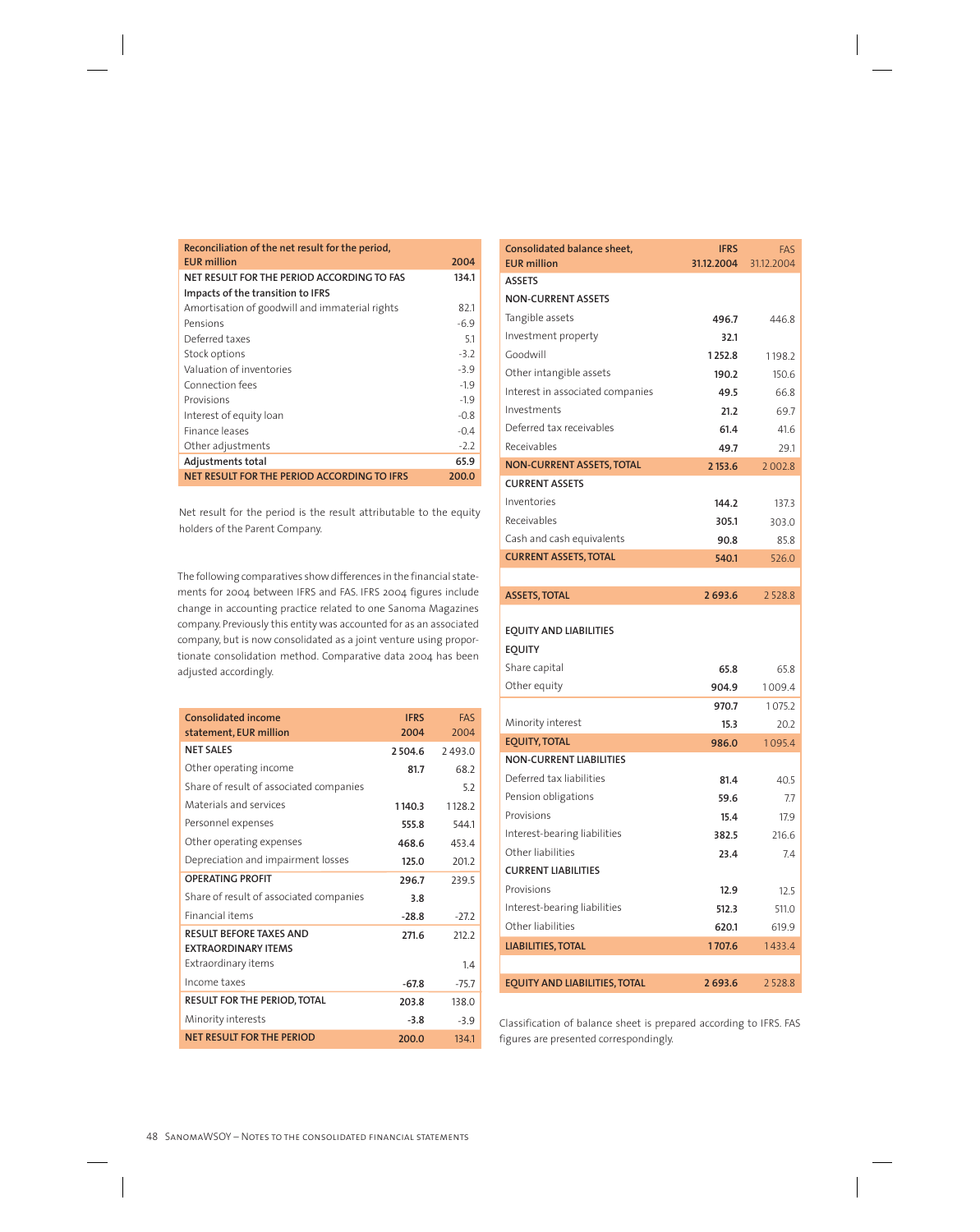| Consolidated cash flow statement,<br><b>EUR million</b>       | <b>IFRS</b><br>2004 | <b>FAS</b><br>2004 |
|---------------------------------------------------------------|---------------------|--------------------|
| Operating profit                                              | 296.7               | 239.5              |
| Adjustments to operating profit                               | 56.1                | 129.2              |
| Change in working capital                                     | 12.9                | $-4.8$             |
| Financial items and taxes                                     | $-124.5$            | $-108.6$           |
| Cash flow from operations                                     | 241.2               | 255.3              |
| Cash flow from investments                                    | $-23.1$             | $-75.0$            |
| Cash flow before financing                                    | 218.1               | 1803               |
| Cash flow from financing                                      | $-238.6$            | $-231.0$           |
| Change in liquidities according<br>to the cash flow statement | $-20.4$             | $-50.7$            |
| Exchange rate differences<br>under liquidities                | 0.5                 | 7.7                |
| Net increase $(+)/$ decrease $(-)$ in liquidities             | $-20.0$             | $-43.0$            |
| Cash and cash equivalents at Jan. 1                           | 103.5               | 128.8              |
| Cash and cash equivalents at Dec. 31                          | 83.6                | 85.8               |

Below is a more detailed description of the effects of the IFRS adoption on the balance sheet and income statement, as well as accounting policies. Accounting policies (Note 1) provides more detailed information on IFRS accounting principles.

#### **Business combinations, goodwill, and impairment testing**

SanomaWSOY uses the acquisition cost method for its company acquisitions. Acquisitions carried out from January 1, 2004, are measured at fair value on the date of acquisition, but acquisitions prior to that date have not been adjusted retrospectively. The Accounting policies section provides a more detailed description of acquisition cost allocation.

#### **Pensions**

During FAS, accounting of pension liabilities and pension expenses applied the operating countries' local legislation. Under IFRS, accounting treatment of pensions depends on the nature of the pension scheme in place. Following the evaluation of its pension schemes in different countries, SanomaWSOY has classified them as either defined benefit or defined contribution pension plans. Disability pension insurance within the Finnish statutory TEL pension plan was not treated as a defined benefit plan in the opening balance sheet and comparatives. Changes in calculation methods approved by the Ministry of Social Affairs and Health in 2004 caused the TEL system to become a defined contribution plan, which the Group already applied in its opening balance sheet. If these schemes had been treated as defined benefit plans, shareholders' equity in the opening balance sheet would have decreased by EUR 27.9 million, excluding deferred taxes, and the one-off improvement in operating profit for 2004 would have been EUR 25.0 million while decreasing shareholders' equity by EUR 2.9 million on December 31, 2004. This would have had only a minor impact on key indicators.

In addition to TEL insurance policies (based on the Employees' Pensions Act), the Group also has pension funds in Finland responsible for the statutory pension cover for certain Group companies, as well as for supplementary pension schemes. All of the schemes managed by the pension funds are classified as defined benefit plans. The Group's foreign units employ both defined benefit and defined contribution schemes, and the related pension cover is managed by both pension funds and insurance companies.

The Group applied the exemption permitted by IFRS 1, whereby all accumulated actuarial gains or losses were recognised in the opening balance sheet.

#### **Inventories**

Unlike in the previous practice, the acquisition cost of inventories includes fixed production overheads to their substantial extent, as required by IFRS. The most significant adjustments resulting from IFRS transition related to the measurement of WSOY's book inventories.

#### **Stock options**

The Group has applied IFRS 2 as of January 1, 2004. Management stock options are measured at fair value on the grant date and charged to personnel expenses by division over the instrument's vesting period. SanomaWSOY uses the Black–Scholes option-pricing model to measure stock option fair values.

#### **Deferred taxes**

Under IFRS, deferred taxes are calculated on all temporary differences arising between carrying amounts and taxable values. Under FAS, deferred taxes were entered only on timing differences affecting the income statement and, within the Group, on combinationrelated measures and appropriations reflected in Group results. Deferred tax assets are recognised to the extent that it appears probable that future taxable profit will be available against which the temporary difference can be utilised.

Under FAS, deferred taxes were not recognised on all those items that IFRS requires. Therefore, the transition to IFRS caused a number of differences resulting from deferred taxes, the most significant ones applying to changes in accounting of pensions.

#### **Leases**

The Group's leases, which qualify as financial leases under IFRS, are capitalised in the balance sheet for the lease term. Under FAS, leases were treated as other lease agreements. The transition to IFRS increased tangible assets and interest-bearing liabilities. At inception, leased assets based on financial leases are recognised as assets to the amount corresponding to the net present value of minimum lease payments. The assets are depreciated during the lease term and lease payments are recognised as interest expenses and repayment of financial lease liabilities.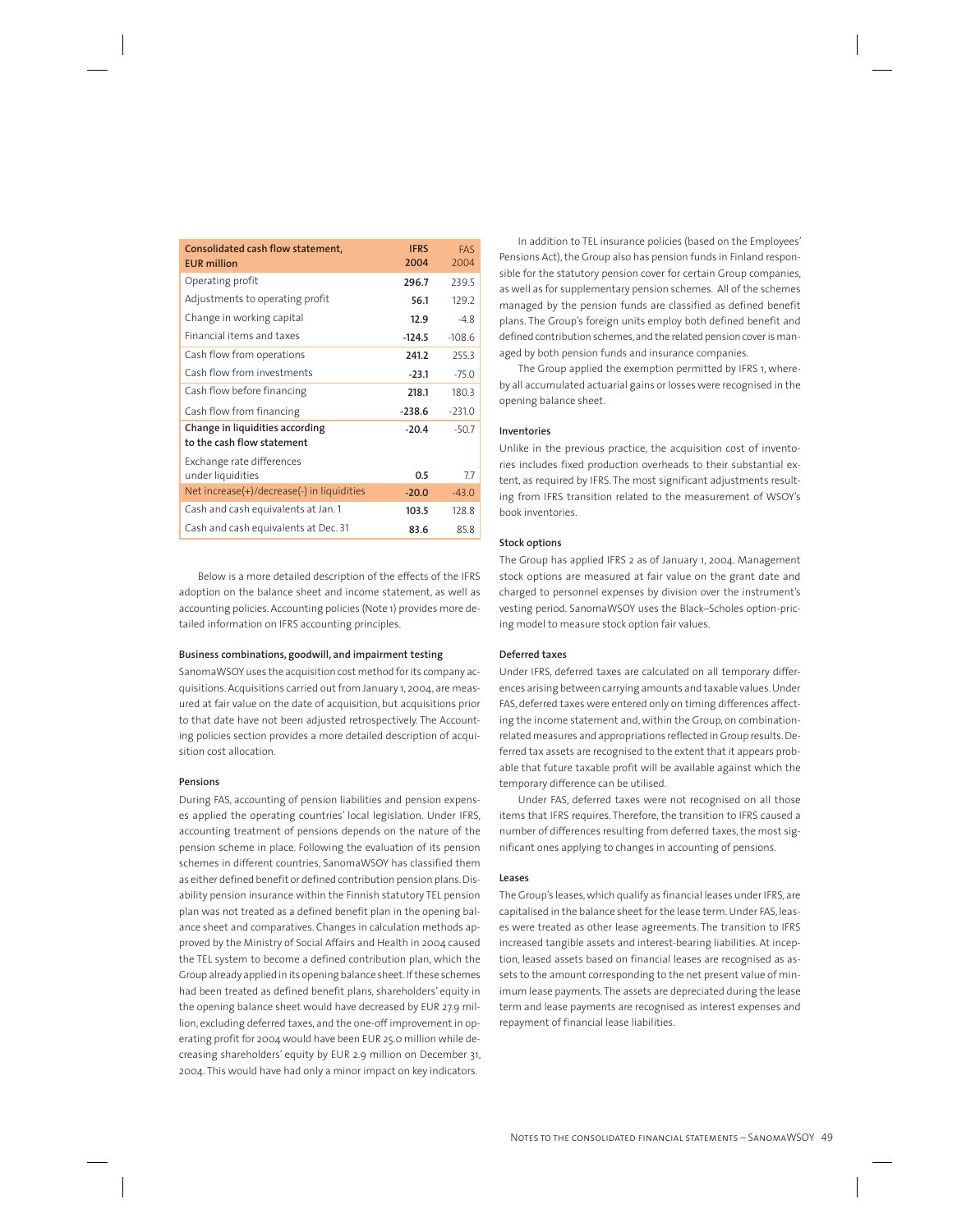#### **Provisions**

Under IFRS, provisions are recognised when the Group has a present legal or constructive obligation as a result of past events, it is probable that an outflow of resources will be required to settle the obligation, and a reliable estimate of the amount of this obligation can be made. Certain restructuring provisions were reversed as a result of IFRS transition.

#### **Investment property**

Property that the Group holds mainly to earn rental yields or for capital appreciation is classified as investment property under IFRS. Investment property is initially measured at cost and presented as a separate item in the balance sheet. Investment properties include buildings, land, and investment in shares of property and housing companies not in SanomaWSOY's own use. Based on their nature, such shareholdings are divided into land or buildings.

#### **Other investments in property and housing companies**

Investments in property and housing companies, these properties held by SanomaWSOY for its own use, are classified as land or buildings, under IFRS, depending on which one has more relevance to the company. Due to the IFRS adoption, mutual property companies are consolidated using the proportionate consolidation method.

Lease premises' renovation expenses are treated as other tangible assets in the IFRS balance sheet, whereas under FAS they were entered in other long-term expenditure under intangible assets.

#### **Segment reporting**

SanomaWSOY's IFRS segment reporting is based on management control and internal reporting systems. The Group's five divisions are defined as primary segments (Sanoma Magazines, Sanoma, WSOY, SWelcom, and Rautakirja). Geographical regions are the secondary segments.

#### **Net sales and other operating income**

The most important IFRS changes for net sales took place already in early 2004, as permitted by FAS. The most significant changes related to press distribution, now treated as commission sales, and to harmonising the accounting practice regarding discounts granted and services purchased. Consequently, changes applying to Sanoma Magazines, Sanoma, and Rautakirja were already included in the FAS-compliant financial statements for 2004.

The adoption of IFRS also led to changes in the revenue recognition practice applying to connection fees for cable TV services, reducing SWelcom's 2004 net sales and operating profit by EUR 1.9 million. The transition to IFRS did not affect WSOY's net sales. The Group harmonised accounting treatment of expenses compensation and transferred certain adjustments to other operating income in accordance with IFRS.

#### **Associated companies and minority interests**

Under IFRS, the Group's share of the associated companies' profits or losses is shown as a separate item after operating profit, whereas under FAS this figure was presented before operating profit. Under IFRS, minority interests are shown under shareholders' equity, whereas under FAS they were presented separately from the Parent Company shareholders' equity.

#### **Financial instruments and convertible capital note**

SanomaWSOY has complied with IFRS 1 allowing exemptions in applying IAS 32 and 39. Comparatives for 2004 related to financial instruments were prepared according to FAS. Consequently, the transition to IFRS reporting did not affect financial instruments on the opening balance sheet of January 1, 2004. The effects of IAS 32 and 39 were taken into account in the opening balance sheet of January 1, 2005 by entering resulting changes in shareholders' equity.

Under FAS, SanomaWSOY Corporation's convertible capital note was shown under shareholders' equity. Under IFRS, the capital note is a compound instrument with both liability and equity components. As required by IAS 32, the note's option feature was recognised in other reserves under shareholders' equity as of January 1, 2005. In the IFRS balance sheet for 2004, the entire capital note was shown in interest-bearing liabilities to enhance comparability, although the measurement principles did not change until January 1, 2005.

The following reconciliation describes balance sheet adjustments for the financial period starting on January 1, 2005, caused by IAS 32 and 39.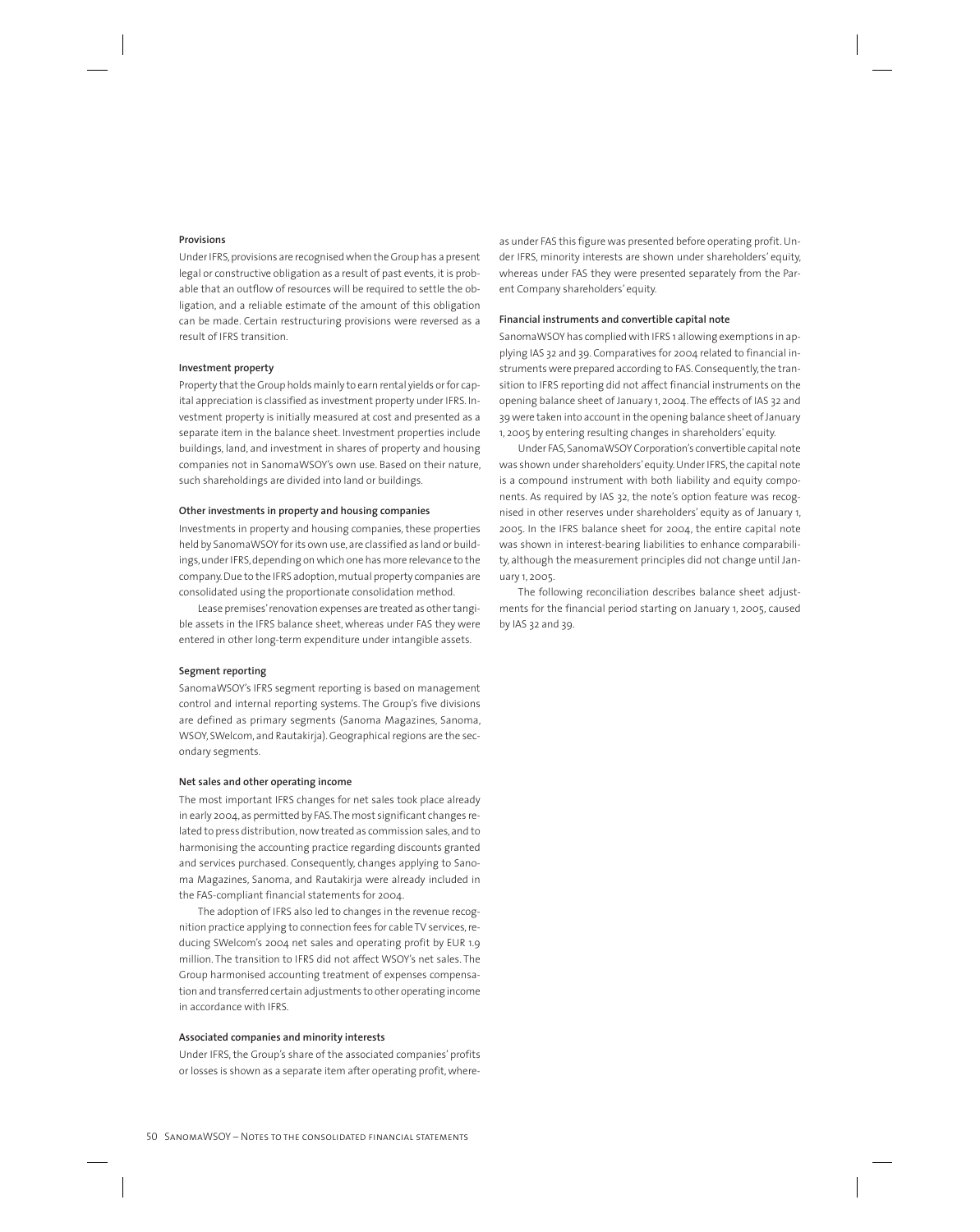| Consolidated balance sheet,<br><b>EUR million</b>                                                     | 31.12.        | <b>Impact</b><br>of IAS | 1.1.          |
|-------------------------------------------------------------------------------------------------------|---------------|-------------------------|---------------|
|                                                                                                       | 2004          | 32 and 39               | 2005          |
| <b>ASSETS</b>                                                                                         |               |                         |               |
| <b>NON-CURRENT ASSETS</b>                                                                             |               |                         |               |
| Tangible assets                                                                                       | 496.7         |                         | 496.7         |
| Investment property                                                                                   | 32.1          |                         | 32.1          |
| Goodwill                                                                                              | 1252.8        |                         | 1252.8        |
| Other intangible assets                                                                               | 190.2         |                         | 190.2         |
| Interest in associated                                                                                |               |                         |               |
| companies                                                                                             | 49.5          |                         | 49.5          |
| Available-for-sale financial                                                                          |               |                         |               |
| assets                                                                                                | 21.2          |                         | 21.2          |
| Deferred tax receivables                                                                              | 61.4          | 0.4                     | 61.8          |
| Other receivables                                                                                     | 49.7          | $-1.5$                  | 48.2          |
| <b>NON-CURRENT ASSETS, TOTAL</b>                                                                      | 2 153.6       | $-1.0$                  | 2 152.6       |
| <b>CURRENT ASSETS</b>                                                                                 |               |                         |               |
| Inventories                                                                                           | 144.2         |                         | 144.2         |
|                                                                                                       |               |                         |               |
| Income tax receivables                                                                                | 8.6           |                         | 8.6           |
| Other receivables                                                                                     | 296.6         | 0.2                     | 296.7         |
| Available-for-sale financial                                                                          | 0.5           |                         | 0.5           |
| assets<br>Cash and cash equivalents                                                                   | 90.3          |                         | 90.3          |
| <b>CURRENT ASSETS, TOTAL</b>                                                                          | 540.1         | 0.2                     | 540.2         |
|                                                                                                       |               |                         |               |
| <b>ASSETS, TOTAL</b>                                                                                  | 2693.6        | $-0.9$                  | 2692.8        |
|                                                                                                       |               |                         |               |
| <b>EQUITY AND LIABILITIES</b><br>EQUITY<br>Equity attributable to the<br>equity holders of the Parent |               |                         |               |
| Company                                                                                               |               |                         |               |
| Share capital                                                                                         | 65.8          |                         | 65.8          |
| Premium fund                                                                                          | 34.9          |                         | 34.9          |
| Other reserves                                                                                        | 369.4         | 10.1                    | 379.5         |
| <b>Translation differences</b>                                                                        | 5.8           |                         | 5.8           |
| Retained earnings                                                                                     | 494.8         | $-12.1$<br>$-2.1$       | 482.7         |
|                                                                                                       | 970.7<br>15.3 |                         | 968.6<br>15.3 |
| Minority interest<br><b>EQUITY, TOTAL</b>                                                             | 986.0         | $-2.1$                  | 983.9         |
|                                                                                                       |               |                         |               |
| <b>NON-CURRENT LIABILITIES</b>                                                                        |               |                         |               |
| Deferred taxes                                                                                        | 81.4          | 2.7                     | 84.0          |
| Pension obligations                                                                                   | 59.6          |                         | 59.6          |
| Provisions                                                                                            | 15.4          |                         | 15.4          |
| Interest-bearing liabilities                                                                          | 382.5         | $-3.2$                  | 379.3         |
| Other liabilities                                                                                     | 23.4          |                         | 23.4          |
| <b>CURRENT LIABILITIES</b><br>Provisions                                                              |               |                         |               |
|                                                                                                       | 12.9<br>512.3 |                         | 12.9<br>512.3 |
| Interest-bearing liabilities<br>Income tax liabilities                                                | 23.5          |                         | 23.5          |
| Other liabilities                                                                                     | 596.5         | 1.7                     | 598.3         |
| LIABILITIES, TOTAL                                                                                    | 1707.6        | 1.2 <sub>2</sub>        | 1708.9        |
| <b>EQUITY AND LIABILITIES,</b>                                                                        |               |                         |               |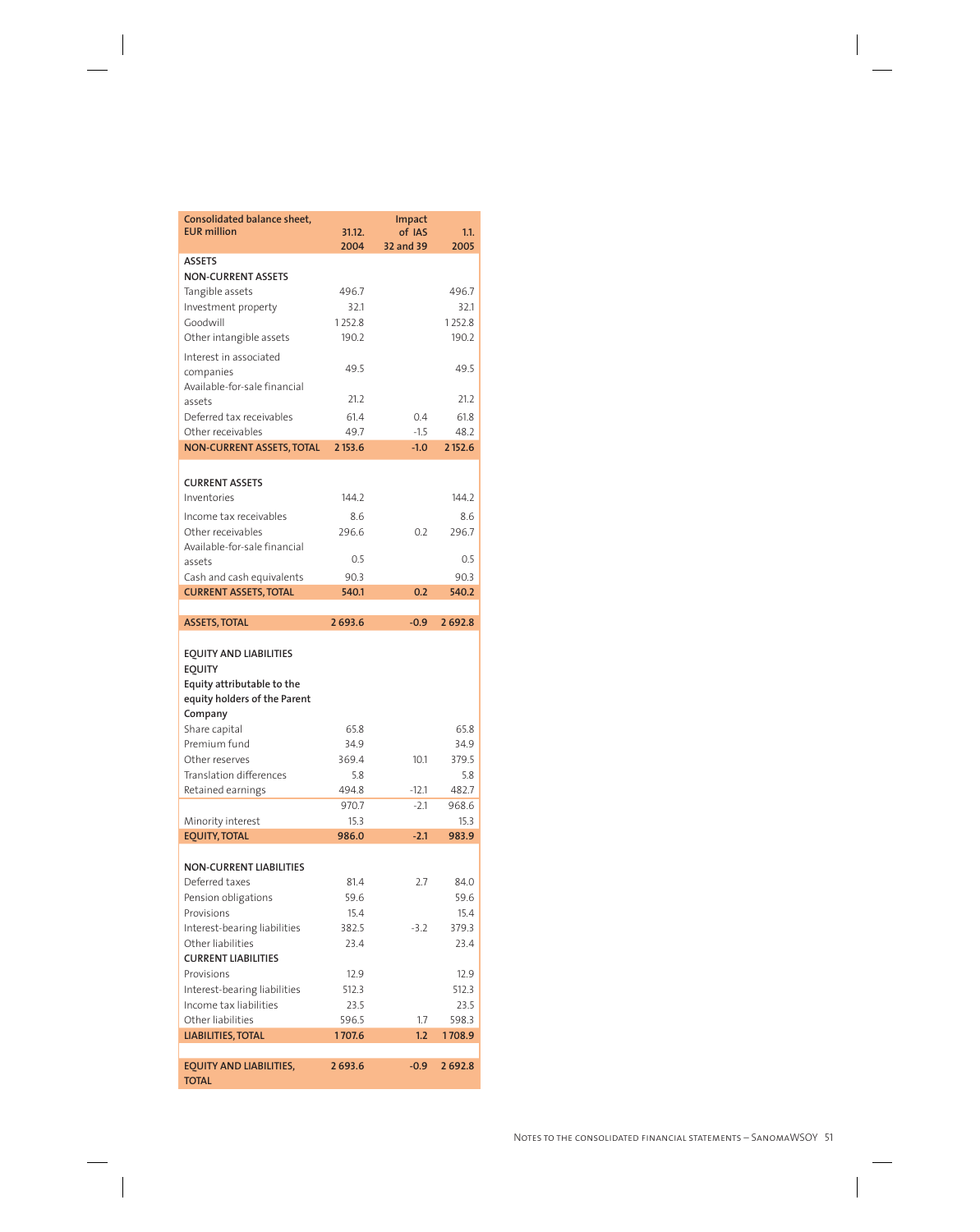# Definitions of key indicators

| Return on equity, % (ROE)      | $=$      | Result for the period                                                                                                                                  | X100        |
|--------------------------------|----------|--------------------------------------------------------------------------------------------------------------------------------------------------------|-------------|
|                                |          | Equity total (average of monthly balances)                                                                                                             |             |
| Return on investments, % (ROI) | $\equiv$ | Result before taxes + interest and other financial expenses<br>Balance sheet total - non-interest-bearing liabilities<br>(average of monthly balances) | <b>X10C</b> |
| Equity ratio, %                | $=$      | Equity total<br>X100<br>Balance sheet total - advances received                                                                                        |             |
| Gearing, %                     | $=$      | Interest-bearing liabilities - cash and cash equivalents<br>Equity total                                                                               | X100        |
| Earnings / share (EPS)         | $=$      | Result for the period attributable to the equity holders of the Parent Company<br>Average number of shares on the market                               |             |
| Cash flow / share              | $=$      | Cash flow from operations<br>Average number of shares on the market                                                                                    |             |
| Equity / share                 | $=$      | Equity attributable to the equity holders of the Parent Company<br>Number of shares on the market at the balance sheet date                            |             |
| Dividend / share               | $=$      | Total dividend distribution<br>Number of shares at the balance sheet date                                                                              |             |
| Dividend / result, %           | $=$      | Dividend / share<br>X100<br>Result / share                                                                                                             |             |
| Market capitalisation          | $=$      | Number of shares on the market at the balance sheet date x share price<br>on the last trading day of the year by share class                           |             |
| Effective dividend yield, %    | $=$      | Dividend / share<br>Share price on the last trading day of the year by share class                                                                     | X100        |
| P/E ratio                      | $=$      | Share price on the last trading day of the year<br>Result / share                                                                                      |             |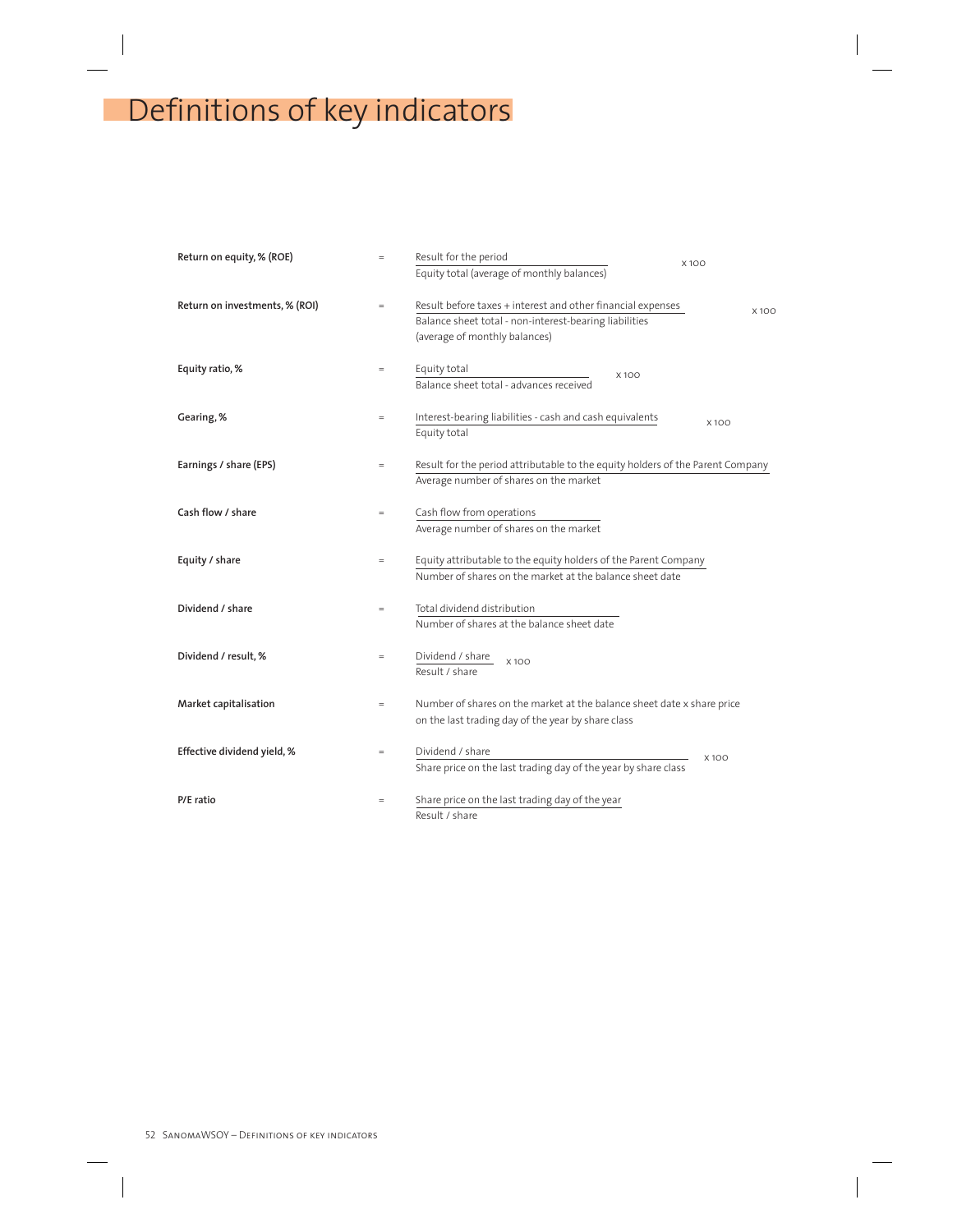# Shares and shareholders

#### **Share capital**

| SanomaWSOY's share capital at Dec. 31, EUR 1000 | 2005   | 2004  | 2003   | 2002   | 2001    |
|-------------------------------------------------|--------|-------|--------|--------|---------|
| All shares total                                | 67479  | 65838 | 68 929 | 62 574 | 62 574  |
| Series A                                        | 9945   | 9976  | 9985   | 9985   | 9985    |
| Series B                                        | 57 534 | 55862 | 58 944 | 52589  | 52 589  |
| Outstanding shares total                        | 67479  | 65838 | 65838  | 59484  | 59 4 84 |
| Series A                                        | 9945   | 9976  | 9985   | 9985   | 9985    |
| Series B                                        | 57 534 | 55862 | 55 853 | 49499  | 49499   |
|                                                 |        |       |        |        |         |

According to SanomaWSOY's Articles of Association, the Company's minimum share capital is EUR 50,000,000 and maximum share capital is EUR 300,000,000. within which limits the share capital may be increased or reduced without amending the Articles of Association. The table below shows changes in the share capital.

| Changes in the share capital 1999-2005                | No. of issued<br><b>Series A shares</b> | No. of issued<br><b>Series B shares</b> | Total no.<br>of shares | <b>Share capital</b><br>(EUR million) | <b>Share capital</b><br>(FIM million) |
|-------------------------------------------------------|-----------------------------------------|-----------------------------------------|------------------------|---------------------------------------|---------------------------------------|
| SanomaWSOY Corporation at May 1, 1999                 | 6 001 8 95                              | 30 378 504                              | 36 380 399             |                                       | 363.8                                 |
| SanomaWSOY Corporation at Dec. 31, 1999               | 6 001 895                               | 30 378 504                              | 36 380 399             |                                       | 363.8                                 |
| Conversion of Series A shares into Series B shares at |                                         |                                         |                        |                                       |                                       |
| Apr. 4, 2000                                          | 5 8 0 5 1 2 3                           | 30 575 276                              | 36 380 399             |                                       | 363.8                                 |
| Share split into four shares at May 9, 2000           | 23 220 492                              | 122 301 104                             | 145 521 596            |                                       | 363.8                                 |
| Share capital denomination into Euro at May 9, 2000   | 23 220 492                              | 122 301 104                             | 145 521 596            | 61.2                                  |                                       |
| Increase of share capital, bonus issue at May 9, 2000 | 23 220 492                              | 122 301 104                             | 145 521 596            | 62.6                                  |                                       |
| SanomaWSOY Corporation at Dec. 31, 2000               | 23 220 492                              | 122 301 104                             | 145 521 596            | 62.6                                  |                                       |
| SanomaWSOY Corporation at Dec. 31, 2001               | 23 220 492                              | 122 301 104                             | 145 521 596            | 62.6                                  |                                       |
| SanomaWSOY Corporation at Dec. 31, 2002               | 23 220 492                              | 122 301 104                             | 145 521 596            | 62.6                                  |                                       |
| Issue of new Series B shares at Mar. 1, 2003          |                                         |                                         |                        |                                       |                                       |
| (Rautakirja's merger)                                 | 23 220 492                              | 155 851 954                             | 179 072 446            | 77.0                                  |                                       |
| Invalidation of treasury shares at Apr. 30, 2003      |                                         |                                         |                        |                                       |                                       |
| (Rautakirja's merger)                                 | 23 220 492                              | 137 078 936                             | 160 299 428            | 68.9                                  |                                       |
| SanomaWSOY Corporation at Dec. 31, 2003               | 23 220 492                              | 137 078 936                             | 160 299 428            | 68.9                                  |                                       |
| Invalidation of treasury shares at Jul. 30, 2003      |                                         |                                         |                        |                                       |                                       |
| (Tiikerijakelu's merger)                              | 23 220 492                              | 129 891 660                             | 153 112 152            | 65.8                                  |                                       |
| Conversion of Series A shares into Series B           |                                         |                                         |                        |                                       |                                       |
| shares at Aug. 27, 2004                               | 23 209 492                              | 129 902 660                             | 153 112 152            | 65.8                                  |                                       |
| Conversion of Series A shares into Series B           |                                         |                                         |                        |                                       |                                       |
| shares at Nov. 26, 2004                               | 23 199 492                              | 129 912 660                             | 153 112 152            | 65.8                                  |                                       |
| SanomaWSOY Corporation at Dec. 31, 2004               | 23 199 492                              | 129 912 660                             | 153 112 152            | 65.8                                  |                                       |
| Conversion of convertible capital note into           |                                         |                                         |                        |                                       |                                       |
| Series B shares at Apr. 29, 2005                      | 23 199 492                              | 129 922 087                             | 153 121 579            | 65.8                                  |                                       |
| Conversion of convertible capital note into           |                                         |                                         |                        |                                       |                                       |
| Series B shares at May 25, 2005                       | 23 199 492                              | 129 931 515                             | 153 131 007            | 65.8                                  |                                       |
| Conversion of Series A shares into Series B           |                                         |                                         |                        |                                       |                                       |
| shares at Jun. 23, 2005                               | 23 127 312                              | 130 003 695                             | 153 131 007            | 65.8                                  |                                       |
| Conversion of convertible capital note into           |                                         |                                         |                        |                                       |                                       |
| Series B shares at Jul 22, 2005                       | 23 127 312                              | 131 842 801                             | 154 970 113            | 66.6                                  |                                       |
| Conversion of convertible capital note into           |                                         |                                         |                        |                                       |                                       |
| Series B shares at Aug. 12, 2005                      | 23 127 312                              | 131 897 479                             | 155 024 791            | 66.7                                  |                                       |
| Conversion of convertible capital note into           |                                         |                                         |                        |                                       |                                       |
| Series B shares at Sept. 5, 2005                      | 23 127 312                              | 132 588 852                             | 155 716 164            | 67.0                                  |                                       |
| Conversion of convertible capital note into Series B  |                                         |                                         |                        |                                       |                                       |
| shares and subscription for new Series B shares based |                                         |                                         |                        |                                       |                                       |
| on stock options at Nov. 10, 2005                     | 23 127 312                              | 133 230 069                             | 156 357 381            | 67.2                                  |                                       |
| Conversion of convertible capital note into Series B  |                                         |                                         |                        |                                       |                                       |
| shares and subscription for new Series B shares based |                                         |                                         |                        |                                       |                                       |
| on stock options, 23.12.2005                          | 23 127 312                              | 133 800 270                             | 156 927 582            | 67.5                                  |                                       |
| SanomaWSOY Corporation at Dec. 31, 2005               | 23 127 312                              | 133 800 270                             | 156 927 582            | 67.5                                  |                                       |

The dates in the above table refer to dates for registration of changes in the share capital.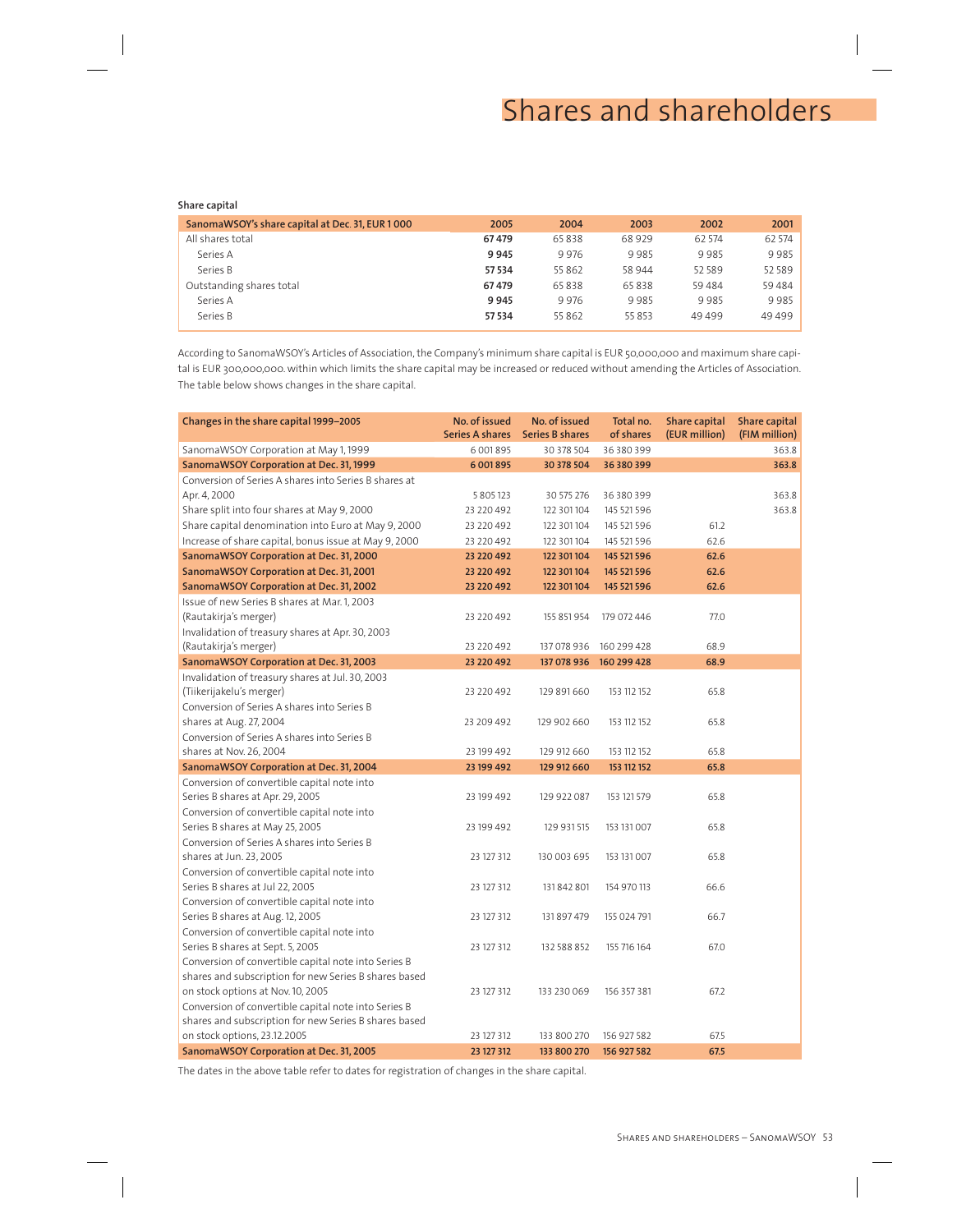#### **Series of shares**

The company has two series of shares: A (20 votes) and B (one vote). All shares entitle their holders to equal dividends.

#### **Number of shares**

| Number of shares                                                                                  | <b>Series A</b> | <b>Series B</b> | Total        |  |  |  |
|---------------------------------------------------------------------------------------------------|-----------------|-----------------|--------------|--|--|--|
| Number of shares at Dec. 31, 2005                                                                 | 23 127 312      | 133 800 270     | 156 927 582  |  |  |  |
| Average issue-adjusted number of shares                                                           | 23 161 523      | 131077386       | 154 238 909  |  |  |  |
|                                                                                                   |                 |                 |              |  |  |  |
| Dilution effect if all capital notes and issued stock                                             | <b>Series A</b> | <b>Series B</b> | <b>Total</b> |  |  |  |
| options were converted into shares*                                                               |                 |                 |              |  |  |  |
| Number of outstanding shares at Dec. 31, 2005                                                     | 23 127 312      | 133 800 270     | 156 927 582  |  |  |  |
| Convertible capital note 2001                                                                     |                 | 5 676 932       | 5 676 932    |  |  |  |
| 2001A stock options                                                                               |                 | 607700          | 607700       |  |  |  |
| 2001B stock options                                                                               |                 | 1030850         | 1030850      |  |  |  |
| 2001C stock options                                                                               |                 | 1094900         | 1094900      |  |  |  |
| 2004A stock options                                                                               |                 | 1132 200        | 1132 200     |  |  |  |
| 2004B stock options                                                                               |                 | 1135 300        | 1135 300     |  |  |  |
| Number of outstanding shares, diluted, at Dec. 31, 2005                                           | 23 127 312      | 144 478 152     | 167 605 464  |  |  |  |
| * Provided that all convertible capital notes and issued stock options are converted into shares. |                 |                 |              |  |  |  |

Shares to be subscribed on the basis of the issued stock options and convertible capital notes would account for 6.37% of SanomaWSOY shares after conversion and would represent 1.76% of all votes if all of the issued stock options were exercised and the remaining capital notes were converted into shares.

Including the 2004A and 2004B stock options held by Lastannet Oy and the unissued 2004C stock options, the potential combined dilution effect of the stock option schemes and the convertible capital notes on December 31, 2005 was 12,910,382 shares, accounting for 7.60% of the total number of post-conversion shares and 2.12% of votes entitled by these shares.

#### **Major changes in shareholdings**

In 2005, SanomaWSOY received two flagging announcements regarding changes in shareholdings. On March 1, 2005, SanomaWSOY's main shareholders, Aatos Erkko and the estate of Patricia Seppälä, sold a total of 10 million Series B shares, which considerably improved the share's liquidity. As a result, the combined holdings of Aatos Erkko and the bodies he controls fell to below one quarter (1/4) and his direct ownership to below one-fifth (1/5) of SanomaWSOY's share capital.

Robin Langenskiöld's and Rafaela Seppälä's holdings decreased to below one-twentieth (1/20) of the share capital, due to SanomaWSOY's share capital increase on July 22, 2005.

#### **Company shares and Board authorisations**

The AGM of April 12, 2005 authorised SanomaWSOY's Board to decide, within one year of the AGM, on an increase of share capital through one or more rights issues, issuance of one or more convertible bond loans, and/or stock options. Accordingly, the new shares issued shall be of Series B shares, and their aggregate number may not exceed 30,622,430. The total increase of share capital may not exceed EUR 13,167,644.90. The authorisation excludes the personnel incentives.

The AGM also authorised the Board to decide, within one year of the AGM, to acquire the Company's own Series A and B shares. The acquisition would be made by using distributable funds. The aggregate book counter-value of the shares or the total votes conferred by such shares after the acquisition may not exceed 5% of the share capital or of the total votes of the Company. The shares will be acquired in the existing proportion of the different share classes.

SanomaWSOY did not hold own shares (treasury shares) on December 31, 2005, nor did the Board exercise its authorisations in 2005.

#### **Shareholder agreement**

The Board of Directors is unaware of any effective agreements related to holdings in SanomaWSOY's shares and the exercise of voting rights.

#### **Dividend policy**

SanomaWSOY conducts an active dividend policy and primarily pays out over half of Group results after taxes in dividends. The Board of Directors proposes a dividend of EUR 0.90 (EUR 0.80) per share for 2005.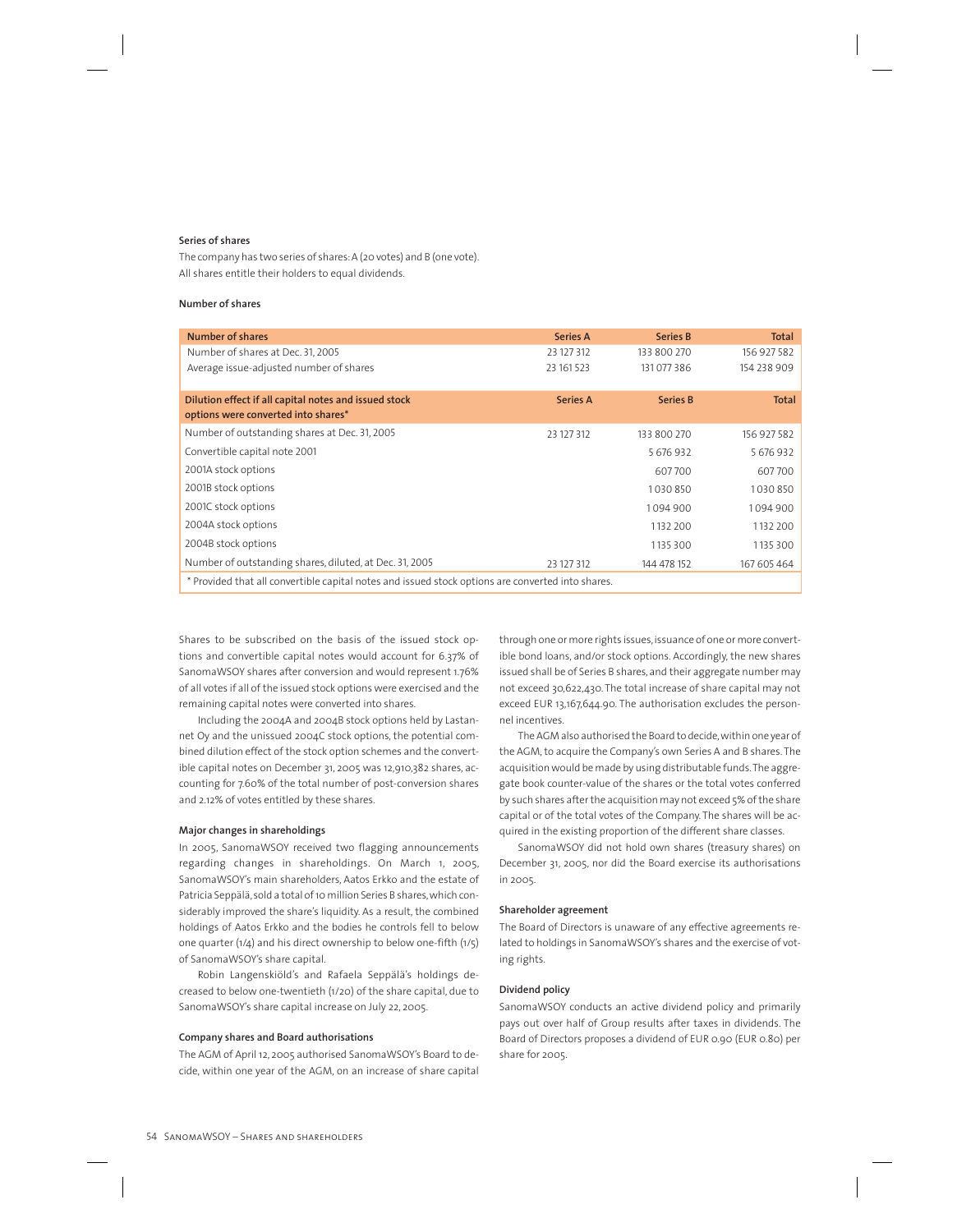#### **Management shareholdings**

On December 31, 2005, the combined holdings in company shares owned by members of the Board of Directors, President and CEO, and by the bodies they control as referred to in Chapter 1, Section 5 of the Securities Market Act, accounted for 5.13% (5.25%) of all shares and 5.09% (5.11%) of total votes. If all convertible capital notes, as well as the 2001A, 2001B, 2001C, and 2004A and 2004B stock options are converted into shares through subscriptions and the Board members exercise all their subscription rights, the combined holdings by the Board members and President and CEO (including the bodies they control) will account for 5.12% of the total, post-conversion number of shares and 5.08% of total votes, provided that no other changes in holdings will occur.

More detailed information on shareholdings by members of the Board of Directors and the Management Group can be found on Note 31, and on the Group's website at www.sanomawsoy.fi.

SanomaWSOY's guidelines on insider trading can be found on page 75 and on the Group's website.

| <b>Trading codes</b>    | <b>Series A</b> | <b>Series B</b> | 2001A stock options | 2001B stock options     |
|-------------------------|-----------------|-----------------|---------------------|-------------------------|
| Helsinki Stock Exchange | SWSAV           | <b>SWSBV</b>    | SWSBVEW101          | SWSBVEW201              |
| Startel                 | SWSAV           | <b>SWSBV</b>    | SWSBVEW101          | SWSBVEW201              |
| Bloomberg               | SWSAV FH        | SWSBV FH        | SWSBV101FH          | SWSBV <sub>201</sub> FH |
| Reuters                 | SWSAV.HE        | SWSBV.HE        | SWSBVEW101.HE       | SWSBVEW201.HE           |

#### **Share listing and trading codes**

SanomaWSOY shares, 2001A, and 2001B stock options are listed on the Main List of Helsinki Stock Exchange. One trading lot for its share series and stock options is 10 and 50, respectively.

SanomaWSOY's shares are included in the Consumer Discretionary sector index (based on GICS) of the Helsinki Stock Exchange, as well as in OMX Helsinki Cap, OMX Helsinki, and OMXH25 Open indices. In addition, the shares are included in Dow Jones STOXX

indices (600, Small 200, and media sector) and the sustainability index DJSI STOXX.

The shares are entered in the book-entry securities system operated by Finnish Central Securities Depository Ltd. On December 31, 2005, the company had 14,987 shareholders, foreign holdings accounting for 8.97% (4.23%) of all shares and 3.13% (1.87%) of total votes.

| SanomaWSOY's share value at Dec. 31, EUR million | 2005    | 2004        | 2003        | 2002   | 2001   |
|--------------------------------------------------|---------|-------------|-------------|--------|--------|
|                                                  |         |             |             |        |        |
| <b>Market capitalisation</b>                     | 3 121.5 | 2632.2      | 2 674.6     | 1387.0 | 1587.3 |
| Series A                                         | 489.6   | 399.0       | 392.2       | 232.4  | 278.6  |
| Series B                                         | 2 631.9 | 2 2 3 3 . 2 | 2 2 8 2 . 4 | 1154.5 | 1308.6 |
| Market value of outstanding shares               | 3 121.5 | 2632.2      | 2554.9      | 1319.1 | 1510.4 |
| Series A                                         | 489.6   | 399.0       | 392.2       | 232.4  | 278.6  |
| Series B                                         | 2 631.9 | 2 2 3 3 . 2 | 2162.7      | 1086.7 | 1231.7 |
| <b>Book counter-value, EUR</b>                   |         |             |             |        |        |
| Series A                                         | 0.43    | 0.43        | 0.43        | 0.43   | 0.43   |
| Series B                                         | 0.43    | 0.43        | 0.43        | 0.43   | 0.43   |
| <b>Taxable value, EUR</b>                        |         |             |             |        |        |
| Series A                                         | 16.02   | 11.90       | 11.41       | 7.35   | 8.40   |
| Series B                                         | 13.65   | 12.04       | 11.62       | 6.61   | 7.49   |

Other per share ratios can be found in the Key indicators table on page 3.

#### **Share performance**

Trading in SanomaWSOY shares almost tripled in 2005, the number of Series A shares and Series B shares traded totalling 189,380 (309,491) and 81,050,272 (29,558,799), respectively. Traded Series A shares accounted for 0.82% (1.33%) of the year's average number of shares and traded Series B shares 61.83% (22.76%). The price of Series A shares averaged EUR 20.05, varying from the EUR 16.85 low to EUR 23.99 high, while that of Series B shares averaged EUR 19.72, varying from the EUR 17.07 low to EUR 21.60 high.

On December 31, 2005, SanomaWSOY's market capitalisation totalled EUR 3,121.5 (2,632.2) million, the Series A share and B share closing at EUR 21.17 (17.20) and EUR 19.67 (17.19), respectively.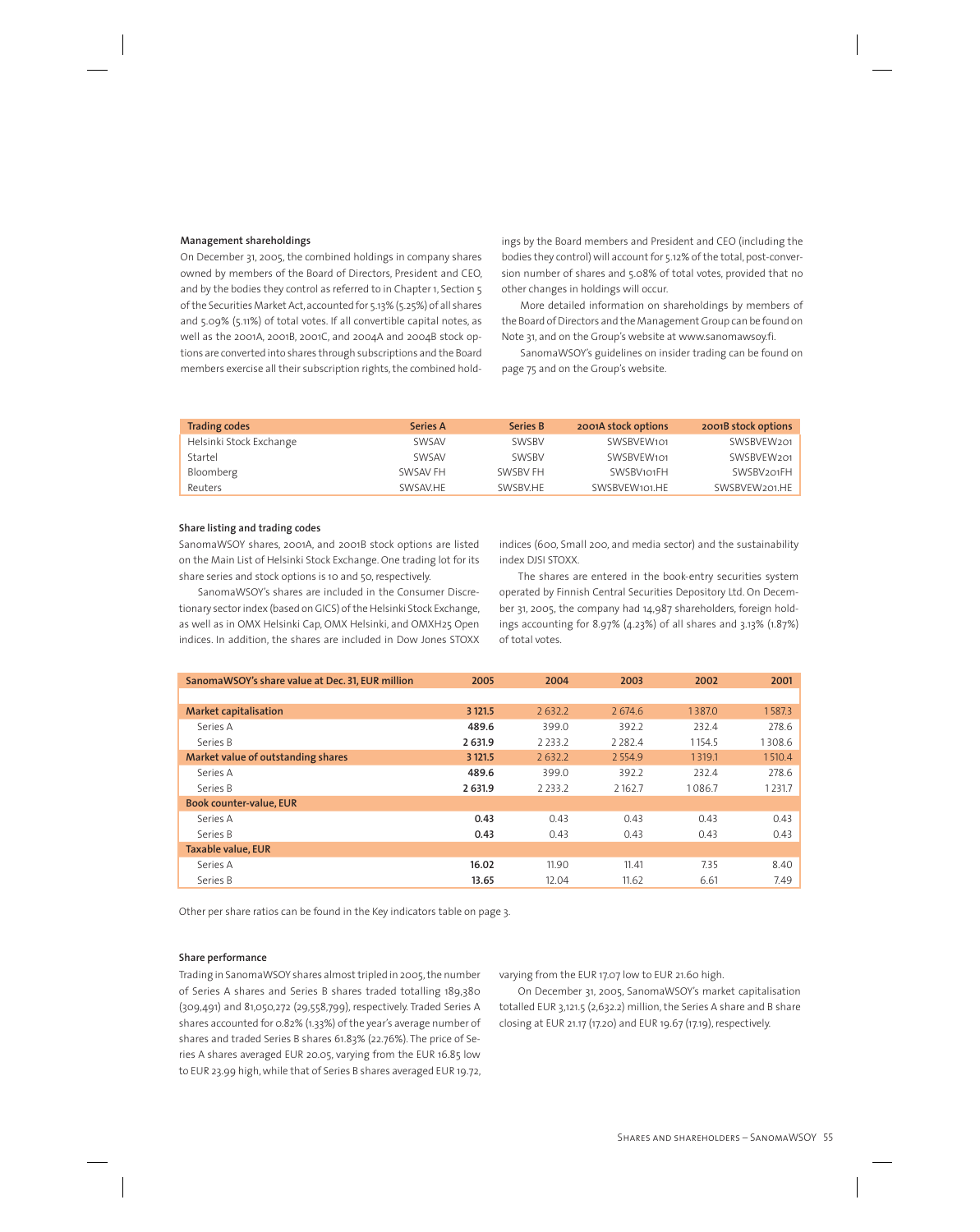#### **Performance of share price and benchmark indices**



#### **Series A, average price and turnover 2005 Series B, average price and turnover 2005**



**Series A, average price and turnover 2001–2005**









**Series A and B compared to indexes 2001–2005**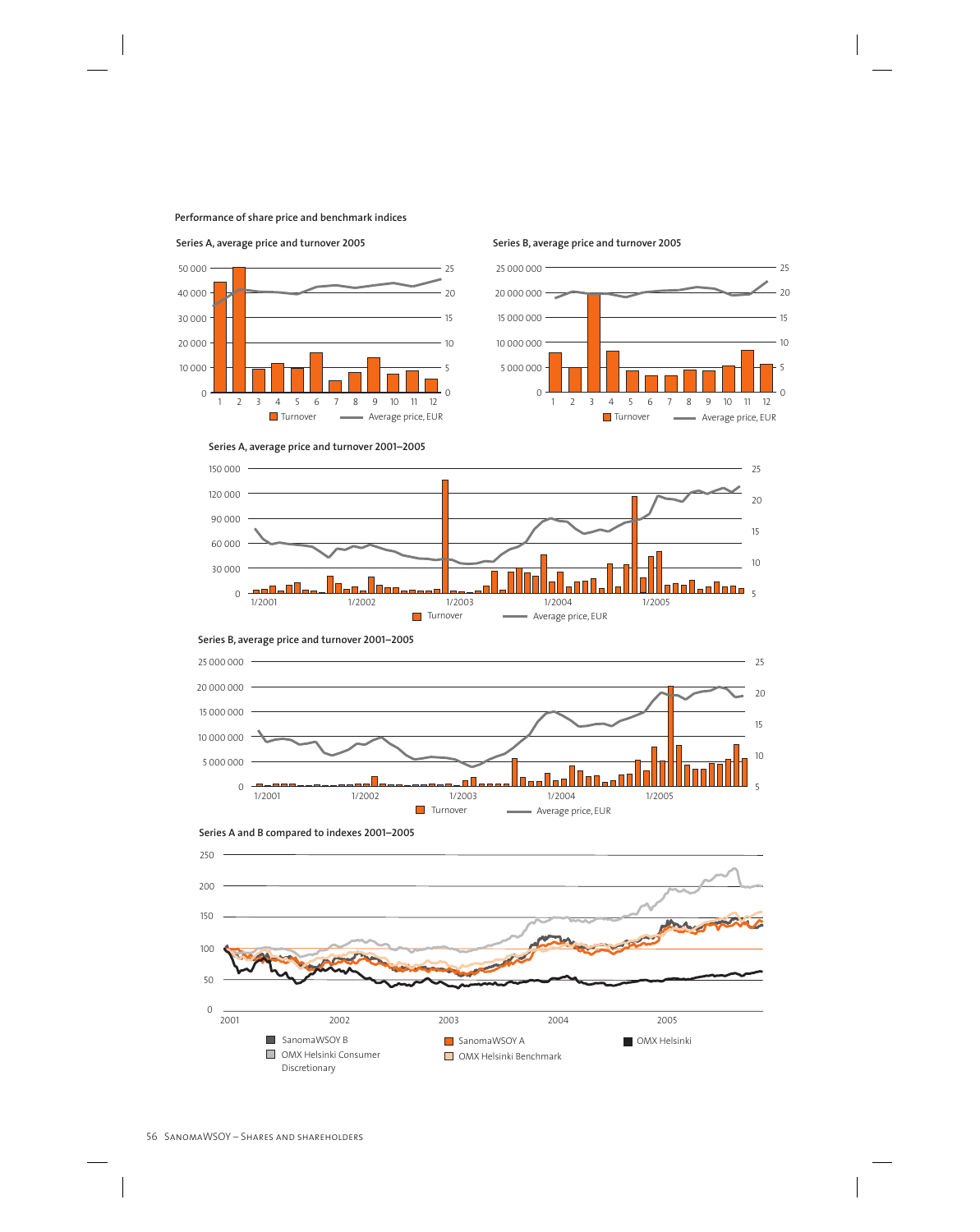#### **Stock options**

SanomaWSOY has two stock option schemes in place: the Warrant Scheme 2001 authorised by the Extraordinary General Meeting on August 21, 2001 and the Stock Option Scheme 2004 authorised by the Annual General Meeting on March 30, 2004, the latter's last tranche being issued at the turn of 2006/2007.

More detailed information on the terms and conditions (e.g. subscription prices and periods) of these schemes can be found on Note 20.

The stock option schemes cover all of SanomaWSOY's divisions. On December 31, 2005, a total of 2,733,450 outstanding stock options under the Warrant Scheme 2001 were held by 179 managers within the Group and the number of stock options outstanding under the Stock Option Scheme 2004 and held by 222 managers totalled 2,267,500. The remaining agreed-upon and unissued 2004A and 2004B stock options have been allocated to Lastannet Oy, and SanomaWSOY's Board of Directors will decide on their issuance at a later date. The Board of Directors may extend the group of parties entitled to stock options, or decide on the issuance of stock options in connection with corporate transactions or recruitment.

In the event the stock option holder's contract of employment or service terminates prior to the beginning of a share subscription period, he/she will be required to offer his/her stock options back to the company, without compensating his/her for any value increment related to these stock options. However, this does not apply to those whose employment or service contract is no longer effective due to retirement or death.

The first two tranches of the Warrant Scheme 2001 have been listed on the Helsinki Stock Exchange. During 2005, a total of 29,150 Series B shares were subscribed using 7,300 2001A stock options and 21,850 2001B stock options. New shares subscribed on the basis of the stock options entitle their subscribers to all shareholder rights as of the date the share capital increase is entered into the Trade Register.

Information on stock options held by SanomaWSOY's Board of Directors and Management Group can be found on Note 31. A monthly update on insider holdings in traded stock options can be found on the Group's website.

#### **Convertible capital note**

As authorised by the EGM on August 21, 2001, the Board of Directors decided, on the same date, to issue a convertible capital note of EUR 200 million for subscription by professional investors in Finland. A more detailed description of this loan can be found on Note 22.

By the end of 2004, SanomaWSOY had redeemed 4,944 notes, which have been invalidated. In 2005, a total of 6,024 notes were converted into 3,786,280 Series B shares. Following the conversions, the loan totalled EUR 90.3 million at the year-end.

The conversion period for the loan runs annually from January 2 to November 30. The imputed conversion price of a share is EUR 15.91. New shares resulting from the conversion of the capital note entitle their holders to receive their first dividends for the financial year during which the conversion took place, while other shareholder rights take effect as of the date the share capital increase is entered into the Trade Register.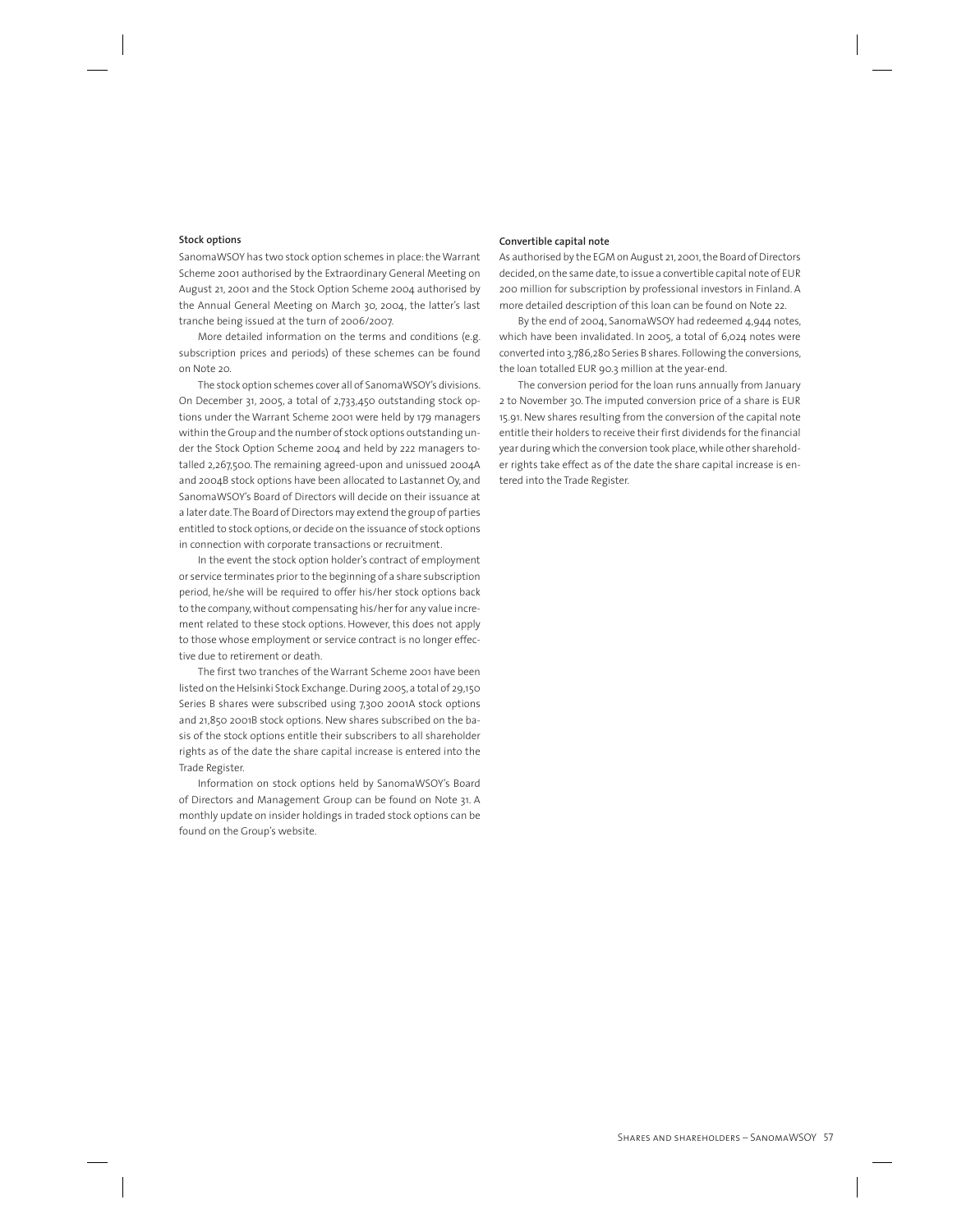#### **Major shareholders at Dec. 31, 2005**

|                   | Shareholder<br><b>Number of shares</b>                       |            |            |               |       |             |       |
|-------------------|--------------------------------------------------------------|------------|------------|---------------|-------|-------------|-------|
|                   |                                                              | Series A   | Series B   | shares        | %     | votes       | %     |
| 1                 | Aatos Erkko                                                  | 6480816    | 30 354 720 | 36 835 536    | 23.48 | 159 971 040 | 26.82 |
|                   | Aatos Erkko                                                  | 5 125 832  | 20 041 660 | 25 167 492    | 16.04 | 122 558 300 | 20.55 |
|                   | Oy Asipex Ab                                                 | 1354984    | 10 313 060 | 11 668 044    | 7.44  | 37 412 740  | 6.27  |
| 2                 | Patricia Seppälä's estate                                    | 2 317 876  | 6 378 524  | 8696400       | 5.54  | 52 736 044  | 8.84  |
| 3                 | Robin Langenskiöld                                           | 1119 604   | 6 577 712  | 7697316       | 4.91  | 28 969 792  | 4.86  |
| 4                 | Rafaela Seppälä                                              | 1119 600   | 6 577 716  | 7697316       | 4.91  | 28 969 716  | 4.86  |
| 5                 | The Helsingin Sanomat Centennial Foundation                  | 915 932    | 4086796    | 5 002 728     | 3.19  | 22 405 436  | 3.76  |
| 6                 | Ilmarinen Mutual Pension Insurance Company                   | 720 624    | 3 604 573  | 4 3 2 5 1 9 7 | 2.76  | 18 017 053  | 3.02  |
| $\overline{7}$    | The Alfred Kordelin Foundation                               | 1780122    | 2 217 634  | 3 997 756     | 2.55  | 37 820 074  | 6.34  |
| 8                 | Sampo Group                                                  | 456 066    | 2056721    | 2 512 787     | 1.60  | 11 178 041  | 1.87  |
|                   | Sampo Life Insurance Company Limited                         | 456 066    | 2056721    | 2 512 787     | 1.60  | 11 178 041  | 1.87  |
| 9                 | The Finnish Cultural Foundation                              | 1848956    | 507168     | 2 3 5 6 1 2 4 | 1.50  | 37 486 288  | 6.29  |
| 10                | The Foundation for Actor's Old-Age Home                      | 386 248    | 1824484    | 2 210 732     | 1.41  | 9 549 444   | 1.60  |
| 11                | The Werner Söderström Corporation's Literature<br>Foundation | 1335 610   | 669727     | 2005337       | 1.28  | 27 381 927  | 4.59  |
| $12 \overline{ }$ | The Finnish Literature Society                               | 264 000    | 1624 918   | 1888918       | 1.20  | 6904918     | 1.16  |
| 13                | Oy Karl Fazer Ab                                             |            | 1865322    | 1865322       | 1.19  | 1865322     | 0.31  |
| 14                | Oy Premiere Holding Oy                                       |            | 1629 974   | 1629 974      | 1.04  | 1629 974    | 0.27  |
| 15                | Tapiola Group                                                |            | 1621309    | 1621309       | 1.03  | 1621309     | 0.28  |
|                   | Tapiola Mutual Pension Insurance Company                     |            | 753 308    | 753 308       | 0.48  | 753 308     | 0.13  |
|                   | Tapiola General Mutual Insurance Company                     |            | 484 017    | 484 017       | 0.31  | 484 017     | 0.08  |
|                   | Tapiola Mutual Life Assurance Company                        |            | 285 384    | 285 384       | 0.18  | 285 384     | 0.05  |
|                   | Tapiola Corporate Life Insurance Ltd                         |            | 98 600     | 98 600        | 0.06  | 98 600      | 0.02  |
| 16                | The State Pension Fund                                       |            | 1600000    | 1600000       | 1.02  | 1600000     | 0.27  |
| 17                | OP Delta Mutual Fund                                         |            | 1497495    | 1497495       | 0.95  | 1497495     | 0.25  |
| 18                | <b>Etera Mutual Pension Insurance Company</b>                |            | 1319940    | 1319 940      | 0.84  | 1319 940    | 0.22  |
| 19                | Varma Mutual Pension Insurance Company                       |            | 1150 555   | 1150 555      | 0.73  | 1150 555    | 0.19  |
| 20                | Fennia Group                                                 |            | 1201452    | 1 201 452     | 0.76  | 1201452     | 0.20  |
|                   | Mutual Insurance Company Pension-Fennia                      |            | 1132 452   | 1132452       | 0.72  | 1132452     | 0.19  |
|                   | Fennia Life Insurance Company Ltd                            |            | 69000      | 69000         | 0.04  | 69000       | 0.01  |
|                   | 20 largest, total                                            | 18 745 454 | 78 366 740 | 97 112 194    | 61.89 | 453 275 820 | 76.00 |
|                   |                                                              |            |            |               |       |             |       |
|                   | Nominee registrations total                                  | 41869      | 11 495 948 | 11 537 817    | 7.35  | 12 333 328  | 2.07  |

Shareholders are grouped according to the direct holdings of individual shareholders and the shares held by their investment companies and stated as aggregate amounts and specified category. The shareholdings of companies belonging to the same group are stated both as aggregate amounts and specified by category. The monthly updated list of major shareholders can be found on the Group's website at www.sanomawsoy.fi.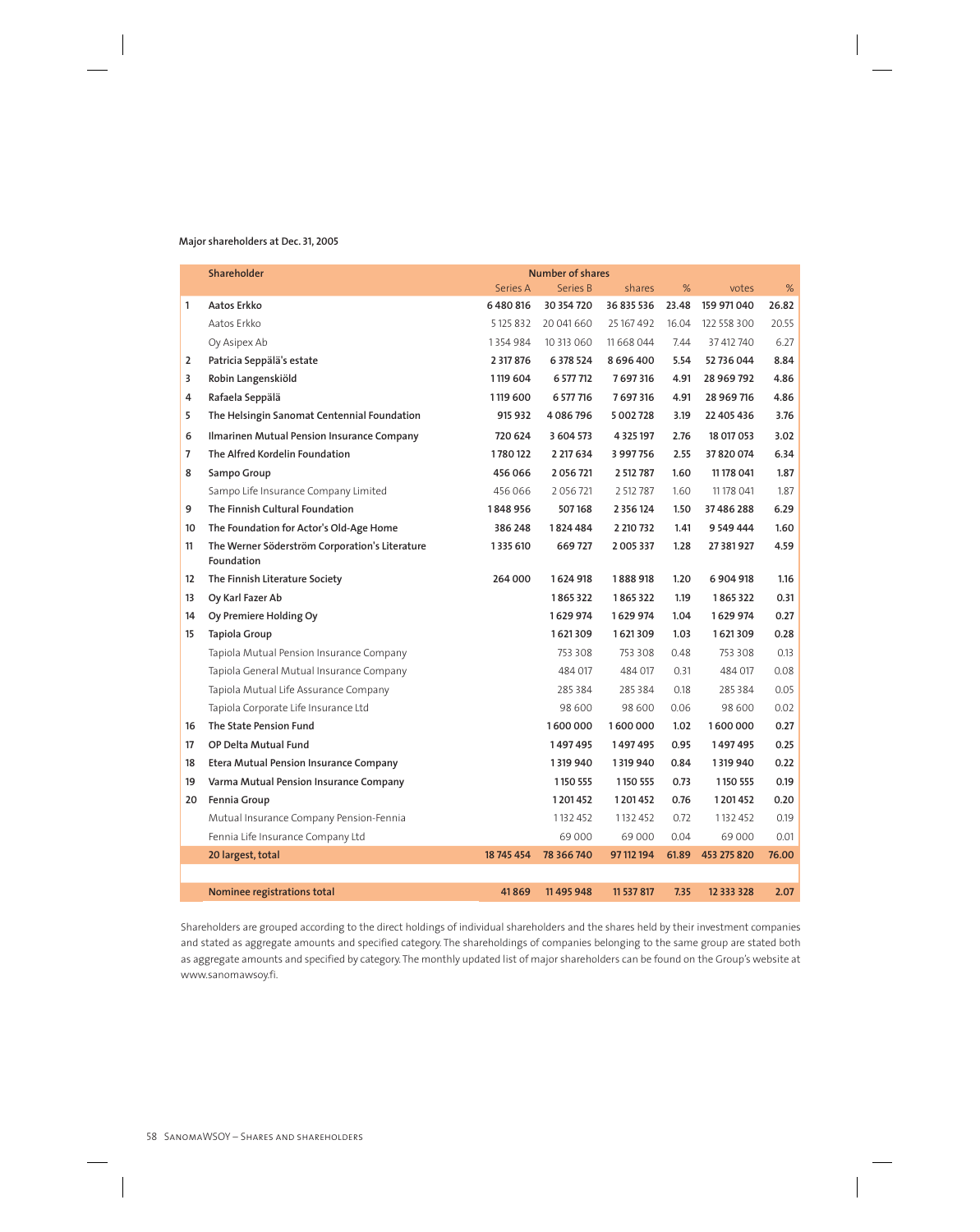#### **Shareholders by sector at Dec. 31, 2005**

|                                      | Number of shareholders | %      | Number of shares | %      | Number of votes | %      |
|--------------------------------------|------------------------|--------|------------------|--------|-----------------|--------|
| Companies                            | 1130                   | 7.54   | 22 103 617       | 14.08  | 50 908 092      | 8.54   |
| Financial and insurance institutions | 112                    | 0.75   | 11 819 240       | 7.53   | 27 137 306      | 4.55   |
| Public entities                      | 61                     | 0.41   | 13 522 646       | 8.62   | 30 847 758      | 5.17   |
| Households                           | 13 13 6                | 87.65  | 68 829 613       | 43.86  | 290 964 332     | 48.79  |
| Non-profit organisations             | 446                    | 2.98   | 26 489 783       | 16.88  | 177 548 485     | 29.77  |
| Foreign registerations               | 92                     | 0.61   | 2534692          | 1.62   | 6328859         | 1.06   |
| Nominee registerations               | 10                     | 0.07   | 11 537 817       | 7.35   | 12 3 3 3 3 2 8  | 2.07   |
| <b>Total</b>                         | 14 9 8 7               | 100.00 | 156 837 408      | 99.94  | 596 068 160     | 99.95  |
| On joint account                     |                        |        | 90 174           | 0.06   | 278 350         | 0.05   |
| Number of shares on the market       |                        |        | 156 927 582      | 100.00 | 596 346 510     | 100.00 |

#### **Shareholdings by number of shares owned at Dec. 31, 2005**

| Number of shares               | Number of shareholders | %      | Number of shares | %      | Number of votes | %      |
|--------------------------------|------------------------|--------|------------------|--------|-----------------|--------|
| $1 - 100$                      | 2952                   | 19.70  | 186142           | 0.12   | 726 521         | 0.12   |
| $101 - 1000$                   | 8580                   | 57.25  | 3 676 243        | 2.34   | 7 3 5 6 5 8 1   | 1.23   |
| 1001-10000                     | 2922                   | 19.50  | 8 5 6 5 9 8 3    | 5.46   | 17 088 072      | 2.87   |
| 10 001-100 000                 | 429                    | 2.86   | 12 3 60 4 09     | 7.88   | 28 994 396      | 4.86   |
| 100 001-1 000 000              | 81                     | 0.54   | 25 165 008       | 16.04  | 71 583 452      | 12.00  |
| 1000 001-                      | 23                     | 0.15   | 106 883 623      | 68.11  | 470 319 138     | 78.87  |
| <b>Total</b>                   | 14 9 8 7               | 100.00 | 156 837 408      | 99.94  | 596 068 160     | 99.95  |
| On joint account               |                        |        | 90 174           | 0.06   | 278 350         | 0.05   |
| Number of shares on the market |                        |        | 156 927 582      | 100.00 | 596 346 510     | 100.00 |



Households 43.86 (48.79)

#### **SanomaWSOY's shareholders by number of shares owned, % of shares (% of votes)**

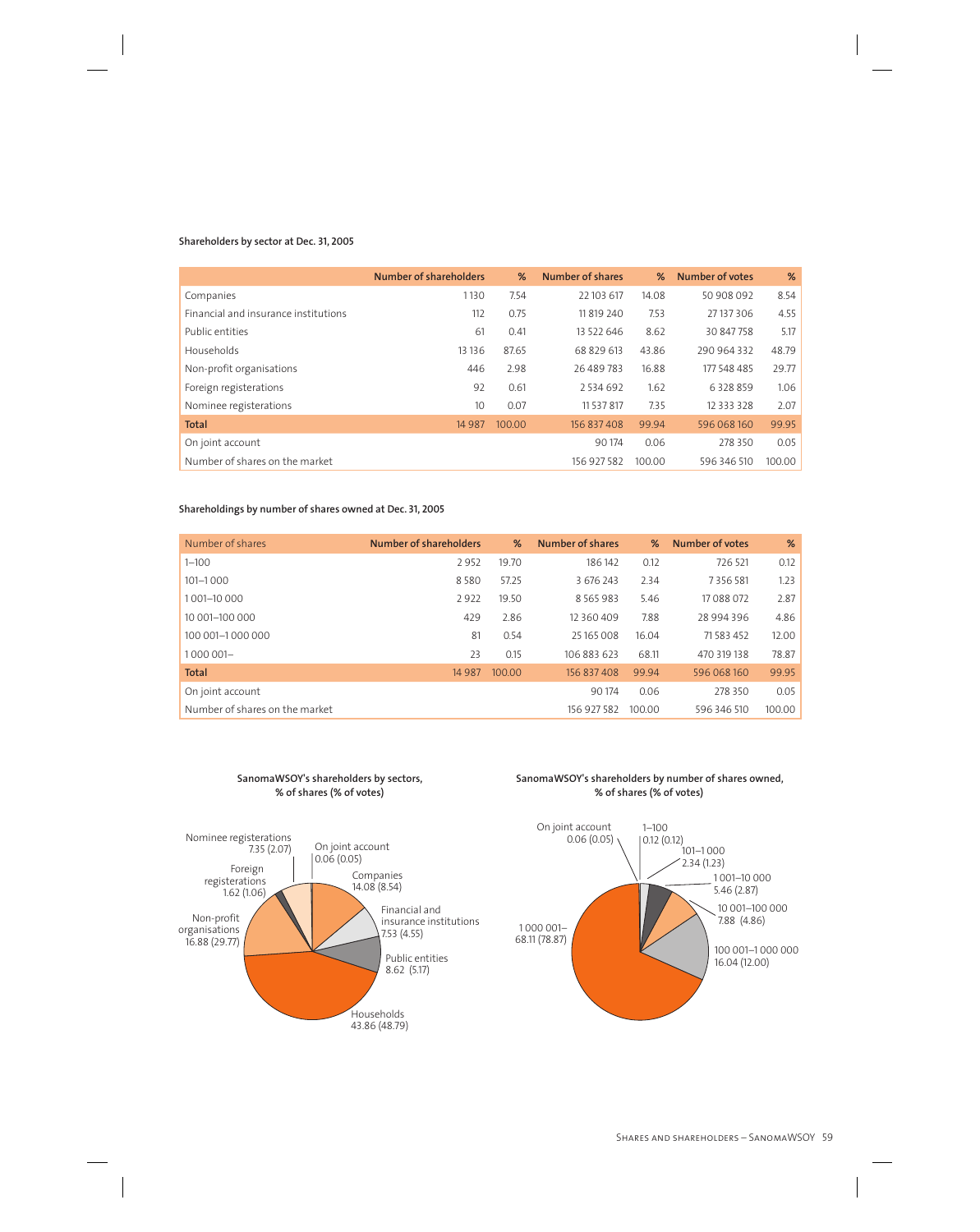# Parent Company income statement, FAS

| <b>EUR million</b>                       | <b>Note</b>    | $1.1 - 31.12.2005$ | $1.1 - 31.12.2004$ |
|------------------------------------------|----------------|--------------------|--------------------|
| Other operating income                   | 2              | 7.1                | 9.6                |
| Personnel expenses                       | 3              | 7.3                | 8.3                |
| Depreciation and decrease in value       | 8, 9, 10       | 0.7                | 1.7                |
| Other operating expenses                 | $\overline{4}$ | 11.0               | 12.5               |
| <b>OPERATING PROFIT (LOSS)</b>           |                | $-11.9$            | $-12.9$            |
| Financial income and expenses            | 5              | 5.3                | $-9.2$             |
| PROFIT (LOSS) BEFORE EXTRAORDINARY ITEMS |                | $-6.7$             | $-22.1$            |
| Extraordinary items                      | 6              | 76.0               | 73.5               |
| PROFIT (LOSS) AFTER EXTRAORDINARY ITEMS  |                | 69.4               | 51.4               |
| Appropriations                           | 15             | 0.5                | 0.2                |
| Income taxes                             | 7              | 6.2                | 6.0                |
| PROFIT (LOSS) FOR THE YEAR               |                | 76.1               | 57.6               |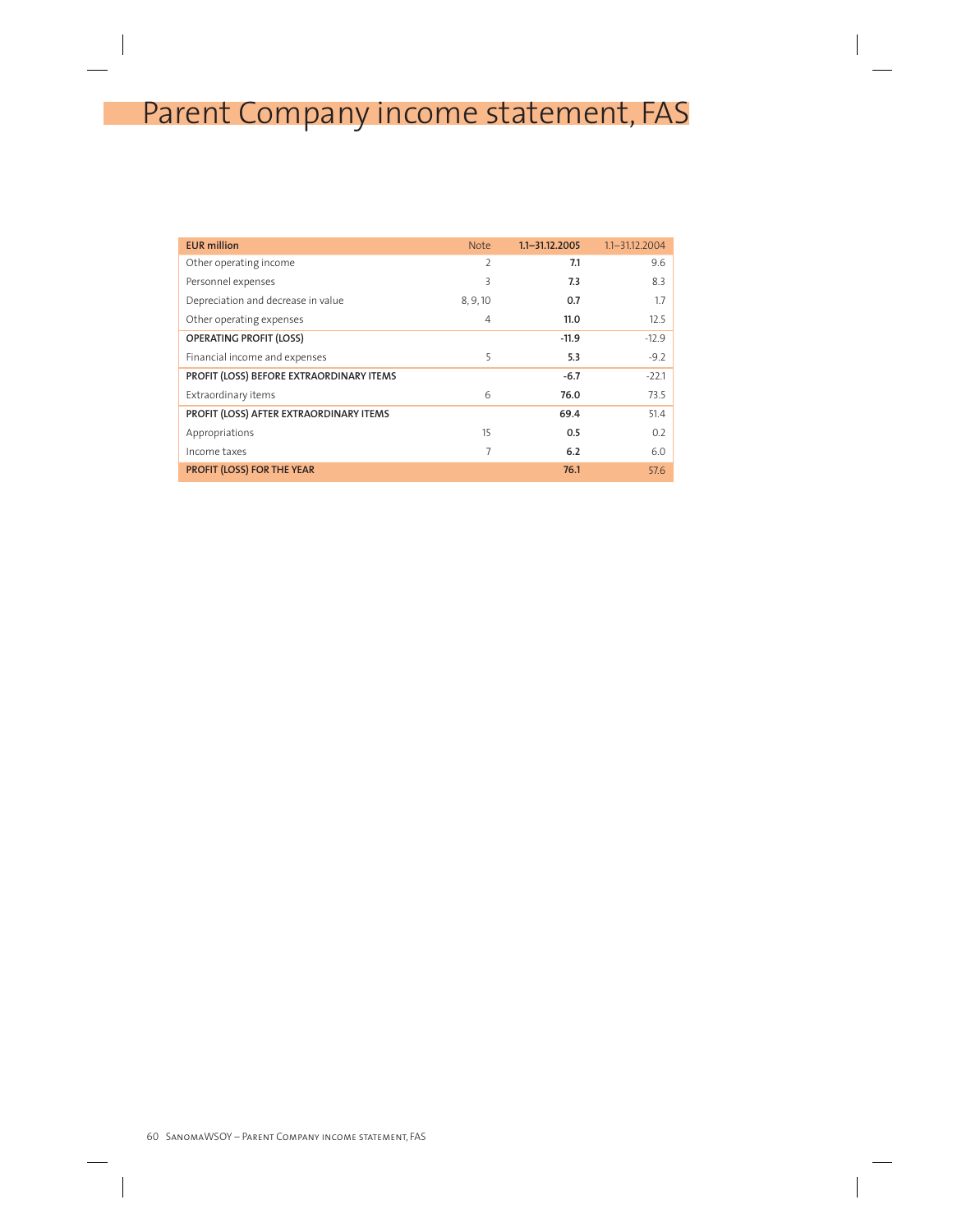# Parent Company balance sheet, FAS

| <b>EUR million</b>                          | <b>Note</b>     | 31.12.2005 | 31.12.2004 |
|---------------------------------------------|-----------------|------------|------------|
| <b>ASSETS</b>                               |                 |            |            |
|                                             |                 |            |            |
| <b>NON-CURRENT ASSETS</b>                   |                 |            |            |
| Intangible assets                           | 8               | 1.5        | 0.7        |
| Tangible assets                             | 9               | 9.3        | 15.2       |
| Investments                                 | 10 <sup>°</sup> | 1783.9     | 1743.0     |
| NON-CURRENT ASSETS, TOTAL                   |                 | 1794.7     | 1758.8     |
| <b>CURRENT ASSETS</b>                       |                 |            |            |
| Long-term receivables                       | 11              | 0.5        | 1.5        |
| Short-term receivables                      | 12              | 52.0       | 130.6      |
| Securities                                  | 13              | 3.4        | 2.1        |
| Cash and cash equivalents                   |                 | 4.4        | 0.5        |
| <b>CURRENT ASSETS, TOTAL</b>                |                 | 60.3       | 134.7      |
|                                             |                 |            |            |
| <b>ASSETS, TOTAL</b>                        |                 | 1855.0     | 1893.5     |
| SHAREHOLDERS' EQUITY AND LIABILITIES        |                 |            |            |
|                                             |                 |            |            |
| SHAREHOLDERS' EQUITY                        | 14              |            |            |
| Share capital                               |                 | 67.5       | 65.8       |
| Premium fund                                |                 | 77.6       | 18.8       |
| Other reserves                              |                 | 355.7      | 355.7      |
| Retained earnings                           |                 | 53.6       | 118.8      |
| Profit (loss) for the year                  |                 | 76.1       | 57.6       |
| Capital notes                               |                 | 90.3       | 150.6      |
| SHAREHOLDERS' EQUITY, TOTAL                 |                 | 720.8      | 767.3      |
|                                             |                 |            |            |
| <b>APPROPRIATIONS</b>                       | 15              | 0.0        | 0.5        |
| <b>PROVISIONS</b>                           | 16              |            | 0.2        |
|                                             |                 |            |            |
| <b>LIABILITIES</b>                          |                 |            |            |
| Non-current liabilities                     | 17              |            | 117.4      |
| Current liabilities                         | 18              | 1134.2     | 1008.1     |
| SHAREHOLDERS' EQUITY AND LIABILITIES, TOTAL |                 | 1855.0     | 1893.5     |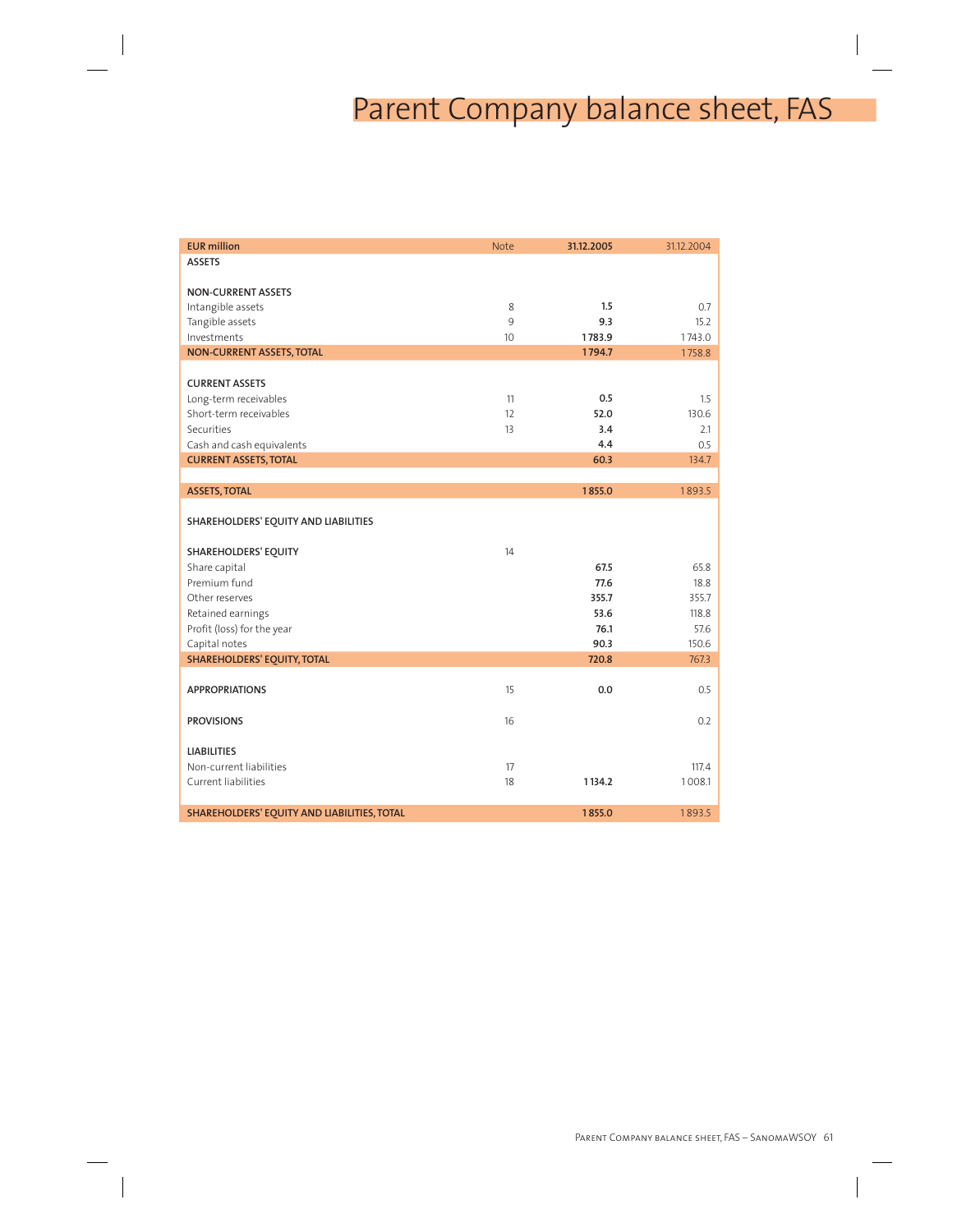# Parent Company cash flow statement, FAS

| <b>EUR million</b>                                                       | $1.1 - 31.12.2005$ | $1.1 - 31.12.2004$ |
|--------------------------------------------------------------------------|--------------------|--------------------|
| <b>OPERATIONS</b>                                                        |                    |                    |
| Result for the period                                                    | 76.1               | 57.6               |
| Adjustments                                                              |                    |                    |
| Income taxes                                                             | $-6.2$             | $-6.0$             |
| Appropriations                                                           | $-0.5$             | $-0.2$             |
| Extraordinary items                                                      | $-76.0$            | $-73.5$            |
| Financial income and expenses                                            | $-5.3$             | 9.2                |
| Depreciation and decrease in value                                       | 0.7                | 1.7                |
| Profit on sales of non-current assets                                    | $-1.7$             | $-0.8$             |
| Change in working capital                                                |                    |                    |
| Change in trade and other receivables                                    | $-0.3$             | 0.2                |
| Change in trade and other payables, and provisions                       | $-1.2$             | $0.0\,$            |
| Interest paid                                                            | $-35.9$            | $-36.1$            |
| Other financial items                                                    | $-0.3$             | 0.1                |
| Group contributions                                                      | 158.3              | 57.1               |
| Dividends received                                                       | 17.8               | 11.0               |
| Taxes paid                                                               | $-13.6$            | $-14.3$            |
| <b>CASH FLOW FROM OPERATIONS</b>                                         | 111.9              | 6.1                |
| <b>INVESTMENTS</b>                                                       |                    |                    |
| Acquisition of tangible and intangible assets                            | $-1.5$             | $-0.3$             |
| Group companies acquired                                                 |                    | $-86.0$            |
| Acquisition of other holdings                                            | 0.0                |                    |
| Sales of tangible and intangible assets                                  | 7.4                | 1.3                |
| Associated companies sold                                                | 1.3                | 2.3                |
| Sales of other companies                                                 | 4.5                | 8.0                |
| Increase(-)/decrease(+) in loan receivables with short maturity          | 8.8                | 25.6               |
| Long-term loans granted                                                  | $-117.3$           | $-12.9$            |
| Repayments of long-term loan receivables                                 | 30.9               | 25.0               |
| Interest received                                                        | 23.7               | 23.4               |
| <b>CASH FLOW FROM INVESTMENTS</b>                                        | $-42.2$            | $-13.7$            |
| <b>CASH FLOW BEFORE FINANCING</b>                                        | 69.7               | $-7.6$             |
| <b>FINANCING</b>                                                         |                    |                    |
| Proceeds from share subscriptions                                        | 0.3                |                    |
| Change in loans with short maturity                                      | 41.2               | 39.5               |
| Drawings of other loans                                                  | 459.8              | 670.0              |
| Repayments of other loans                                                | $-438.0$           | $-587.9$           |
| Dividends paid                                                           | $-122.5$           | $-160.3$           |
| Donations/other profit sharing                                           | $-0.4$             | $-0.3$             |
| <b>CASH FLOW FROM FINANCING</b>                                          | $-59.5$            | $-39.0$            |
|                                                                          |                    |                    |
| Change in cash and cash equivalents according to the cash flow statement | 10.2               | -46.7              |
| Cash and cash equivalents received in merger with subsidiary             | 1.3                | 17.5               |
| Net increase(+)/decrease(-) in cash and cash equivalents                 | 11.4               | $-29.2$            |
| Cash and cash equivalents at Jan.1                                       | -4.1               | 25.1               |
| Cash and cash equivalents at Dec. 31                                     | 7.3                | $-4.1$             |

Classification of changes in loan receivables and loan payables has been adjusted. Drawing and repayments of loans with short maturity are no longer separately presented. Cash and cash equivalents include bank overdrafts. Comparative data 2004 has been adjusted accordingly.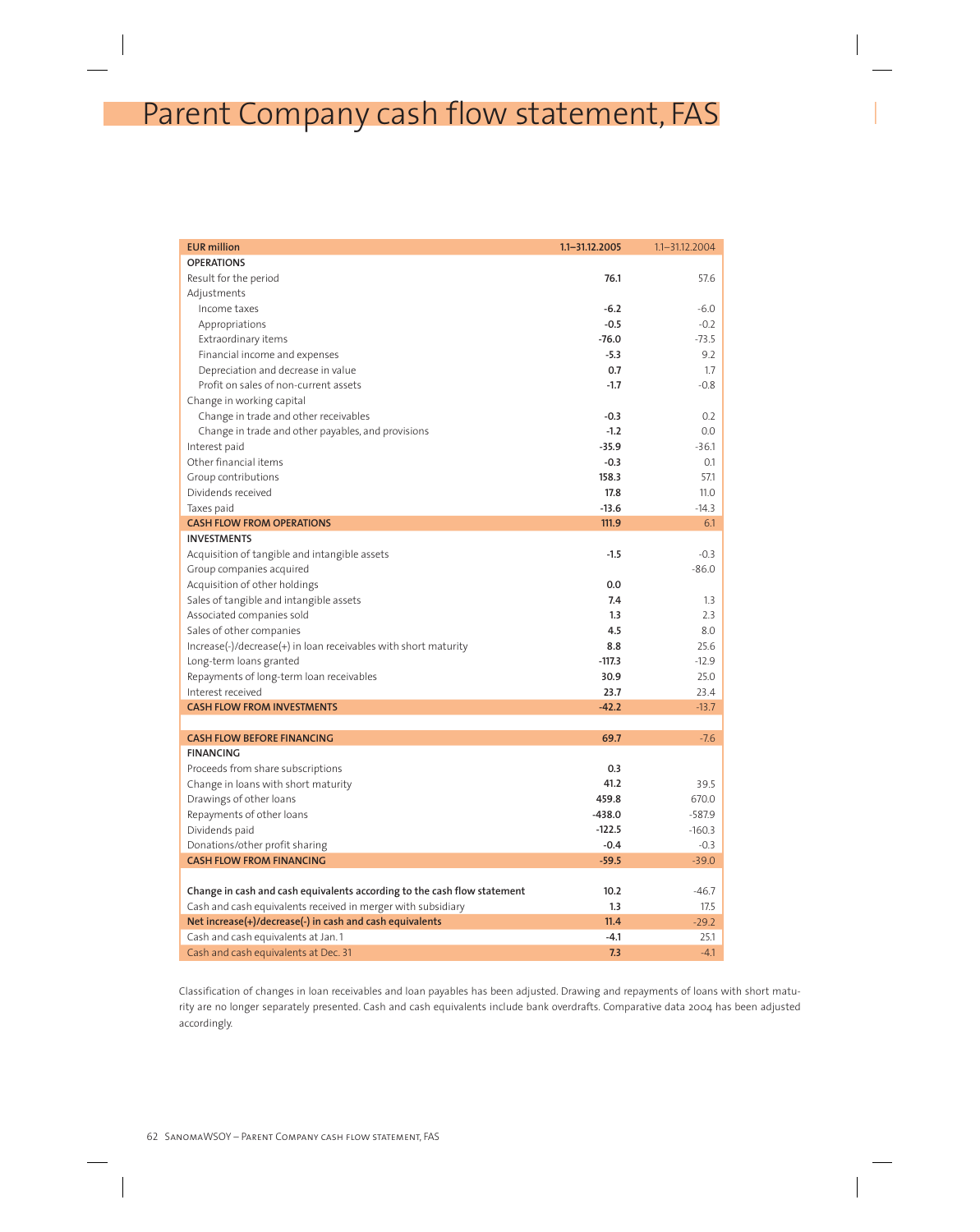## Notes to the Parent Company financial statements

## 1. PARENT COMPANY ACCOUNTING PRINCIPLES

SanomaWSOY Corporation is a Finnish public limited company domiciled in Helsinki. It was established as a result of a combination merger on May 1, 1999. SanomaWSOY Corporation's financial statements have been prepared in accordance with the Finnish Accounting Standards (FAS). The consolidated financial statements have been prepared applying the most recent IFRS standards. For the most, IFRS and FAS principles are coherent for SanomaWSOY Corporation. Accordingly, more detailed information on the key accounting principles can be found in Consolidated Financial Statements: Accounting policies.

The main differences between the Parent Company and Group accounting principles are shown below.

#### **Pensions**

Pension arrangements, which under IFRS are classified as defined benefit plans, are not recognised as pension obligations or pension assets in the balance sheet, in accordance with FAS.

#### **Convertible bond (convertible capital note)**

The convertible bond issued by the Parent Company in 2001 is a capital note as referred to in the Companies Act. In the FAS-compliant financial statements, interest on the loan is accounted for on the basis of the interest under the loan terms and conditions, and the loan is presented in equity in its entirety.

#### **Derivative contracts**

SanomaWSOY Corporation does not enter derivative contracts at their fair value in the balance sheet, as permitted by the Finnish Accounting Act. Interest income and expenses from derivative contracts, used to manage interest rate risks, are recognised over the term of the contract, and they are used to adjust the hedged item's interest income or expenses in the income statement. The paid and received premiums of interest rate options are recorded as deferred items and recognised as financial expenses or income over the term of the contract. Interest rate derivatives are used to hedge floating rate loans, in which case derivative contracts are not measured at fair value. The fair value of these contracts is presented in the notes to the financial statements. Unrealised fair value losses are immediately recognised in the income statement and fair value gains are recorded only if realised.

#### **Investments in properties and housing companies**

Under FAS, investments in shares of property and housing companies are shown in investments under non-current assets.

#### **Stock options**

The fair value and expense effects of stock options have not been recorded in the Parent Company accounts under FAS.

## 2. OTHER OPERATING INCOME

| Other operating income, EUR million | 2005 | 2004 |
|-------------------------------------|------|------|
| Rental income                       | 2.1  | 39   |
| Rental income, internal             | 1.8  | 79   |
| Capital gains                       | 2.6  | 2.3  |
| Other                               | 0.6  | 0.6  |
| Total                               | 7.1  | 96   |

### 3. PERSONNEL EXPENSES

| Personnel expenses, EUR million | 2005 | 2004    |
|---------------------------------|------|---------|
| Wages, salaries, and fees       | 6.3  | 6.6     |
| Pension expenses                | 0.8  | $1.1-1$ |
| Other social expenses           | 0.2  | 0.5     |
| Total                           | 7.3  | 83      |
|                                 |      |         |

Personnel, average (full-time equivalents) **67** 73

Remuneration to President and CEO and Board of Directors is presented separately, divided by persons, in Note 31 of the consolidated financial statements.

## 4. OTHER OPERATING EXPENSES

| Other operating expenses, EUR million | 2005        | 2004 |
|---------------------------------------|-------------|------|
| Rents                                 | 3.7         | 48   |
| Losses on sales                       | 0.9         | 15   |
| Other                                 | 6.4         | 63   |
| Total                                 | 11 $\Omega$ | 12.5 |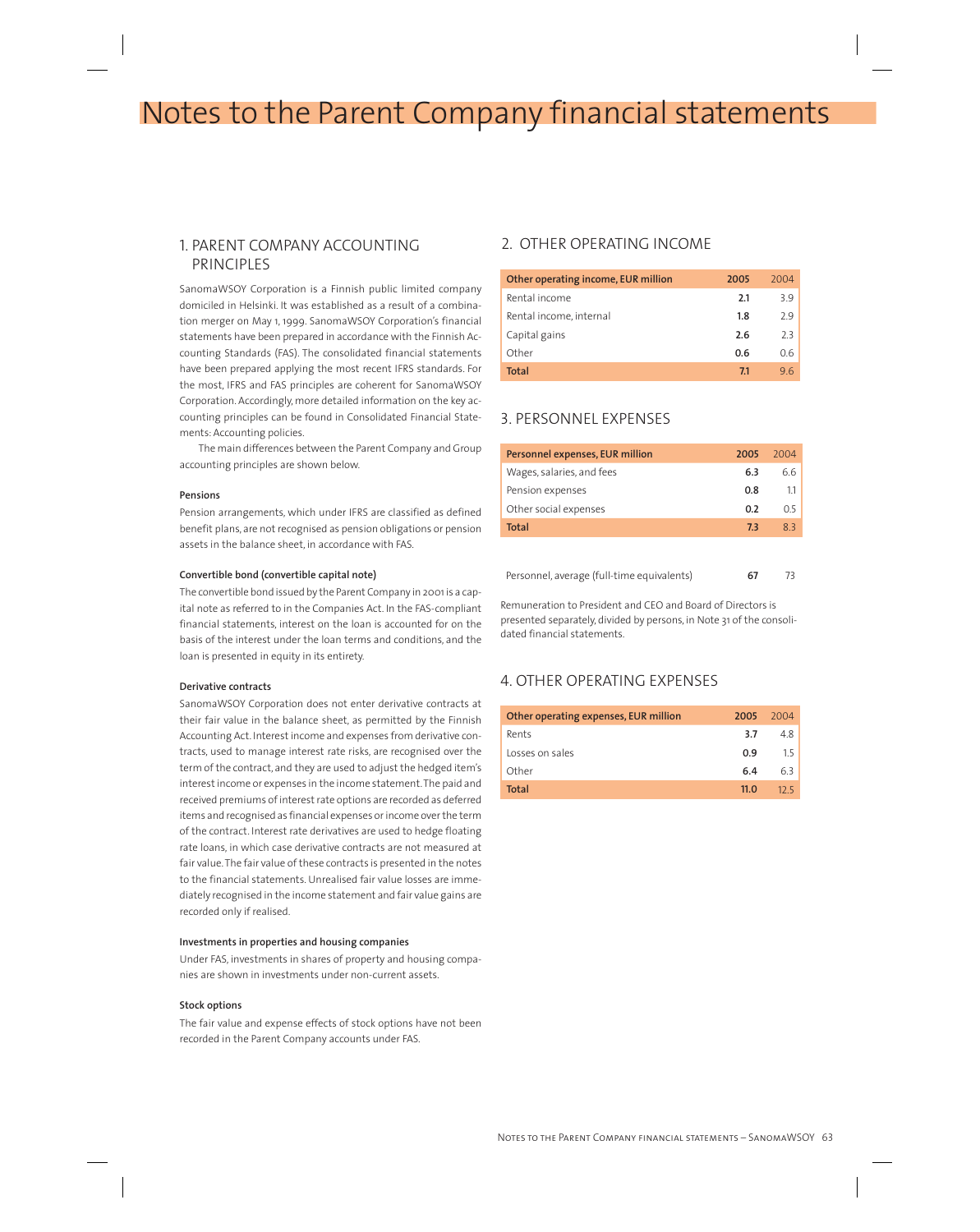## 5. FINANCIAL INCOME AND EXPENSES

| Financial income and expenses, EUR million | 2005 | 2004   |
|--------------------------------------------|------|--------|
| Dividend income                            |      |        |
| From Group companies                       | 17.8 | 15.5   |
| From other companies                       | 0.0  | 0.0    |
| Total                                      | 17.8 | 15.6   |
|                                            |      |        |
| Interest income from investments under     |      |        |
| non-current assets                         |      |        |
| From Group companies                       | 23.2 | 18.9   |
| From other companies                       | 0.0  | 0.1    |
| Total                                      | 23.2 | 18.9   |
|                                            |      |        |
| Other interest and financial income        |      |        |
| From Group companies                       | 0.5  | 1.1    |
| From other companies                       | 1.2  | 2.0    |
| Exchange rate gains                        | 0.4  | 0.8    |
| <b>Total</b>                               | 2.2  | 3.9    |
|                                            |      |        |
| Decrease in value of investments           |      |        |
| Investments under non-current assets       | 0.5  | 1.8    |
| Total                                      | 0.5  | 1.8    |
|                                            |      |        |
| Interest and other financial expenses      |      |        |
| To Group companies                         | 6.4  | 7.7    |
| To associated companies                    | 30.5 | 371    |
| Exchange rate losses                       | 0.5  | 0.9    |
| Total                                      | 37.4 | 45.7   |
|                                            |      |        |
| <b>Total</b>                               | 5.3  | $-9.2$ |

## 6. EXTRAORDINARY ITEMS

| <b>Extraordinary items, EUR million</b> | 2005    | 2004    |
|-----------------------------------------|---------|---------|
| <b>Extraordinary income</b>             |         |         |
| Group contributions received            | 91.4    | 74.3    |
| Other extraordinary income              | 14.4    | 22.2    |
|                                         |         |         |
| <b>Extraordinary expenses</b>           |         |         |
| Group contributions given               |         | 2.0     |
| Other extraordinary expenses            | 5.9     |         |
|                                         |         |         |
| Income taxes on extraordinary items     | $-23.8$ | $-21.0$ |
| <b>Total</b>                            | 76.0    | 73.5    |

Other extraordinary items are related to internal changes in Group structure.

## 7. INCOME TAXES

| Income taxes, EUR million                             | 2005   | 2004 |
|-------------------------------------------------------|--------|------|
| Taxes on operational income<br>for the financial year | 6.7    | 5.8  |
| Income taxes from previous periods                    | $-0.5$ | 0.2  |
| <b>Total</b>                                          | 62     | 6()  |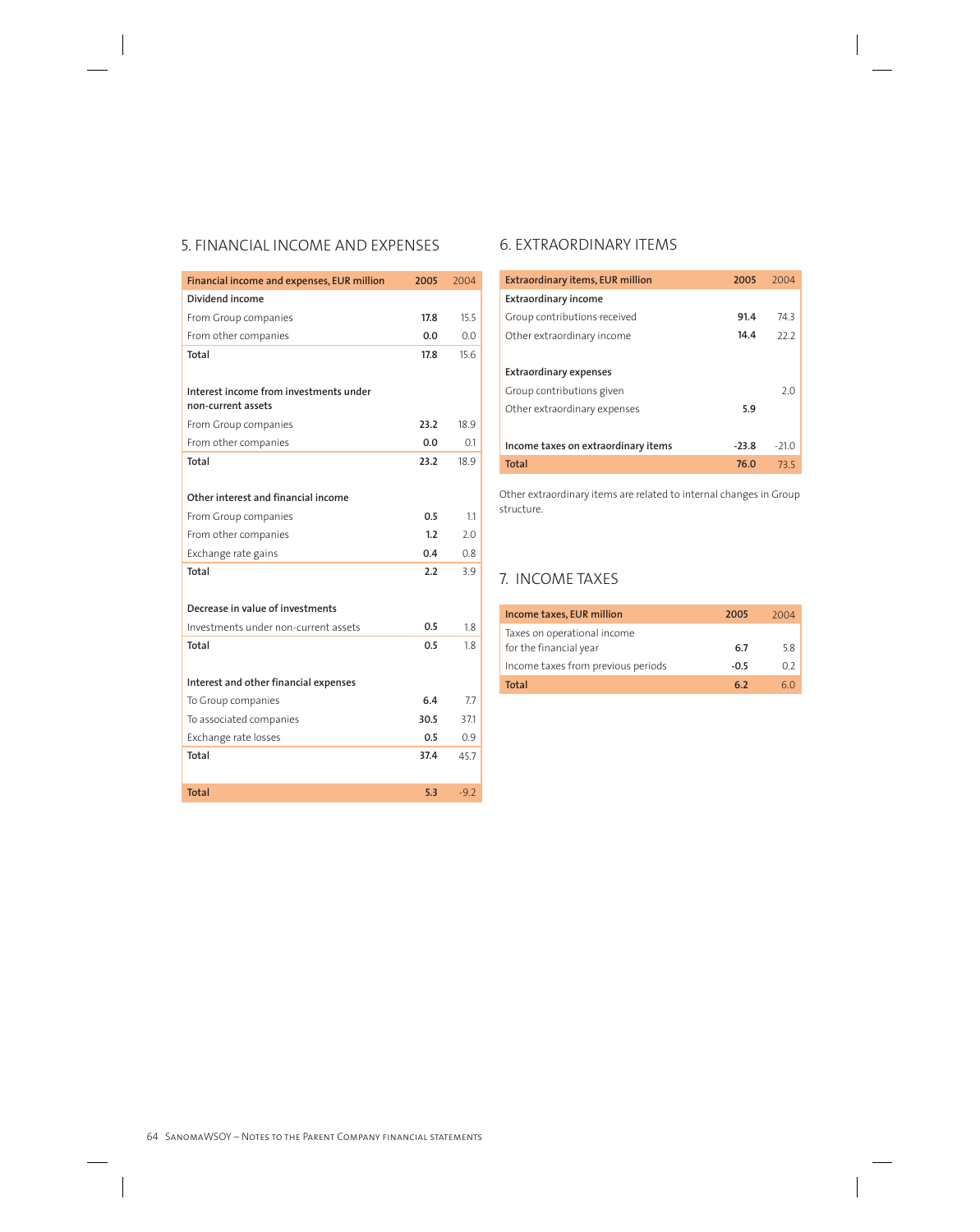## 8. INTANGIBLE ASSETS

| Intangible assets 2005, EUR million                             | <b>Intangible</b><br>assets | Other long-term<br>investments | Advance<br>payments | Total  |
|-----------------------------------------------------------------|-----------------------------|--------------------------------|---------------------|--------|
| Acquisition cost at Jan. 1, 2005                                | 0.6                         | 2.2                            |                     | 2.7    |
| Increases                                                       | 0.1                         | 0.1                            | 0.9                 |        |
| Decreases                                                       | 0.0                         | 0.0                            |                     | 0.0    |
| Acquisition cost at Dec. 31, 2005                               | 0.6                         | 2.3                            | 0.9                 | 3.8    |
| Accumulated depreciation and decrease in value at Jan. 1, 2005  | $-0.2$                      | $-1.8$                         |                     | $-2.1$ |
| Depreciation for the period                                     | $-0.1$                      | $-0.1$                         |                     | $-0.2$ |
| Accumulated depreciation and decrease in value at Dec. 31, 2005 | $-0.4$                      | $-1.9$                         |                     | $-2.3$ |
| Book value at Dec. 31, 2005                                     | 0.3                         | 0.3                            | 0.9                 | 1.5    |

| Intangible assets 2004, EUR million                             | Intangible<br>assets | Other long-term<br>investments | Advance<br>payments | <b>Total</b> |
|-----------------------------------------------------------------|----------------------|--------------------------------|---------------------|--------------|
| Acquisition cost at Jan. 1, 2004                                | 0.4                  | 1.9                            | 0.4                 | 2.7          |
| Decreases                                                       |                      | 0.0                            |                     | 0.0          |
| Reclassifications                                               | 0.1                  | 0.3                            | $-0.4$              |              |
| Acquisition cost at Dec. 31, 2004                               | 0.6                  | 2.2                            |                     | 2.7          |
| Accumulated depreciation and decrease in value at Jan. 1, 2004  | $-0.1$               | $-1.6$                         |                     | $-1.8$       |
| Depreciation for the period                                     | $-0.1$               | $-0.2$                         |                     | $-0.3$       |
| Accumulated depreciation and decrease in value at Dec. 31, 2004 | $-0.2$               | $-1.8$                         |                     | $-2.1$       |
| Book value at Dec. 31, 2004                                     | 0.3                  | 0.3                            |                     | 0.7          |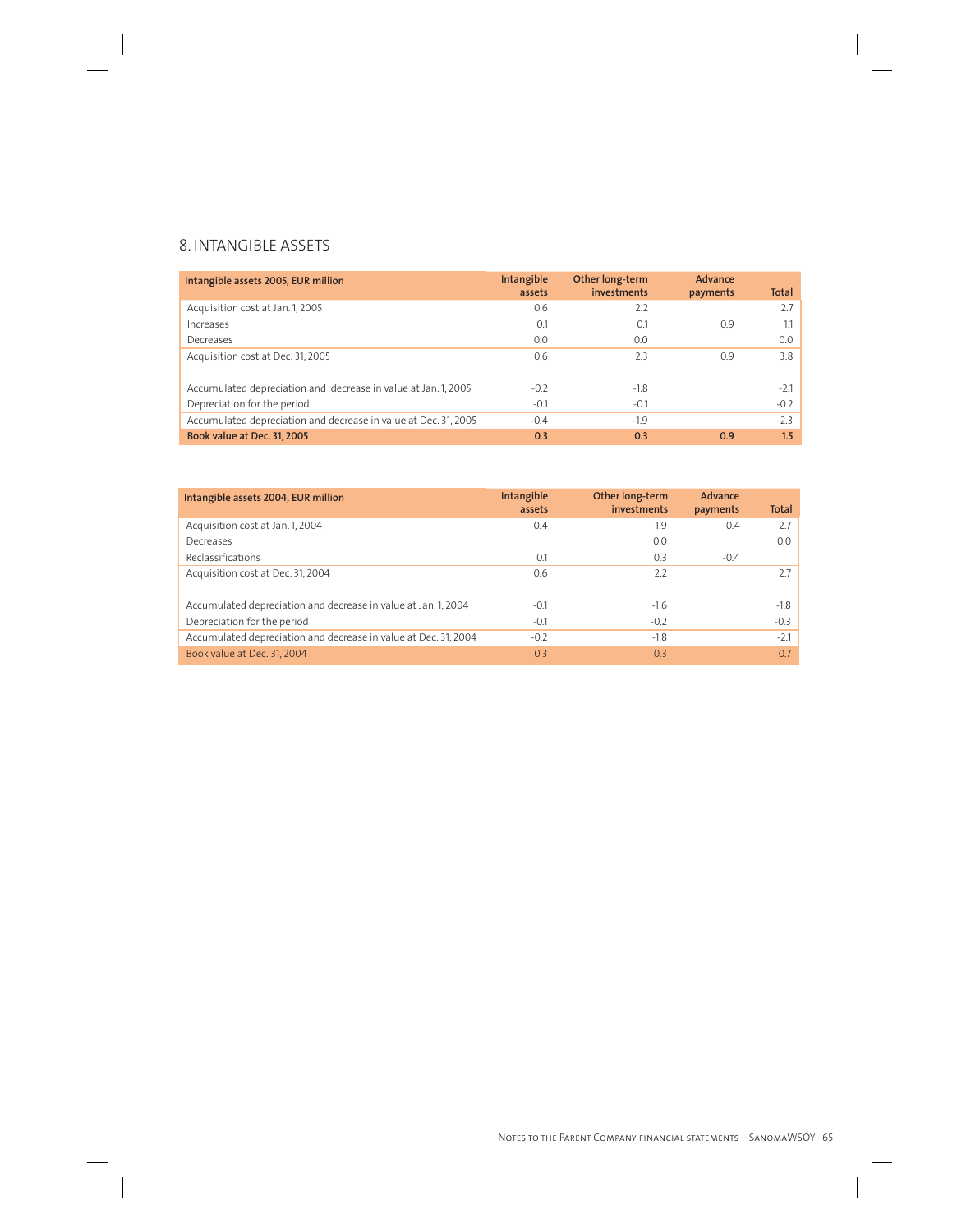## 9. TANGIBLE ASSETS

| Tangible assets 2005, EUR million                                                                                  | Land and<br>water* | <b>Buildings and</b><br>structures | <b>Machinery and</b><br>equipment | Other | <b>Total</b> |
|--------------------------------------------------------------------------------------------------------------------|--------------------|------------------------------------|-----------------------------------|-------|--------------|
| Acquisition cost at Jan. 1, 2005                                                                                   | 11.8               | 4.4                                | 10.5                              | 1.4   | 28.1         |
| Increases                                                                                                          |                    | 0.0                                | 0.3                               | 0.0   | 0.4          |
| Decreases                                                                                                          | $-5.7$             | $-1.0$                             | $-0.1$                            |       | $-6.8$       |
| Acquisition cost at Dec. 31, 2005                                                                                  | 6.1                | 3.4                                | 10.7                              | 1.5   | 21.7         |
| Accumulated depreciation and decrease in value at Jan. 1, 2005                                                     | $-0.7$             | $-2.7$                             | $-9.5$                            |       | $-13.0$      |
| Decreases                                                                                                          | 0.7                | 0.4                                |                                   |       | 1.1          |
| Depreciation for the period                                                                                        |                    | $-0.1$                             | $-0.4$                            |       | $-0.5$       |
| Accumulated depreciation and decrease in value at Dec. 31, 2005                                                    |                    | $-2.4$                             | $-10.0$                           |       | $-12.4$      |
| Book value at Dec. 31, 2005                                                                                        | 6.1                | 1.0                                | 0.7                               | 1.5   | 9.3          |
| . «وزالزو» Daal ushaa aad aad ah Daa 21 2005 of laad aad wateriaal uduud walyo aasaasigti aa tulima EUD O E willia |                    |                                    |                                   |       |              |

Book value and acquisition cost at Dec. 31, 2005 of land and water include value appreciations totalling EUR 0.5 million.

| Tangible assets 2004, EUR million                                                                                           | Land and<br>water* | <b>Buildings and</b><br>structures | <b>Machinery and</b><br>equipment | Other | <b>Total</b> |
|-----------------------------------------------------------------------------------------------------------------------------|--------------------|------------------------------------|-----------------------------------|-------|--------------|
| Acquisition cost at Jan. 1, 2004                                                                                            | 12.1               | 5.1                                | 10.2                              | 1.4   | 28.8         |
| Increases                                                                                                                   |                    | 0.0                                | 0.3                               |       | 0.3          |
| Decreases                                                                                                                   | $-0.2$             | $-0.7$                             | $-0.1$                            |       | $-1.0$       |
| Acquisition cost at Dec. 31, 2004                                                                                           | 11.8               | 4.4                                | 10.5                              | 1.4   | 28.1         |
|                                                                                                                             |                    |                                    |                                   |       |              |
| Accumulated depreciation and decrease in value at Jan. 1, 2004                                                              |                    | $-2.4$                             | $-9.1$                            |       | $-11.5$      |
| Depreciation for the period                                                                                                 |                    | $-0.1$                             | $-0.5$                            |       | $-0.6$       |
| Decrease in value for the period                                                                                            | $-0.7$             | $-0.2$                             |                                   |       | $-0.9$       |
| Accumulated depreciation and decrease in value at Dec. 31, 2004                                                             | $-0.7$             | $-2.7$                             | $-9.5$                            |       | $-13.0$      |
| Book value at Dec. 31, 2004                                                                                                 | 11.1               | 1.7                                | 0.9                               | 1.4   | 15.2         |
| * Book value and acquisition cost at Dec. 31, 2004 of land and water include value appreciations totalling EUR 4.4 million. |                    |                                    |                                   |       |              |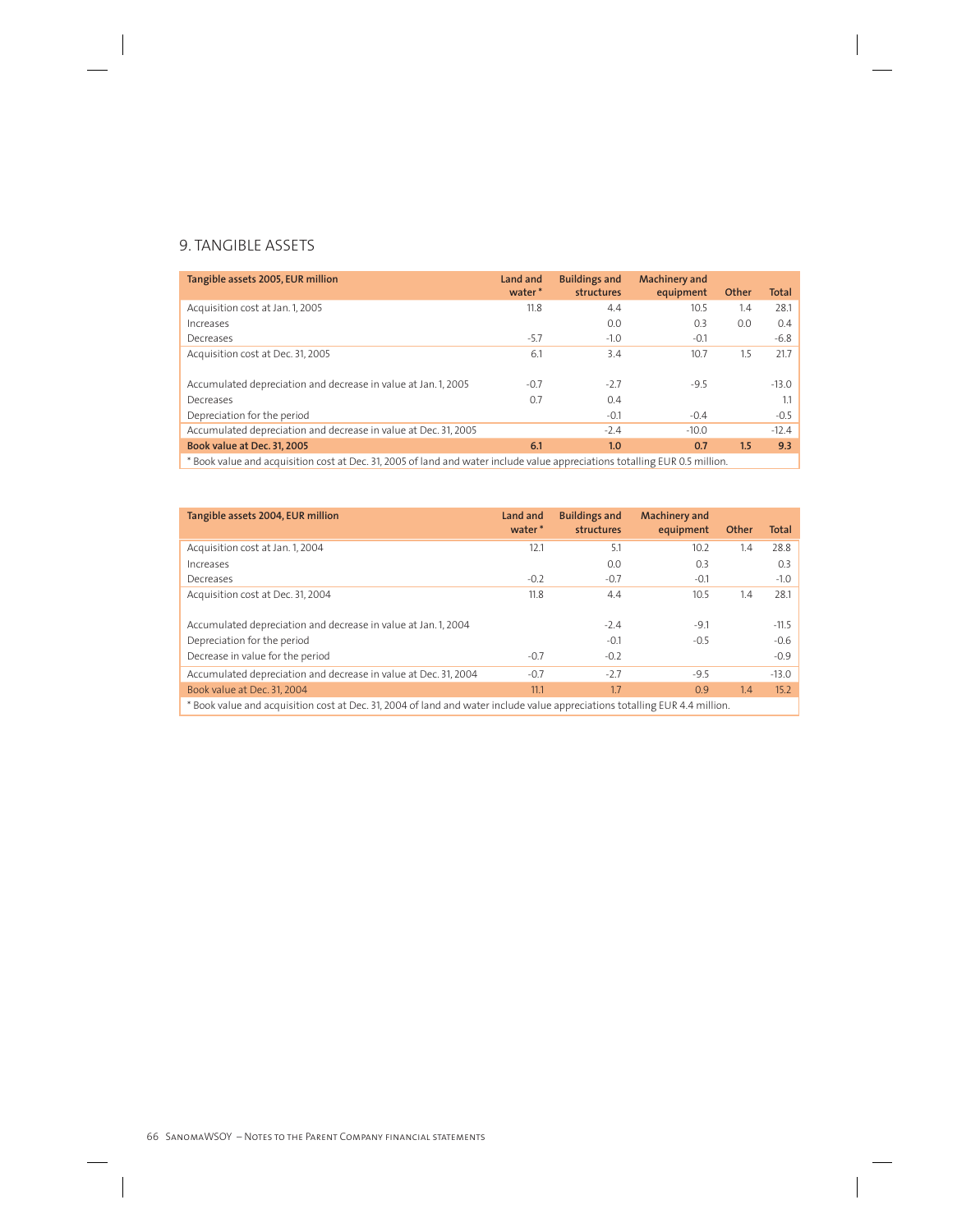## 10. INVESTMENTS

| Investments 2005,<br><b>EUR million</b>                            | Interest in<br>Group<br>companies | <b>Receivables</b><br>from Group<br>companies | Interest in<br>associated<br>companies | <b>Receivables</b><br>from associated<br>companies | Other<br>shares and<br>holdings | Other<br>receivables | Total   |
|--------------------------------------------------------------------|-----------------------------------|-----------------------------------------------|----------------------------------------|----------------------------------------------------|---------------------------------|----------------------|---------|
| Acquisition cost at Jan. 1, 2005                                   | 1241.4                            | 482.6                                         | 3.3                                    |                                                    | 19.2                            | 3.9                  | 1750.4  |
| Increases                                                          |                                   | 86.8                                          |                                        |                                                    |                                 |                      | 86.8    |
| Decreases                                                          | $-40.2$                           |                                               | $-1.3$                                 |                                                    | $-4.5$                          | $-0.4$               | $-46.4$ |
| Acquisition cost at Dec. 31, 2005                                  | 1201.3                            | 569.4                                         | 1.9                                    |                                                    | 14.8                            | 3.5                  | 1790.8  |
| Accumulated decrease in value at                                   |                                   |                                               |                                        |                                                    |                                 |                      |         |
| Jan. 1, 2005                                                       | $-1.6$                            |                                               | $-1.1$                                 |                                                    | $-5.0$                          |                      | $-7.7$  |
| Decreases and reclassifications                                    | 1.0                               |                                               |                                        |                                                    |                                 |                      | 1.0     |
| Decrease in value for the period                                   | $-0.2$                            |                                               | $-0.3$                                 |                                                    | 0.0                             |                      | $-0.5$  |
| Accumulated depreciation and<br>decrease in value at Dec. 31, 2005 | $-0.7$                            |                                               | $-1.4$                                 |                                                    | $-5.1$                          |                      | $-7.2$  |
| Exchange rate differences                                          |                                   | 0.3                                           |                                        |                                                    |                                 |                      | 0.3     |
| Book value at Dec. 31, 2005                                        | 1200.5                            | 569.7                                         | 0.6                                    |                                                    | 9.7                             | 3.5                  | 1783.9  |

| Investments 2004.<br><b>EUR</b> million | Interest in<br>Group<br>companies | <b>Receivables</b><br>from Group<br>companies | Interest in<br>associated<br>companies | <b>Receivables</b><br>from associated<br>companies | Other<br>shares and<br>holdings | Other<br>receivables | Total    |
|-----------------------------------------|-----------------------------------|-----------------------------------------------|----------------------------------------|----------------------------------------------------|---------------------------------|----------------------|----------|
|                                         |                                   | 590.0                                         | 5.4                                    | 0.1                                                | 29.2                            |                      |          |
| Acquisition cost at Jan. 1, 2004        | 1152.8                            |                                               |                                        |                                                    |                                 | 4.2                  | 1781.8   |
| Increases                               | 86.0                              |                                               |                                        |                                                    |                                 |                      | 86.0     |
| Decreases                               | 0.0                               | $-107.4$                                      | $-2.3$                                 | $-0.1$                                             | $-7.5$                          | $-0.1$               | $-117.4$ |
| Reclassifications                       | 2.5                               |                                               | 0.2                                    |                                                    | $-2.5$                          | $-0.2$               |          |
| Acquisition cost at Dec. 31, 2004       | 1241.4                            | 482.6                                         | 3.3                                    |                                                    | 19.2                            | 3.9                  | 1750.4   |
| Accumulated decrease in value at        |                                   |                                               |                                        |                                                    |                                 |                      |          |
| Jan. 1, 2004                            | $-1.6$                            |                                               | $-0.8$                                 |                                                    | $-3.6$                          |                      | $-5.9$   |
| Decreases and reclassifications         |                                   |                                               |                                        |                                                    | 0.3                             |                      | 0.3      |
| Decrease in value for the period        |                                   |                                               | $-0.3$                                 |                                                    | $-1.8$                          |                      | $-2.1$   |
| Accumulated depreciation and            | $-1.6$                            |                                               | $-1.1$                                 |                                                    | $-5.0$                          |                      | $-7.7$   |
| decrease in value at Dec. 31, 2004      |                                   |                                               |                                        |                                                    |                                 |                      |          |
| Exchange rate differences               |                                   | 0.2                                           |                                        |                                                    |                                 |                      | 0.2      |
| Book value at Dec. 31, 2004             | 1239.8                            | 482.9                                         | 2.2                                    |                                                    | 14.2                            | 3.9                  | 1743.0   |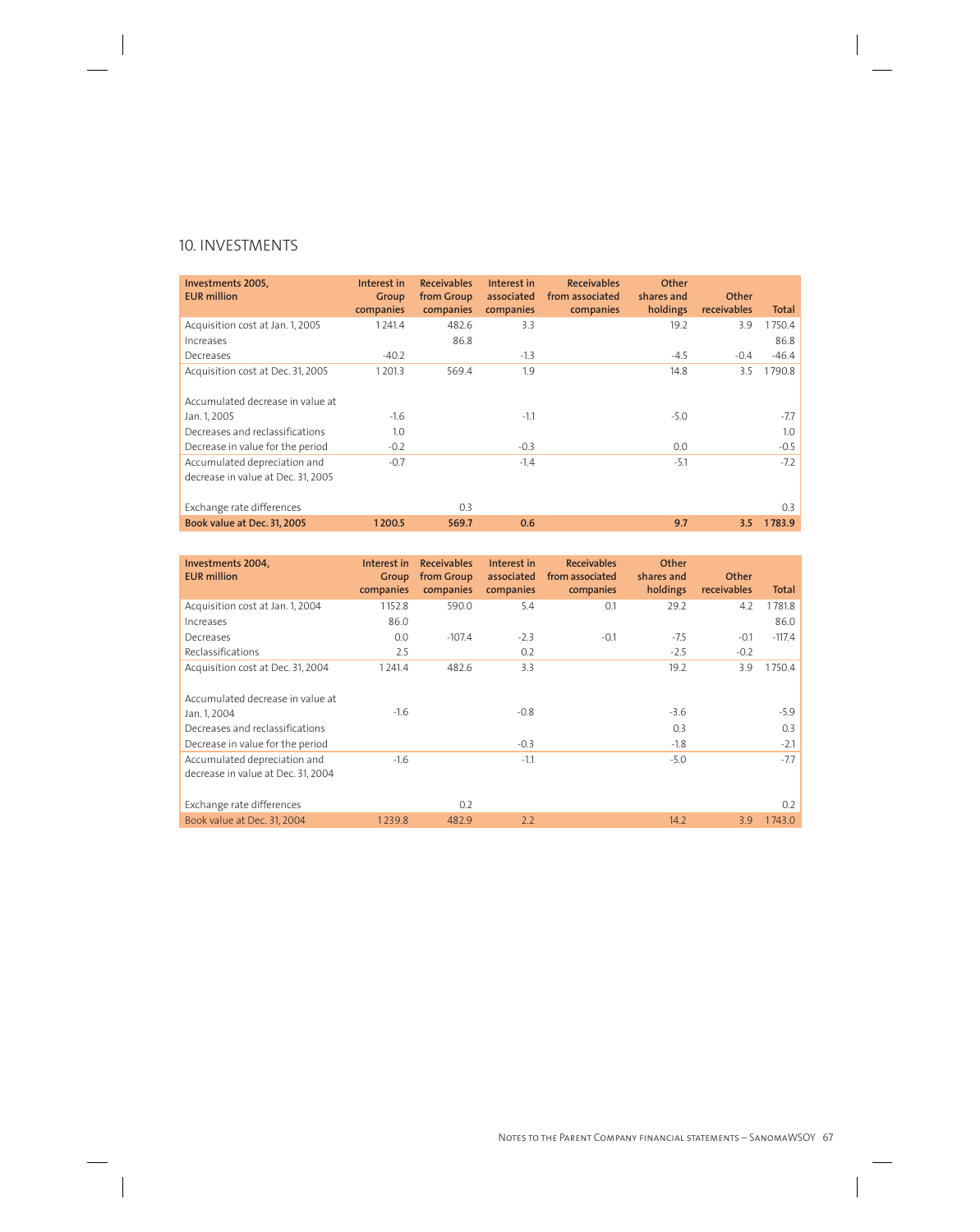## 11. LONG-TERM RECEIVABLES

| Long-term receivables, EUR million | 2005 | -2004 |
|------------------------------------|------|-------|
| Accrued income                     | 0.5  |       |
| Total                              | 05   |       |

## 12. SHORT-TERM RECEIVABLES

| Short-term receivables, EUR million | 2005 | 2004  |
|-------------------------------------|------|-------|
| Trade receivables                   | 0.3  | 0.2   |
| Accrued income *                    | 10.2 | 80.3  |
| Loan receivables                    | 40.5 | 49.4  |
| Other receivables                   | 1.0  | 0.7   |
| <b>Total</b>                        | 52.0 | 130.6 |
|                                     |      |       |
| Receivables from Group companies    |      |       |
| Trade receivables                   | 0.2  | 0.2   |
| Accrued income                      | 9.5  | 78.4  |
| Loan receivables                    | 40.5 | 49.4  |
| <b>Total</b>                        | 50.3 | 128.0 |

\* Most significant items of accrued items are the Group contributions and interest income accruals (2004: mainly the Group contributions).

## 13. DIFFERENCE BETWEEN THE REACQUISITION COST AND THE BOOK VALUE OF SECURITIES

| Securities, EUR million | 2005 | 2004 |
|-------------------------|------|------|
| Reacquisition cost      | 3.4  | 21   |
| Book value              | 3.4  | 21   |
| <b>Difference</b>       | 00   |      |

## 14. SHAREHOLDERS' EQUITY

| Shareholders' equity, EUR million                                                            | 2005     | 2004     |
|----------------------------------------------------------------------------------------------|----------|----------|
| Share capital at Jan. 1                                                                      | 65.8     | 68.9     |
| Increase in share capital                                                                    | 1.6      |          |
| Invalidation of shares                                                                       |          | $-3.1$   |
| Share capital at Dec. 31                                                                     | 67.5     | 65.8     |
| Share capital at Jan. 1                                                                      | 18.8     | 15.7     |
| Increase in share capital                                                                    | 58.9     |          |
| Invalidation of shares                                                                       |          | 3.1      |
| Share capital at Dec. 31                                                                     | 77.6     | 18.8     |
| Other reserves at Jan. 1                                                                     | 355.7    | 355.7    |
| Other reserves at Dec. 31                                                                    | 355.7    | 355.7    |
| Retained earnings at Jan.1                                                                   | 176.4    | 379.6    |
| Dividends                                                                                    | $-122.5$ | $-160.3$ |
| Change in Group structure*                                                                   |          | $-100.2$ |
| Other changes                                                                                | $-0.4$   | $-0.3$   |
| Retained earnings at Dec. 31                                                                 | 53.6     | 118.8    |
| Profit (loss) for the year                                                                   | 76.1     | 57.6     |
| Capital notes at Jan. 1                                                                      | 150.6    | 163.8    |
| Changes                                                                                      | $-60.2$  | $-13.2$  |
| Capital notes at Dec. 31                                                                     | 90.3     | 150.6    |
| Shareholders' equity, total                                                                  | 720.8    | 767.3    |
| * Change in the Group structure in 2004 is related to<br>Tiikerijakelu merger to SanomaWSOY. |          |          |

Further information of share capital and Parent Company convertible capital note is presented in the notes of the consolidated financial statements. According to FAS principles, capital note is included in shareholders' equity.

| Distributable earnings at Dec. 31, EUR million | 2005  | 2004  |
|------------------------------------------------|-------|-------|
| Other distributable reserves                   | 355.7 | 3557  |
| Retained earnings                              | 53.6  | 118.8 |
| Profit (loss) for the year                     | 76.1  | 576   |
| <b>Total</b>                                   | 485.3 | 5321  |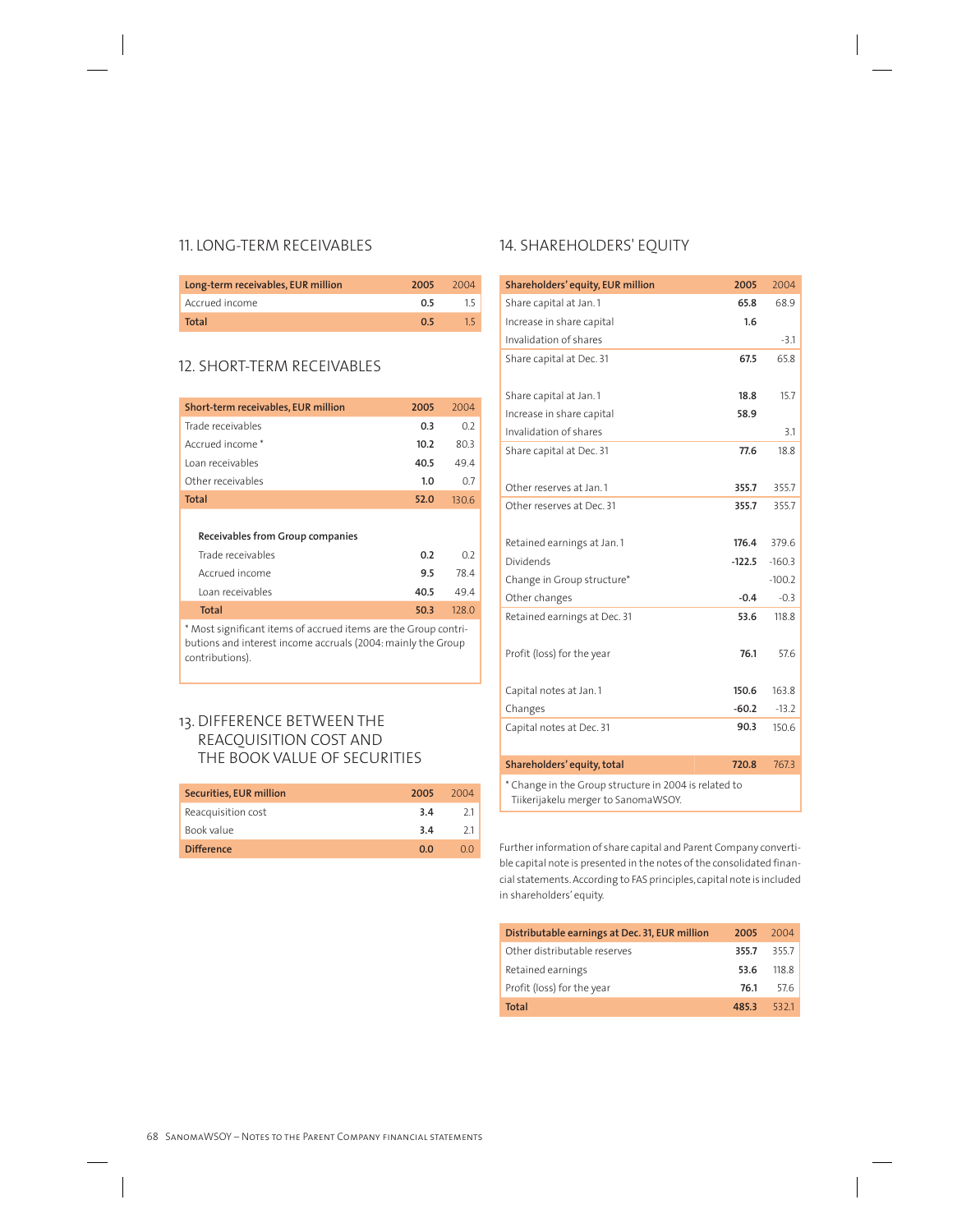## 15. APPROPRIATIONS

Appropriations consist of cumulative depreciation differences.

## 16. PROVISIONS

| <b>Provisions, EUR million</b> | 2005 | 2004 |
|--------------------------------|------|------|
| Other provisions               |      |      |
| Total                          |      | 0.2  |

## 17. NON-CURRENT LIABILITIES

| Non-current liabilities, EUR million | 2005 | 2004  |
|--------------------------------------|------|-------|
| Loans from financial institutions    |      | 80.0  |
| Other liabilities                    |      | 37.4  |
| Total                                |      | 117.4 |
|                                      |      |       |
| Liabilities to Group companies       |      |       |
| Other liabilities                    |      | 37.4  |
| Total                                |      | 374   |

## 19. CONTINGENT LIABILITIES

| Contingent liabilities, EUR million                      | 2005 | 2004  |
|----------------------------------------------------------|------|-------|
| Contingencies given on behalf<br>of Group companies      |      |       |
| Guarantees                                               | 89.2 | 106.8 |
| Total                                                    | 89.2 | 106.8 |
| Contingencies given on behalf<br>of associated companies |      |       |
| Guarantees                                               | 7.9  | 7.9   |
| Total                                                    | 7.9  | 79    |
| Contingent liabilities, total                            | 97.1 | 1147  |

Nominal values and fair values of Parent Company derivative contracts have been presented in the notes to the consolidated financial statements, Note 27. All consolidated derivative figures consist of Parent Company derivative contracts.

## 18. CURRENT LIABILITIES

| <b>Current liabilities, EUR million</b>                                                                                                   | 2005   | 2004   |
|-------------------------------------------------------------------------------------------------------------------------------------------|--------|--------|
| Loans from financial institutions                                                                                                         | 436.7  | 370.8  |
| Commercial papers                                                                                                                         | 419.1  | 283.7  |
| Trade payables                                                                                                                            | 1.7    | 04     |
| Accrued expenses*                                                                                                                         | 11.2   | 15.7   |
| Advances received                                                                                                                         | 0.0    | 0.1    |
| Other liabilities                                                                                                                         | 265.5  | 337.5  |
| <b>Total</b>                                                                                                                              | 1134.2 | 1008.1 |
| Liabilities to Group companies                                                                                                            |        |        |
| Trade payables                                                                                                                            | 0.2    | 02     |
| Accrued expenses                                                                                                                          | 0.0    | 36     |
| Other liabilities                                                                                                                         | 264.9  | 3370   |
| <b>Total</b>                                                                                                                              | 265.1  | 340.8  |
| * Most significant items of accrued items are related to inter-<br>est expense accruals, income taxes, and accrued personnel<br>expenses. |        |        |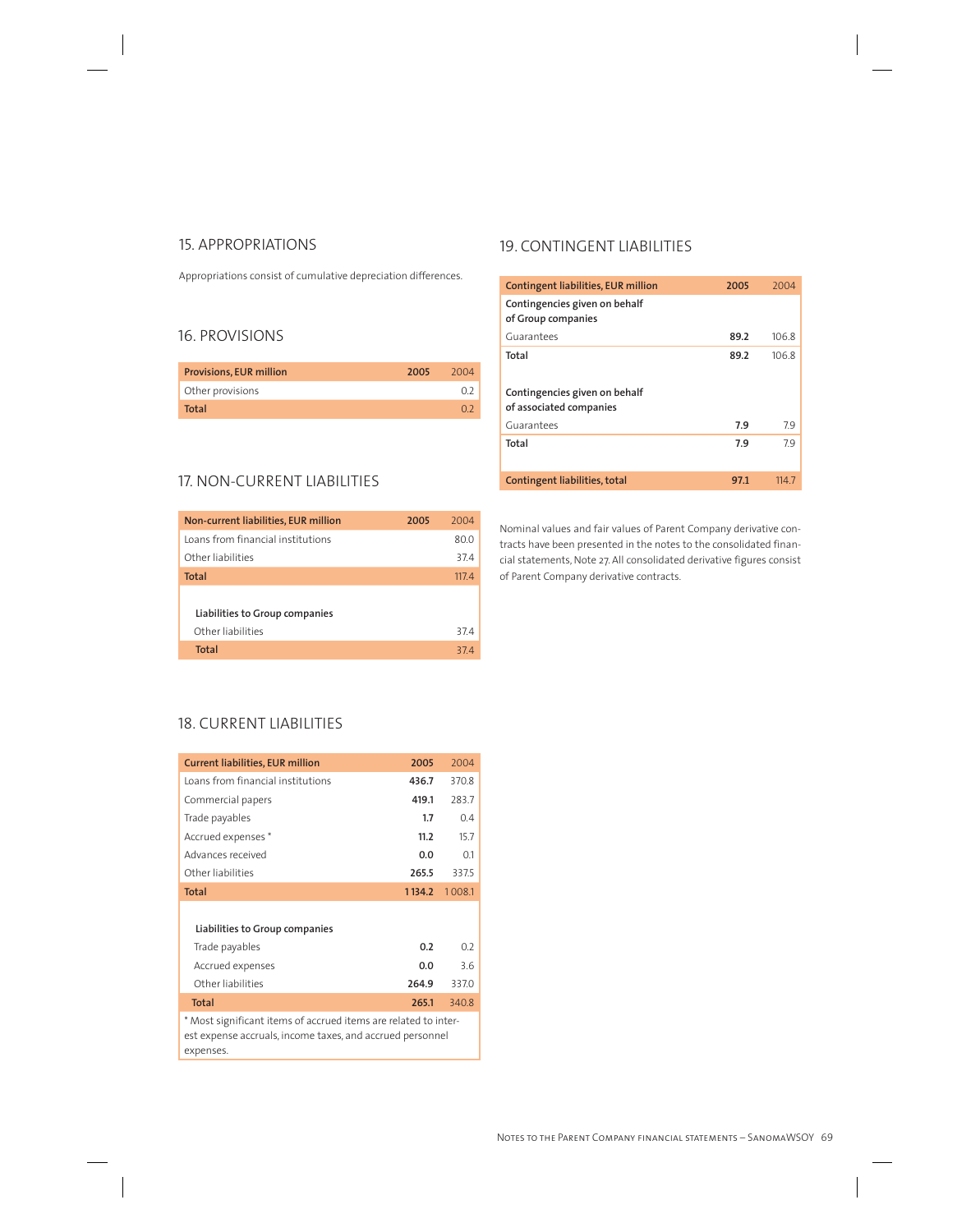## Board's proposal for application of profits, and signatures

The Group's distributable funds for 2005 total EUR 883,427,698.28. The Parent Company's distributable funds as of December 31, 2005 total EUR 485,342,447.28, of which the profit for the year is EUR 76,091,224.52.

The Board of Directors will propose to the Annual General Meeting that – a dividend of EUR 0.90 per share shall be paid EUR 141,234,823.80 – the following sum shall be transferred to the donation reserve and used at the Board's discretion EUR 375,000.00 – shareholders' equity shall be set at EUR 343,732,623.48

The dividend will be paid to shareholders registered with the Shareholder Register maintained by the Finnish Central Securities Depository on the record date set by the Board for payment of the dividend, Thursday April 6, 2006. The Board will propose to the Annual General Meeting that the dividend shall be paid on Wednesday April 19, 2006.

#### **Signatures for the Financial Statements and for the Board of Directors' Report**

Helsinki, February 9, 2006

Jaakko Rauramo Sari Baldauf Chairman Vice Chairman Robert Castrén Theories dan Barkko Paavo Hohti Sirkka Hämäläinen-Lindfors Seppo Kievari **Robin Langenskiöld** Hannu Syrjänen Sakari Tamminen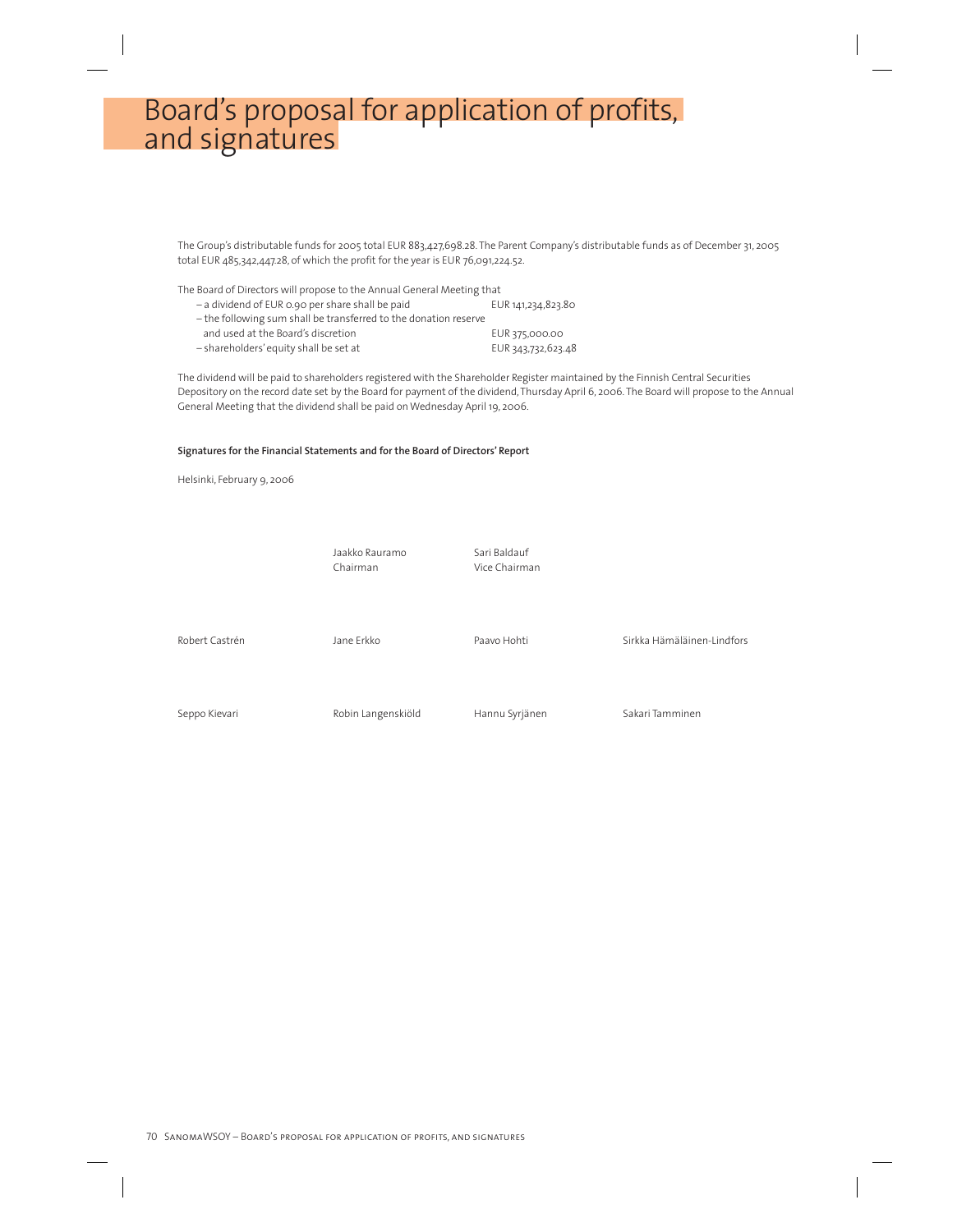## Auditors' report

#### **To the shareholders of SanomaWSOY Corporation**

We have audited the accounting records, the report of the Board of Directors, the financial statements and the administration of SanomaWSOY Corporation for the period 1.1–31.12.2005. The Board of Directors and the President have prepared the consolidated financial statements, prepared in accordance with International Financial Reporting Standards as adopted by the EU, as well as the report of the Board of Directors and the Parent Company's financial statements, prepared in accordance with prevailing regulations in Finland, containing the Parent Company's balance sheet, income statement, cash flow statement and notes to the financial statements. Based on our audit, we express an opinion on the consolidated financial statements, as well as on the report of the Board of Directors, the Parent Company's financial statements and the administration.

We conducted our audit in accordance with Finnish Standards on Auditing. Those standards require that we perform the audit to obtain reasonable assurance about whether the report of the Board of Directors and the financial statements are free of material misstatement. An audit includes examining on a test basis evidence supporting the amounts and disclosures in the report of the Board of Directors and in the financial statements, assessing the accounting principles used and significant estimates made by the management, as well as evaluating the overall financial statement presentation. The purpose of our audit of the administration is to examine whether the members of the Board of Directors and the President of the Parent Company have complied with the rules of the Companies Act.

#### **Consolidated financial statements**

In our opinion the consolidated financial statements, prepared in accordance with International Financial Reporting Standards as adopted by the EU, give a true and fair view, as defined in those standards and in the Finnish Accounting Act, of the consolidated results of operations as well as of the financial position.

#### **Parent Company's financial statements, report of the Board of Directors and administration**

In our opinion the Parent Company's financial statements have been prepared in accordance with the Finnish Accounting Act and other applicable Finnish rules and regulations. The Parent Company's financial statements give a true and fair view of the Parent Company's result of operations and of the financial position.

In our opinion the report of the Board of Directors has been prepared in accordance with the Finnish Accounting Act and other applicable Finnish rules and regulations. The report of the Board of Directors is consistent with the consolidated financial statements and the Parent Company's financial statements and gives a true and fair view, as defined in the Finnish Accounting Act, of the result of operations and of the financial position.

The consolidated financial statements and the Parent Company's financial statements can be adopted and the members of the Board of Directors and the President of the Parent Company can be discharged from liability for the period audited by us. The proposal by the Board of Directors regarding the disposal of distributable funds is in compliance with the Companies Act.

#### **Helsinki, March 2, 2006**

#### **PricewaterhouseCoopers Oy**

Authorised Public Accountants

Johanna Perälä Pekka Nikula Accountant **Accountant** 

Authorised Public Authorised Public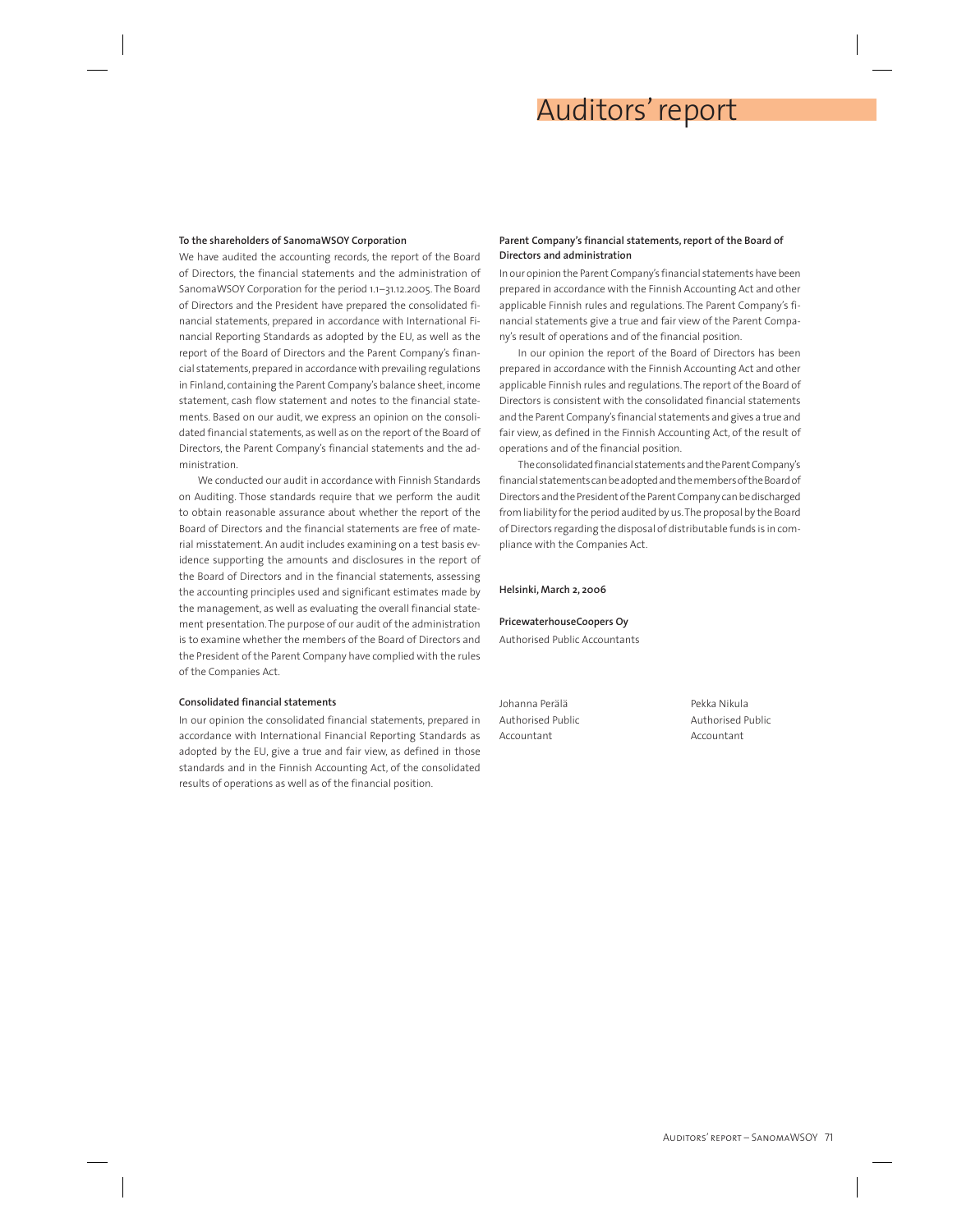## Corporate governance

The SanomaWSOY Group comprises five, fully owned divisions: Sanoma Magazines, Sanoma, WSOY, SWelcom, and Rautakirja.

SanomaWSOY's divisions operate independently within the scope of agreed goals and operating principles. SanomaWSOY Corporation, the Parent Company, is responsible for the Group's strategic control, administration, finance, asset management, and Groupwide cooperation projects. Managing the Group and its businesses is based on a clear organisational structure, well-defined areas of authority and responsibility, shared strategy and policy guidelines, and the supporting planning and reporting systems.

SanomaWSOY adheres to the Corporate Governance Recommendation for Listed Companies issued by Helsinki Stock Exchange (HSE), the Central Chamber of Commerce of Finland, and the Confederation of Finnish Industries – EK, except for Recommendation 12 governing the term of Board members. SanomaWSOY's current corporate governance principles approved by the Board of Directors are available on the Group's website at www.sanomawsoy.fi.

#### **Administrative bodies**

SanomaWSOY's administrative bodies comprise the Shareholders' meeting, the Board of Directors, and the President and CEO.

#### *Shareholders' meeting*

The Shareholders' meeting is SanomaWSOY's highest decision-making body, convening at least once a year in accordance with the Articles of Association. The Annual General Meeting (AGM) convenes within six months from the end of the financial year at the time stipulated by the Board of Directors.

The AGM decides, for example, on adopting the financial statements, distributing dividends, and discharging the Board of Directors and the President and CEO from liability. In addition, it determines the number of SanomaWSOY's Board members and elects the Board Chairman, Vice Chairman, and Board members replacing outgoing members, as well as deciding on Board emoluments. The AGM also elects auditors and determines their remuneration. The Board of Directors implements decisions made by the Shareholders' meeting.

The Board of Directors summons the Shareholders' meeting and prepares matters to be discussed at the meeting. Under the Finnish Companies Act, a shareholder may also request in writing to the company's Board of Directors that his/her proposal be discussed at the next Shareholders' meeting. Notice of the Shareholders' meeting is published in at least one newspaper with a wide circulation not earlier than six weeks and no later than 17 days prior to the meeting.

#### *Board of Directors*

In accordance with the Articles of Association, the Board of Directors comprises 5–11 members elected by the Shareholders' meeting. In addition, a maximum of two employee representatives may be elected as Board members. The Board meeting has a quorum when more than half of the Board members are present. In the case of an equal vote, the Chairman holds a casting vote.

The term of Board members begins at the close of the AGM and expires after the third AGM following their election. If a Board member's seat becomes vacant before the end of this three-year period, a new member will be elected for the remaining term. In accordance with the Articles of Association, no person over the age of 75, or who will turn 75 during his/her term, may be elected to the Board of Directors.

According to HSE's Corporate Governance Recommendation, the term of a Board member should be one year. The term of SanomaWSOY's Board member is three years, and the company holds the view that the nature of its business makes it necessary for Board members to sit on the Board for a longer term than one year in order to familiarise themselves with, and commit themselves to, the Group's operations. SanomaWSOY applies a practice for Board members' terms in such a way that about one-third of the members are elected every year.

The current Board, elected by the AGM of April 12, 2005, comprises ten members. The term of Jaakko Rauramo, Sari Baldauf, and Sakari Tamminen will expire upon the AGM 2006; that of Sirkka Hämäläinen-Lindfors, Seppo Kievari, and Hannu Syrjänen upon the AGM 2007; and that of Robert Castrén, Jane Erkko, Paavo Hohti, and Robin Langenskiöld upon the AGM 2008. More detailed information on Board members can be found on pages 46–47 in the Annual Report.

Jaakko Rauramo acted as the Board's full-time Chairman in 2005. Of the Board members, Hannu Syrjänen, President and CEO, is also employed by the Group. Half of the Board members (Sari Baldauf, Robert Castrén, Paavo Hohti, Sirkka Hämäläinen-Lindfors, and Sakari Tamminen) are non-executive directors independent of the company and its major shareholders, in the manner referred to in HSE's Recommendation. Jane Erkko and Robin Langenskiöld are also non-executive directors independent of the company. Consequently, the majority of the Board members are independent of the company.

By virtue of the Companies Act, SanomaWSOY's Board of Directors is responsible for Group administration and organising Group management. The Board appoints the Group President and CEO, his/her deputy, and the Parent Company executives who are SanomaWSOY's Management Group members. In addition, it approves the appointments of division Presidents, their deputies, and the Senior Editors-in-Chief of Helsingin Sanomat and Ilta-Sanomat, as well as determines their remuneration. In order to develop its performance, the Board uses a self-assessment process on a regular basis.

In 2005, the Board of Directors met eight times, at the average attendance rate of 96%.

#### *Board committees*

The Executive Committee prepares matters to be discussed at Board meetings, in accordance with the Articles of Association. The Board is authorised to set other committees that it deems appropriate. In 2005, SanomaWSOY's Board committees, in addition to the Executive Committee, included the Audit Committee, the Compensa-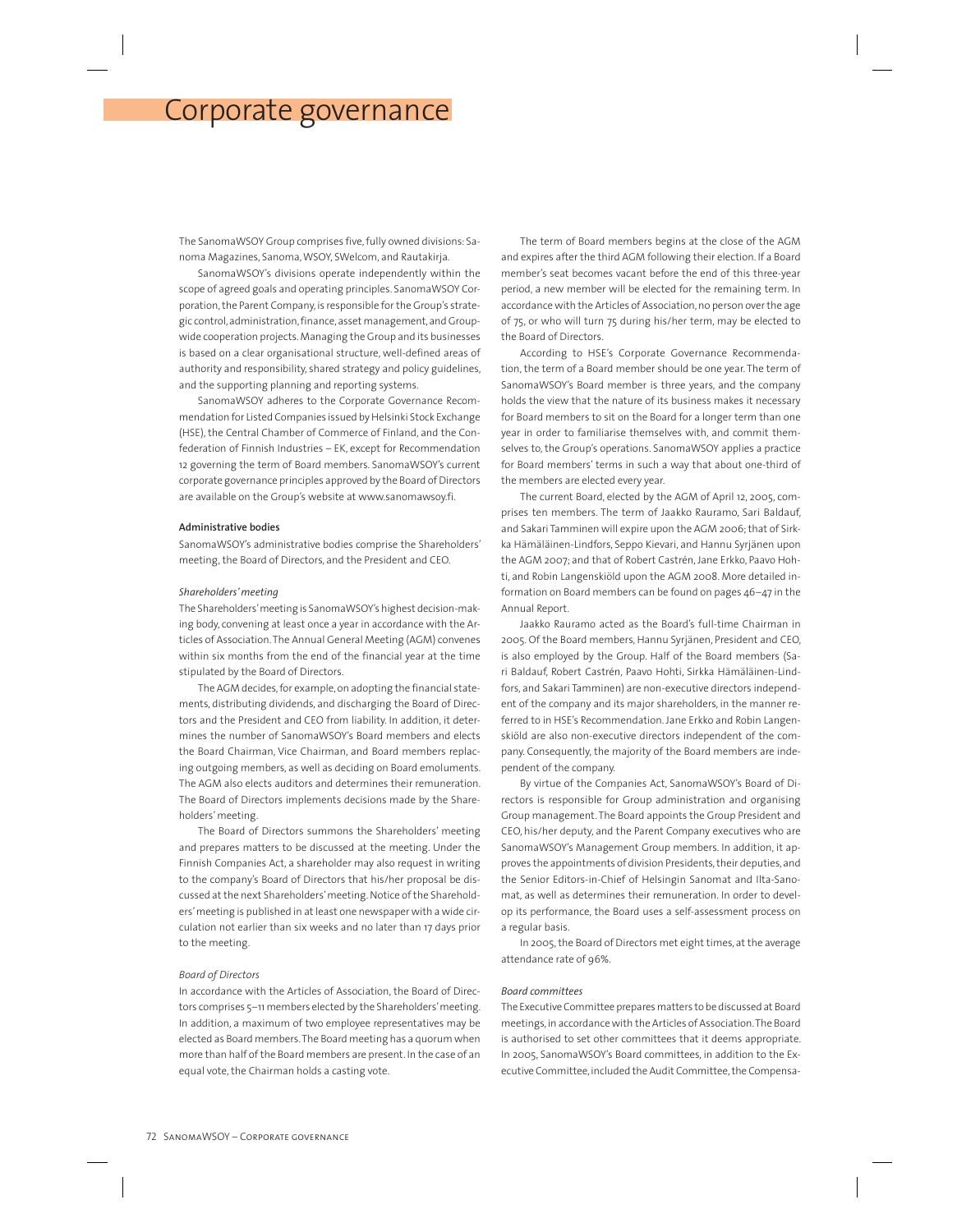tion Committee, and the Editorial Committee, whose policies and responsibilities have been confirmed by the Board of Directors.

*The Executive Committee*, which prepares matters to be discussed at Board meetings, comprised Jaakko Rauramo (Chairman), Sari Baldauf (Vice Chairman), as well as President Hannu Syrjänen at the end of 2005. In 2005, it convened seven times, with all members present at the meetings.

*The Audit Committee* plans, controls, and assesses Group risk management, financial reporting procedures, audit and internal audit work, the reliability of internal control systems, and compliance with corporate governance. In 2005, it prepared and conducted the tender process for the Group's statutory audit. The AGM 2006 will appoint statutory auditors. At the end of 2005, the Audit Committee comprised Sakari Tamminen (Chairman), Robert Castrén (Vice Chairman), Robin Langenskiöld, and Sirkka Hämäläinen, all of them independent of the company. In 2005, the Committee met four times with an average attendance rate of 94%.

*The Compensation Committee*, which is responsible for preparing matters related to management remuneration and the Group's remuneration policy, comprised Sari Baldauf (Chairman), Paavo Hohti (Vice Chairman), Jane Erkko, and Seppo Kievari, at the end of 2005. In 2005, it convened twice, with an average attendance rate of 88%.

*The Editorial Committee* has the duty of monitoring the editorial policies of the Group's major newspapers and preparing changes in these policies and the appointments of Senior Editors-in-Chief. At the end of 2005, the Editorial Committee comprised Seppo Kievari (Chairman), Jane Erkko (Vice Chairman), Paavo Hohti, and Sirkka Hämäläinen. In 2005, it convened twice, with all members present at the meetings.

### *Chairman of the Board*

The Chairman of the Board of Directors prepares, in cooperation with the President and CEO, matters to be discussed at Board meetings and chairs Board and Executive Committee meetings. The Chairman specialises in preparing issues related to the Group's strategic decisions and guidelines, as well as strategic HR issues. He is also responsible for managing the Group's external relations on an extensive basis together with the President. Jaakko Rauramo acted as SanomaWSOY's full-time Chairman in 2005.

Previously, the Chairman was involved in the management of day-to-day business operations in pre-agreed special cases, such as those related to the Group's major growth and internationalisation projects. On December 12, 2005, SanomaWSOY announced that the Chairman's position would become a part-time one during 2006 and his/her previous duties related to the daily business management would be assigned to the President and CEO as of January 1, 2006.

## *President*

The duties of the President are primarily governed by the Finnish Companies Act. SanomaWSOY's President assumes independent responsibility for the Group's daily operations, in line with strategic goals and budgets approved by the Board of Directors and in accordance with general principles confirmed by the Board of Directors. He is in charge of the management of the Group's daily operations, preparing matters to be discussed at Board meetings, and presenting these matters to the Board and its Committees. He also chairs SanomaWSOY's Management Group and the Boards of Directors of SanomaWSOY's divisions, unless otherwise agreed in special cases. Hannu Syrjänen acted as SanomaWSOY's President in 2005.

On December 12, 2005, SanomaWSOY announced that the Chairman of the Board's daily business management duties, focusing on the SanomaWSOY Group's major strategic growth and internationalisation projects, would be assigned to the President and CEO from the beginning of 2006.

### *Management Group*

SanomaWSOY's Management Group prepares matters to be discussed at Board meetings and coordinates Group management. The Management Group does not hold an official decision-making status, but the guidelines and principles discussed and recommended by it are implemented within the framework of the President and CEO's powers, or legitimately discussed at SanomaWSOY's or its subsidiaries' Board meetings. The Management Group's presentation can be found on page 48–49 in the Annual Report.

### **Remuneration and incentives**

On the Compensation Committee's proposal, the Board of Directors approves remuneration and benefits payable to the President and CEO and other senior managers. The AGM determines Board emoluments.

In 2005, SanomaWSOY's management received a total of EUR 5.1 million (2004: EUR 4.7 million) in remuneration. The management entitled to this remuneration includes SanomaWSOY's Board members, President and division Presidents, as well as other Management Group members. This total amount includes only the remuneration and benefits paid to these persons for their duties during the financial year. An itemised statement on paid remuneration can be found on Note 30.

More detailed information on the management's relationships and links with the SanomaWSOY Group can be found on Note 30.

#### *Board of Directors*

Monthly emoluments paid to SanomaWSOY's Board of Directors in 2005 were as follows:

- Chairman: EUR 5,500
- Vice Chairman: EUR 5,000
- Members: EUR 4,000

The AGM of April 12, 2005 decided that Board members would not receive meeting fees, but Committee members would receive a fee of EUR 1,000 per Committee meeting.

Board members involved in SanomaWSOY's stock option schemes include Chairman Jaakko Rauramo, President and CEO Hannu Syrjänen, and Seppo Kievari.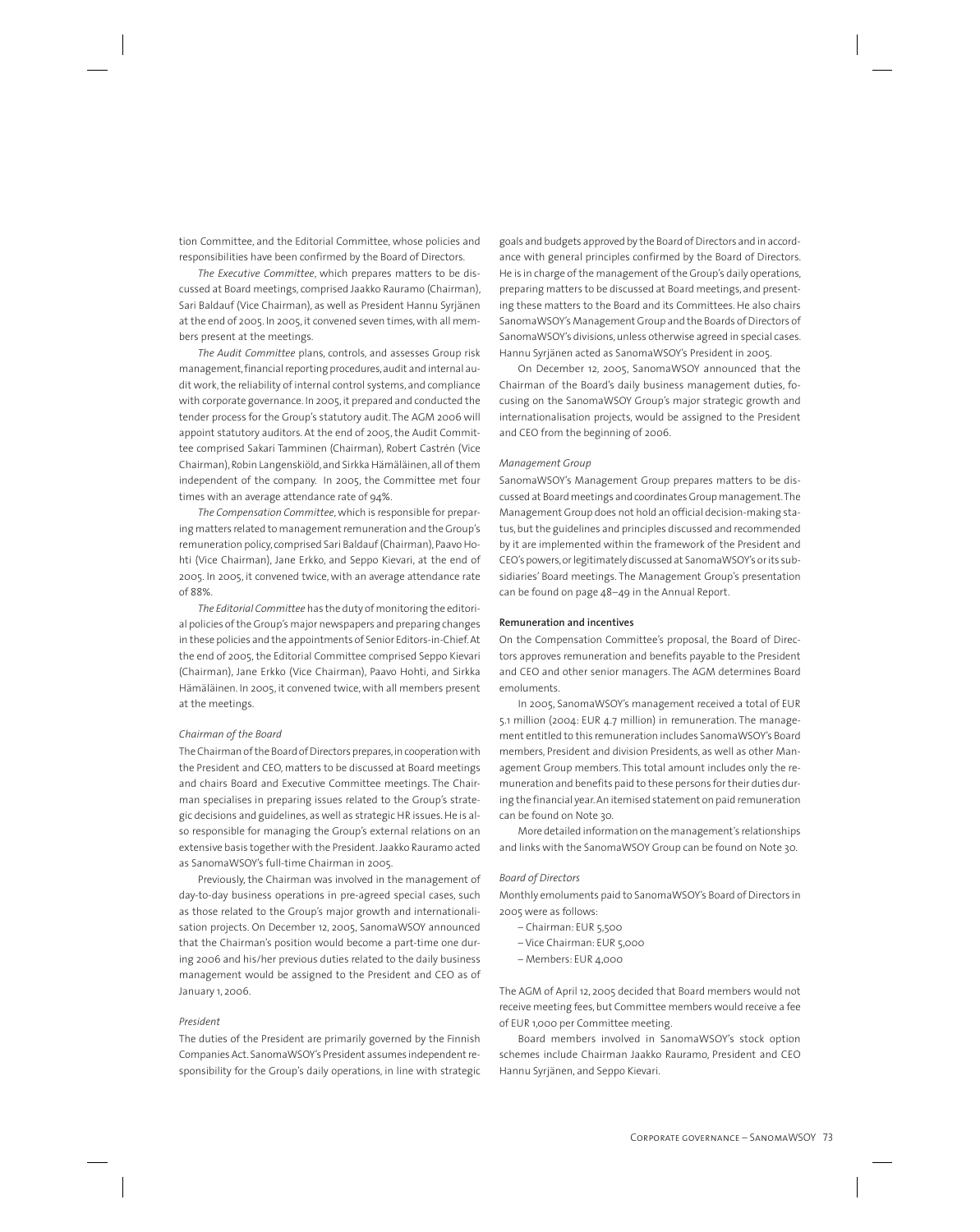### *Chairman of the Board*

In 2005, Jaakko Rauramo, the Board's full-time Chairman, received around EUR 992,300 (2004: about EUR 937,900) in remuneration, bonuses, and other benefits. He is entitled to retire at the age of 60 (his pension amounting to 60% of his pension salary) if he or the company so wishes, under the provisions of Sanoma Corporation's pension fund. The Chairman's service contract is valid for the term of his chairmanship, unless otherwise agreed or decided by the AGM. Rauramo has notified of retiring during 2006. He holds 100,000 2001B stock options and 100,000 2001C stock options.

#### *President*

In 2005, Hannu Syrjänen, President, received around EUR 818,600 (2004: some EUR 765,400) in remuneration, bonuses, and other benefits. According to his executive contract, he will retire at the age of 60, unless specifically otherwise agreed, his pension amounting to some 60% of his pension salary. The President and CEO is subject to a six-month period of notice and his severance pay equals his 18 month salary. The severance pay includes a fixed-term non-competition clause. Syrjänen holds 50,000 2001A, 50,000 2001B, 50,000 2001C, 50,000 2004A, and 50,000 2004B stock options.

### *Other management*

Other SanomaWSOY's Management Group members are mainly entitled to retire at the age of 60, their pension being some 60% of their pension salary. They are subject to a six-month period of notice and their severance pay equals their 12-month salary. The severance pay includes a fixed-term non-competition clause. Information on Management Group members' shareholdings and stock options can be found on Note 31.

## *Group incentive schemes*

All SanomaWSOY's divisions run incentive schemes designed to encourage employees to achieve business goals, commit themselves to the company, and to reward them for good performance and results. In addition to pay based on their skills, responsibilities, and performance, employees may receive one-off bonuses and can be involved in short-term incentive schemes based on earnings logics specific to each division.

SanomaWSOY's Board of Directors confirms general principles governing the Group's incentive schemes. Incentives are determined by the previous year's performance, competitive situation, the lifecycle of the business, action plans, and other similar factors. Sanoma and Sanoma Magazines Finland also maintain a personnel profit-sharing fund, and annual payments from this fund are based on yearly operational results.

The Group also has two stock option schemes in place, on which more detailed information can be found on Note 20, and page 57, Shares and Shareholders.

## **Risks and risk management**

SanomaWSOY's Board of Directors defines Group goals, responsibilities, and controls principles, as well as monitors methods to man-

#### age major, identified risks.

The Group's financial performance is monitored on a monthly basis, using a Group-wide operational planning and reporting system which includes comments by the divisions' management, the actual income statements, balance sheets, and key performance indicators, as well as up-to-date forecasts for the current financial year and the rolling 12 months.

The Board of Directors annually elects, from among its members, the Audit Committee, which plans, controls, and assesses Group risk management, financial reporting procedures, audit and internal audit work, the reliability of internal control systems, and compliance with corporate governance, in accordance with the policy confirmed by the Board of Directors. All Board members may attend Audit Committee meetings if they so wish.

Internal Audit Services is reporting directly to SanomaWSOY's President and CEO and cooperating with the Management Group, the Audit Committee, and the Group's auditors. It is responsible for internal audits involving assessing the adequacy and efficiency of risk management, internal control, and governance procedures. The scope of the Internal Audit Services covers all of the Group's organisational levels and subsidiaries. The Department's operations are steered by the Group's Corporate Governance Principles and internal audit policy issued by the Audit Committee. The Audit Committee confirms the annual internal audit plan.

In 2005, PricewaterhouseCoopers Oy, a firm of Authorised Public Accountants, acted as SanomaWSOY's auditor in charge and received a total of EUR 2.4 million in remuneration, of which the statutory audit accounted for EUR 1.6 million. Other remuneration paid to auditors came, for example, from circulation audits in countries with no official national circulation audit in place, and from consulting services related, for instance, to taxation and corporate transactions.

The Group assumes manageable risks to make the most of business opportunities. In 2005, SanomaWSOY analysed its major risks and risk exposure. Normal business risks in the industry are associated with developments in media advertising and consumer spending. Media advertising is sensitive to economic fluctuations. Only around one-fifth of SanomaWSOY's net sales come from media advertising.

The Group's five divisions operate in versatile fields of media in over 20 European countries. Consequently, the Group's results are not heavily dependent on the development of any individual business unit. SanomaWSOY has a wide product and service portfolio, which reduces the Group's susceptibility to risks associated with an individual product or product launch. SanomaWSOY's international business areas – magazine publishing, educational publishing, and press distribution – are not primarily exposed to any political risks.

The Group has identified rapid technological progress as a business risk component with an effect on the nature of business. ICT systems and their performance also play a major role in many Group businesses.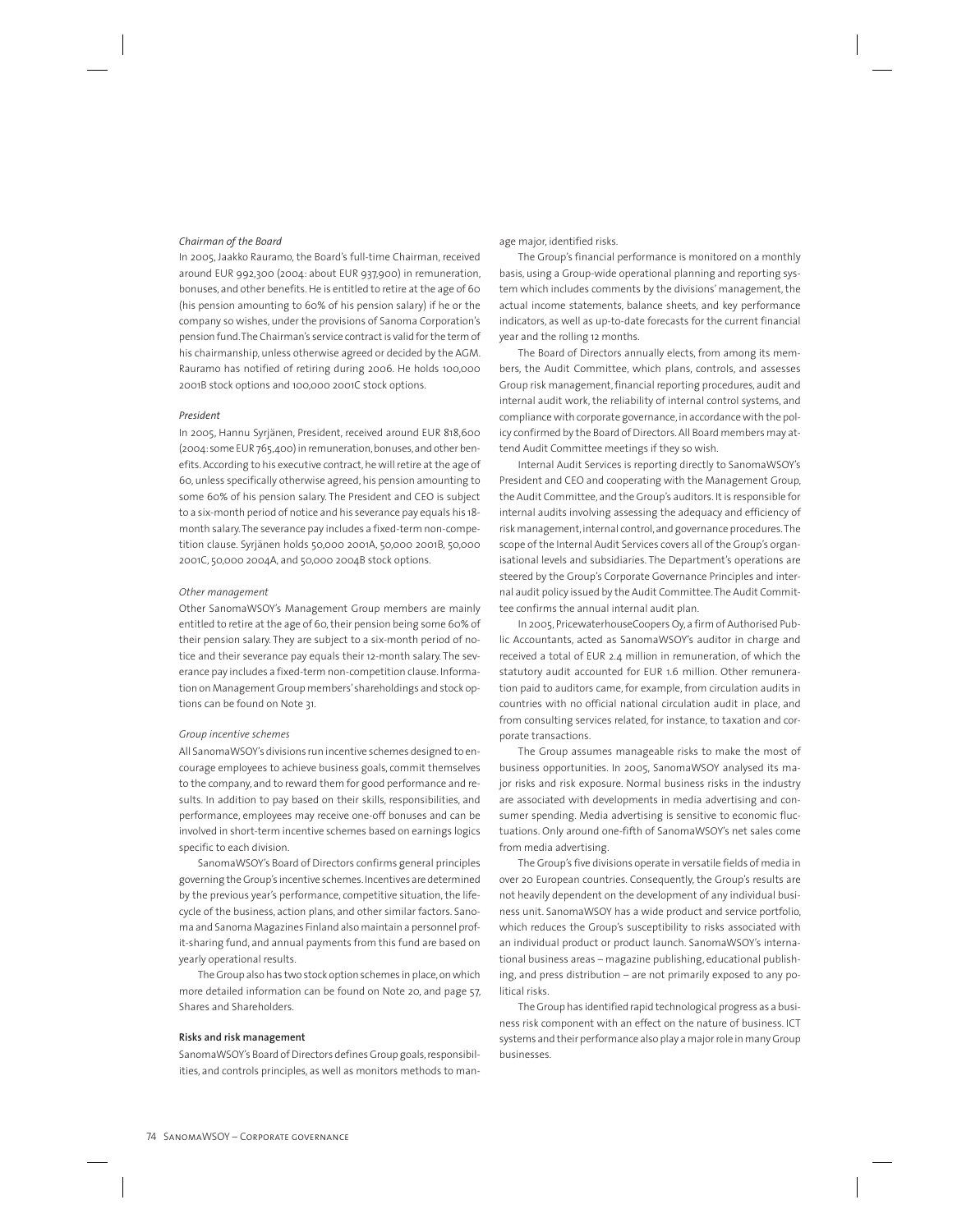In recent years, SanomaWSOY has grown vigorously due to acquisitions. As a result, the consolidated balance sheet includes about EUR 1.5 billion in goodwill, publishing rights, and other intangible assets related to acquired businesses. Due to the adoption of IFRS, instead of regularly amortising goodwill, it is tested for impairment on an annual basis, or whenever there is any indication of impairment due to a change in circumstances. Such an impairment test is carried out annually in the autumn upon the completion of the Group's strategic plans. Impairment losses for 2005 totalled EUR 1.8 (1.5) million. There was no indication of other impairment losses.

The Group's successful performance depends on its personnel, their willingness to upgrade their competencies and listen to customers, as well as on their skills in developing appealing products and services. Due to changes in the population age structure, recruiting and retaining skilled and motivated staff may become more difficult in the years to come. In response to this, SanomaWSOY continuously improves its employee reward systems, in-house training programmes, and opportunities for job rotation, among other things. In an effort to prepare for job market changes due to ageing population, it makes use of successor plans. In 2005, SanomaWSOY analysed the employee age structure within the Group and identified units with the highest rate of retirement within the next few years.

Dealing with risks associated with investment decisions, SanomaWSOY's Corporate Governance Principles define the approval procedures for investments. Various administrative bodies discuss investments when addressing strategies, action plans, and budgets. Final investment decisions are made on the basis of specific proposals, in accordance with authorisations governing approval of investments. A proposal for a major investment is submitted for the purpose of decision-making and monitoring, providing information on its grounds and ROI calculations.

SanomaWSOY is exposed to interest-rate, currency, liquidity, and credit risks. The Group Treasury unit is responsible for managing SanomaWSOY's treasury on a centralised basis. The centralisation of treasury operations is aimed at ensuring external financing on flexible and favourable terms, optimised cash management, cost-effectiveness, and efficient financial risk management. SanomaWSOY's Board of Directors has approved the unit's guidelines for the Group's Treasury Policy. The SanomaWSOY Group has a strong, steady, and predictable cash flow, which substantially reduces financial risks. The Group manages its long-term financial risk by maintaining a financial structure contributing to a good credit rating with the aim of ensuring sources of low-cost financing. A more detailed description of the Group's financial risk management can be found on Note 26.

Printing paper is SanomaWSOY's most important, individual, raw material, and paper purchases account for roughly 6% of annual Group expenses. The Group's divisions produce a wide variety of prints using diverse paper grades. Despite its mostly centralised paper purchases, SanomaWSOY manages risks associated with rawmaterial availability and prices by buying paper from several suppliers, based on framework agreements valid for about twelve months. Good relations with paper suppliers ensure that the Group also receives paper in special circumstances, such as during the industrial action affecting paper manufacturers in summer 2005.

### **Insider regulations**

 Those included in SanomaWSOY's public insider register comprise, by law, the Chairman of the Board of Directors, Board members, President and CEO, his/her deputy, the company auditor, the auditor in charge, and the deputy auditor. Based on a decision made by SanomaWSOY's Board of Directors, Management Group members and the Board secretary are also included in the public insider register on other criteria. SanomaWSOY's Insider Regulations comply with the Insider Guidelines issued by the Helsinki Stock Exchange, according to which insiders should trade in company securities at the time when the marketplace has as complete as possible information on circumstances with an effect on the company's share value.

According to SanomaWSOY's Insider Regulations, an insider may not use inside information in order to obtain material benefit for him-/herself or another party by disposing of or purchasing SanomaWSOY securities\* on his/her or the other party's behalf, or by counselling, directly or indirectly, the other party on trading in said security, nor disclose inside information to the other party unless this forms part of the normal performance of the insider's job, profession, or duties.

Insiders may not trade in a SanomaWSOY security for 14 days prior to the disclosure of the Company's Interim Report, or for 28 days prior to the disclosure of the Year-End Financial Statements.

SanomaWSOY recommends that insiders do not buy or sell the same SanomaWSOY securities within six months and that their orders to buy, sell, or otherwise transact SanomaWSOY securities, if possible, within 28 days following the disclosure of the company's statutory financial information (Year-End Statements and Interim Reports) subject to regular reporting requirements.

Finnish Central Securities Depository Ltd. maintains SanomaWSOY Corporation's insider register, and monthly updated information on insider holdings and changes in them are available on the Group's website at www.sanomawsoy.fi.

SanomaWSOY complies with the Securities Markets Act effective since July 1, 2005. The amended insider guidelines did not lead to any changes in the Group's statutory insiders.

\* SanomaWSOY securities refer to shares in a SanomaWSOY Group company and securities entitling to said shares pursuant to the Securities Markets Act (convertible bonds, warrants, stock options, bonds with warrants, and subscription rights). As defined in the Securities Markets Act, securities entitling to said shares stand for standardised options and futures referred to in the Act on Trading in Standardised Options and Futures (1 §, Chapter 10 of SMA), derivative contracts comparable to them (1 a §, Chapter 10 of SMA), and other derivative contracts (1 b §, Chapter 10 of SMA) whose underlying instruments are the above-mentioned securities and a depository receipt carrying entitlement to securities.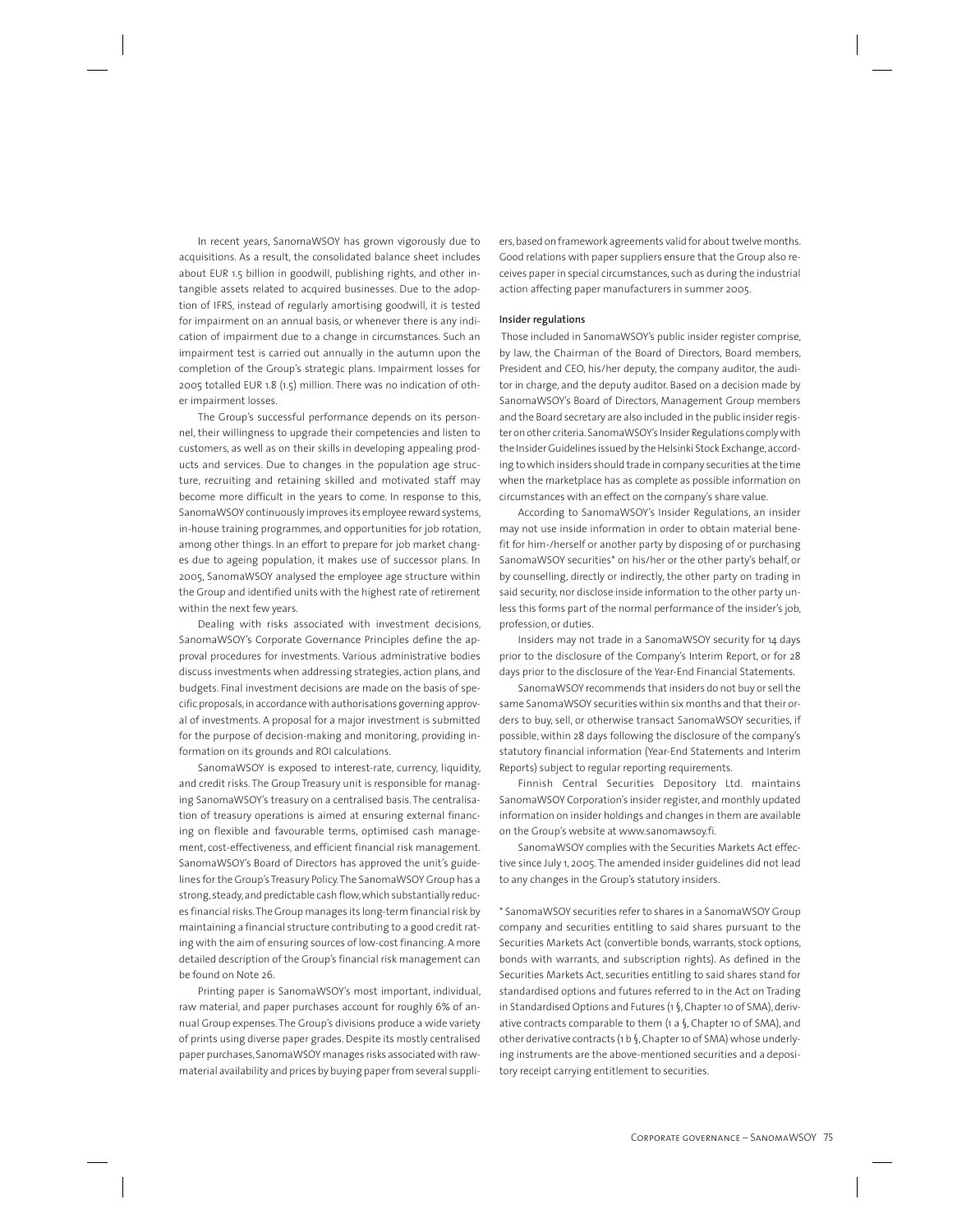# Investing in SanomaWSOY

### **Annual General Meeting**

SanomaWSOY Corporation's Annual General Meeting of Shareholders (AGM) will be held on April 3, 2006 as of 2.00 p.m. Finnish time at the Congress Wing of Helsinki Fair Centre (Messuaukio 1, 00520 Helsinki). Shareholders wishing to attend are requested to register by 4.15 p.m. Finnish time on March 27, 2006. Registration can be made by phone tel. +358 105 19 5021, fax +358 105 19 5058, or via email, yhtiokokous@sanomawsoy.fi. Alternatively, shareholders can register for the meeting on the Group's website at www.sanomawsoy.fi.

### **Dividend for 2005**

The Board of Directors proposes to the AGM that a dividend of EUR 0.90 per share should be paid for 2005. All shareholders registered on the Company's list of shareholders on the record date of April 6, 2006 are entitled to a dividend. List of shareholders is maintained by the Finnish Central Securities Depository. In Finland, the dividend payment date will be April 19, 2006. Outside Finland, the actual dividend payment date will be determined by the practices of the intermediary banks transferring the dividend payments.

### **Attending the AGM**

Shareholders, who own SanomaWSOY's shares on March 24, 2006, are welcome to the AGM.

Notice of the AGM is published in at least one newspaper with a large circulation. The matters to be dealt in the meeting are included in the notice. Notice of the meeting and the proposals of the Board are also published as a Stock Exchange Release as well as on the Group's website.

Shareholders wishing to attend the AGM are requested to register within the time specified in the notice. Shareholders can participate in the AGM or they can authorise an authorised representative or a statutory representative.

### **Shareholder's rights in the AGM**

A shareholder will have voting right at the AGM if he/she has registered to the meeting by 4.15 p.m. Finnish time on March 27, 2006. Regarding the nominee registered shareholders and shares that are not included in book-entry system, the respective regulations are applied.

Each Series A share carries twenty (20) votes and each Series B share carries one (1) vote at the Shareholders' meeting. However, a shareholder can vote with a maximum of one fifth (1/5) of the total amount of votes represented at the meeting.

### **List of shares and shareholders**

The Finnish Central Securities Depository maintains a list of Company shares and shareholders. Shareholders who wish to make changes to their personal and contact information are asked to contact the Depository directly.

### **SanomaWSOY's financial reporting during 2006**

The Group's Interim Reports will be published on May 4 and August 3 at around 11.30 a.m. Finnish time, and November 1 at around 8.00 a.m. Finnish time.

The Annual Report and Interim Reports are available in Finnish and English. Publications can be consulted at www.sanomawsoy.fi. Printed version of Annual Report can be ordered via email (ir@sanomawsoy.fi), by phone (+358 105 19 5062) or by fax (+358 105 19 5068).

Shareholders can also order SanomaWSOY's Interim Reports and other releases at www.sanomawsoy.fi/contacts.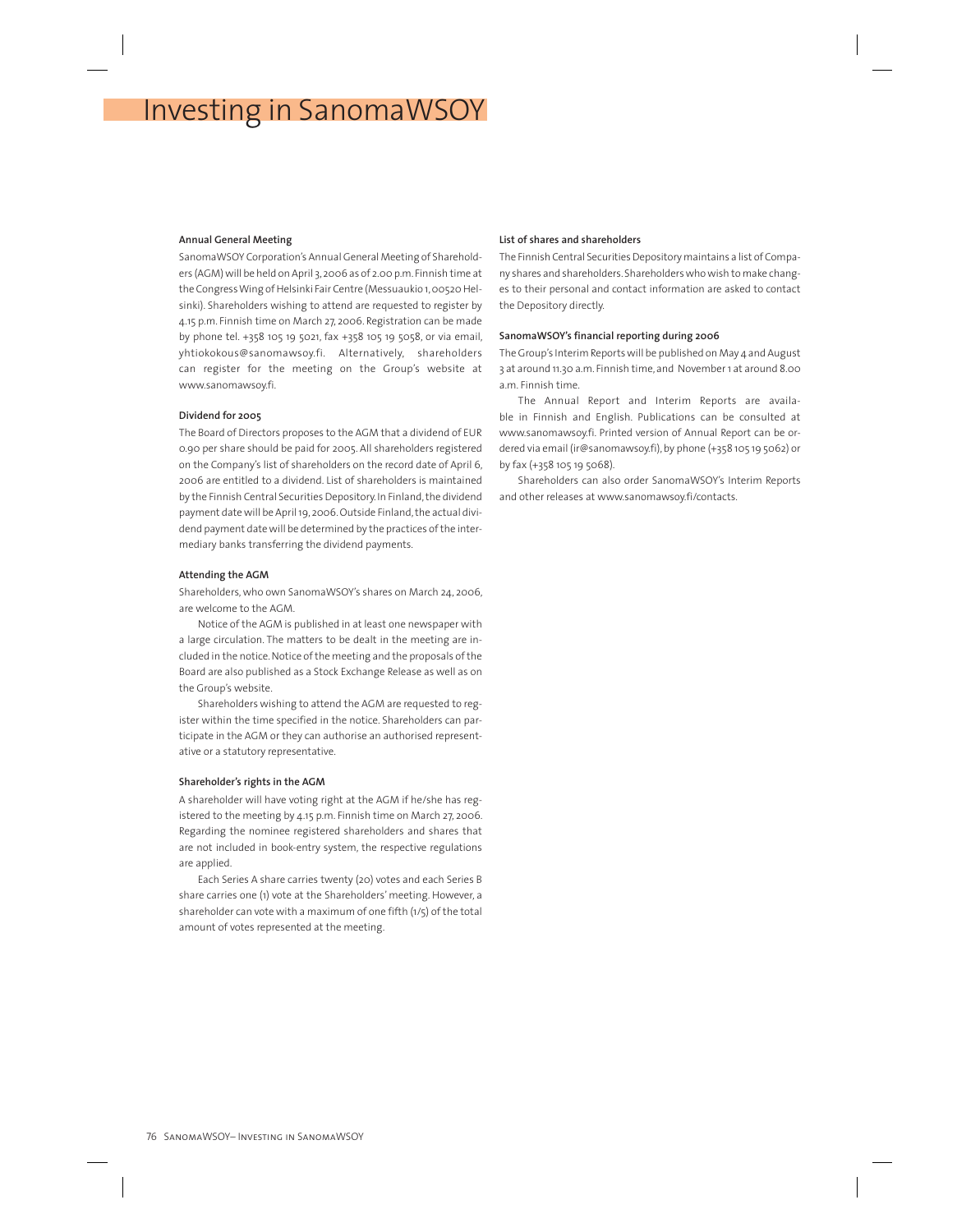## Releases 2005

## **Stock Exchange Releases, Releases, and Stock Exchange Announcements\***

| 19.1 | SanomaWSOY Acquires the Leading Russian Magazine<br>Publisher Independent Media | 12. |
|------|---------------------------------------------------------------------------------|-----|
| 2.2  | Independent Media Acquisition Approved by<br>Competition Authorities            |     |
|      |                                                                                 | 31. |
| 10.2 | Year-End Statement 2004                                                         | 2.1 |
| 10.2 | SanomaWSOY - Outstanding Result                                                 | 2.1 |
| 10.2 | SanomaWSOY to Invalidate Redeemed Notes                                         | 7.1 |
| 25.2 | SanomaWSOY's Capital Notes Debenture Invalidation<br>Registered                 | 10. |
| 1.3  | Flagging Announcement - Aatos Erkko Reduces<br>his Shareholding in SanomaWSOY   |     |
| 1.3  | Aatos Erkko and Patricia Seppälä's Estate Reduce Their<br>Holding in SanomaWSOY | 8.1 |
| 1.3  | Independent Media Acquisition Completed                                         | 8.1 |
| 4.3  | Notice of Annual General Meeting                                                |     |
|      |                                                                                 |     |
| 12.4 | SanomaWSOY's Annual General Meeting                                             | 12. |
| 27.4 | Comparative IFRS Data for 2004                                                  |     |
| 29.4 | SanomaWSOY's Convertible Capital Notes Converted<br>to Series B Shares          | 21. |
| 29.4 | SanomaWSOY to Enter Radio Business - Radio Helsinki                             |     |
|      | to Helsingin Sanomat                                                            | 23  |
| 4.5  | Interim Report Q1                                                               |     |
| 4.5  | SanomaWSOY's Year Begins Well                                                   |     |
| 25.5 | SanomaWSOY's Convertible Capital Notes Converted                                |     |
|      | into Series B Shares                                                            | * R |
| 26.5 | Radio Helsinki Acquisition Completed                                            | V   |
| 31.5 | Rautakirja to Become the Market Leader in Lithuanian                            |     |
|      | Kiosk Trade                                                                     |     |
| 7.6  | Sanoma Magazines to Appoint New President                                       |     |
|      | for Its Dutch Business                                                          |     |
| 16.6 | SanomaWSOY's Share Conversion                                                   |     |
| 27.6 | Rautakirja to Enter the Russian Press Distribution<br>Market                    |     |
| 28.6 | Sanoma Lehtimedia to Sell Etelä-Karjalan Jakelu                                 |     |
|      | to Finland Post                                                                 |     |
| 4.7  | Huuto.net to Ilta-Sanomat – Keltainen Pörssi Becomes                            |     |
|      | Finland's Leading Classified Ad Service                                         |     |
| 22.7 | SanomaWSOY's Convertible Capital Notes Converted                                |     |
|      | into Series B Shares                                                            |     |
| 22.7 | Flagging Announcement - SanomaWSOY's Share                                      |     |
|      | Capital Increase Reduced Robin Langenskiöld's and                               |     |
|      | Rafaela Seppälä's Holdings                                                      |     |
| 4.8  | Interim Report Q2                                                               |     |
|      | SanomaWSOY's Success Continued                                                  |     |
| 4.8  |                                                                                 |     |
| 12.8 | SanomaWSOY's Convertible Capital Notes Converted<br>into Series B Shares        |     |
|      |                                                                                 |     |
| 25.8 | WSOY to Sell Digital Printer Dark to Hansaprint                                 |     |
| 23.9 | SanomaWSOY's Financial Reporting during 2006                                    |     |
| 30.9 | WSOY to Sell Its Diary Business                                                 |     |
| 5.10 | SanomaWSOY's Convertible Capital Notes Converted                                |     |
|      | into Series B Shares                                                            |     |

| 12.10 | SanomaWSOY Applies for Listing of the 2001B        |
|-------|----------------------------------------------------|
|       | Warrants on the Main List of the Helsinki Stock    |
|       | Exchange                                           |
| 31.10 | WSOY to Sell Lönnberg Painot                       |
| 2 11  | Interim Report O3                                  |
| 2.11  | SanomaWSOY's Good Profit Performance Continued     |
| 7.11  | Rautakirja to Sell Kiosks in the Czech Republic to |
|       | Hachette                                           |
| 10.11 | Subscription for SanomaWSOY's Series B Shares      |
|       | with Stock Options and Convertible Capital Notes   |
|       | Conversion into Series B Shares                    |
| 8.12  | SanomaWSOY to Invalidate the 2001A, 2001B,         |
|       | and 2001C Stock Options in Its Ownership           |
| 812   | SanomaWSOY to Give the Second Block                |
|       | of 2004 Stock Options                              |
| 12.12 | Jaakko Rauramo as Non-Executive Chairman           |
|       | of the Board of SanomaWSOY                         |
| 21.12 | Publishing Houses Sanoma Magazines International,  |
|       | Gruner + Jahr, and Styria Intend to Join Forces    |
|       | in the Adriatic Region                             |
| 23.12 | Subscription for SanomaWSOY's Series B Shares      |
|       | with Stock Options and Convertible Capital Notes   |
|       | Conversion into Series B Shares                    |
|       |                                                    |

Releases can be found on the Group's website at www.sanomawsoy.fi/news.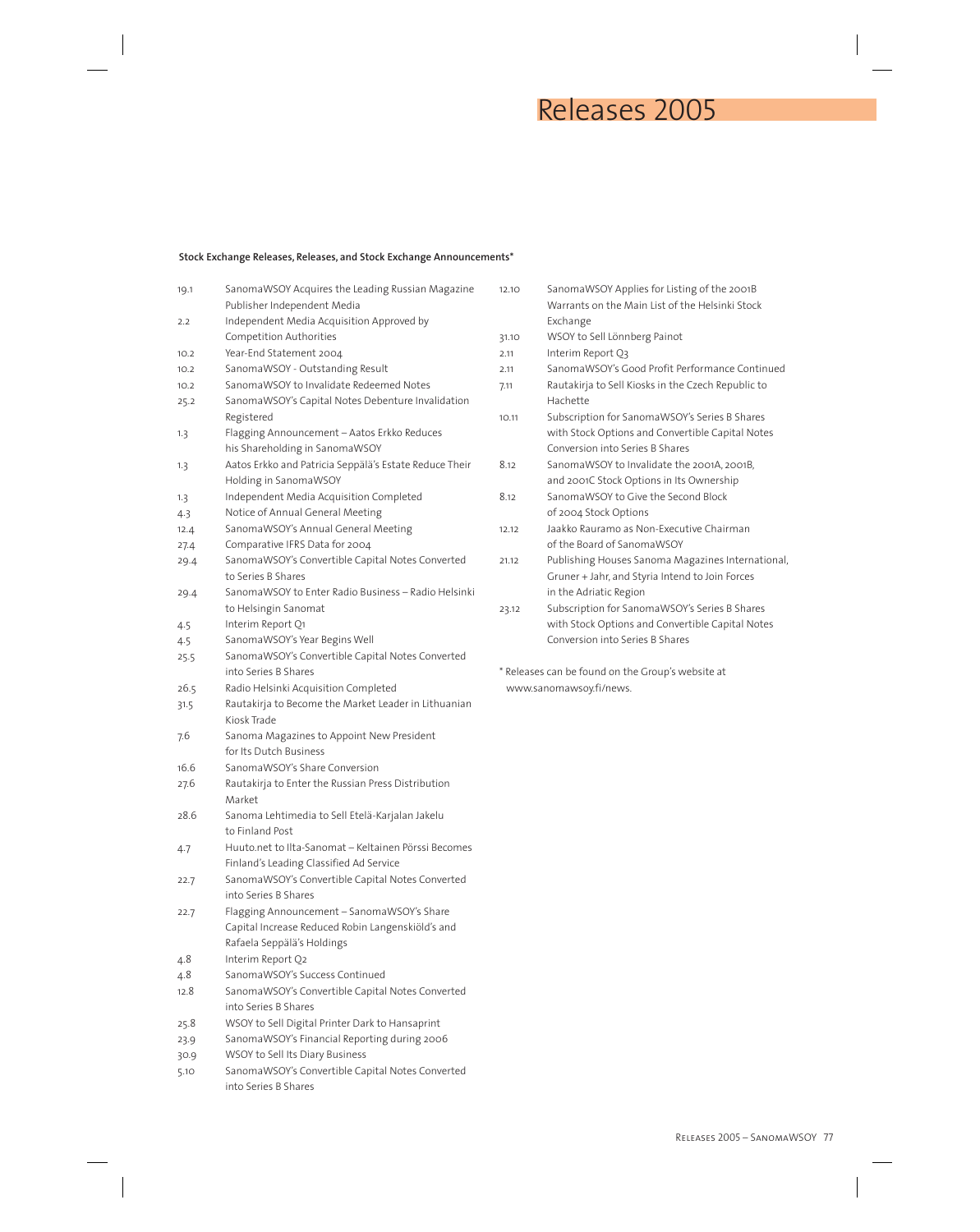# Companies analysing SanomaWSOY

## **The following companies have published analyses about SanomaWSOY during 2005:**

**Alfred Berg ABN Amro** tel. +358 9 2283 2706 fax +358 9 2283 2283 www.alfredberg.fi

**Carnegie Investment Bank AB, Finland branch** tel. +358 9 6187 1235 fax +358 9 6187 1239 www.carnegie.fi

**Crédit Agricole Cheuvreux Nordic AB** tel. +46 8 723 5175 fax +46 8 723 5101 www.cheuvreux.com

**Deutsche Bank** tel. +358 9 2525 2552 fax +358 9 2525 2585 www.db.com

**SEB Enskilda**  tel. +358 9 6162 8900 fax +358 9 6162 8769 www.enskilda.fi

**eQ Bank Ltd** tel. +358 9 681 781 fax +358 9 6817 8454 www.eq.fi

**Evli Bank Plc** tel. +358 9 476 690 fax +358 9 4766 9350 www.evli.com

**Exane BNP Paribas** tel. +44 207 039 9448 fax +44 207 039 9435 www.bnpparibas.com

**FIM Securities Ltd**  tel. +358 9 613 4600 fax +358 9 6134 6226 www.fim.com

**Goldman Sachs International**  tel. +44 207 552 9366 fax +44 207 552 7279 www.gs.com

**Handelsbanken Capital Markets**

tel. +46 8 701 5116 fax +46 8 611 1180 www.handelsbanken.se

**Mandatum Securities Ltd** tel. +358 10 236 10 fax +358 9 651 093 www.mandatum.fi

**Opstock Securities**  tel. +358 10 252 4457 fax +358 10 252 2703 www.opstock.fi

**Standard & Poor's Equity Research** tel. +46 8 5450 69 64 fax +46 8 440 59 01 www.standardandpoors.com